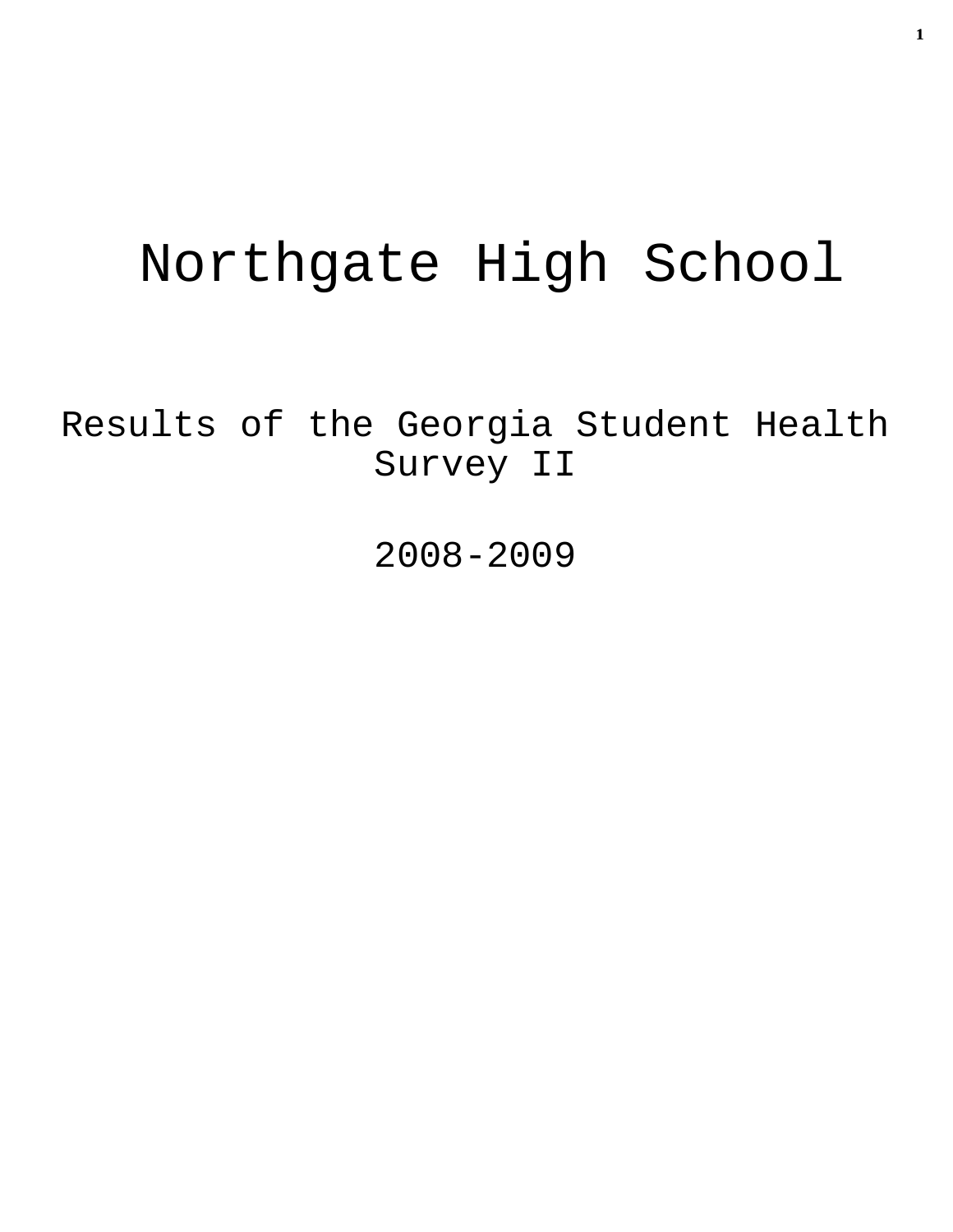# *Demographics* **2**

| Grade                    |     |  |  |  |
|--------------------------|-----|--|--|--|
| <b>Grade   Frequency</b> |     |  |  |  |
| 10                       | 333 |  |  |  |
| 12                       | 272 |  |  |  |

| Frequency      | <b>Table of Gender by Grade</b> |              |              |              |  |  |
|----------------|---------------------------------|--------------|--------------|--------------|--|--|
| <b>Col Pct</b> |                                 | Grade(Grade) |              |              |  |  |
|                | Gender(Gender)                  | 10           | 12           | <b>Total</b> |  |  |
|                | <b>Female</b>                   | 158<br>47.45 | 168<br>61.76 | 326          |  |  |
|                | <b>Male</b>                     | 175<br>52.55 | 104<br>38.24 | 279          |  |  |
|                | <b>Total</b>                    | 333          | 272          | 605          |  |  |

| Frequency<br>Col Pct |
|----------------------|

| <b>Table of Ethnicity by Grade</b> |              |              |              |  |  |  |
|------------------------------------|--------------|--------------|--------------|--|--|--|
|                                    | Grade(Grade) |              |              |  |  |  |
| <b>Ethnicity</b> (Ethnicity)       | 10           | 12           | <b>Total</b> |  |  |  |
| <b>Black</b>                       | 48<br>14.41  | 44<br>16.18  | 92           |  |  |  |
| <b>Hispanic</b>                    | 16<br>4.80   | 14<br>5.15   | 30           |  |  |  |
| White                              | 242<br>72.67 | 198<br>72.79 | 440          |  |  |  |
| <b>Asian</b>                       | 12<br>3.60   | 7<br>2.57    | 19           |  |  |  |
| <b>Other</b>                       | 15<br>4.50   | 9<br>3.31    | 24           |  |  |  |
| <b>Total</b>                       | 333          | 272          | 605          |  |  |  |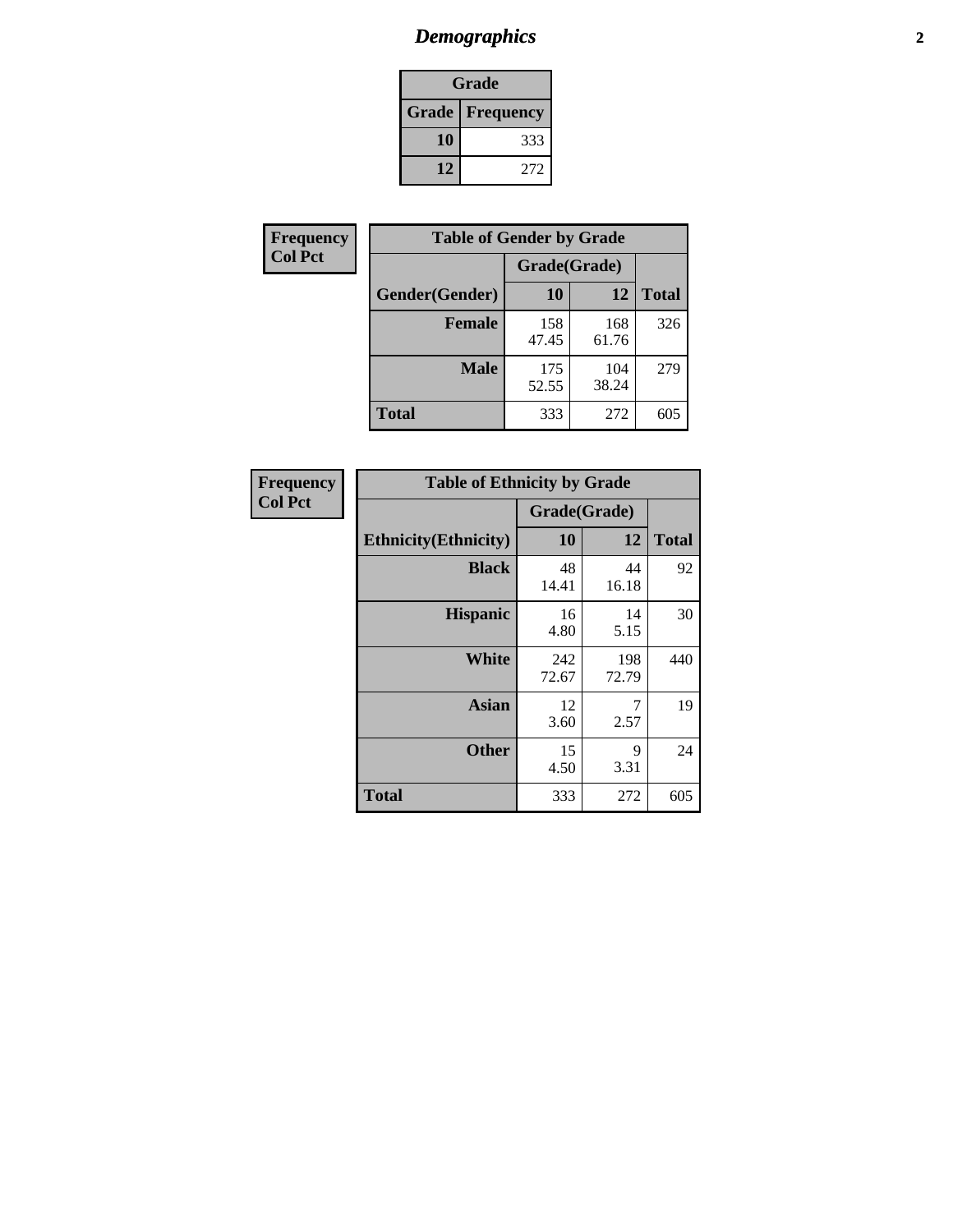### *Title IV, Part A, Schedule A* **3** *Goal 1: Ensure that all schools are drug-free Baseline Data: Year 2008-2009 Prevalence of Drug Use*

| Frequency<br><b>Col Pct</b> | <b>Table of AlcoholAlt by Grade</b> |              |              |              |  |  |
|-----------------------------|-------------------------------------|--------------|--------------|--------------|--|--|
|                             | AlcoholAlt(Alcohol                  | Grade(Grade) |              |              |  |  |
|                             | use, past 30 days)                  | 10           | 12           | <b>Total</b> |  |  |
|                             | Yes                                 | 91<br>27.33  | 97<br>35.66  | 188          |  |  |
|                             | N <sub>0</sub>                      | 242<br>72.67 | 175<br>64.34 | 417          |  |  |
|                             | <b>Total</b>                        | 333          | 272          | 605          |  |  |

| Frequency      | <b>Table of TobaccoAny by Grade</b> |              |              |              |  |  |
|----------------|-------------------------------------|--------------|--------------|--------------|--|--|
| <b>Col Pct</b> | <b>TobaccoAny(Tobacco</b>           | Grade(Grade) |              |              |  |  |
|                | use, past 30 days)                  | 10           | 12           | <b>Total</b> |  |  |
|                | Yes                                 | 71<br>21.32  | 87<br>31.99  | 158          |  |  |
|                | N <sub>0</sub>                      | 262<br>78.68 | 185<br>68.01 | 447          |  |  |
|                | Total                               | 333          | 272          | 605          |  |  |

| Frequency<br><b>Col Pct</b> | <b>Table of MarijuanaAlt by Grade</b> |              |              |              |  |
|-----------------------------|---------------------------------------|--------------|--------------|--------------|--|
|                             | MarijuanaAlt(Marijuana                | Grade(Grade) |              |              |  |
|                             | use, past 30 days)                    | <b>10</b>    | 12           | <b>Total</b> |  |
|                             | <b>Yes</b>                            | 46<br>13.81  | 57<br>20.96  | 103          |  |
|                             | N <sub>0</sub>                        | 287<br>86.19 | 215<br>79.04 | 502          |  |
|                             | <b>Total</b>                          | 333          | 272          | 605          |  |

| Frequency<br><b>Col Pct</b> | <b>Table of OtherDrugAny by Grade</b>                  |              |              |              |  |
|-----------------------------|--------------------------------------------------------|--------------|--------------|--------------|--|
|                             | <b>OtherDrugAny(Other</b><br>Grade(Grade)<br>drug use, |              |              |              |  |
|                             | past 30 days)                                          | 10           | 12           | <b>Total</b> |  |
|                             | Yes                                                    | 50<br>15.02  | 47<br>17.28  | 97           |  |
|                             | N <sub>0</sub>                                         | 283<br>84.98 | 225<br>82.72 | 508          |  |
|                             | <b>Total</b>                                           | 333          | 272          | 605          |  |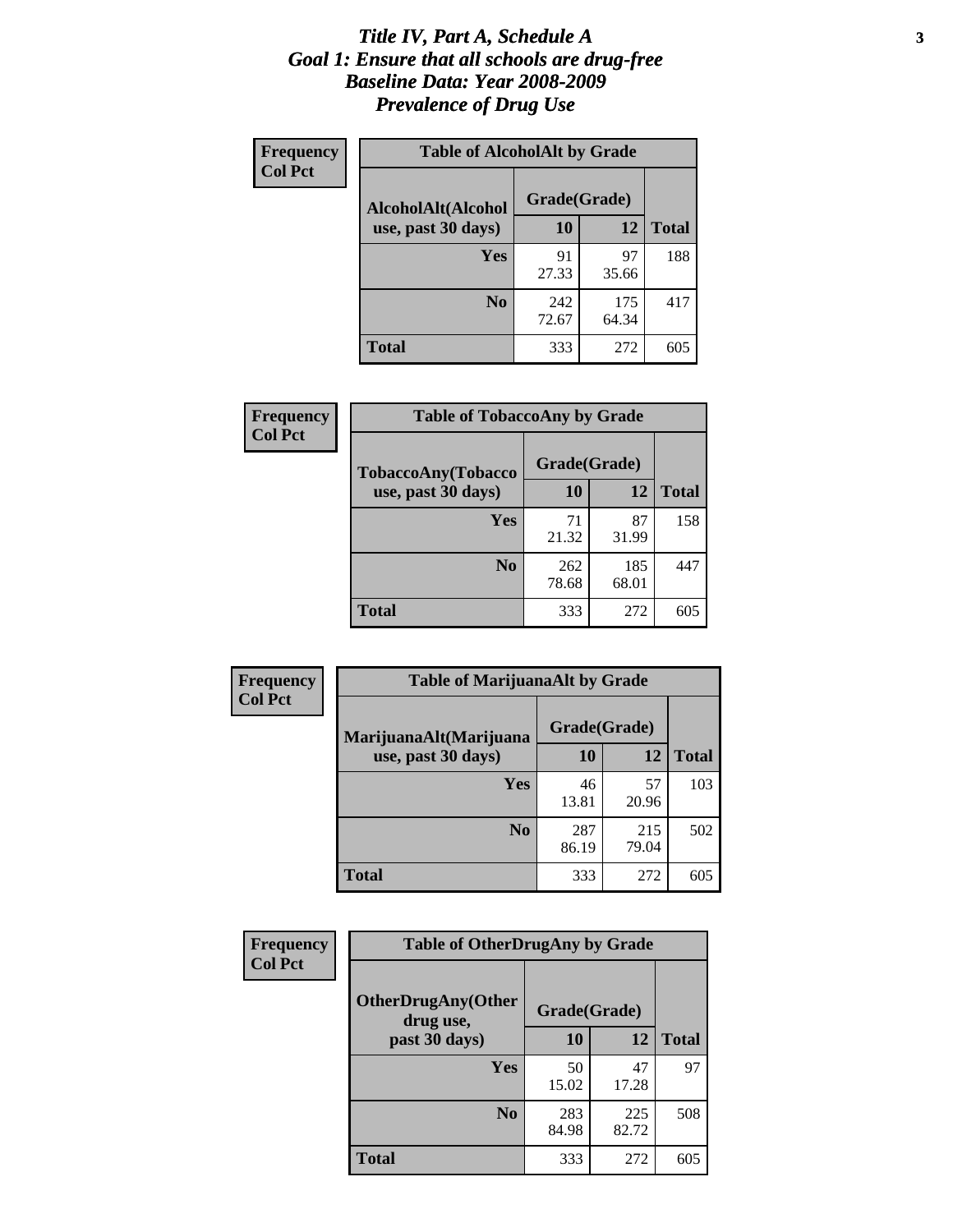### *Average Age of Onset of Use* **4** *Results for "Average Age of Onset of Use" questions exclude students who said they did not use that substance*

| <b>Variable</b>    | Label                                                              | <b>Mean</b> |
|--------------------|--------------------------------------------------------------------|-------------|
| Alcoholinit2       | I started using alcohol when I was                                 | 13.46       |
| Cigarettesinit2    | I started smoking tobacco when I was                               | 13.91       |
| Smokelessinit2     | I started chewing tobacco when I was                               | 13.82       |
| Marijuanainit2     | I started using marijuana when I was                               | 13.87       |
| Cocaineinit2       | I started using cocaine when I was                                 | 13.74       |
| Inhalantsinit2     | I started using inhalants when I was                               | 12.46       |
| Steroidsinit2      | I started using steroids when I was                                | 12.06       |
| Ecstasyinit2       | I started using ecstasy when I was                                 | 13.84       |
| Methinit2          | I started using methamphetamines when I was                        | 13.38       |
| Hallucinogensinit2 | I started using hallucinogens when I was                           | 14.06       |
| Prescriptioninit2  | I started using prescription drugs not prescribed to me when I was | 13.43       |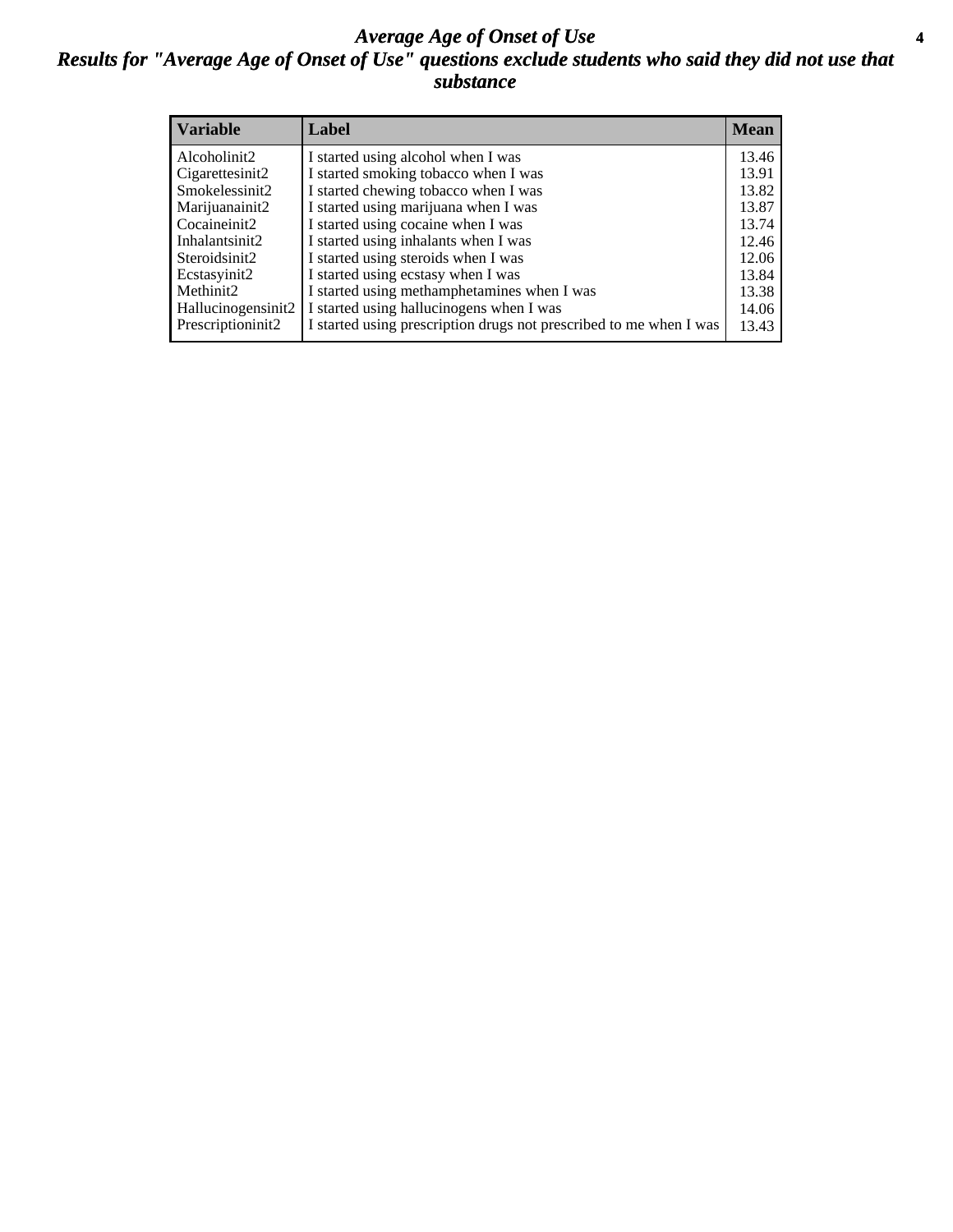# *Perception of Health Risk* **5**

| Frequency      | <b>Table of Alcoholharmdich by Grade</b> |              |              |              |  |
|----------------|------------------------------------------|--------------|--------------|--------------|--|
| <b>Col Pct</b> | Alcoholharmdich(I<br>think alcohol is    | Grade(Grade) |              |              |  |
|                | harmful)                                 | 10           | 12           | <b>Total</b> |  |
|                | Yes                                      | 246<br>73.87 | 187<br>68.75 | 433          |  |
|                | N <sub>0</sub>                           | 87<br>26.13  | 85<br>31.25  | 172          |  |
|                | <b>Total</b>                             | 333          | 272          | 605          |  |

| Frequency      | <b>Table of Tobaccoharmdich by Grade</b> |              |              |              |  |
|----------------|------------------------------------------|--------------|--------------|--------------|--|
| <b>Col Pct</b> | Tobaccoharmdich(I<br>think tobacco is    | Grade(Grade) |              |              |  |
|                | harmful)                                 | 10           | 12           | <b>Total</b> |  |
|                | <b>Yes</b>                               | 305<br>91.59 | 249<br>91.54 | 554          |  |
|                | N <sub>0</sub>                           | 28<br>8.41   | 23<br>8.46   | 51           |  |
|                | <b>Total</b>                             | 333          | 272          | 605          |  |

| <b>Frequency</b> | <b>Table of Marijuanaharmdich by Grade</b>                |              |              |              |  |  |
|------------------|-----------------------------------------------------------|--------------|--------------|--------------|--|--|
| <b>Col Pct</b>   | Marijuanaharmdich(I<br>Grade(Grade)<br>think marijuana is |              |              |              |  |  |
|                  | harmful)                                                  | 10           | 12           | <b>Total</b> |  |  |
|                  | Yes                                                       | 237<br>71.17 | 186<br>68.38 | 423          |  |  |
|                  | N <sub>0</sub>                                            | 96<br>28.83  | 86<br>31.62  | 182          |  |  |
|                  | <b>Total</b>                                              | 333          | 272          | 605          |  |  |

| Frequency      | <b>Table of Otherdrugharmdich by Grade</b>   |              |              |              |  |  |  |  |
|----------------|----------------------------------------------|--------------|--------------|--------------|--|--|--|--|
| <b>Col Pct</b> | Otherdrugharmdich(I<br>think other drugs are | Grade(Grade) |              |              |  |  |  |  |
|                | harmful)                                     | 10           | <b>12</b>    | <b>Total</b> |  |  |  |  |
|                | Yes                                          | 311<br>93.39 | 259<br>95.22 | 570          |  |  |  |  |
|                | N <sub>0</sub>                               | 22<br>6.61   | 13<br>4.78   | 35           |  |  |  |  |
|                | <b>Total</b>                                 | 333          | 272          | 605          |  |  |  |  |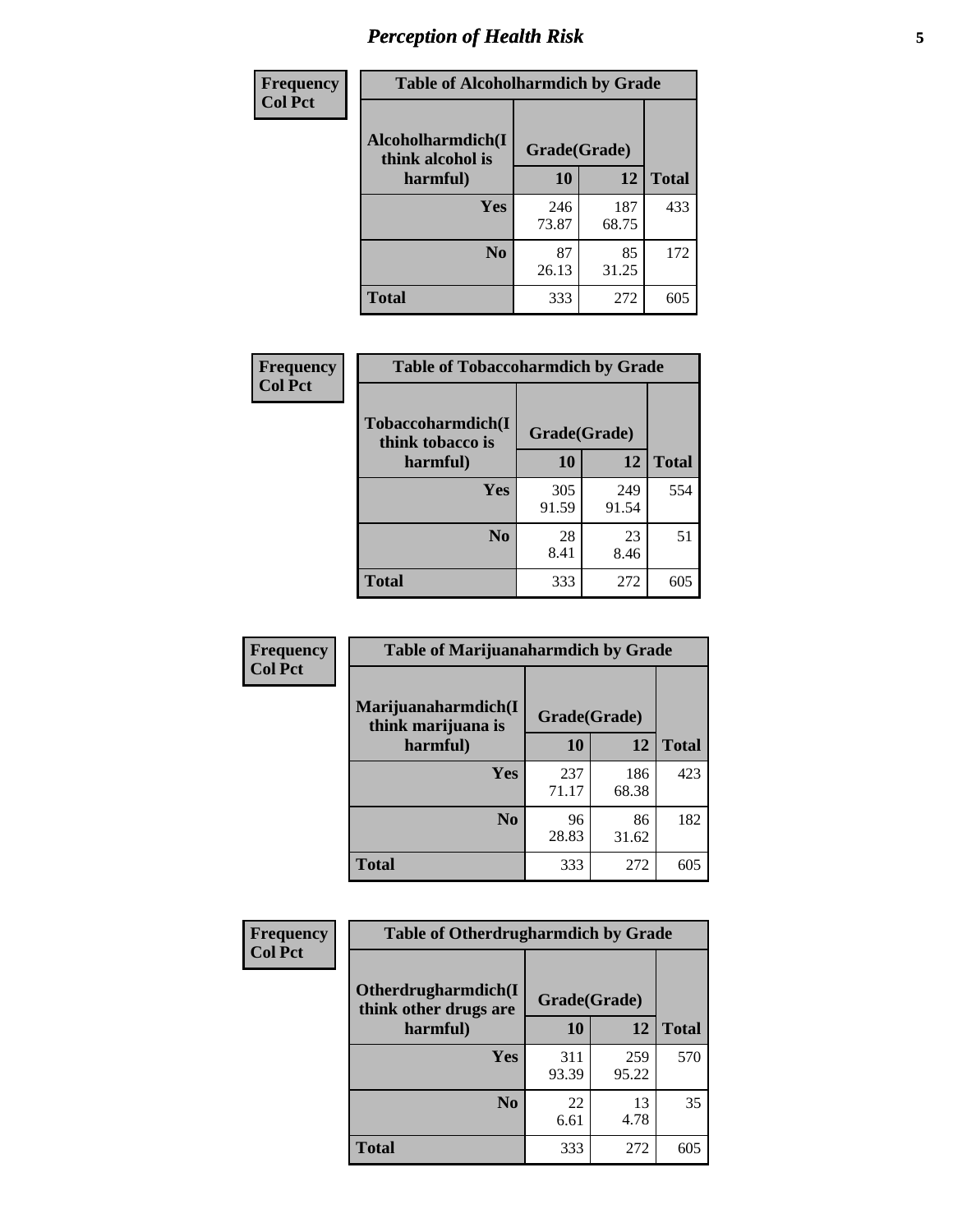# *Social Disapproval* **6**

| Frequency      | <b>Table of Alcoholpeerdich by Grade</b>                    |              |              |     |
|----------------|-------------------------------------------------------------|--------------|--------------|-----|
| <b>Col Pct</b> | Alcoholpeerdich(My<br>friends would<br>disapprove if I used | Grade(Grade) |              |     |
|                | alcohol)                                                    | 10           | <b>Total</b> |     |
|                | <b>Yes</b>                                                  | 145<br>43.54 | 76<br>27.94  | 221 |
|                | N <sub>0</sub>                                              | 188<br>56.46 | 196<br>72.06 | 384 |
|                | <b>Total</b>                                                | 333          | 272          | 605 |

| <b>Frequency</b> |
|------------------|
| <b>Col Pct</b>   |

| <b>Table of Tobaccopeerdich by Grade</b>                    |              |              |              |  |  |  |  |
|-------------------------------------------------------------|--------------|--------------|--------------|--|--|--|--|
| Tobaccopeerdich(My<br>friends would<br>disapprove if I used | Grade(Grade) |              |              |  |  |  |  |
| tobacco)                                                    | 10           | 12           | <b>Total</b> |  |  |  |  |
| Yes                                                         | 195<br>58.56 | 114<br>41.91 | 309          |  |  |  |  |
| N <sub>0</sub>                                              | 138<br>41.44 | 158<br>58.09 | 296          |  |  |  |  |
| <b>Total</b>                                                | 333          | 272          | 605          |  |  |  |  |

| Frequency      | <b>Table of Marijuanapeerdich by Grade</b>                    |              |              |              |  |  |  |  |
|----------------|---------------------------------------------------------------|--------------|--------------|--------------|--|--|--|--|
| <b>Col Pct</b> | Marijuanapeerdich(My<br>friends would<br>disapprove if I used | Grade(Grade) |              |              |  |  |  |  |
|                | marijuana)                                                    | 10           | 12           | <b>Total</b> |  |  |  |  |
|                | <b>Yes</b>                                                    | 197<br>59.16 | 126<br>46.32 | 323          |  |  |  |  |
|                | N <sub>0</sub>                                                | 136<br>40.84 | 146<br>53.68 | 282          |  |  |  |  |
|                | <b>Total</b>                                                  | 333          | 272          | 605          |  |  |  |  |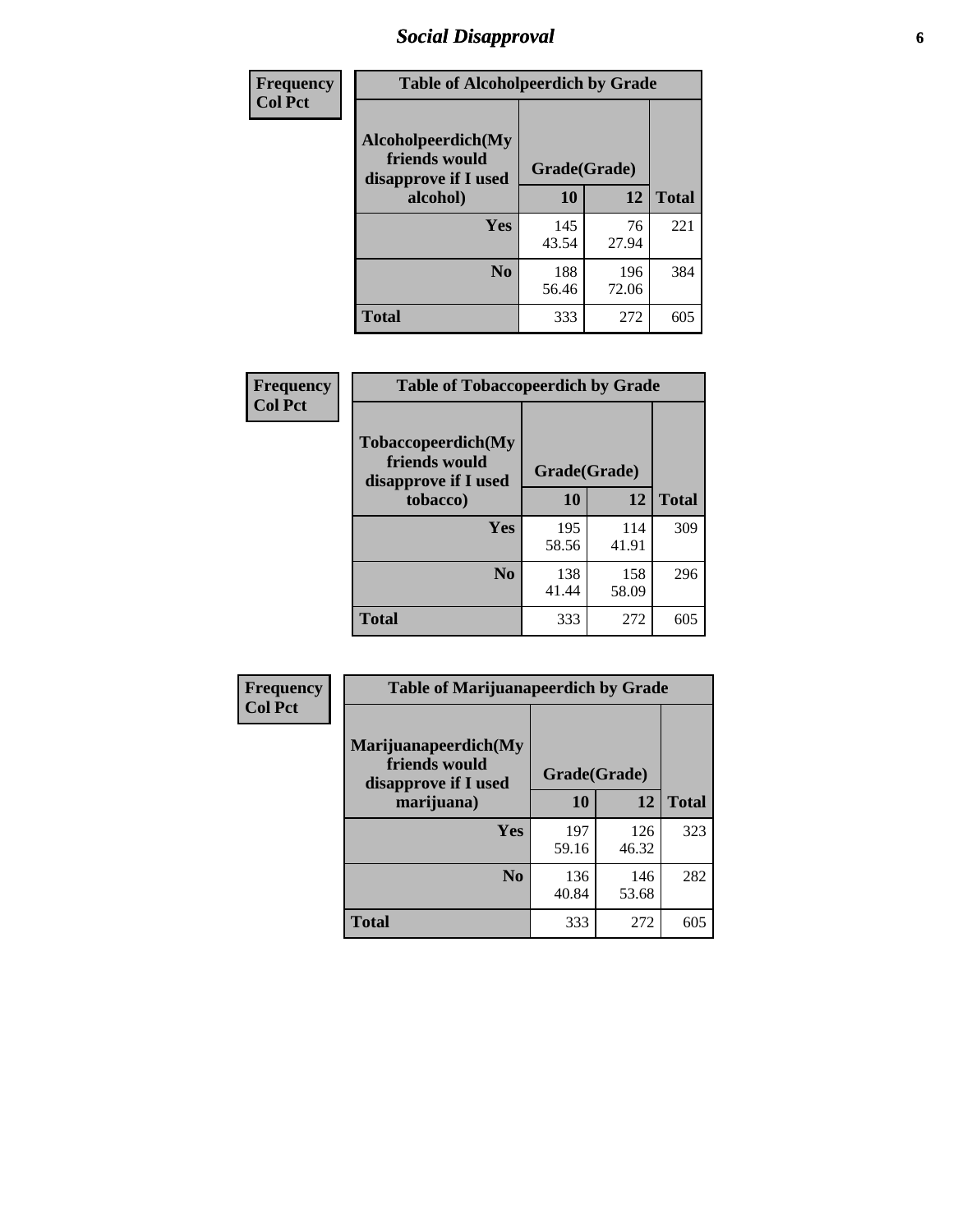# *Social Disapproval* **7**

| Frequency      | <b>Table of Otherdrugpeerdich by Grade</b>                    |              |              |              |  |  |  |  |
|----------------|---------------------------------------------------------------|--------------|--------------|--------------|--|--|--|--|
| <b>Col Pct</b> | Otherdrugpeerdich(My<br>friends would<br>disapprove if I used | Grade(Grade) |              |              |  |  |  |  |
|                | other drugs)                                                  | 10           | 12           | <b>Total</b> |  |  |  |  |
|                | <b>Yes</b>                                                    | 231<br>69.37 | 175<br>64.34 | 406          |  |  |  |  |
|                | N <sub>0</sub>                                                | 102<br>30.63 | 97<br>35.66  | 199          |  |  |  |  |
|                | <b>Total</b>                                                  | 333          | 272          | 605          |  |  |  |  |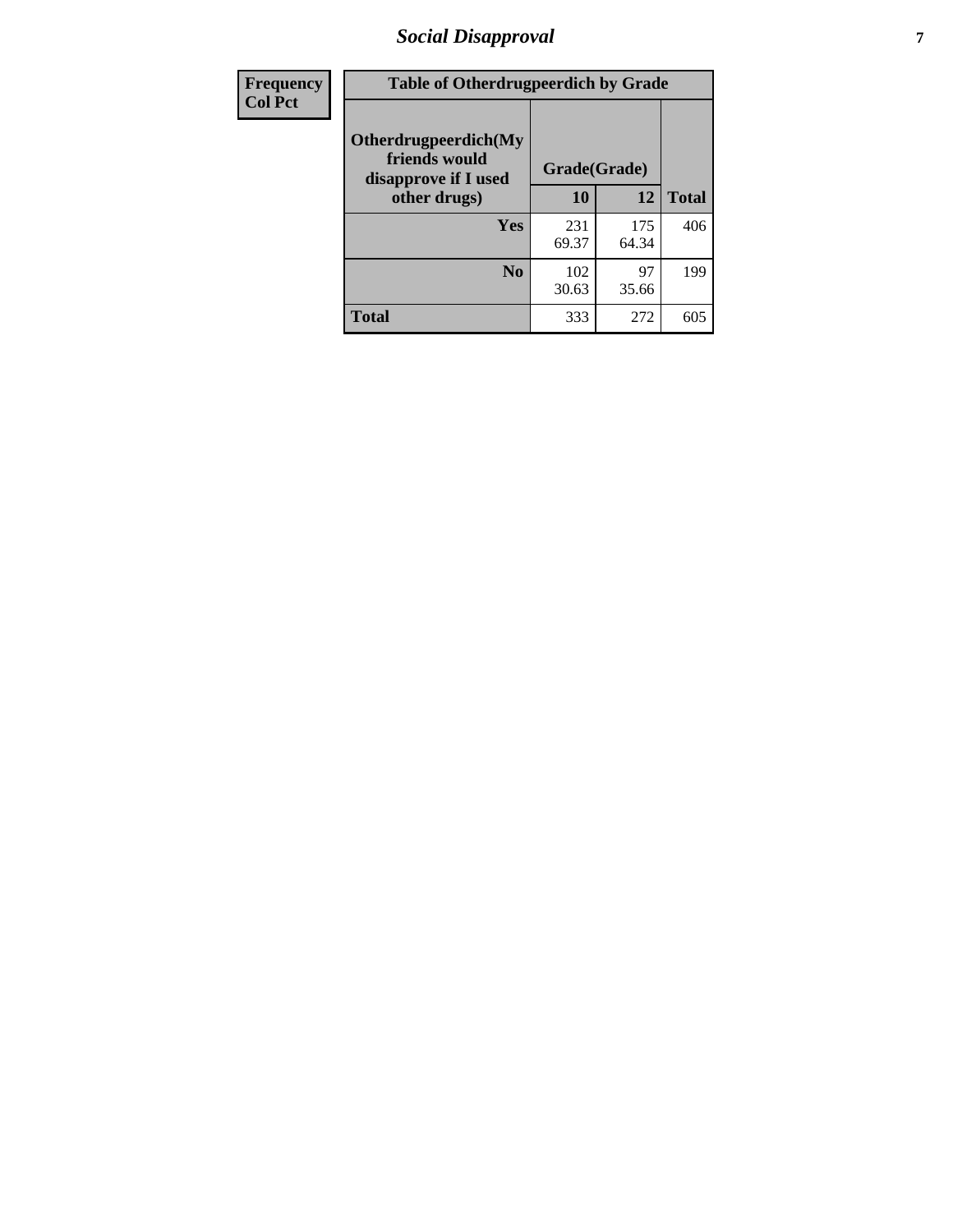### Title IV, Part A, Schedule A **8** *Goal 2: To help ensure that all schools are safe and disciplined Baseline Data: Year 2008-2009 Student Involvement in Gang Activity*

| Frequency      | <b>Table of Gangself by Grade</b>                                                                         |                    |              |              |
|----------------|-----------------------------------------------------------------------------------------------------------|--------------------|--------------|--------------|
| <b>Col Pct</b> | <b>Gangself</b> (I<br>have<br>participated<br>in illegal<br>gang<br>activities in<br>the past 30<br>days) | Grade(Grade)<br>10 | 12           | <b>Total</b> |
|                | Yes                                                                                                       | 30<br>9.01         | 17<br>6.25   | 47           |
|                | N <sub>0</sub>                                                                                            | 303<br>90.99       | 255<br>93.75 | 558          |
|                | <b>Total</b>                                                                                              | 333                | 272          | 605          |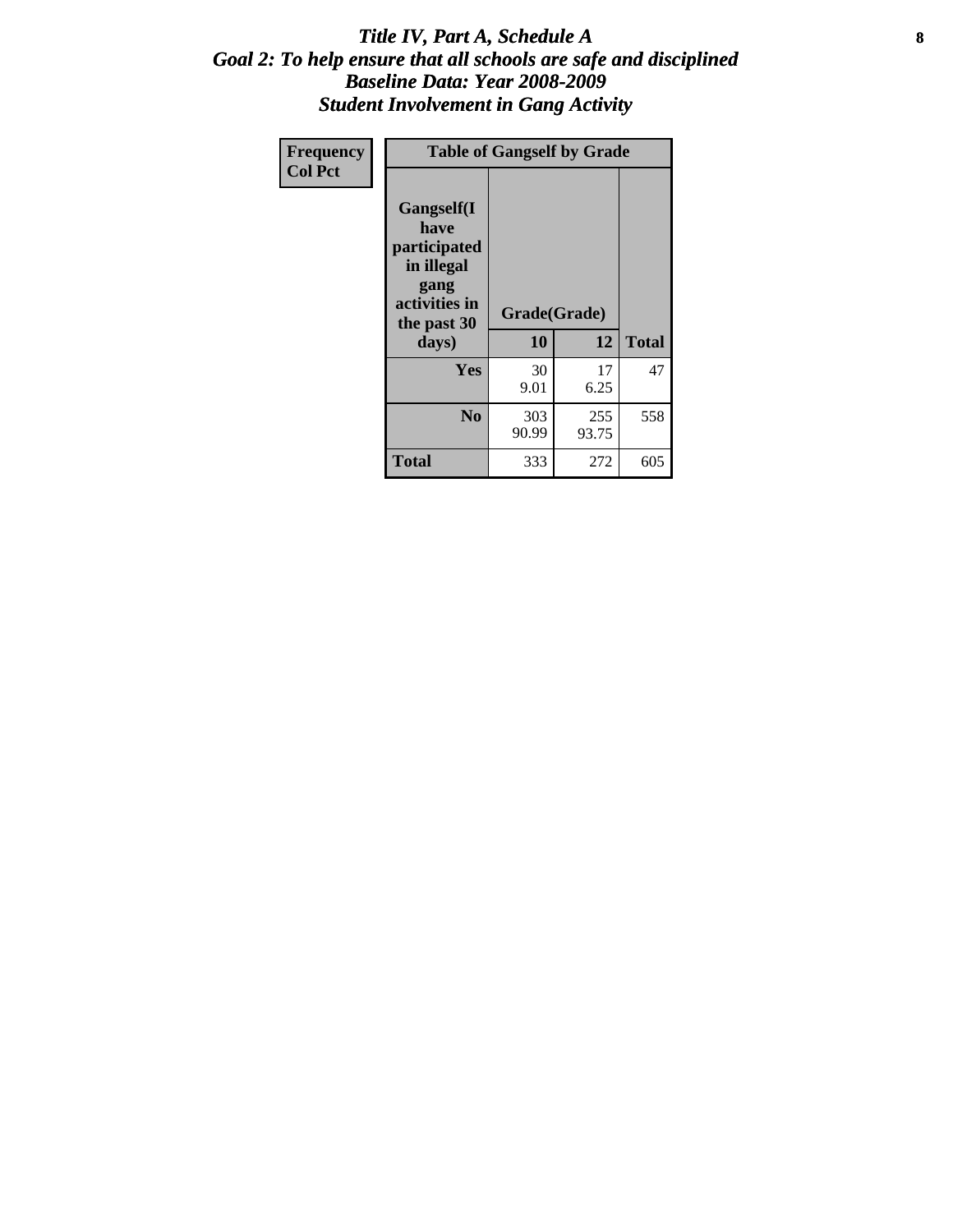# *Student Perception of School Safety* **9**

| <b>Frequency</b><br>Row Pct |
|-----------------------------|
|                             |

| <b>Table of Grade by Safeschool</b> |                                                        |                          |                             |                                    |              |  |  |
|-------------------------------------|--------------------------------------------------------|--------------------------|-----------------------------|------------------------------------|--------------|--|--|
|                                     | Safeschool (School is a place at which I feel<br>safe) |                          |                             |                                    |              |  |  |
| Grade(Grade)                        | <b>Strongly</b><br>Agree                               | <b>Somewhat</b><br>Agree | <b>Somewhat</b><br>Disagree | <b>Strongly</b><br><b>Disagree</b> | <b>Total</b> |  |  |
| 10                                  | 46<br>13.81                                            | 185<br>55.56             | 52<br>15.62                 | 50<br>15.02                        | 333          |  |  |
| 12                                  | 59<br>21.69                                            | 154<br>56.62             | 35<br>12.87                 | 24<br>8.82                         | 272          |  |  |
| <b>Total</b>                        | 105                                                    | 339                      | 87                          | 74                                 | 605          |  |  |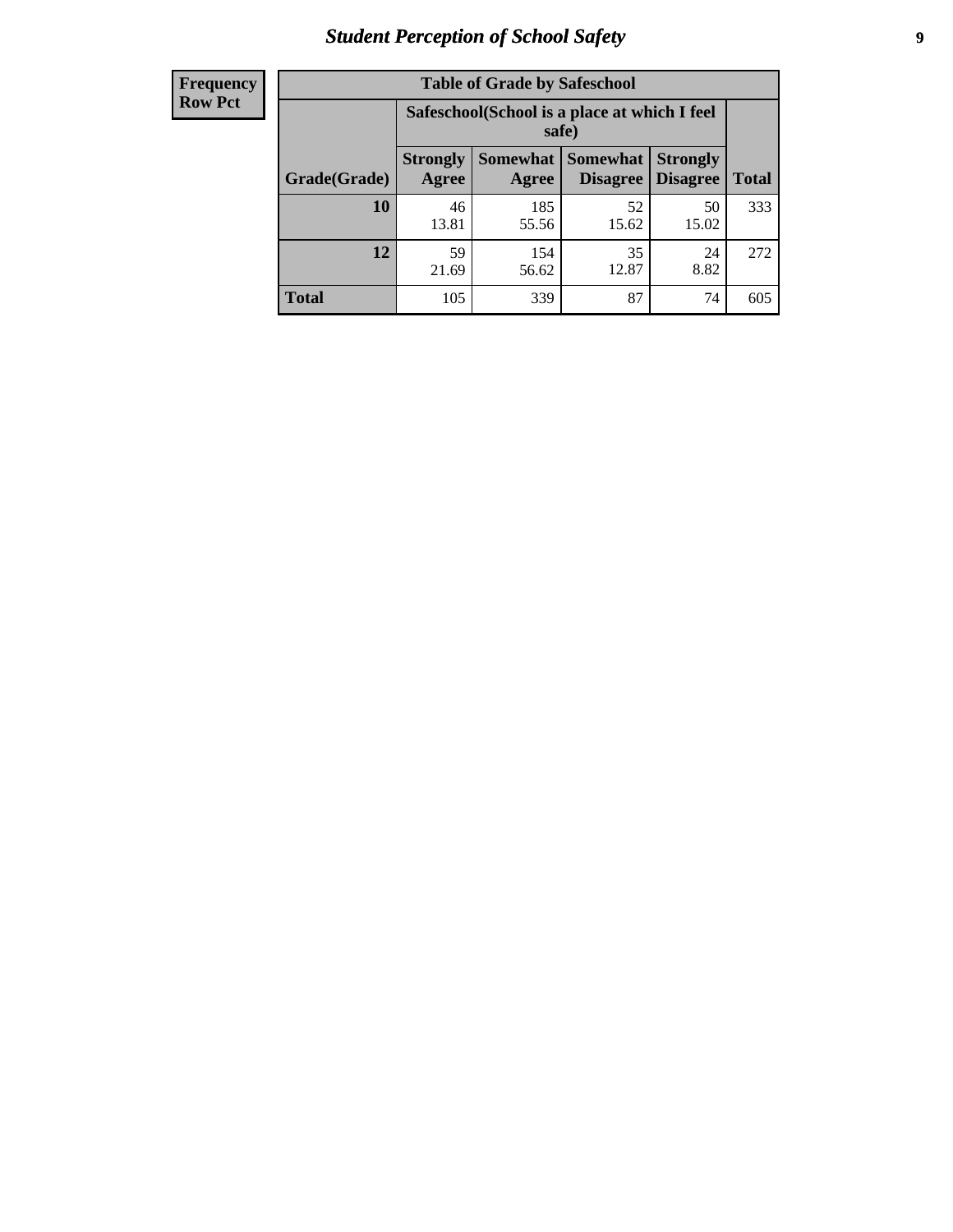### *Students Who Have Been Bullied* **10**

| <b>Frequency</b> |  |
|------------------|--|
| <b>Row Pct</b>   |  |

| <b>Table of Grade by Bullied</b> |                            |                                                                               |                   |                          |                        |                        |                   |              |
|----------------------------------|----------------------------|-------------------------------------------------------------------------------|-------------------|--------------------------|------------------------|------------------------|-------------------|--------------|
|                                  |                            | <b>Bullied</b> (I have been bullied by other<br>students in the past 30 days) |                   |                          |                        |                        |                   |              |
| Grade(Grade)                     | $\mathbf 0$<br><b>Days</b> | 1 or<br>2<br>days                                                             | 3 to<br>5<br>days | <b>6 to</b><br>9<br>days | 10<br>to<br>19<br>days | 20<br>to<br>29<br>days | All<br>30<br>days | <b>Total</b> |
| 10                               | 281<br>84.38               | 18<br>5.41                                                                    | 0.30              | 7<br>2.10                | 2.10                   | 5<br>1.50              | 14<br>4.20        | 333          |
| 12                               | 242<br>88.97               | 10<br>3.68                                                                    | 0.37              | $\Omega$<br>0.00         | 6<br>2.21              | 7<br>2.57              | 6<br>2.21         | 272          |
| Total                            | 523                        | 28                                                                            | 2                 | 7                        | 13                     | 12                     | 20                | 605          |

 $\blacksquare$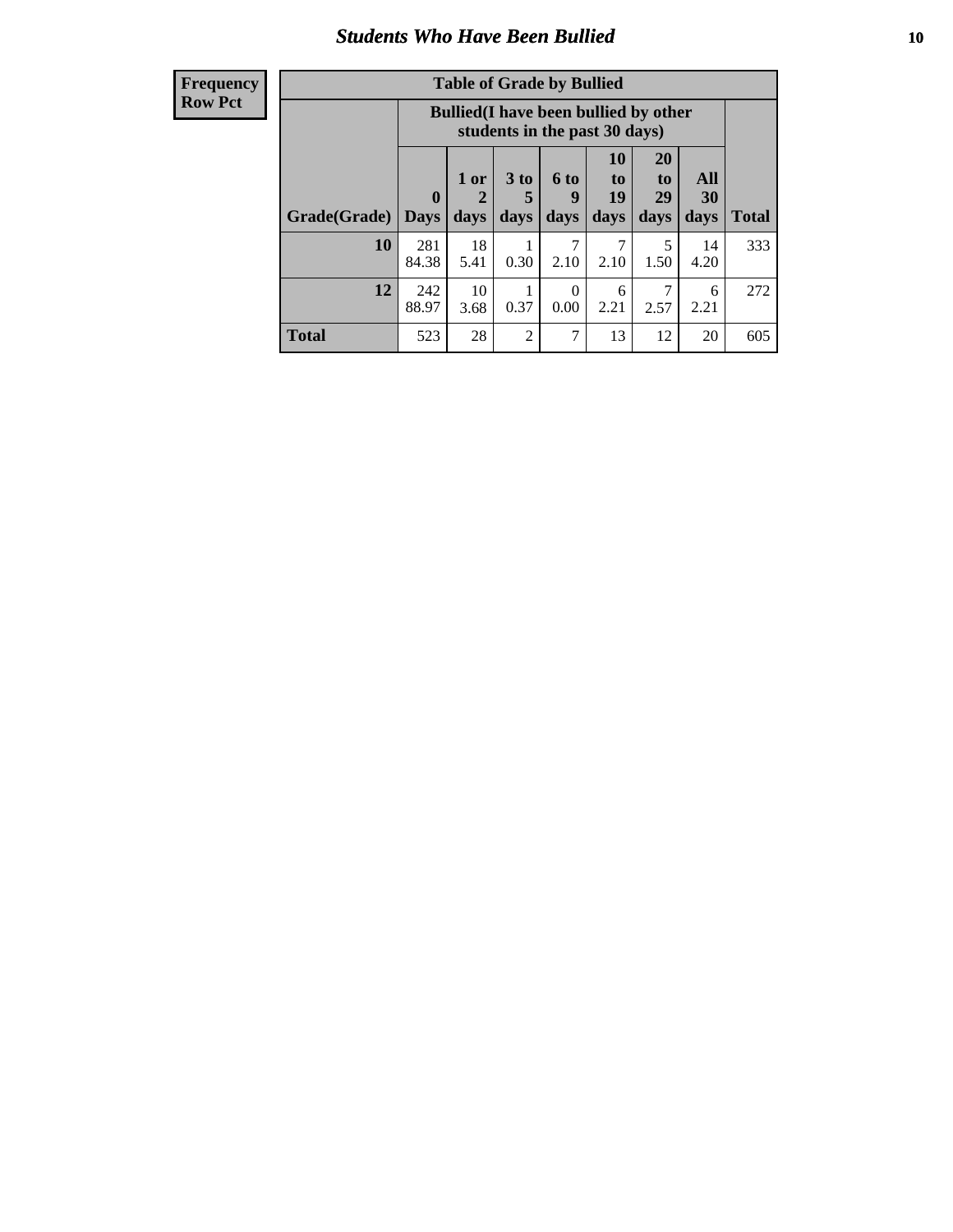### *School Climate* **11**

| <b>Frequency</b> | <b>Table of SchoolClimate1 by Grade</b> |                    |              |              |  |  |  |
|------------------|-----------------------------------------|--------------------|--------------|--------------|--|--|--|
| <b>Col Pct</b>   | SchoolClimate1(I<br>like school)        | Grade(Grade)<br>10 | 12           | <b>Total</b> |  |  |  |
|                  | <b>Strongly Agree</b>                   | 27<br>8.11         | 31<br>11.40  | 58           |  |  |  |
|                  | <b>Somewhat Agree</b>                   | 193<br>57.96       | 159<br>58.46 | 352          |  |  |  |
|                  | <b>Somewhat Disagree</b>                | 66<br>19.82        | 44<br>16.18  | 110          |  |  |  |
|                  | <b>Strongly Disagree</b>                | 47<br>14.11        | 38<br>13.97  | 85           |  |  |  |
|                  | <b>Total</b>                            | 333                | 272          | 605          |  |  |  |

| <b>Table of SchoolClimate2 by Grade</b>           |                    |              |              |  |
|---------------------------------------------------|--------------------|--------------|--------------|--|
| SchoolClimate2(I<br>feel successful at<br>school) | Grade(Grade)<br>10 | 12           | <b>Total</b> |  |
| <b>Strongly Agree</b>                             | 76<br>22.82        | 68<br>25.00  | 144          |  |
| <b>Somewhat Agree</b>                             | 200<br>60.06       | 163<br>59.93 | 363          |  |
| <b>Somewhat Disagree</b>                          | 37<br>11.11        | 29<br>10.66  | 66           |  |
| <b>Strongly Disagree</b>                          | 20<br>6.01         | 12<br>4.41   | 32           |  |
| <b>Total</b>                                      | 333                | 272          | 605          |  |

| Frequency      | <b>Table of SchoolClimate3 by Grade</b>                               |                    |              |              |
|----------------|-----------------------------------------------------------------------|--------------------|--------------|--------------|
| <b>Col Pct</b> | SchoolClimate3(My<br>school has high<br>standards for<br>achievement) | Grade(Grade)<br>10 | 12           | <b>Total</b> |
|                |                                                                       | 120                | 99           | 219          |
|                | <b>Strongly Agree</b>                                                 | 36.04              | 36.40        |              |
|                | <b>Somewhat Agree</b>                                                 | 161<br>48.35       | 125<br>45.96 | 286          |
|                | <b>Somewhat Disagree</b>                                              | 34<br>10.21        | 34<br>12.50  | 68           |
|                | <b>Strongly Disagree</b>                                              | 18<br>5.41         | 14<br>5.15   | 32           |
|                | Total                                                                 | 333                | 272          | 605          |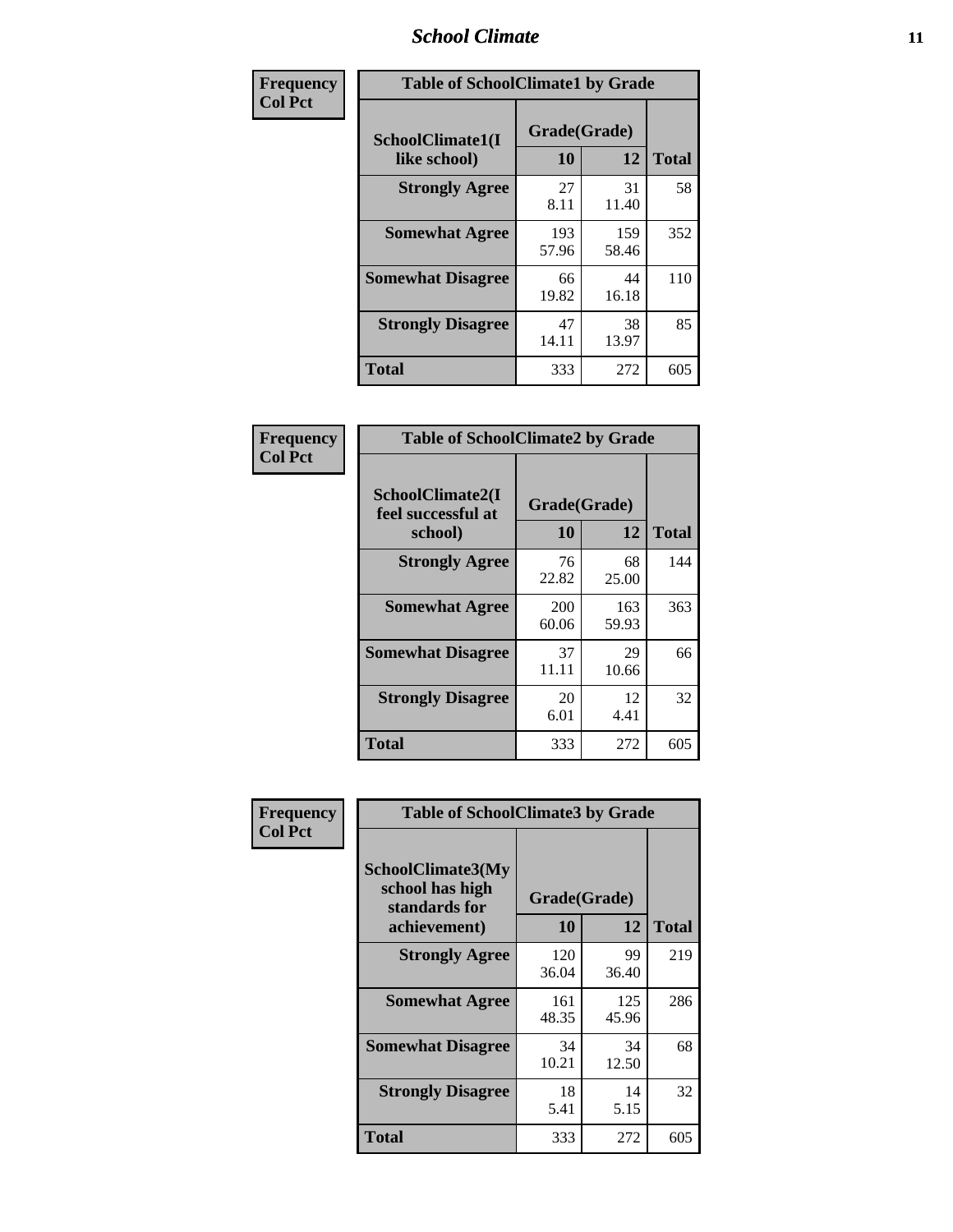### *School Climate* **12**

| Frequency      |                                                               | <b>Table of SchoolClimate4 by Grade</b> |              |              |  |
|----------------|---------------------------------------------------------------|-----------------------------------------|--------------|--------------|--|
| <b>Col Pct</b> | SchoolClimate4(My<br>school sets clear<br>rules for behavior) | Grade(Grade)<br>10                      | 12           | <b>Total</b> |  |
|                | <b>Strongly Agree</b>                                         | 138<br>41.44                            | 135<br>49.63 | 273          |  |
|                | <b>Somewhat Agree</b>                                         | 143<br>42.94                            | 101<br>37.13 | 244          |  |
|                | <b>Somewhat Disagree</b>                                      | 37<br>11.11                             | 23<br>8.46   | 60           |  |
|                | <b>Strongly Disagree</b>                                      | 15<br>4.50                              | 13<br>4.78   | 28           |  |
|                | Total                                                         | 333                                     | 272          | 605          |  |

| <b>Table of SchoolClimate5 by Grade</b>                              |                    |              |              |  |
|----------------------------------------------------------------------|--------------------|--------------|--------------|--|
| SchoolClimate5(I<br>know what to do in<br>an emergency at<br>school) | Grade(Grade)<br>10 | 12           | <b>Total</b> |  |
| <b>Strongly Agree</b>                                                | 137<br>41.14       | 117<br>43.01 | 254          |  |
| <b>Somewhat Agree</b>                                                | 140<br>42.04       | 105<br>38.60 | 245          |  |
| <b>Somewhat Disagree</b>                                             | 34<br>10.21        | 38<br>13.97  | 72           |  |
| <b>Strongly Disagree</b>                                             | 22<br>6.61         | 12<br>4.41   | 34           |  |
| Total                                                                | 333                | 272          | 605          |  |

| Frequency      | <b>Table of SchoolClimate6 by Grade</b>                  |                    |              |              |
|----------------|----------------------------------------------------------|--------------------|--------------|--------------|
| <b>Col Pct</b> | <b>SchoolClimate6(Teachers</b><br>treat me with respect) | Grade(Grade)<br>10 | 12           | <b>Total</b> |
|                | <b>Strongly Agree</b>                                    | 80<br>24.02        | 37<br>13.60  | 117          |
|                | <b>Somewhat Agree</b>                                    | 130<br>39.04       | 139<br>51.10 | 269          |
|                | <b>Somewhat Disagree</b>                                 | 78<br>23.42        | 63<br>23.16  | 141          |
|                | <b>Strongly Disagree</b>                                 | 45<br>13.51        | 33<br>12.13  | 78           |
|                | <b>Total</b>                                             | 333                | 272          | 605          |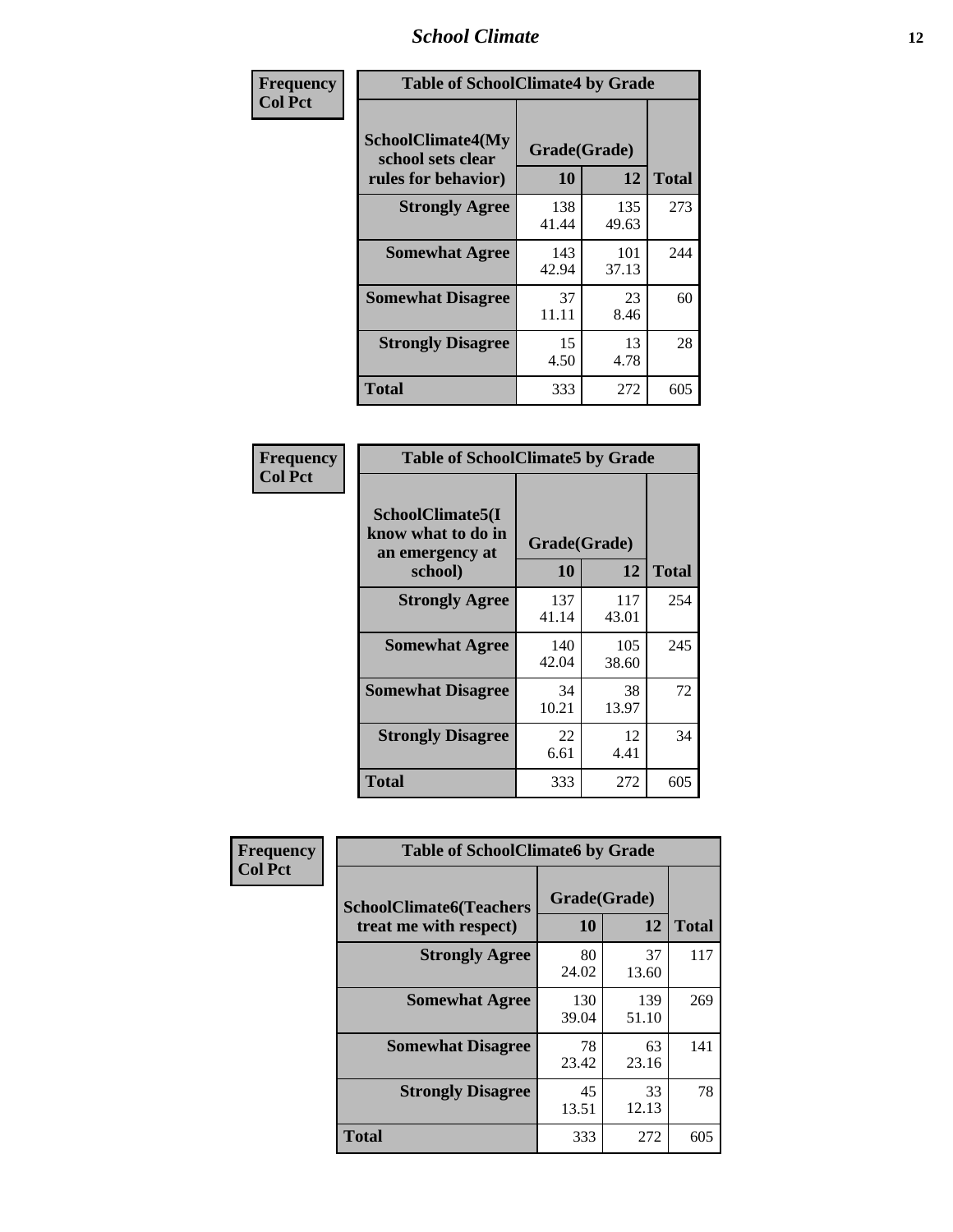### *School Climate* **13**

| Frequency      | <b>Table of SchoolClimate7 by Grade</b>                                       |                           |              |              |
|----------------|-------------------------------------------------------------------------------|---------------------------|--------------|--------------|
| <b>Col Pct</b> | <b>SchoolClimate7(Behaviors</b><br>in my class allow the<br>teacher to teach) | Grade(Grade)<br><b>10</b> | 12           | <b>Total</b> |
|                | <b>Strongly Agree</b>                                                         | 48<br>14.41               | 49<br>18.01  | 97           |
|                | <b>Somewhat Agree</b>                                                         | 182<br>54.65              | 156<br>57.35 | 338          |
|                | <b>Somewhat Disagree</b>                                                      | 64<br>19.22               | 50<br>18.38  | 114          |
|                | <b>Strongly Disagree</b>                                                      | 39<br>11.71               | 17<br>6.25   | 56           |
|                | <b>Total</b>                                                                  | 333                       | 272          | 605          |

| Frequency      | <b>Table of SchoolClimate8 by Grade</b>                                 |              |             |              |
|----------------|-------------------------------------------------------------------------|--------------|-------------|--------------|
| <b>Col Pct</b> | <b>SchoolClimate8(Students</b><br>are frequently<br>recognized for good | Grade(Grade) |             |              |
|                | behavior)                                                               | 10           | 12          | <b>Total</b> |
|                | <b>Strongly Agree</b>                                                   | 21<br>6.31   | 25<br>9.19  | 46           |
|                | <b>Somewhat Agree</b>                                                   | 121<br>36.34 | 97<br>35.66 | 218          |
|                | <b>Somewhat Disagree</b>                                                | 115<br>34.53 | 93<br>34.19 | 208          |
|                | <b>Strongly Disagree</b>                                                | 76<br>22.82  | 57<br>20.96 | 133          |
|                | <b>Total</b>                                                            | 333          | 272         | 605          |

| Frequency      | <b>Table of SchoolClimate9 by Grade</b>                                           |                    |             |              |
|----------------|-----------------------------------------------------------------------------------|--------------------|-------------|--------------|
| <b>Col Pct</b> | SchoolClimate9(School<br>counselor would be<br>helpful if I needed<br>assistance) | Grade(Grade)<br>10 | 12          | <b>Total</b> |
|                | <b>Strongly Agree</b>                                                             | 138<br>41.44       | 56<br>20.59 | 194          |
|                | <b>Somewhat Agree</b>                                                             | 130<br>39.04       | 99<br>36.40 | 229          |
|                | <b>Somewhat Disagree</b>                                                          | 33<br>9.91         | 53<br>19.49 | 86           |
|                | <b>Strongly Disagree</b>                                                          | 32<br>9.61         | 64<br>23.53 | 96           |
|                | <b>Total</b>                                                                      | 333                | 272         | 605          |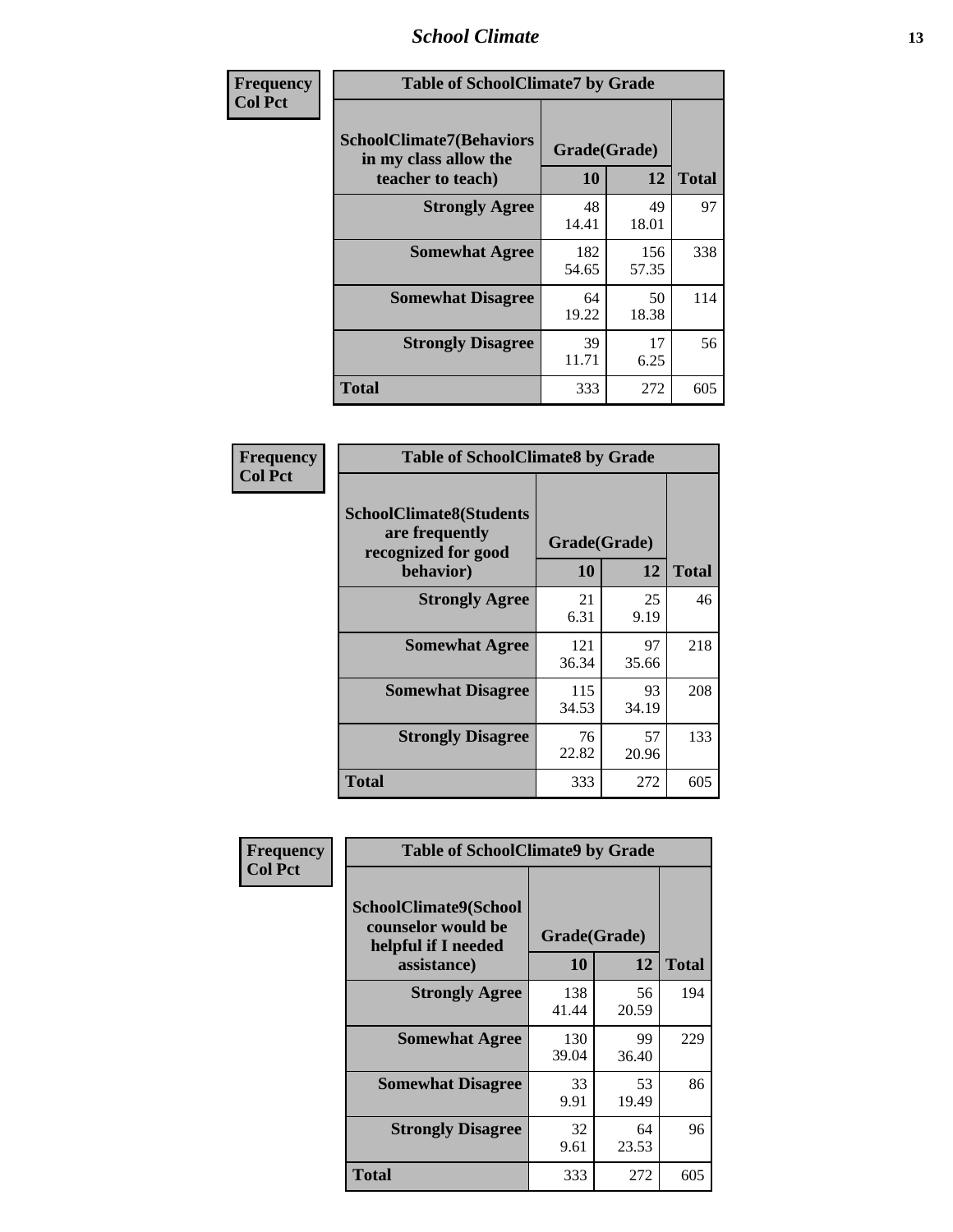### *Reasons for Dropping Out* **14**

| Frequency      | <b>Table of Dropoutreason by Grade</b>                                   |              |                    |              |
|----------------|--------------------------------------------------------------------------|--------------|--------------------|--------------|
| <b>Col Pct</b> | Dropoutreason(If<br>I dropped out the<br>reason would<br>most likely be) | 10           | Grade(Grade)<br>12 | <b>Total</b> |
|                | Won't Drop out                                                           | 166<br>49.85 | 144<br>52.94       | 310          |
|                | <b>Bored</b>                                                             | 61<br>18.32  | 49<br>18.01        | 110          |
|                | <b>Family Reasons</b>                                                    | 29<br>8.71   | 22<br>8.09         | 51           |
|                | <b>Being Bullied</b>                                                     | 6<br>1.80    | 8<br>2.94          | 14           |
|                | <b>Other</b>                                                             | 71<br>21.32  | 49<br>18.01        | 120          |
|                | <b>Total</b>                                                             | 333          | 272                | 605          |

| Frequency      | <b>Table of Dropout by Grade</b>                                       |                    |              |              |  |
|----------------|------------------------------------------------------------------------|--------------------|--------------|--------------|--|
| <b>Col Pct</b> | Dropout(I<br>have<br>thought<br>about<br>dropping<br>out of<br>school) | Grade(Grade)<br>10 | 12           | <b>Total</b> |  |
|                | <b>Yes</b>                                                             | 117<br>35.14       | 75<br>27.57  | 192          |  |
|                | N <sub>0</sub>                                                         | 216<br>64.86       | 197<br>72.43 | 413          |  |
|                | <b>Total</b>                                                           | 333                | 272          | 605          |  |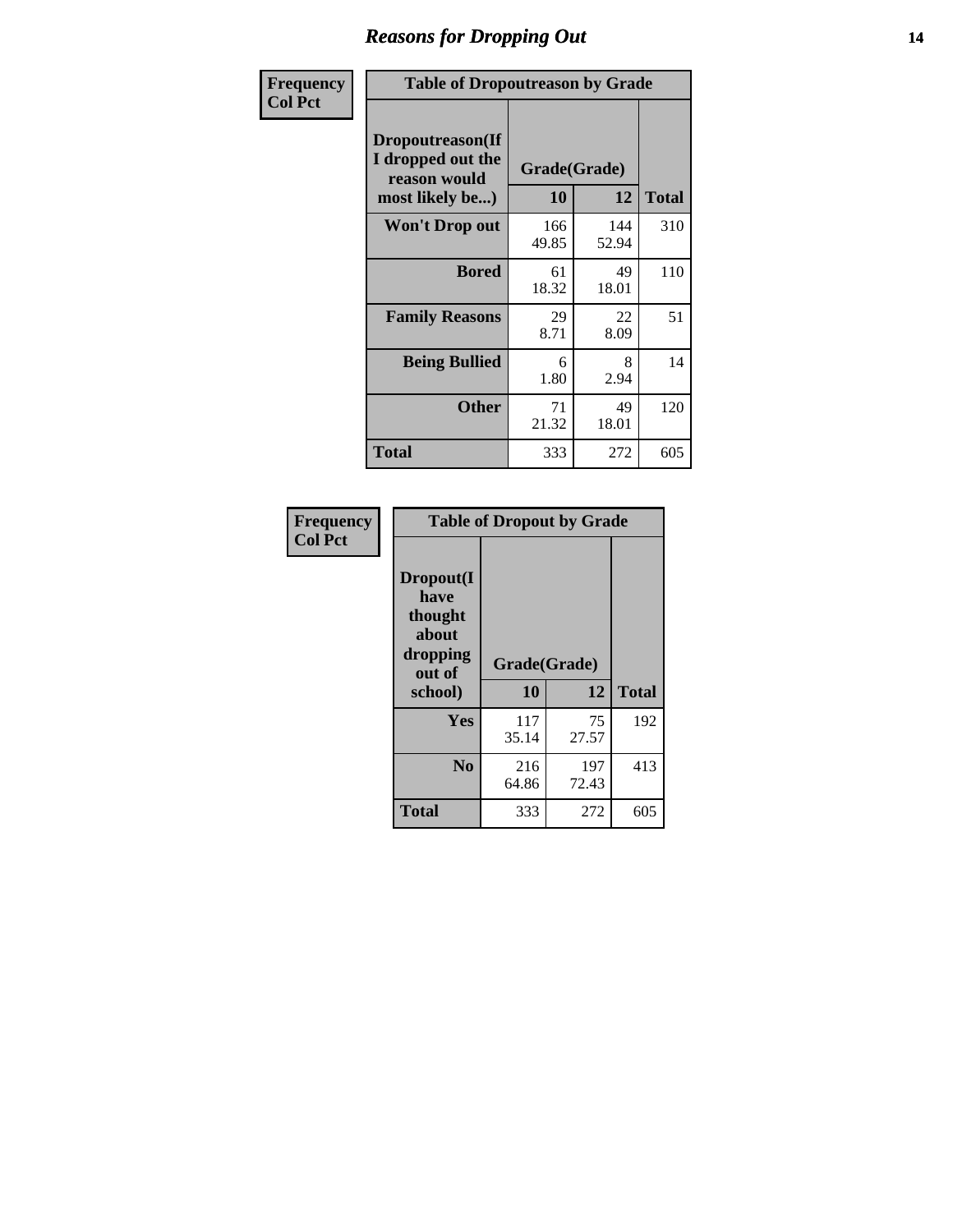*School Safety* **15**

| Frequency      | <b>Table of Gangself by Grade</b>                                                                 |                          |              |              |
|----------------|---------------------------------------------------------------------------------------------------|--------------------------|--------------|--------------|
| <b>Col Pct</b> | Gangself(I<br>have<br>participated<br>in illegal<br>gang<br>activities in<br>the past 30<br>days) | Grade(Grade)<br>10<br>12 |              | <b>Total</b> |
|                | Yes                                                                                               | 30<br>9.01               | 17<br>6.25   | 47           |
|                | N <sub>0</sub>                                                                                    | 303<br>90.99             | 255<br>93.75 | 558          |
|                | <b>Total</b>                                                                                      | 333                      | 272          | 605          |

| Frequency<br><b>Col Pct</b> | <b>Table of Gangpeers by Grade</b>                                                                                             |                    |              |              |
|-----------------------------|--------------------------------------------------------------------------------------------------------------------------------|--------------------|--------------|--------------|
|                             | <b>Gangpeers</b> (I<br>have friends<br>who have<br>participated<br>in illegal<br>gang<br>activities in<br>the past 30<br>days) | Grade(Grade)<br>10 | 12           | <b>Total</b> |
|                             | <b>Yes</b>                                                                                                                     | 103<br>30.93       | 56<br>20.59  | 159          |
|                             | N <sub>0</sub>                                                                                                                 | 230<br>69.07       | 216<br>79.41 | 446          |
|                             | <b>Total</b>                                                                                                                   | 333                | 272          | 605          |

| Frequency      | <b>Table of Pickedon by Grade</b>                                  |              |             |              |  |  |  |  |  |
|----------------|--------------------------------------------------------------------|--------------|-------------|--------------|--|--|--|--|--|
| <b>Col Pct</b> | <b>Pickedon(I have</b><br>been picked on or<br>teased at school in | Grade(Grade) |             |              |  |  |  |  |  |
|                | the past 30 days)                                                  | 10           | 12          | <b>Total</b> |  |  |  |  |  |
|                | <b>Strongly Agree</b>                                              | 49<br>14.71  | 25<br>9.19  | 74           |  |  |  |  |  |
|                | <b>Somewhat Agree</b>                                              | 49<br>14.71  | 33<br>12.13 | 82           |  |  |  |  |  |
|                | <b>Somewhat Disagree</b>                                           | 47<br>14.11  | 44<br>16.18 | 91           |  |  |  |  |  |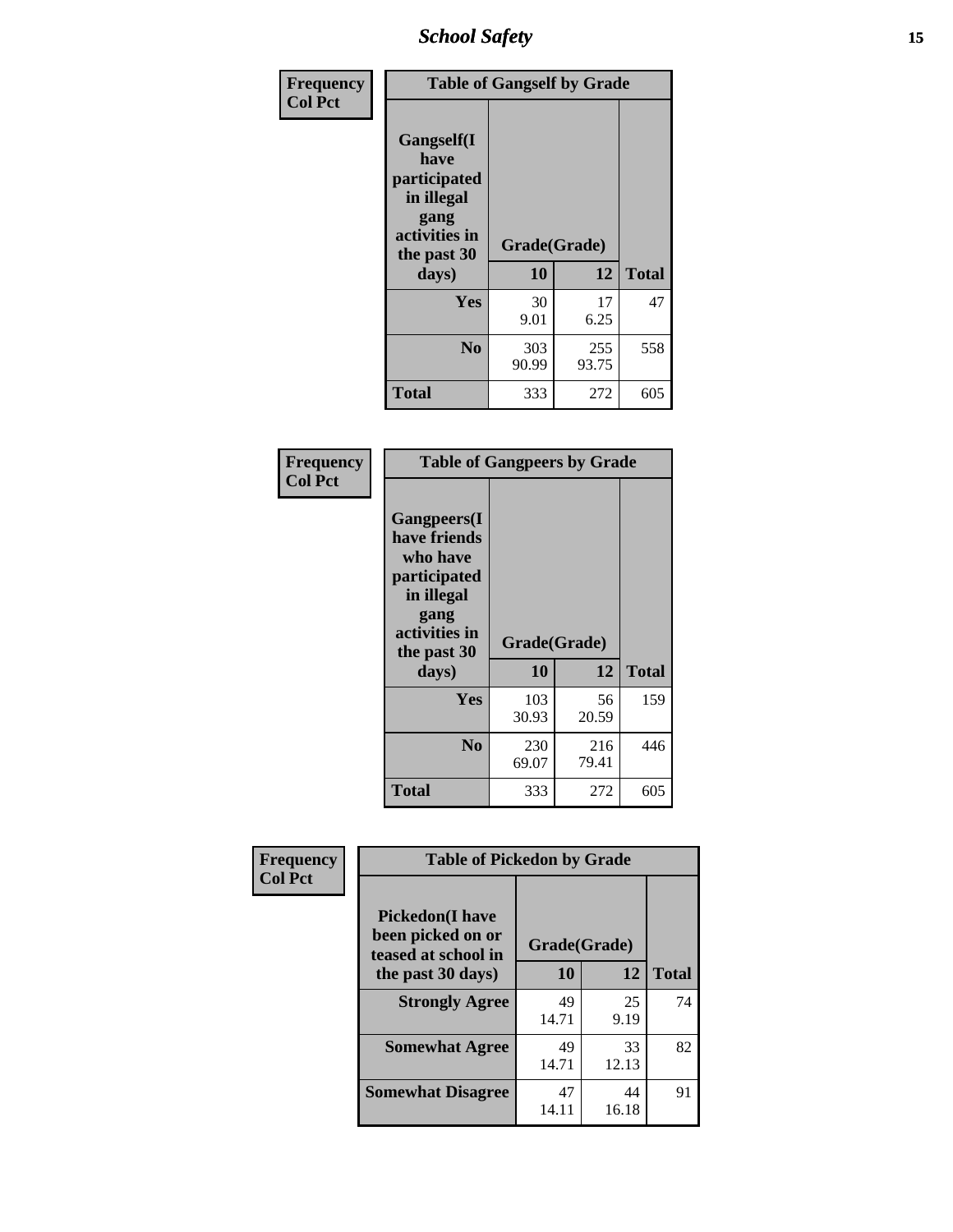# *School Safety* **16**

| Frequency      | <b>Table of Pickedon by Grade</b>                                                       |              |                    |     |  |  |
|----------------|-----------------------------------------------------------------------------------------|--------------|--------------------|-----|--|--|
| <b>Col Pct</b> | <b>Pickedon(I have</b><br>been picked on or<br>teased at school in<br>the past 30 days) | 10           | Grade(Grade)<br>12 |     |  |  |
|                | <b>Strongly Disagree</b>                                                                | 188<br>56.46 | 170<br>62.50       | 358 |  |  |
|                | Total                                                                                   | 333          | 272                | 605 |  |  |

| Frequency      |                                                          | <b>Table of Safeschool by Grade</b> |              |              |  |  |  |  |  |  |  |  |
|----------------|----------------------------------------------------------|-------------------------------------|--------------|--------------|--|--|--|--|--|--|--|--|
| <b>Col Pct</b> | Safeschool(School<br>is a place at which I<br>feel safe) | Grade(Grade)<br>10                  | 12           | <b>Total</b> |  |  |  |  |  |  |  |  |
|                | <b>Strongly Agree</b>                                    | 46<br>13.81                         | 59<br>21.69  | 105          |  |  |  |  |  |  |  |  |
|                | <b>Somewhat Agree</b>                                    | 185<br>55.56                        | 154<br>56.62 | 339          |  |  |  |  |  |  |  |  |
|                | <b>Somewhat Disagree</b>                                 | 52<br>15.62                         | 35<br>12.87  | 87           |  |  |  |  |  |  |  |  |
|                | <b>Strongly Disagree</b>                                 | 50<br>15.02                         | 24<br>8.82   | 74           |  |  |  |  |  |  |  |  |
|                | <b>Total</b>                                             | 333                                 | 272          | 605          |  |  |  |  |  |  |  |  |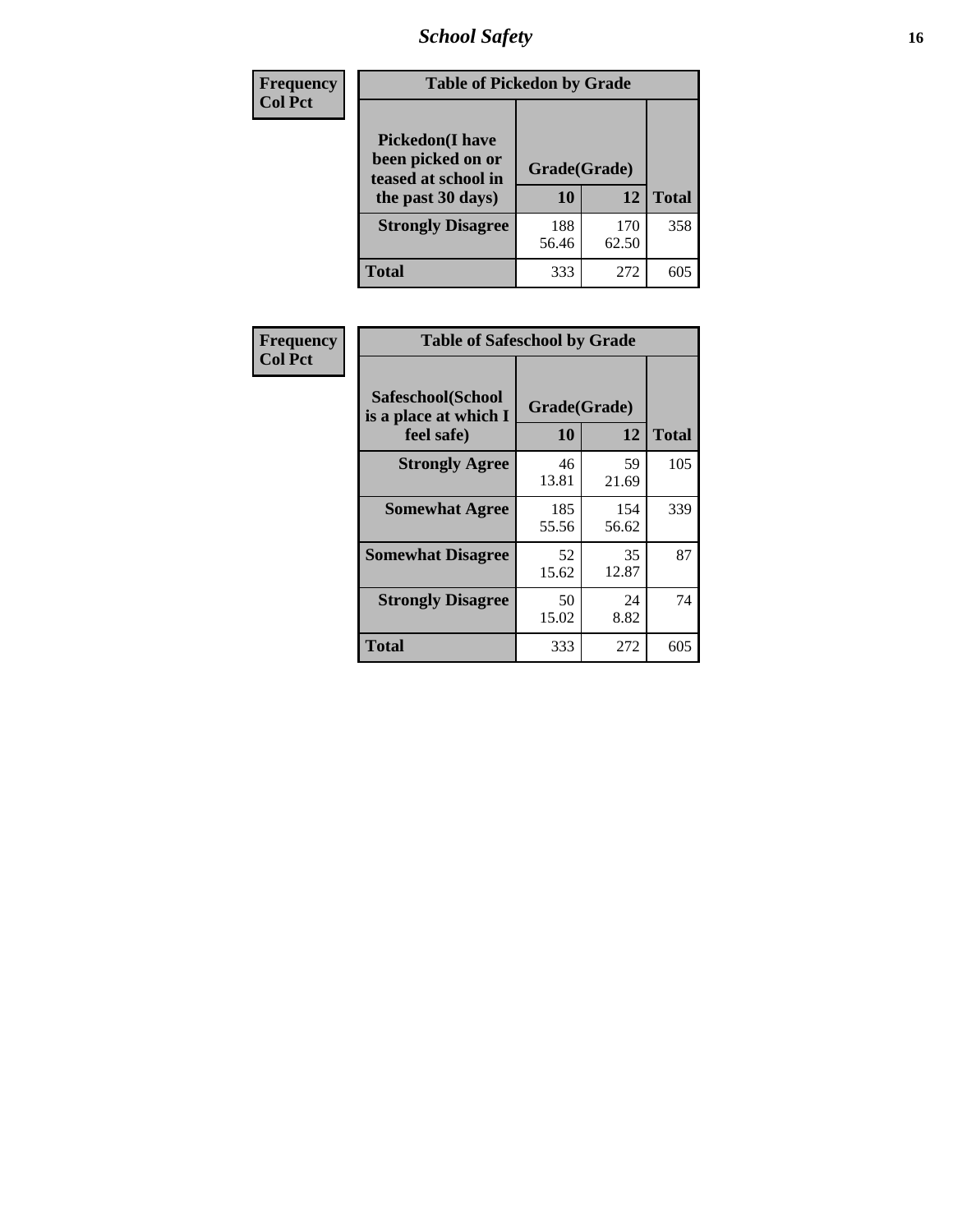*School Safety* **17**

| <b>Table of Grade by Bullied</b> |                    |                                              |                              |                               |                               |                        |                   |              |  |  |  |  |
|----------------------------------|--------------------|----------------------------------------------|------------------------------|-------------------------------|-------------------------------|------------------------|-------------------|--------------|--|--|--|--|
|                                  |                    | <b>Bullied</b> (I have been bullied by other |                              | students in the past 30 days) |                               |                        |                   |              |  |  |  |  |
| Grade(Grade)                     | $\bf{0}$<br>  Days | 1 or<br>2<br>days                            | 3 <sub>to</sub><br>5<br>days | <b>6 to</b><br>9<br>days      | <b>10</b><br>to<br>19<br>days | 20<br>to<br>29<br>days | All<br>30<br>days | <b>Total</b> |  |  |  |  |
| 10                               | 281<br>84.38       | 18<br>5.41                                   | 0.30                         | 2.10                          | 2.10                          | 5<br>1.50              | 14<br>4.20        | 333          |  |  |  |  |
| 12                               | 242<br>88.97       | 10<br>3.68                                   | 0.37                         | $\Omega$<br>0.00              | 6<br>2.21                     | 7<br>2.57              | 6<br>2.21         | 272          |  |  |  |  |
| <b>Total</b>                     | 523                | 28                                           | $\overline{2}$               | 7                             | 13                            | 12                     | 20                | 605          |  |  |  |  |

| <b>Frequency</b> |
|------------------|
| <b>Row Pct</b>   |

| <b>Table of Grade by Bulliedothers</b>                                  |                            |                |                              |                          |                        |                               |                          |              |  |  |  |
|-------------------------------------------------------------------------|----------------------------|----------------|------------------------------|--------------------------|------------------------|-------------------------------|--------------------------|--------------|--|--|--|
| <b>Bulliedothers</b> (I bullied others in the past<br>$30 \text{ days}$ |                            |                |                              |                          |                        |                               |                          |              |  |  |  |
| Grade(Grade)                                                            | $\mathbf 0$<br><b>Days</b> | $1$ or<br>days | 3 <sub>to</sub><br>5<br>days | <b>6 to</b><br>9<br>days | 10<br>to<br>19<br>days | <b>20</b><br>to<br>29<br>days | <b>All</b><br>30<br>days | <b>Total</b> |  |  |  |
| 10                                                                      | 286<br>85.89               | 13<br>3.90     | 5<br>1.50                    | 5<br>1.50                | 3<br>0.90              | 4<br>1.20                     | 17<br>5.11               | 333          |  |  |  |
| 12                                                                      | 239<br>87.87               | 9<br>3.31      | 3<br>1.10                    | 2<br>0.74                | 8<br>2.94              | 2.57                          | 4<br>1.47                | 272          |  |  |  |
| Total                                                                   | 525                        | 22             | 8                            | 7                        | 11                     | 11                            | 21                       | 605          |  |  |  |

| <b>Frequency</b> |                           |              |           | <b>Table of Grade by Weaponschool</b>                              |                  |                  |                |           |              |
|------------------|---------------------------|--------------|-----------|--------------------------------------------------------------------|------------------|------------------|----------------|-----------|--------------|
| <b>Row Pct</b>   |                           |              |           | Weaponschool (I brought a weapon to<br>school in the past 30 days) |                  |                  |                |           |              |
|                  |                           | $\mathbf{0}$ | 1 or<br>2 | 3 <sub>to</sub><br>5                                               | 6 to<br>9        | 10<br>to<br>19   | 20<br>to<br>29 | All<br>30 |              |
|                  | <b>Grade</b> (Grade) Days |              | days      | days                                                               | days             | days             | days           | days      | <b>Total</b> |
|                  | 10                        | 313<br>93.99 | 6<br>1.80 | 1<br>0.30                                                          | $\Omega$<br>0.00 | $\Omega$<br>0.00 | 6<br>1.80      | 7<br>2.10 | 333          |
|                  | 12                        | 259<br>95.22 | 3<br>1.10 | 3<br>1.10                                                          | 0.37             | ↑<br>0.74        | 0.00           | 4<br>1.47 | 272          |
|                  | <b>Total</b>              | 572          | 9         | $\overline{4}$                                                     |                  | $\mathfrak{D}$   | 6              | 11        | 605          |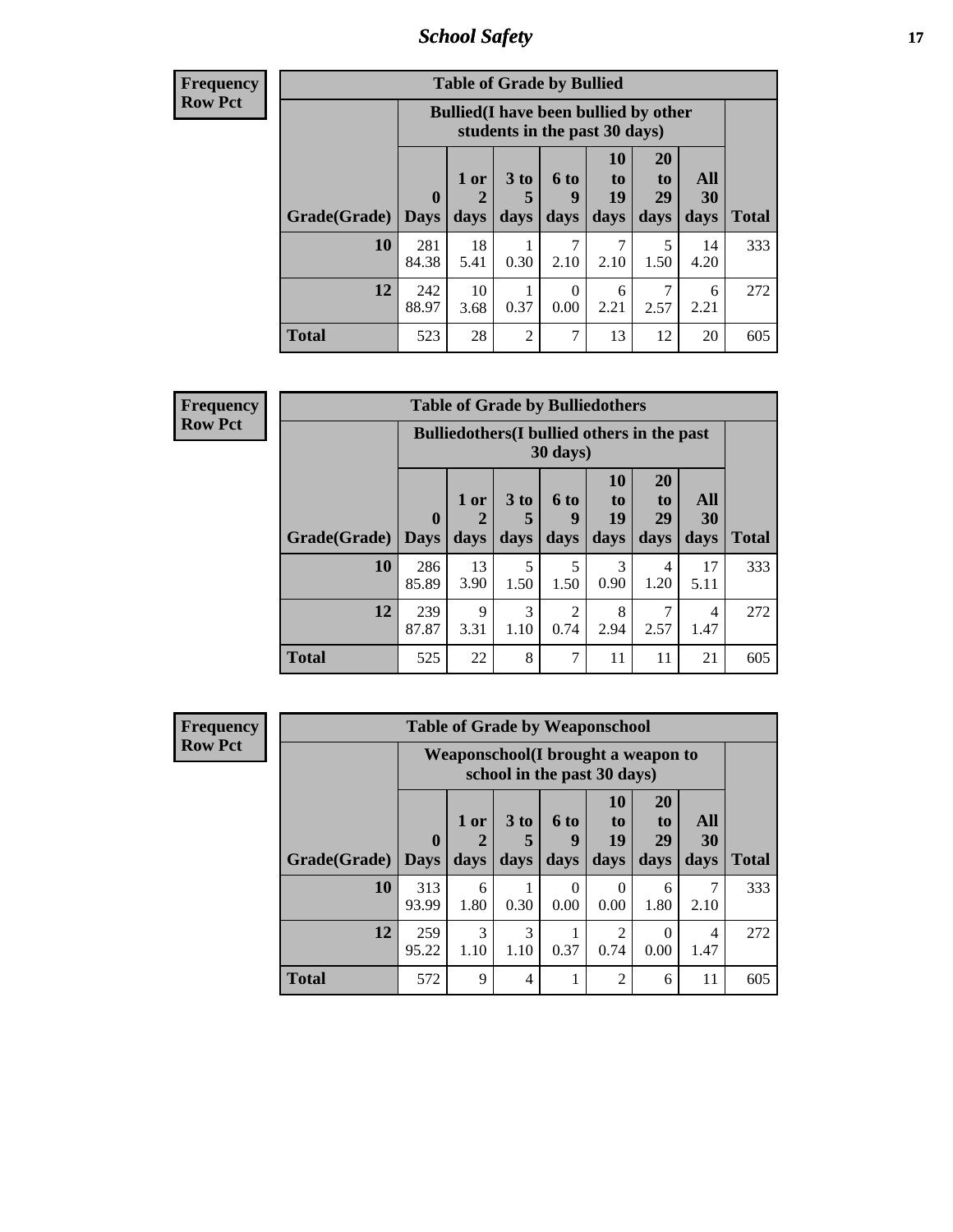*School Safety* **18**

| <b>Frequency</b> |              |                                                                                 |                        | <b>Table of Grade by Absentunsafe</b> |                        |                       |                       |           |              |  |
|------------------|--------------|---------------------------------------------------------------------------------|------------------------|---------------------------------------|------------------------|-----------------------|-----------------------|-----------|--------------|--|
| Row Pct          |              | Absentunsafe(I have missed school<br>because I felt unsafe in the past 30 days) |                        |                                       |                        |                       |                       |           |              |  |
|                  |              | $\boldsymbol{0}$                                                                | $1$ or<br>2            | 3 to<br>5                             | 6 to<br>y              | <b>10</b><br>to<br>19 | <b>20</b><br>to<br>29 | All<br>30 |              |  |
|                  | Grade(Grade) | <b>Days</b>                                                                     | days                   | days                                  | days                   | days                  | days                  | days      | <b>Total</b> |  |
|                  | 10           | 311<br>93.39                                                                    | 10<br>3.00             | $\Omega$<br>0.00                      | $\mathfrak{D}$<br>0.60 | っ<br>0.60             | 4<br>1.20             | 4<br>1.20 | 333          |  |
|                  | 12           | 263<br>96.69                                                                    | $\overline{2}$<br>0.74 | 3<br>1.10                             | $\Omega$<br>0.00       | 0.37                  | 0.37                  | 2<br>0.74 | 272          |  |
|                  | <b>Total</b> | 574                                                                             | 12                     | 3                                     | $\overline{2}$         | 3                     | 5                     | 6         | 605          |  |
|                  |              |                                                                                 |                        |                                       |                        |                       |                       |           |              |  |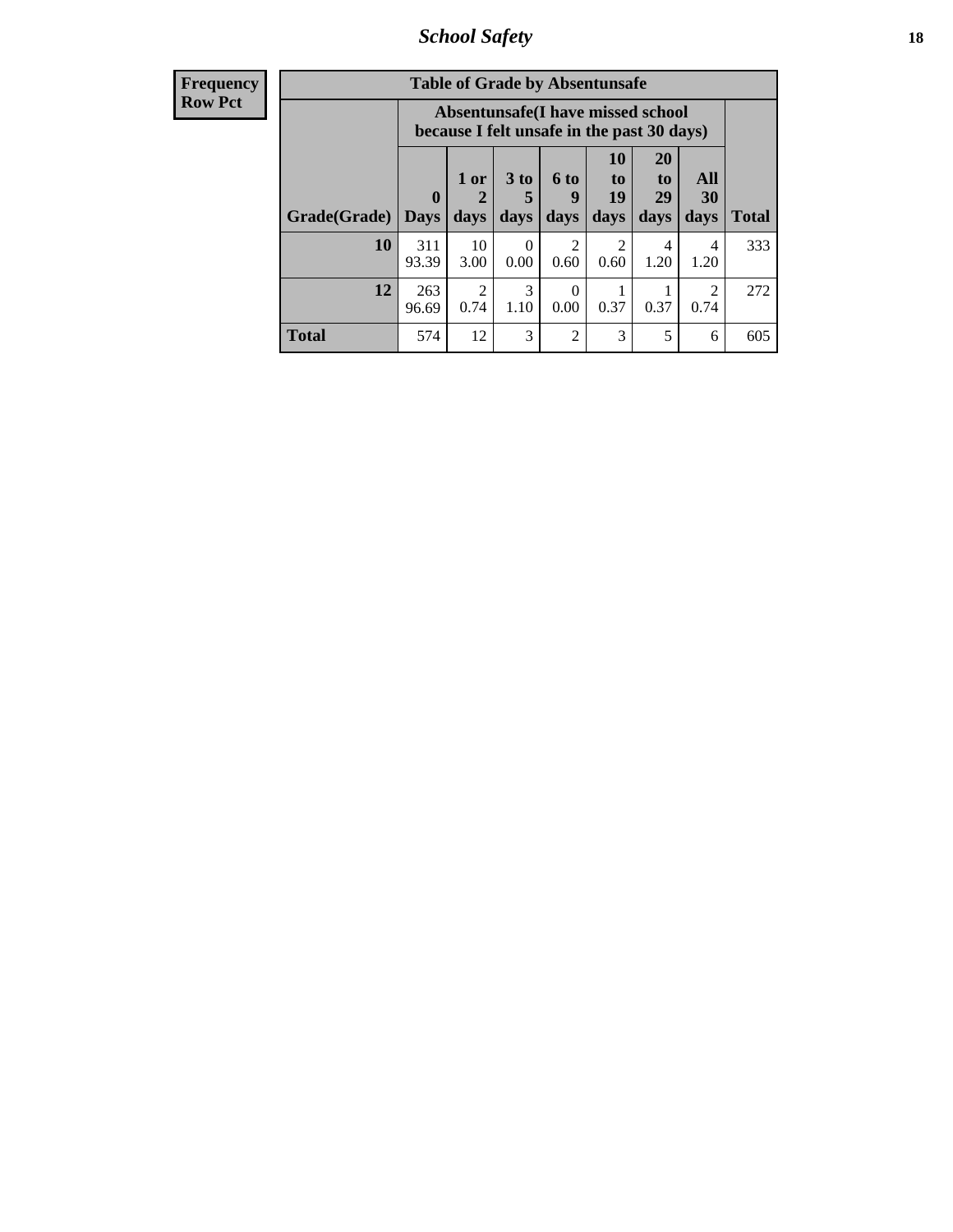# *Drug Use During Last 30 Days* **19**

#### **Frequency Row Pct**

| <b>Table of Grade by Alcohol</b> |                                 |                 |                 |               |                 |                                     |              |       |  |  |  |  |  |
|----------------------------------|---------------------------------|-----------------|-----------------|---------------|-----------------|-------------------------------------|--------------|-------|--|--|--|--|--|
|                                  |                                 |                 |                 |               |                 | Alcohol (Alcohol use, past 30 days) |              |       |  |  |  |  |  |
| Grade(Grade)                     | <b>Did</b><br>not<br><b>use</b> | $1 - 2$<br>days | $3 - 5$<br>days | $6-9$<br>days | $10-19$<br>days | $20 - 29$<br>days                   | Every<br>day | Total |  |  |  |  |  |
| 10                               | 242<br>72.67                    | 31<br>9.31      | 19<br>5.71      | 9<br>2.70     | 13<br>3.90      | 7<br>2.10                           | 12<br>3.60   | 333   |  |  |  |  |  |
| 12                               | 175<br>64.34                    | 23<br>8.46      | 33<br>12.13     | 6<br>2.21     | 15<br>5.51      | 10<br>3.68                          | 10<br>3.68   | 272   |  |  |  |  |  |
| <b>Total</b>                     | 417                             | 54              | 52              | 15            | 28              | 17                                  | 22           | 605   |  |  |  |  |  |

#### **Frequency Row Pct**

| <b>Table of Grade by Cigarettes</b> |                                 |                                                |                 |                 |                 |               |                     |              |  |  |  |  |  |
|-------------------------------------|---------------------------------|------------------------------------------------|-----------------|-----------------|-----------------|---------------|---------------------|--------------|--|--|--|--|--|
|                                     |                                 | Cigarettes (Smoking tobacco use, past 30 days) |                 |                 |                 |               |                     |              |  |  |  |  |  |
| Grade(Grade)                        | <b>Did</b><br>not<br><b>use</b> | $1 - 2$<br>days                                | $3 - 5$<br>days | $6 - 9$<br>days | $10-19$<br>days | 20-29<br>days | <b>Every</b><br>day | <b>Total</b> |  |  |  |  |  |
| 10                                  | 273<br>81.98                    | 20<br>6.01                                     | 2.10            | 2<br>0.60       | 11<br>3.30      | ◠<br>0.60     | 18<br>5.41          | 333          |  |  |  |  |  |
| 12                                  | 191<br>70.22                    | 36<br>13.24                                    | 11<br>4.04      | 2<br>0.74       | 5<br>1.84       | 8<br>2.94     | 19<br>6.99          | 272          |  |  |  |  |  |
| <b>Total</b>                        | 464                             | 56                                             | 18              | 4               | 16              | 10            | 37                  | 605          |  |  |  |  |  |

**Frequency Row Pct**

| <b>Table of Grade by Smokeless</b> |                                 |                                                        |                 |                        |                 |               |              |              |  |  |  |  |
|------------------------------------|---------------------------------|--------------------------------------------------------|-----------------|------------------------|-----------------|---------------|--------------|--------------|--|--|--|--|
|                                    |                                 | <b>Smokeless</b> (Chewing tobaccouse,<br>past 30 days) |                 |                        |                 |               |              |              |  |  |  |  |
| Grade(Grade)                       | <b>Did</b><br>not<br><b>use</b> | $1 - 2$<br>days                                        | $3 - 5$<br>days | $6 - 9$<br>days        | $10-19$<br>days | 20-29<br>days | Every<br>day | <b>Total</b> |  |  |  |  |
| 10                                 | 298<br>89.49                    | 10<br>3.00                                             | 5<br>1.50       | $\overline{2}$<br>0.60 | 3<br>0.90       | 5<br>1.50     | 10<br>3.00   | 333          |  |  |  |  |
| 12                                 | 233<br>85.66                    | 15<br>5.51                                             | 3<br>1.10       | $\Omega$<br>0.00       | 5<br>1.84       | 6<br>2.21     | 10<br>3.68   | 272          |  |  |  |  |
| <b>Total</b>                       | 531                             | 25                                                     | 8               | $\overline{c}$         | 8               | 11            | 20           | 605          |  |  |  |  |

|              | <b>Table of Grade by Marijuana</b> |                                         |                 |                 |                 |                   |                     |              |  |  |  |  |  |
|--------------|------------------------------------|-----------------------------------------|-----------------|-----------------|-----------------|-------------------|---------------------|--------------|--|--|--|--|--|
|              |                                    | Marijuana (Marijuana use, past 30 days) |                 |                 |                 |                   |                     |              |  |  |  |  |  |
| Grade(Grade) | <b>Did</b><br>not<br><b>use</b>    | $1 - 2$<br>days                         | $3 - 5$<br>days | $6 - 9$<br>days | $10-19$<br>days | $20 - 29$<br>days | <b>Every</b><br>day | <b>Total</b> |  |  |  |  |  |
| 10           | 287<br>86.19                       | 16<br>4.80                              | 3<br>0.90       | 5<br>1.50       | 3<br>0.90       | 6<br>1.80         | 13<br>3.90          | 333          |  |  |  |  |  |
| 12           | 215<br>79.04                       | 19<br>6.99                              | 9<br>3.31       | 6<br>2.21       | 5<br>1.84       | 9<br>3.31         | 9<br>3.31           | 272          |  |  |  |  |  |
| <b>Total</b> | 502                                | 35                                      | 12              | 11              | 8               | 15                | 22                  | 605          |  |  |  |  |  |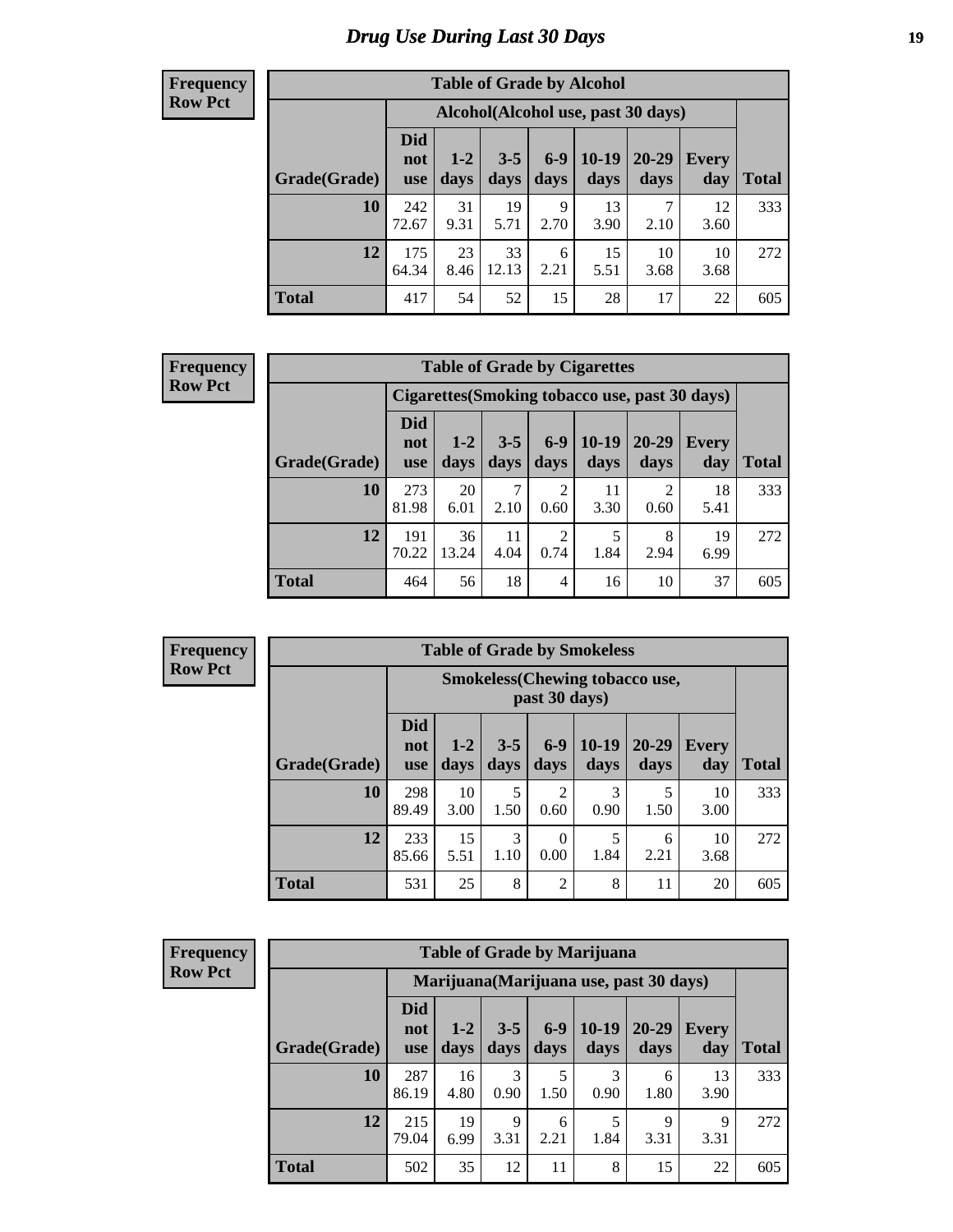#### **Frequency Row Pct**

| <b>Table of Grade by Cocaine</b> |                                 |                                     |                 |                        |                 |               |              |       |  |  |
|----------------------------------|---------------------------------|-------------------------------------|-----------------|------------------------|-----------------|---------------|--------------|-------|--|--|
|                                  |                                 | Cocaine (Cocaine use, past 30 days) |                 |                        |                 |               |              |       |  |  |
| Grade(Grade)                     | <b>Did</b><br>not<br><b>use</b> | $1 - 2$<br>days                     | $3 - 5$<br>days | $6-9$<br>days          | $10-19$<br>days | 20-29<br>days | Every<br>day | Total |  |  |
| 10                               | 316<br>94.89                    | 4<br>1.20                           | 0.30            | 0.30                   | 3<br>0.90       | 1.50          | 3<br>0.90    | 333   |  |  |
| 12                               | 258<br>94.85                    | 4<br>1.47                           | 0.37            | $\overline{0}$<br>0.00 | 0.37            | 3<br>1.10     | 5<br>1.84    | 272   |  |  |
| <b>Total</b>                     | 574                             | 8                                   | $\overline{2}$  | 1                      | 4               | 8             | 8            | 605   |  |  |

| <b>Table of Grade by Inhalants</b> |                                                                                                                                                  |                                        |           |                        |           |      |      |     |  |
|------------------------------------|--------------------------------------------------------------------------------------------------------------------------------------------------|----------------------------------------|-----------|------------------------|-----------|------|------|-----|--|
|                                    |                                                                                                                                                  | Inhalants (Inhalant use, past 30 days) |           |                        |           |      |      |     |  |
| Grade(Grade)                       | Did<br>$6 - 9$<br>$10-19$<br>$20 - 29$<br>$1 - 2$<br>$3 - 5$<br><b>Every</b><br>not<br>days<br>days<br>days<br>days<br>day<br>days<br><b>use</b> |                                        |           |                        |           |      |      |     |  |
| 10                                 | 314<br>94.29                                                                                                                                     | 3<br>0.90                              | 5<br>1.50 | 3<br>0.90              | 4<br>1.20 | 0.30 | 0.90 | 333 |  |
| 12                                 | 255<br>93.75                                                                                                                                     | 0.37                                   | 6<br>2.21 | $\overline{2}$<br>0.74 | 4<br>1.47 | 0.74 | 0.74 | 272 |  |
| <b>Total</b>                       | 569                                                                                                                                              | 4                                      | 11        | 5                      | 8         | 3    | 5    | 605 |  |

| <b>Frequency</b> |
|------------------|
| <b>Row Pct</b>   |

| <b>Table of Grade by Steroids</b>    |                                 |                 |                 |                 |                   |              |              |  |  |
|--------------------------------------|---------------------------------|-----------------|-----------------|-----------------|-------------------|--------------|--------------|--|--|
| Steroids (Steroid use, past 30 days) |                                 |                 |                 |                 |                   |              |              |  |  |
| Grade(Grade)                         | <b>Did</b><br>not<br><b>use</b> | $1 - 2$<br>days | $3 - 5$<br>days | $10-19$<br>days | $20 - 29$<br>days | Every<br>day | <b>Total</b> |  |  |
| 10                                   | 324<br>97.30                    | 0.60            | 0<br>0.00       | 0.30            | 0.30              | 1.50         | 333          |  |  |
| 12                                   | 257<br>94.49                    | 4<br>1.47       | 0.37            | 0.37            | 6<br>2.21         | 3<br>1.10    | 272          |  |  |
| <b>Total</b>                         | 581                             | 6               |                 | $\overline{2}$  | 7                 | 8            | 605          |  |  |

| <b>Frequency</b> |  |
|------------------|--|
| <b>Row Pct</b>   |  |

| <b>Table of Grade by Ecstasy</b> |                                                                                                                                                |           |                        |                |                                     |           |           |     |  |
|----------------------------------|------------------------------------------------------------------------------------------------------------------------------------------------|-----------|------------------------|----------------|-------------------------------------|-----------|-----------|-----|--|
|                                  |                                                                                                                                                |           |                        |                | Ecstasy (Ecstasy use, past 30 days) |           |           |     |  |
| Grade(Grade)                     | <b>Did</b><br>$10-19$<br>$6-9$<br>$20 - 29$<br>$3 - 5$<br>$1 - 2$<br>Every<br>not<br>days<br>days<br>days<br>days<br>day<br>days<br><b>use</b> |           |                        |                |                                     |           |           |     |  |
| 10                               | 315<br>94.59                                                                                                                                   | 2<br>0.60 | $\overline{c}$<br>0.60 | 3<br>0.90      | 3<br>0.90                           | 0.60      | 6<br>1.80 | 333 |  |
| 12                               | 254<br>93.38                                                                                                                                   | 3<br>1.10 | 0<br>0.00              | 0.37           | 5<br>1.84                           | 6<br>2.21 | 3<br>1.10 | 272 |  |
| <b>Total</b>                     | 569                                                                                                                                            | 5         | $\overline{2}$         | $\overline{4}$ | 8                                   | 8         | 9         | 605 |  |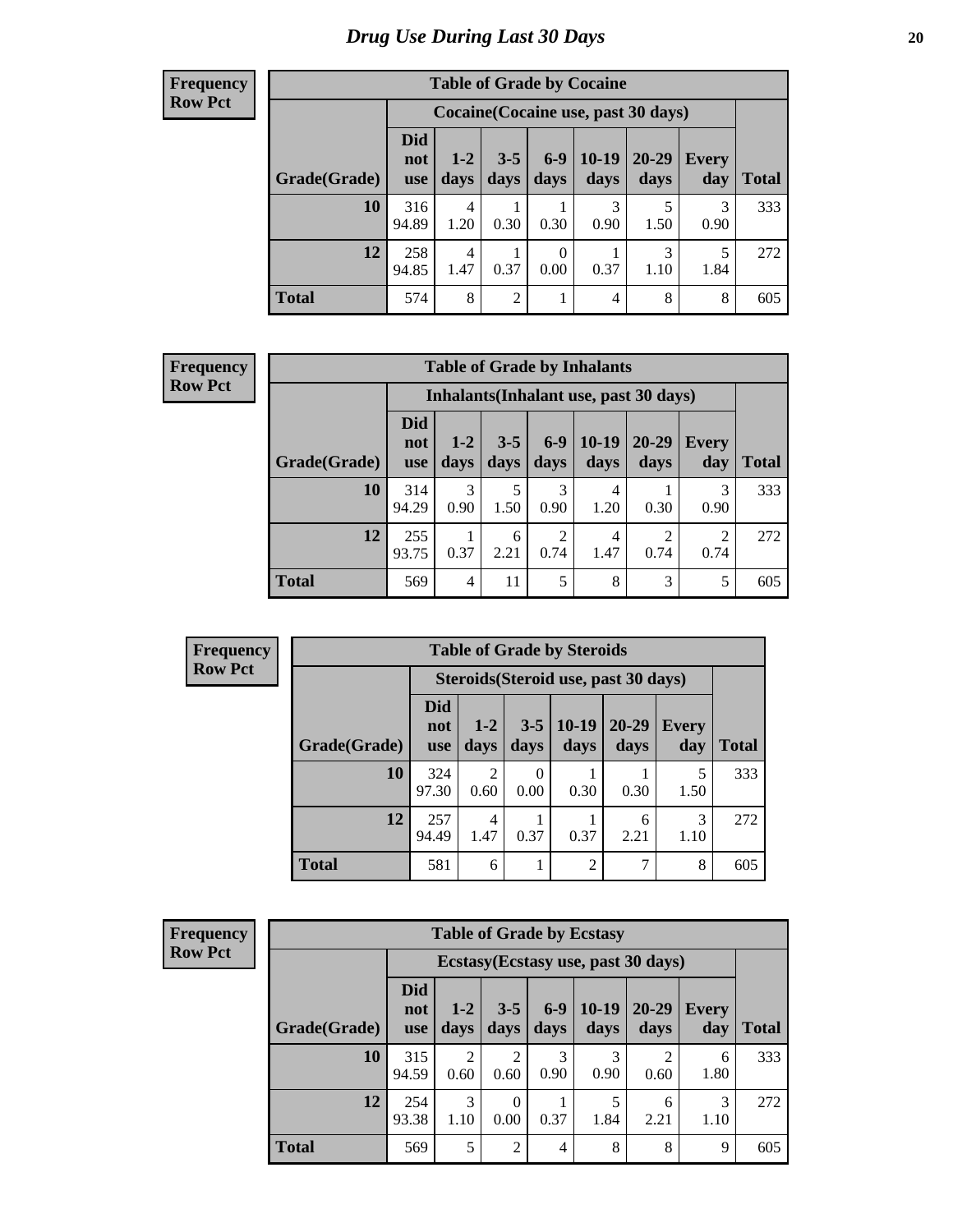#### **Frequency Row Pct**

| <b>Table of Grade by Meth</b> |              |                                                                                                                                                                                               |                        |           |           |           |     |  |  |
|-------------------------------|--------------|-----------------------------------------------------------------------------------------------------------------------------------------------------------------------------------------------|------------------------|-----------|-----------|-----------|-----|--|--|
|                               |              | Meth (Methamphetamine use,<br>past 30 days)<br><b>Did</b><br>$6-9$<br>$10-19$<br>20-29<br>$1 - 2$<br><b>Every</b><br>not<br>days<br>days<br>days<br>day<br><b>Total</b><br>days<br><b>use</b> |                        |           |           |           |     |  |  |
| Grade(Grade)                  |              |                                                                                                                                                                                               |                        |           |           |           |     |  |  |
| 10                            | 323<br>97.00 | 0<br>0.00                                                                                                                                                                                     | 0.30                   | 0.00      | 6<br>1.80 | 3<br>0.90 | 333 |  |  |
| 12                            | 257<br>94.49 | 2<br>0.74                                                                                                                                                                                     | $\overline{2}$<br>0.74 | 3<br>1.10 | 3<br>1.10 | 5<br>1.84 | 272 |  |  |
| <b>Total</b>                  | 580          | $\overline{2}$                                                                                                                                                                                | 3                      | 3         | 9         | 8         | 605 |  |  |

**Frequency Row Pct**

| <b>Table of Grade by Hallucinogens</b> |                                 |                                                                                                                                |                |                  |           |                        |           |     |  |  |
|----------------------------------------|---------------------------------|--------------------------------------------------------------------------------------------------------------------------------|----------------|------------------|-----------|------------------------|-----------|-----|--|--|
|                                        |                                 | Hallucinogens (Hallucinogen use,<br>past 30 days)                                                                              |                |                  |           |                        |           |     |  |  |
| Grade(Grade)                           | <b>Did</b><br>not<br><b>use</b> | $10-19$<br>$6-9$<br>20-29<br>$1 - 2$<br>$3 - 5$<br><b>Every</b><br>days<br><b>Total</b><br>days<br>days<br>day<br>days<br>days |                |                  |           |                        |           |     |  |  |
| 10                                     | 319<br>95.80                    | 6<br>1.80                                                                                                                      | 0.30           | $\Omega$<br>0.00 | 2<br>0.60 | 0.30                   | 4<br>1.20 | 333 |  |  |
| 12                                     | 256<br>94.12                    | 3<br>1.10                                                                                                                      | 0.37           | 0.37             | 4<br>1.47 | $\overline{2}$<br>0.74 | 5<br>1.84 | 272 |  |  |
| <b>Total</b>                           | 575                             | $\mathbf Q$                                                                                                                    | $\overline{2}$ | 1                | 6         | 3                      | 9         | 605 |  |  |

| <b>Table of Grade by Prescription</b> |                                 |                                                                                |                 |                |                 |                   |              |       |  |
|---------------------------------------|---------------------------------|--------------------------------------------------------------------------------|-----------------|----------------|-----------------|-------------------|--------------|-------|--|
|                                       |                                 | <b>Prescription</b> (Prescription drugs not<br>prescribed to me, past 30 days) |                 |                |                 |                   |              |       |  |
| Grade(Grade)                          | <b>Did</b><br>not<br><b>use</b> | $1 - 2$<br>days                                                                | $3 - 5$<br>days | $6-9$<br>days  | $10-19$<br>days | $20 - 29$<br>days | Every<br>day | Total |  |
| 10                                    | 293<br>87.99                    | 15<br>4.50                                                                     | 5<br>1.50       | 0.30           | 9<br>2.70       | 6<br>1.80         | 4<br>1.20    | 333   |  |
| 12                                    | 235<br>86.40                    | 13<br>4.78                                                                     | 9<br>3.31       | 0.37           | 3<br>1.10       | 6<br>2.21         | 5<br>1.84    | 272   |  |
| <b>Total</b>                          | 528                             | 28                                                                             | 14              | $\mathfrak{D}$ | 12              | 12                | 9            | 605   |  |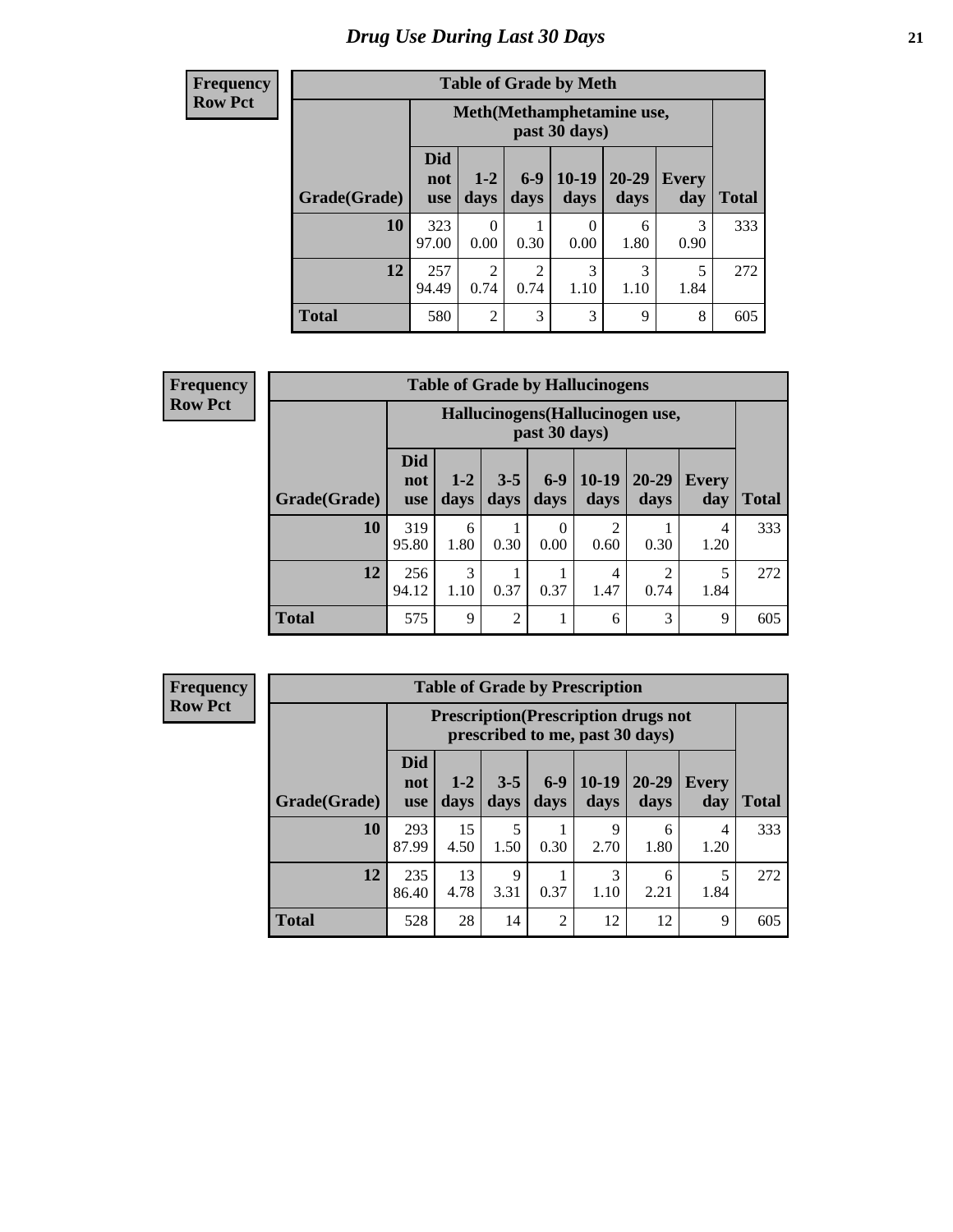| Frequency      | <b>Table of Alcoholease by Grade</b>       |                    |              |     |  |  |  |  |
|----------------|--------------------------------------------|--------------------|--------------|-----|--|--|--|--|
| <b>Col Pct</b> | Alcoholease (It is<br>easy to get alcohol) | Grade(Grade)<br>10 | <b>Total</b> |     |  |  |  |  |
|                | <b>Strongly Agree</b>                      | 124<br>37.24       | 126<br>46.32 | 250 |  |  |  |  |
|                | <b>Somewhat Agree</b>                      | 102<br>30.63       | 87<br>31.99  | 189 |  |  |  |  |
|                | <b>Somewhat Disagree</b>                   | 46<br>13.81        | 33<br>12.13  | 79  |  |  |  |  |
|                | <b>Strongly Disagree</b>                   | 61<br>18.32        | 26<br>9.56   | 87  |  |  |  |  |
|                | <b>Total</b>                               | 333                | 272          | 605 |  |  |  |  |

| Frequency      |                                                          | <b>Table of Cigarettesease by Grade</b> |              |              |  |  |  |  |
|----------------|----------------------------------------------------------|-----------------------------------------|--------------|--------------|--|--|--|--|
| <b>Col Pct</b> | Cigarettesease (It is<br>easy to get smoking<br>tobacco) | Grade(Grade)<br><b>10</b>               | 12           | <b>Total</b> |  |  |  |  |
|                | <b>Strongly Agree</b>                                    | 150<br>45.05                            | 175<br>64.34 | 325          |  |  |  |  |
|                | <b>Somewhat Agree</b>                                    | 75<br>22.52                             | 53<br>19.49  | 128          |  |  |  |  |
|                | <b>Somewhat Disagree</b>                                 | 39<br>11.71                             | 17<br>6.25   | 56           |  |  |  |  |
|                | <b>Strongly Disagree</b>                                 | 69<br>20.72                             | 27<br>9.93   | 96           |  |  |  |  |
|                | <b>Total</b>                                             | 333                                     | 272          | 605          |  |  |  |  |

| Frequency      | <b>Table of Smokelessease by Grade</b>                         |                           |              |              |  |  |  |  |  |
|----------------|----------------------------------------------------------------|---------------------------|--------------|--------------|--|--|--|--|--|
| <b>Col Pct</b> | <b>Smokelessease</b> (It is<br>easy to get chewing<br>tobacco) | Grade(Grade)<br><b>10</b> | 12           | <b>Total</b> |  |  |  |  |  |
|                | <b>Strongly Agree</b>                                          | 141<br>42.34              | 169<br>62.13 | 310          |  |  |  |  |  |
|                | <b>Somewhat Agree</b>                                          | 54<br>16.22               | 51<br>18.75  | 105          |  |  |  |  |  |
|                | <b>Somewhat Disagree</b>                                       | 49<br>14.71               | 15<br>5.51   | 64           |  |  |  |  |  |
|                | <b>Strongly Disagree</b>                                       | 89<br>26.73               | 37<br>13.60  | 126          |  |  |  |  |  |
|                | Total                                                          | 333                       | 272          | 605          |  |  |  |  |  |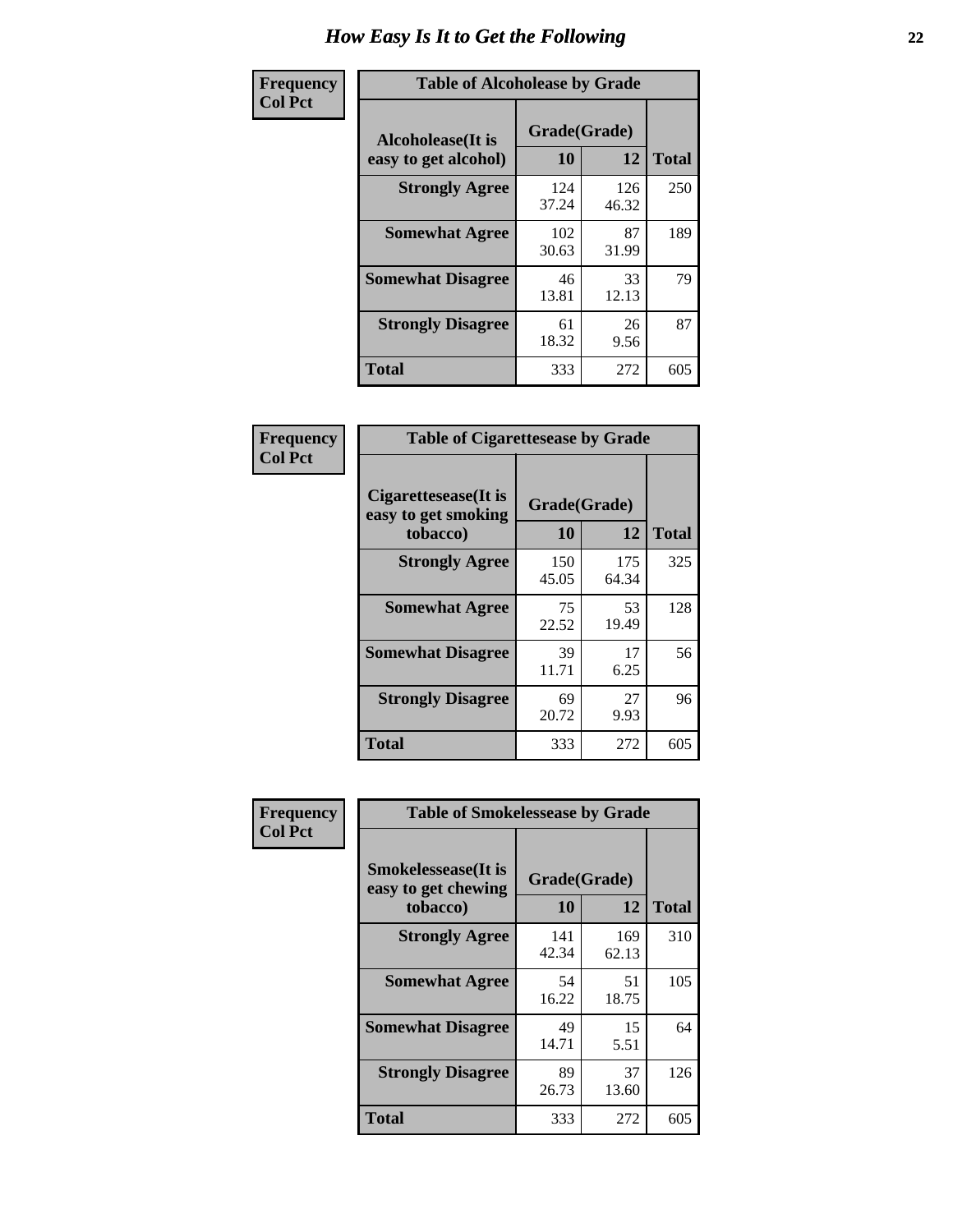| Frequency      | <b>Table of Marijuanaease by Grade</b>           |                    |              |              |  |  |  |  |  |
|----------------|--------------------------------------------------|--------------------|--------------|--------------|--|--|--|--|--|
| <b>Col Pct</b> | Marijuanaease(It is<br>easy to get<br>marijuana) | Grade(Grade)<br>10 | 12           | <b>Total</b> |  |  |  |  |  |
|                | <b>Strongly Agree</b>                            | 126<br>37.84       | 117<br>43.01 | 243          |  |  |  |  |  |
|                | <b>Somewhat Agree</b>                            | 88<br>26.43        | 91<br>33.46  | 179          |  |  |  |  |  |
|                | <b>Somewhat Disagree</b>                         | 41<br>12.31        | 31<br>11.40  | 72           |  |  |  |  |  |
|                | <b>Strongly Disagree</b>                         | 78<br>23.42        | 33<br>12.13  | 111          |  |  |  |  |  |
|                | Total                                            | 333                | 272          | 605          |  |  |  |  |  |

| <b>Table of Cocaineease by Grade</b>      |                    |              |     |  |  |  |  |  |  |
|-------------------------------------------|--------------------|--------------|-----|--|--|--|--|--|--|
| Cocaineease(It is<br>easy to get cocaine) | Grade(Grade)<br>10 | <b>Total</b> |     |  |  |  |  |  |  |
| <b>Strongly Agree</b>                     | 53<br>15.92        | 54<br>19.85  | 107 |  |  |  |  |  |  |
| <b>Somewhat Agree</b>                     | 62<br>18.62        | 59<br>21.69  | 121 |  |  |  |  |  |  |
| <b>Somewhat Disagree</b>                  | 80<br>24.02        | 82<br>30.15  | 162 |  |  |  |  |  |  |
| <b>Strongly Disagree</b>                  | 138<br>41.44       | 77<br>28.31  | 215 |  |  |  |  |  |  |
| <b>Total</b>                              | 333                | 272          | 605 |  |  |  |  |  |  |

| Frequency      | <b>Table of Inhalantsease by Grade</b>                   |                    |                    |     |  |  |  |  |  |  |
|----------------|----------------------------------------------------------|--------------------|--------------------|-----|--|--|--|--|--|--|
| <b>Col Pct</b> | <b>Inhalantsease</b> (It is<br>easy to get<br>inhalants) | Grade(Grade)<br>10 | <b>Total</b>       |     |  |  |  |  |  |  |
|                | <b>Strongly Agree</b>                                    | 104<br>31.23       | 12<br>115<br>42.28 | 219 |  |  |  |  |  |  |
|                | <b>Somewhat Agree</b>                                    | 64<br>19.22        | 64<br>23.53        | 128 |  |  |  |  |  |  |
|                | <b>Somewhat Disagree</b>                                 | 53<br>15.92        | 32<br>11.76        | 85  |  |  |  |  |  |  |
|                | <b>Strongly Disagree</b>                                 | 112<br>33.63       | 61<br>22.43        | 173 |  |  |  |  |  |  |
|                | <b>Total</b>                                             | 333                | 272                | 605 |  |  |  |  |  |  |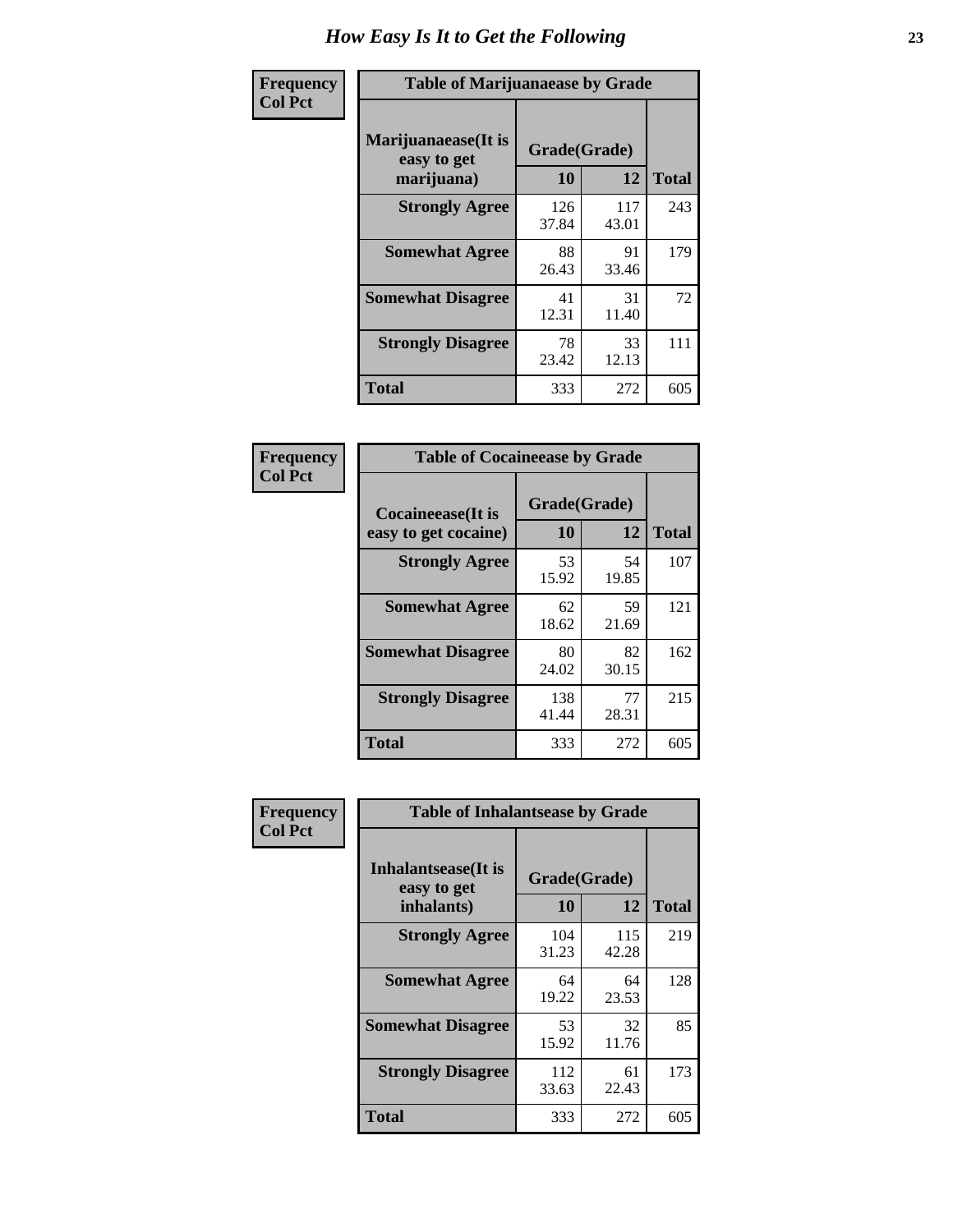| Frequency      | <b>Table of Steroidsease by Grade</b>               |                    |              |     |  |  |  |  |  |
|----------------|-----------------------------------------------------|--------------------|--------------|-----|--|--|--|--|--|
| <b>Col Pct</b> | <b>Steroidsease</b> (It is<br>easy to get steroids) | Grade(Grade)<br>10 | <b>Total</b> |     |  |  |  |  |  |
|                | <b>Strongly Agree</b>                               | 42<br>12.61        | 65<br>23.90  | 107 |  |  |  |  |  |
|                | <b>Somewhat Agree</b>                               | 69<br>20.72        | 69<br>25.37  | 138 |  |  |  |  |  |
|                | <b>Somewhat Disagree</b>                            | 71<br>21.32        | 60<br>22.06  | 131 |  |  |  |  |  |
|                | <b>Strongly Disagree</b>                            | 151<br>45.35       | 78<br>28.68  | 229 |  |  |  |  |  |
|                | <b>Total</b>                                        | 333                | 272          | 605 |  |  |  |  |  |

| Frequency      | <b>Table of Ecstasyease by Grade</b>              |                           |              |     |  |  |  |  |  |
|----------------|---------------------------------------------------|---------------------------|--------------|-----|--|--|--|--|--|
| <b>Col Pct</b> | <b>Ecstasyease</b> (It is<br>easy to get ecstasy) | Grade(Grade)<br><b>10</b> | <b>Total</b> |     |  |  |  |  |  |
|                | <b>Strongly Agree</b>                             | 57<br>17.12               | 54<br>19.85  | 111 |  |  |  |  |  |
|                | <b>Somewhat Agree</b>                             | 63<br>18.92               | 68<br>25.00  | 131 |  |  |  |  |  |
|                | <b>Somewhat Disagree</b>                          | 68<br>20.42               | 67<br>24.63  | 135 |  |  |  |  |  |
|                | <b>Strongly Disagree</b>                          | 145<br>43.54              | 83<br>30.51  | 228 |  |  |  |  |  |
|                | <b>Total</b>                                      | 333                       | 272          | 605 |  |  |  |  |  |

| Frequency      | <b>Table of Methease by Grade</b>                          |                    |              |              |
|----------------|------------------------------------------------------------|--------------------|--------------|--------------|
| <b>Col Pct</b> | <b>Methease</b> (It is easy<br>to get<br>methamphetamines) | Grade(Grade)<br>10 | 12           | <b>Total</b> |
|                | <b>Strongly Agree</b>                                      | 40<br>12.01        | 49<br>18.01  | 89           |
|                | <b>Somewhat Agree</b>                                      | 71<br>21.32        | 49<br>18.01  | 120          |
|                | <b>Somewhat Disagree</b>                                   | 64<br>19.22        | 66<br>24.26  | 130          |
|                | <b>Strongly Disagree</b>                                   | 158<br>47.45       | 108<br>39.71 | 266          |
|                | <b>Total</b>                                               | 333                | 272          | 605          |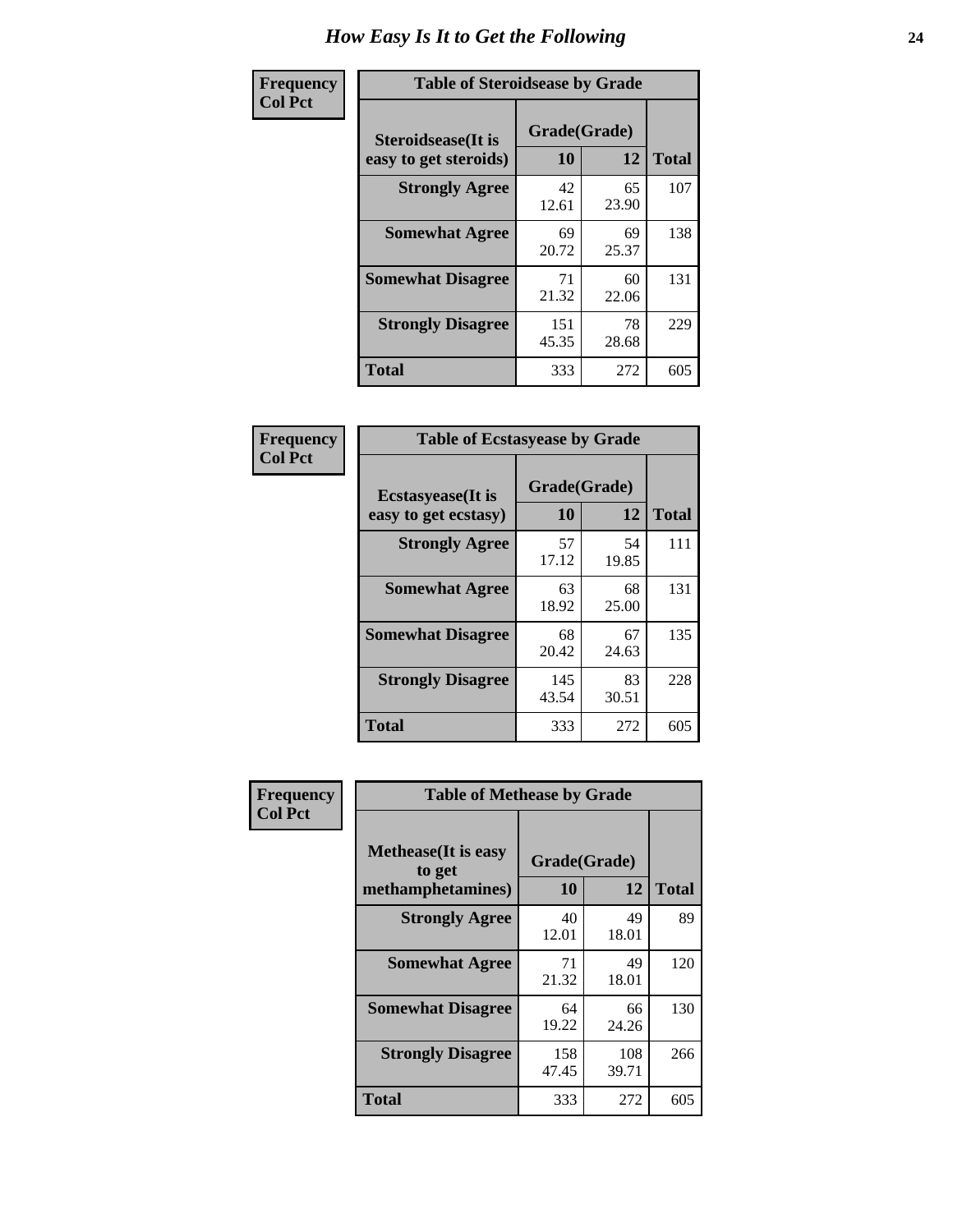| <b>Frequency</b> | <b>Table of Hallucinogensease by Grade</b>               |                    |             |              |  |  |  |  |  |
|------------------|----------------------------------------------------------|--------------------|-------------|--------------|--|--|--|--|--|
| <b>Col Pct</b>   | Hallucinogensease(It<br>is easy to get<br>hallucinogens) | Grade(Grade)<br>10 | 12          | <b>Total</b> |  |  |  |  |  |
|                  | <b>Strongly Agree</b>                                    | 59<br>17.72        | 49<br>18.01 | 108          |  |  |  |  |  |
|                  | <b>Somewhat Agree</b>                                    | 62<br>18.62        | 62<br>22.79 | 124          |  |  |  |  |  |
|                  | <b>Somewhat Disagree</b>                                 | 65<br>19.52        | 62<br>22.79 | 127          |  |  |  |  |  |
|                  | <b>Strongly Disagree</b>                                 | 147<br>44.14       | 99<br>36.40 | 246          |  |  |  |  |  |
|                  | <b>Total</b>                                             | 333                | 272         | 605          |  |  |  |  |  |

| Frequency<br>Col Pct |
|----------------------|
|                      |

| <b>Table of Prescriptionease by Grade</b>                                                |              |              |              |  |  |  |  |  |  |
|------------------------------------------------------------------------------------------|--------------|--------------|--------------|--|--|--|--|--|--|
| <b>Prescriptionease</b> (It<br>is easy to get<br>prescription drugs<br>not prescribed to |              | Grade(Grade) |              |  |  |  |  |  |  |
| me)                                                                                      | 10           | 12           | <b>Total</b> |  |  |  |  |  |  |
| <b>Strongly Agree</b>                                                                    | 144<br>43.24 | 117<br>43.01 | 261          |  |  |  |  |  |  |
| <b>Somewhat Agree</b>                                                                    | 64<br>19.22  | 86<br>31.62  | 150          |  |  |  |  |  |  |
| <b>Somewhat Disagree</b>                                                                 | 42<br>12.61  | 35<br>12.87  | 77           |  |  |  |  |  |  |
| <b>Strongly Disagree</b>                                                                 | 83<br>24.92  | 34<br>12.50  | 117          |  |  |  |  |  |  |
| Total                                                                                    | 333          | 272          | 605          |  |  |  |  |  |  |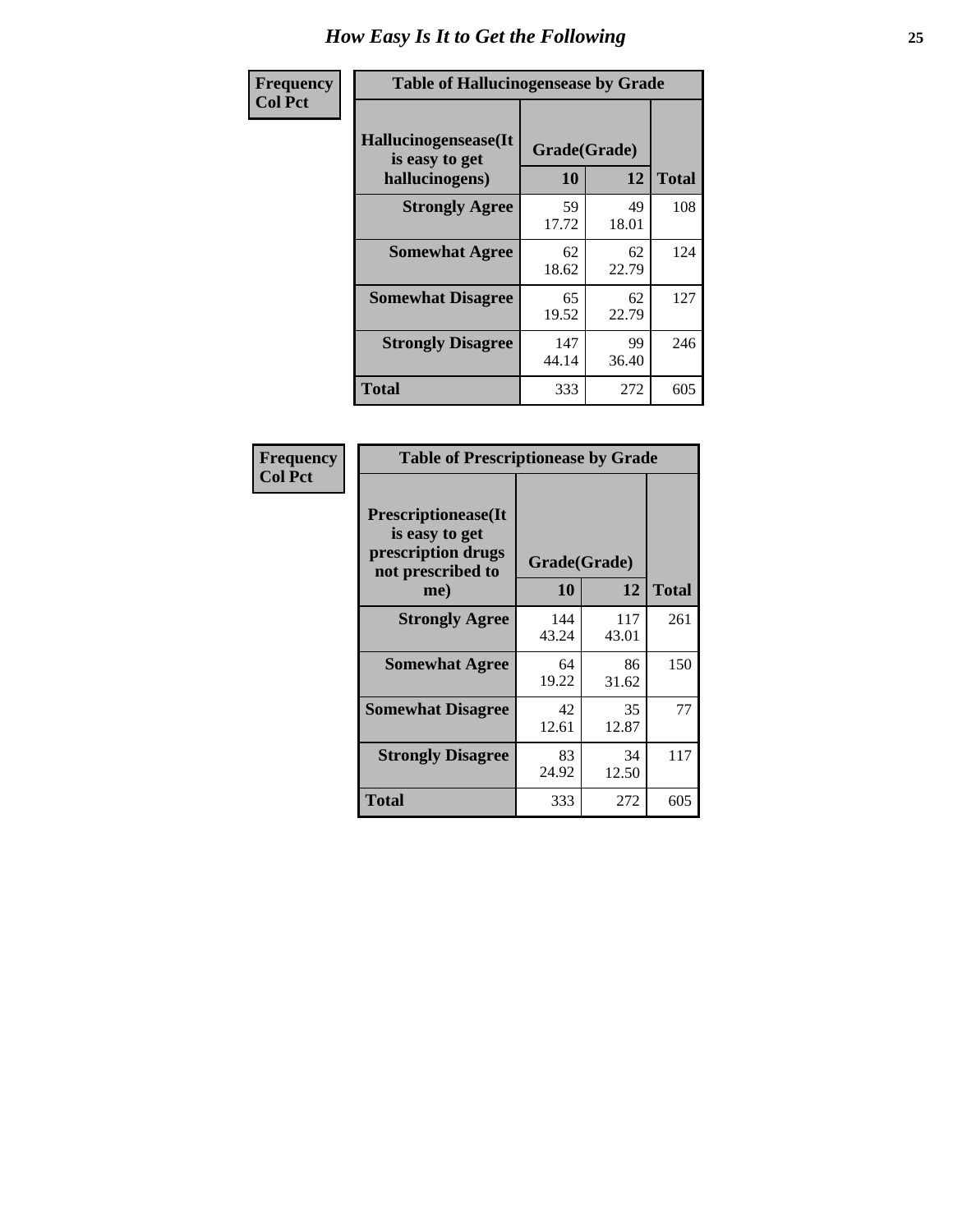### *Age at Onset of Use* **26** *Results for "Age at Onset of Use" questions exclude students who said they did not use that substance*

| Frequency      | <b>Table of Grade by Alcoholinit</b> |                                                  |           |                  |            |                           |             |             |             |             |             |              |
|----------------|--------------------------------------|--------------------------------------------------|-----------|------------------|------------|---------------------------|-------------|-------------|-------------|-------------|-------------|--------------|
| <b>Row Pct</b> |                                      | Alcoholinit (I started using alcohol when I was) |           |                  |            |                           |             |             |             |             |             |              |
|                | Grade(Grade)   younger               | <b>8 or</b>                                      | 9         | 10               | <b>11</b>  | 12                        | 13          | 14          | 15          | <b>16</b>   | 17          | <b>Total</b> |
|                | 10                                   | 14<br>10.22                                      | 0.73      | 8<br>5.84        | 10<br>7.30 | 18<br>13.14               | 21<br>15.33 | 33<br>24.09 | 24<br>17.52 | 8<br>5.84   | 0<br>0.00   | 137          |
|                | 12                                   | 10<br>6.71                                       | 3<br>2.01 | $\Omega$<br>0.00 | 5<br>3.36  | 16<br>10.74               | 9<br>6.04   | 27<br>18.12 | 31<br>20.81 | 31<br>20.81 | 17<br>11.41 | 149          |
|                | <b>Total</b>                         | 24                                               | 4         | 8                | 15         | 34                        | 30          | 60          | 55          | 39          | 17          | 286          |
|                |                                      |                                                  |           |                  |            | Frequency Missing $= 319$ |             |             |             |             |             |              |

| <b>Frequency</b> |
|------------------|
| <b>Row Pct</b>   |

| <b>Table of Grade by Cigarettesinit</b> |                                             |                                                       |           |           |           |             |             |             |             |                  |                       |              |
|-----------------------------------------|---------------------------------------------|-------------------------------------------------------|-----------|-----------|-----------|-------------|-------------|-------------|-------------|------------------|-----------------------|--------------|
|                                         |                                             | Cigarettesinit (I started smoking tobacco when I was) |           |           |           |             |             |             |             |                  |                       |              |
| Grade(Grade)                            | <b>8 or</b><br>vounger                      | 9                                                     | 10        | 11        | 12        | 13          | 14          | 15          | 16          | 17               | <b>18 or</b><br>older | <b>Total</b> |
| 10                                      | 4<br>4.88                                   | $\overline{4}$<br>4.88                                | 7<br>8.54 | 5<br>6.10 | 8<br>9.76 | 11<br>13.41 | 16<br>19.51 | 25<br>30.49 | 2<br>2.44   | $\Omega$<br>0.00 | $\Omega$<br>0.00      | 82           |
| 12                                      | 3<br>2.68                                   | 0.89                                                  | 5<br>4.46 | 0.89      | 5<br>4.46 | 12<br>10.71 | 17<br>15.18 | 23<br>20.54 | 25<br>22.32 | 18<br>16.07      | 2<br>1.79             | 112          |
| <b>Total</b>                            | $\mathcal{L}$                               | 5                                                     | 12        | 6         | 13        | 23          | 33          | 48          | 27          | 18               | 2                     | 194          |
|                                         | <b>Frequency Missing <math>= 411</math></b> |                                                       |           |           |           |             |             |             |             |                  |                       |              |

| <b>Table of Grade by Smokelessinit</b>                                  |                 |           |           |                        |                         |                                                      |            |             |             |                  |                       |              |
|-------------------------------------------------------------------------|-----------------|-----------|-----------|------------------------|-------------------------|------------------------------------------------------|------------|-------------|-------------|------------------|-----------------------|--------------|
|                                                                         |                 |           |           |                        |                         | Smokelessinit (I started chewing tobacco when I was) |            |             |             |                  |                       |              |
| Grade(Grade)                                                            | 8 or<br>vounger | 9         | 10        | 11                     | 12                      | 13                                                   | 14         | 15          | 16          | 17               | <b>18 or</b><br>older | <b>Total</b> |
| 10                                                                      | 4<br>8.33       | 2.08      | 2<br>4.17 | $\overline{4}$<br>8.33 | $\theta$<br>$0.00\perp$ | 10<br>20.83                                          | 7<br>14.58 | 12<br>25.00 | 8<br>16.67  | $\Omega$<br>0.00 | $\Omega$<br>0.00      | 48           |
| 12                                                                      | 0<br>0.00       | 4<br>8.89 | 2<br>4.44 | 2.22                   | $\mathfrak{D}$<br>4.44  | 7<br>15.56                                           | 2<br>4.44  | 6<br>13.33  | 14<br>31.11 | 6<br>13.33       | 2.22                  | 45           |
| <b>Total</b><br>5<br>17<br>18<br>5<br>2<br>9<br>22<br>4<br>93<br>4<br>6 |                 |           |           |                        |                         |                                                      |            |             |             |                  |                       |              |
| Frequency Missing $= 512$                                               |                 |           |           |                        |                         |                                                      |            |             |             |                  |                       |              |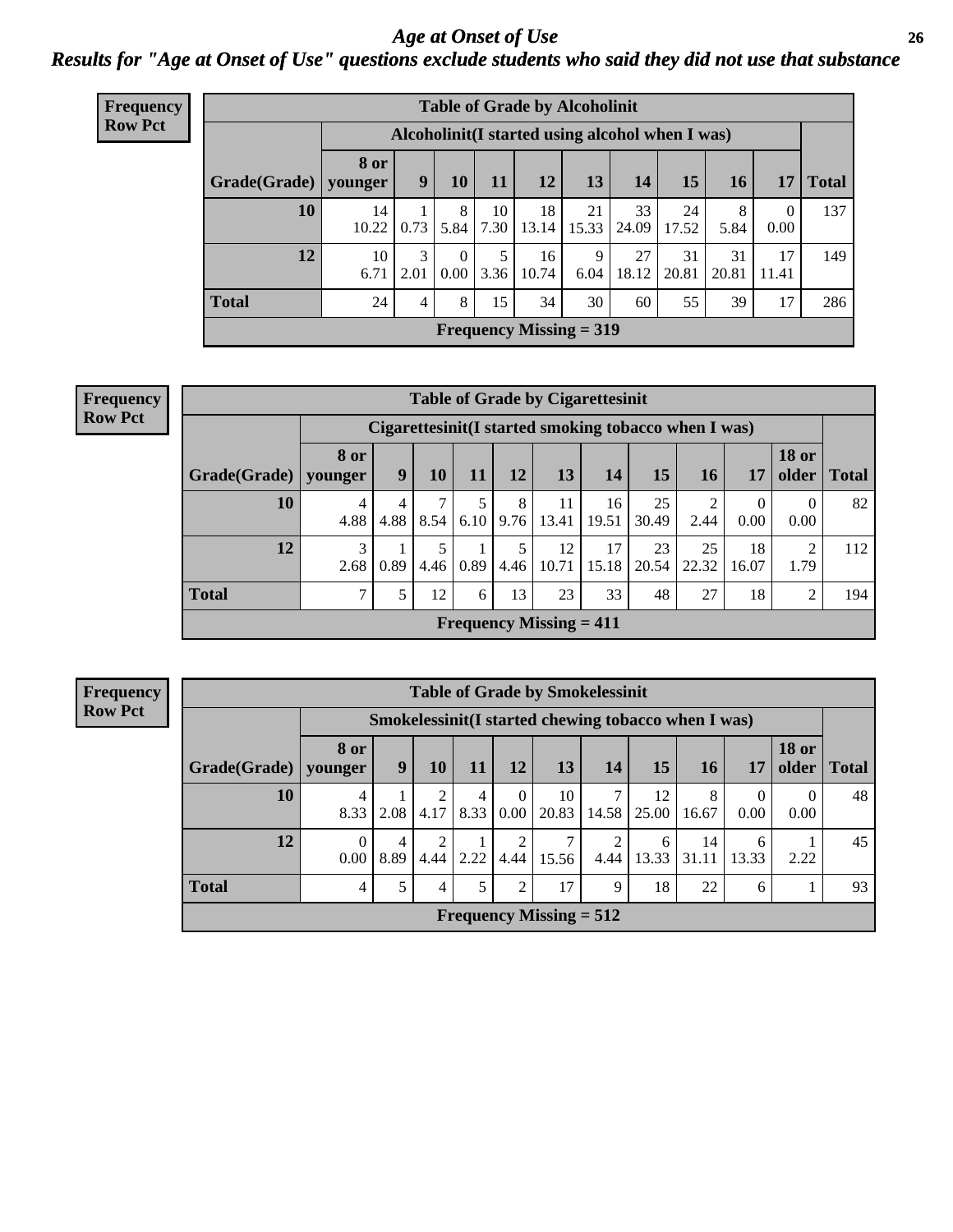#### *Age at Onset of Use* **27**

*Results for "Age at Onset of Use" questions exclude students who said they did not use that substance*

| <b>Frequency</b> |                           |                        |           |           |            |           |             | <b>Table of Grade by Marijuanainit</b>               |             |             |             |                       |              |
|------------------|---------------------------|------------------------|-----------|-----------|------------|-----------|-------------|------------------------------------------------------|-------------|-------------|-------------|-----------------------|--------------|
| <b>Row Pct</b>   |                           |                        |           |           |            |           |             | Marijuanainit (I started using marijuana when I was) |             |             |             |                       |              |
|                  | Grade(Grade)              | <b>8 or</b><br>younger | 9         | 10        | 11         | 12        | 13          | 14                                                   | 15          | 16          | 17          | <b>18 or</b><br>older | <b>Total</b> |
|                  | 10                        | 6.85                   | 3<br>4.11 | 1.37      | 8<br>10.96 | 4<br>5.48 | 14<br>19.18 | 18<br>24.66                                          | 15<br>20.55 | 4<br>5.48   | 1.37        | 0.00                  | 73           |
|                  | 12                        | 1.06                   | 1.06      | 3<br>3.19 | 3<br>3.19  | 6<br>6.38 | 7<br>7.45   | 19<br>20.21                                          | 23<br>24.47 | 19<br>20.21 | 10<br>10.64 | 2.13                  | 94           |
|                  | <b>Total</b>              | 6                      | 4         | 4         | 11         | 10        | 21          | 37                                                   | 38          | 23          | 11          | $\overline{2}$        | 167          |
|                  | Frequency Missing $= 438$ |                        |           |           |            |           |             |                                                      |             |             |             |                       |              |

| Frequency      |                           |                  |                  |                         |                   | <b>Table of Grade by Cocaineinit</b> |            |             |                                                  |                       |       |  |
|----------------|---------------------------|------------------|------------------|-------------------------|-------------------|--------------------------------------|------------|-------------|--------------------------------------------------|-----------------------|-------|--|
| <b>Row Pct</b> |                           |                  |                  |                         |                   |                                      |            |             | Cocaineinit (I started using cocaine when I was) |                       |       |  |
|                | Grade(Grade)              | 8 or<br>younger  | 9                | 11                      | 13                | 14                                   | 15         | <b>16</b>   | 17                                               | <b>18 or</b><br>older | Total |  |
|                | <b>10</b>                 | 4<br>22.22       | $\Omega$<br>0.00 | $\overline{2}$<br>11.11 | $\theta$<br>0.00  | 5<br>27.78                           | 4<br>22.22 | 2<br>11.11  | $\left( \right)$<br>0.00                         | 5.56                  | 18    |  |
|                | 12                        | $\theta$<br>0.00 | 3<br>15.00       | 5.00                    | 5.00 <sub>1</sub> | 5.00                                 | 4<br>20.00 | ┑<br>35.00  | 3<br>15.00                                       | $\Omega$<br>0.00      | 20    |  |
|                | <b>Total</b>              | 4                | 3                | 3                       |                   | 6                                    | 8          | $\mathbf Q$ | 3                                                |                       | 38    |  |
|                | Frequency Missing $= 567$ |                  |                  |                         |                   |                                      |            |             |                                                  |                       |       |  |

| <b>Row Pct</b> |
|----------------|
|----------------|

| <b>Table of Grade by Inhalantsinit</b>                                                       |                                                     |           |                  |            |            |            |            |                         |              |  |  |  |
|----------------------------------------------------------------------------------------------|-----------------------------------------------------|-----------|------------------|------------|------------|------------|------------|-------------------------|--------------|--|--|--|
|                                                                                              | Inhalantsinit(I started using inhalants when I was) |           |                  |            |            |            |            |                         |              |  |  |  |
| Grade(Grade)                                                                                 | 8 or<br>younger                                     | <b>10</b> | <b>11</b>        | 12         | <b>13</b>  | 14         | 15         | <b>16</b>               | <b>Total</b> |  |  |  |
| 10                                                                                           | 5<br>27.78                                          | 0<br>0.00 | $\Omega$<br>0.00 | 3<br>16.67 | 2<br>11.11 | 27.78      | 5.56       | $\overline{c}$<br>11.11 | 18           |  |  |  |
| 12                                                                                           | 4<br>17.39                                          | 2<br>8.70 | 4.35             | 4<br>17.39 | 0.00       | 4<br>17.39 | 3<br>13.04 | 5<br>21.74              | 23           |  |  |  |
| <b>Total</b><br>9<br>7<br>2<br>$\overline{2}$<br>$\overline{7}$<br>9<br>41<br>$\overline{4}$ |                                                     |           |                  |            |            |            |            |                         |              |  |  |  |
| Frequency Missing $= 564$                                                                    |                                                     |           |                  |            |            |            |            |                         |              |  |  |  |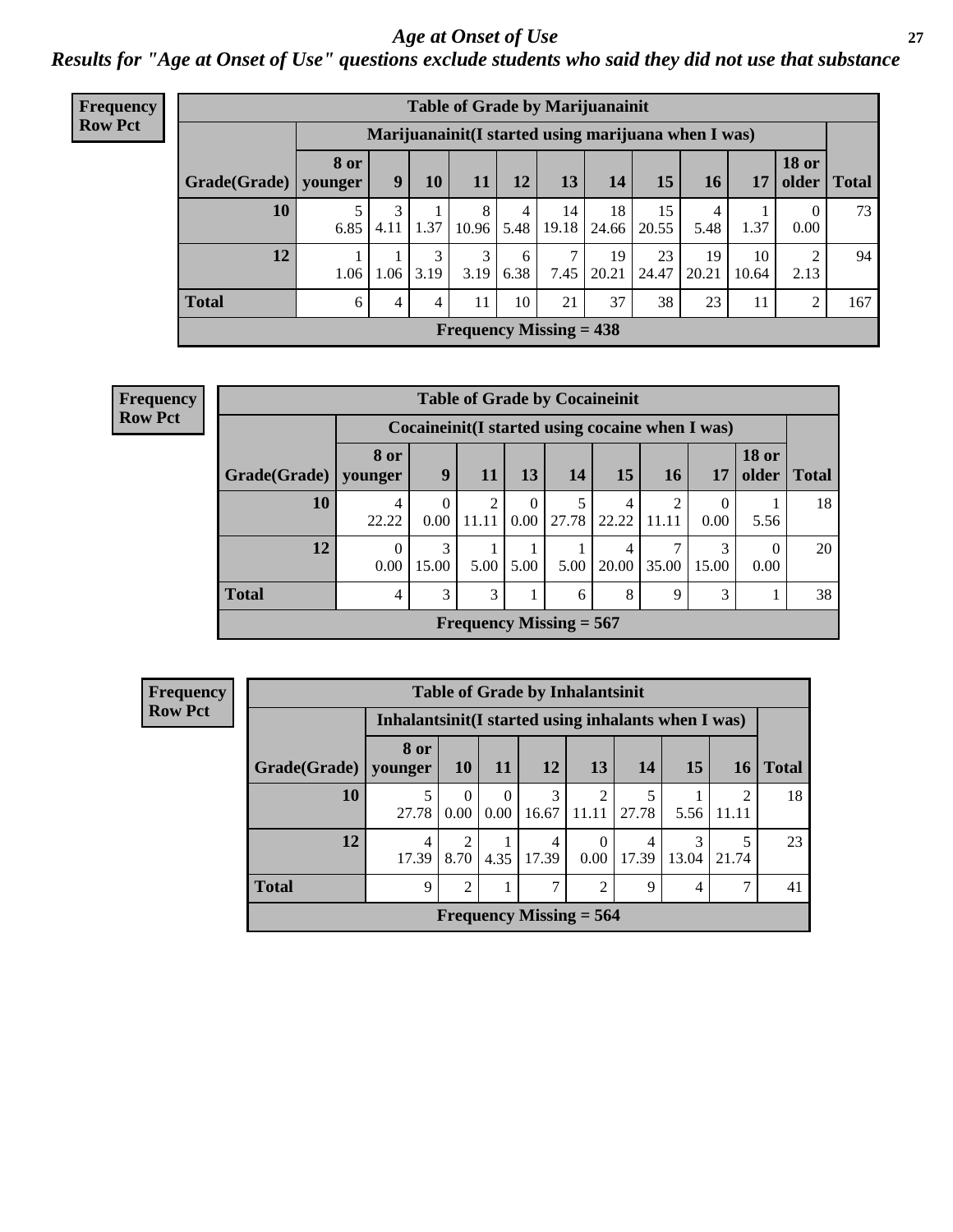#### *Age at Onset of Use* **28**

### *Results for "Age at Onset of Use" questions exclude students who said they did not use that substance*

| Frequency      |              |                                                 | <b>Table of Grade by Steroidsinit</b> |                         |                  |                  |            |                        |              |  |  |  |  |
|----------------|--------------|-------------------------------------------------|---------------------------------------|-------------------------|------------------|------------------|------------|------------------------|--------------|--|--|--|--|
| <b>Row Pct</b> |              | Steroidsinit (I started using steroids when I   |                                       |                         | was)             |                  |            |                        |              |  |  |  |  |
|                | Grade(Grade) | 8 or<br>younger                                 | <b>10</b>                             | <b>11</b>               | <b>12</b>        | 14               | 15         | 17                     | <b>Total</b> |  |  |  |  |
|                | 10           | 3<br>37.50                                      | $\Omega$<br>0.00                      | $\overline{2}$<br>25.00 | $\Omega$<br>0.00 | $\Omega$<br>0.00 | 3<br>37.50 | $\theta$<br>0.00       | 8            |  |  |  |  |
|                | 12           | $\overline{2}$<br>20.00                         | 10.00                                 | 10.00                   | 10.00            | 2<br>20.00       | 10.00      | $\mathcal{D}$<br>20.00 | 10           |  |  |  |  |
|                | <b>Total</b> | 3<br>5<br>2<br>$\mathcal{D}_{\mathcal{A}}$<br>4 |                                       |                         |                  |                  |            |                        |              |  |  |  |  |
|                |              | <b>Frequency Missing = 587</b>                  |                                       |                         |                  |                  |            |                        |              |  |  |  |  |

**Frequency Row Pct**

|                        |                                                                                                                                               |      | <b>Table of Grade by Ecstasyinit</b> |                      |           |      |                                                  |            |            |                       |       |  |  |
|------------------------|-----------------------------------------------------------------------------------------------------------------------------------------------|------|--------------------------------------|----------------------|-----------|------|--------------------------------------------------|------------|------------|-----------------------|-------|--|--|
|                        |                                                                                                                                               |      |                                      |                      |           |      | Ecstasyinit (I started using ecstasy when I was) |            |            |                       |       |  |  |
| Grade(Grade)   younger | 8 or                                                                                                                                          | 9    | <b>10</b>                            | 12                   | <b>13</b> | 14   | 15                                               | <b>16</b>  | 17         | <b>18 or</b><br>older | Total |  |  |
| 10                     | 19<br>3<br>2<br>$\Omega$<br>2<br>0<br>4<br>6<br>0.00 <sub>l</sub><br>0.00<br>10.53<br>21.05<br>$5.26$ 31.58<br>0.00<br>15.79<br>10.53<br>5.26 |      |                                      |                      |           |      |                                                  |            |            |                       |       |  |  |
| 12                     | 5.56                                                                                                                                          | 5.56 | $\overline{2}$<br>  11.11            | $\Omega$<br>$0.00\,$ | 5.56      | 5.56 | 2<br>  11.11                                     | 6<br>33.33 | 4<br>22.22 | 0.00                  | 18    |  |  |
| <b>Total</b>           | $\overline{2}$<br>2<br>8<br>8<br>37<br>5<br>2<br>$\overline{4}$<br>4                                                                          |      |                                      |                      |           |      |                                                  |            |            |                       |       |  |  |
|                        | Frequency Missing $= 568$                                                                                                                     |      |                                      |                      |           |      |                                                  |            |            |                       |       |  |  |

**Frequency Row Pct**

|                                                                                                                                                                                                         | <b>Table of Grade by Methinit</b> |                               |           |                         |                  |            |                      |                                                        |            |            |                       |              |
|---------------------------------------------------------------------------------------------------------------------------------------------------------------------------------------------------------|-----------------------------------|-------------------------------|-----------|-------------------------|------------------|------------|----------------------|--------------------------------------------------------|------------|------------|-----------------------|--------------|
|                                                                                                                                                                                                         |                                   |                               |           |                         |                  |            |                      | Methinit (I started using methamphetamines when I was) |            |            |                       |              |
| $ $ Grade(Grade) $ $                                                                                                                                                                                    | 8 or<br>younger                   | 9                             | 10        | <b>11</b>               | <b>12</b>        | 13         | 14                   | 15                                                     | 16         | 17         | <b>18 or</b><br>older | <b>Total</b> |
| 10                                                                                                                                                                                                      | 3<br>23.08                        | 7.69                          | 0<br>0.00 | $\Omega$<br>0.00        | $\Omega$<br>0.00 | 2<br>15.38 | $\left($<br>$0.00\,$ | 4<br>30.77                                             | 2<br>15.38 | 0<br>0.00  | 7.69                  | 13           |
| 12                                                                                                                                                                                                      | 0<br>0.00                         | $\Omega$<br>0.00 <sub>l</sub> | 9.09      | $\mathfrak{D}$<br>18.18 | 9.09             | 9.09       | 9.09                 | 9.09                                                   | ∍<br>18.18 | ◠<br>18.18 | $\Omega$<br>0.00      | 11           |
| Total<br>5<br>3<br>$\mathcal{D}_{\mathcal{A}}^{\mathcal{A}}(\mathcal{A})=\mathcal{D}_{\mathcal{A}}^{\mathcal{A}}(\mathcal{A})\mathcal{D}_{\mathcal{A}}^{\mathcal{A}}(\mathcal{A})$<br>3<br>2<br>24<br>4 |                                   |                               |           |                         |                  |            |                      |                                                        |            |            |                       |              |
| Frequency Missing $= 581$                                                                                                                                                                               |                                   |                               |           |                         |                  |            |                      |                                                        |            |            |                       |              |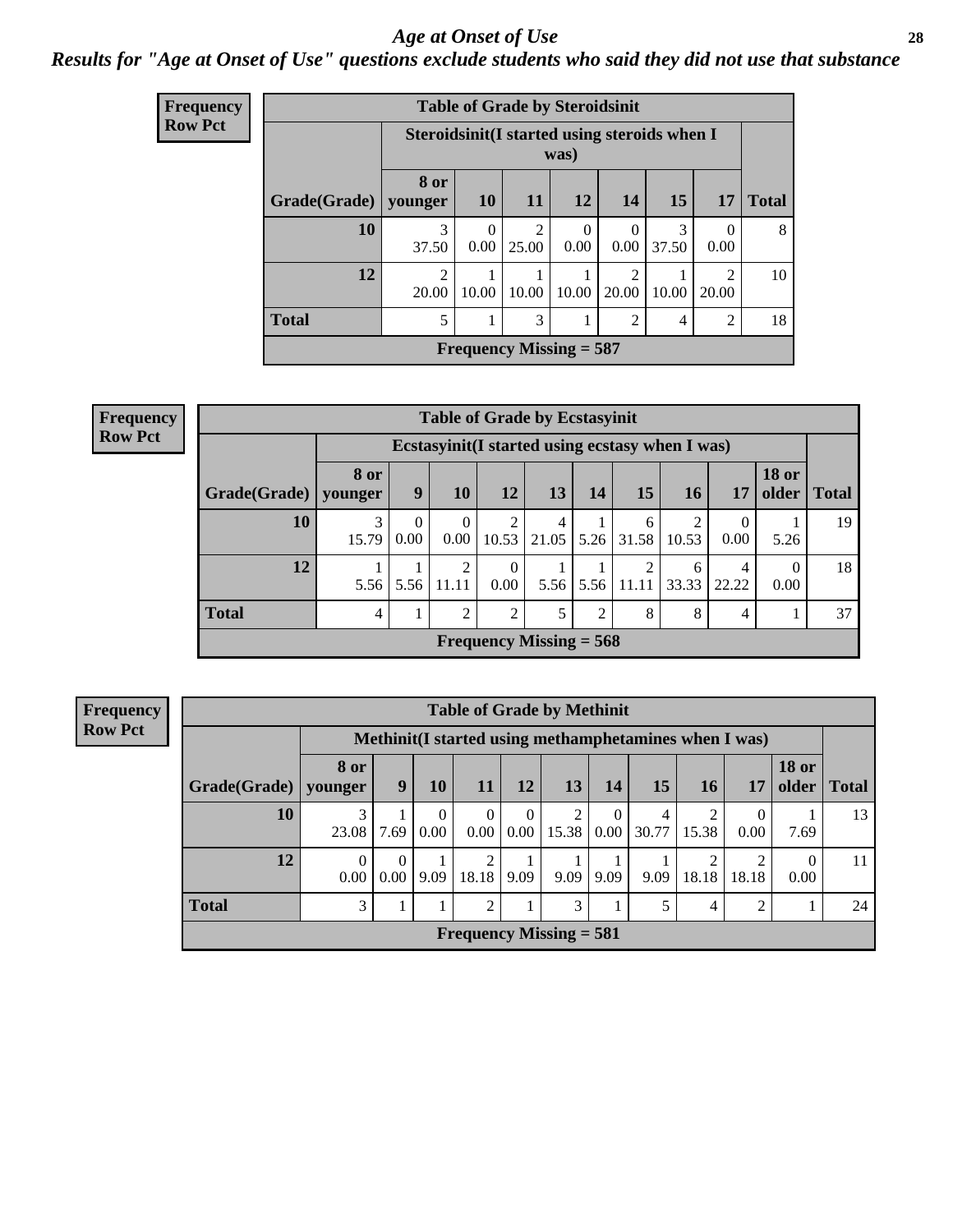#### *Age at Onset of Use* **29**

### *Results for "Age at Onset of Use" questions exclude students who said they did not use that substance*

| Frequency      |                                                               |                                                         |                      |      |                                   |                           | <b>Table of Grade by Hallucinogensinit</b> |                  |                         |                               |    |  |
|----------------|---------------------------------------------------------------|---------------------------------------------------------|----------------------|------|-----------------------------------|---------------------------|--------------------------------------------|------------------|-------------------------|-------------------------------|----|--|
| <b>Row Pct</b> |                                                               | Hallucinogensinit (I started using hallucinogens when I |                      |      |                                   | was)                      |                                            |                  |                         |                               |    |  |
|                | Grade(Grade)                                                  | <b>8 or</b><br>younger                                  | <b>11</b>            | 12   | 13                                | 14                        | 15                                         | <b>16</b>        | <b>17</b>               | <b>18 or</b><br>older   Total |    |  |
|                | 10                                                            | 3<br>21.43                                              | $\Omega$<br>$0.00\,$ | 7.14 | $\Omega$<br>0.00                  | 7.14                      | 50.00                                      | $\Omega$<br>0.00 | 7.14                    | 7.14                          | 14 |  |
|                | 12                                                            | 5.00                                                    | 5.00                 | 5.00 | $\overline{\mathcal{L}}$<br>10.00 | $\mathfrak{D}$<br>10.00   | $\mathbf Q$<br>45.00                       | 5.00             | $\overline{2}$<br>10.00 | 5.00                          | 20 |  |
|                | <b>Total</b><br>3<br>2<br>2<br>3<br>$\overline{c}$<br>16<br>4 |                                                         |                      |      |                                   |                           |                                            |                  |                         |                               |    |  |
|                |                                                               |                                                         |                      |      |                                   | Frequency Missing $= 571$ |                                            |                  |                         |                               |    |  |

| <b>Frequency</b> |                                     |                                                                          |                |           |      |           |                | <b>Table of Grade by Prescriptioninit</b> |             |             |            |                       |              |
|------------------|-------------------------------------|--------------------------------------------------------------------------|----------------|-----------|------|-----------|----------------|-------------------------------------------|-------------|-------------|------------|-----------------------|--------------|
| <b>Row Pct</b>   |                                     | Prescription in it (I started using prescription drugs not prescribed to |                |           |      |           | me when I was) |                                           |             |             |            |                       |              |
|                  | Grade(Grade)   younger<br><b>10</b> | 8 or                                                                     | 9              | 10        | 11   | 12        | 13             | 14                                        | 15          | 16          | 17         | <b>18 or</b><br>older | <b>Total</b> |
|                  |                                     | 8<br>14.55                                                               | 1.82           | 3<br>5.45 | 1.82 | 5<br>9.09 | 5<br>9.09      | 11<br>20.00                               | 10<br>18.18 | 9<br>16.36  | 1.82       | 1.82                  | 55           |
|                  | 12                                  | 4<br>8.33                                                                | 2.08           | 3<br>6.25 | 2.08 | 10.42     | 4<br>8.33      | 6<br>12.50                                | 8<br>16.67  | 10<br>20.83 | 5<br>10.42 | 2.08                  | 48           |
|                  | <b>Total</b>                        | 12                                                                       | $\overline{2}$ | 6         | 2    | 10        | 9              | 17                                        | 18          | 19          | 6          | 2                     | 103          |
|                  | Frequency Missing $= 502$           |                                                                          |                |           |      |           |                |                                           |             |             |            |                       |              |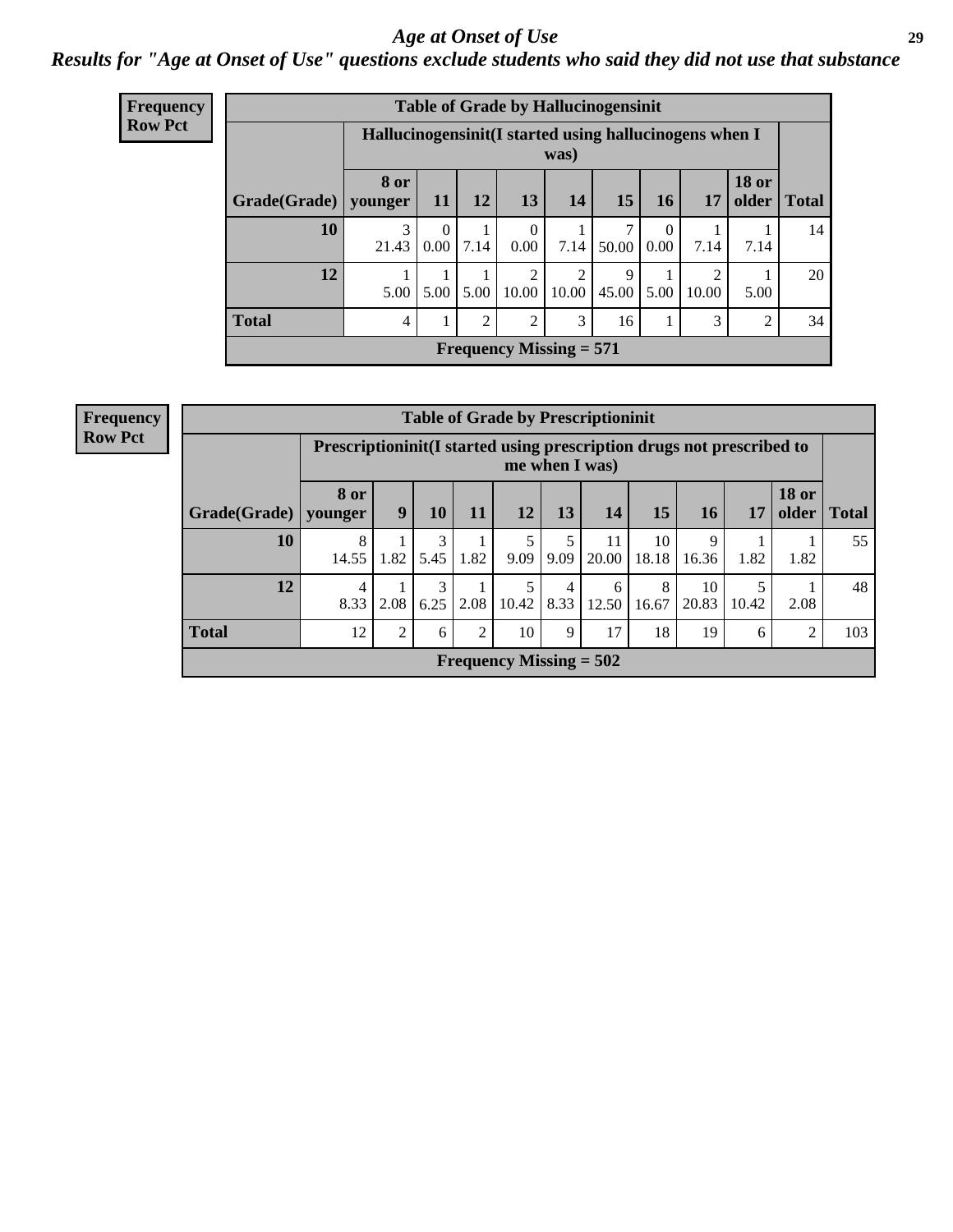| Frequency      | <b>Table of Alcoholharm by Grade</b>          |                    |             |              |  |  |
|----------------|-----------------------------------------------|--------------------|-------------|--------------|--|--|
| <b>Col Pct</b> | Alcoholharm(I<br>think alcohol is<br>harmful) | Grade(Grade)<br>10 | 12          | <b>Total</b> |  |  |
|                | <b>Strongly Agree</b>                         | 145<br>43.54       | 99<br>36.40 | 244          |  |  |
|                | <b>Somewhat Agree</b>                         | 101<br>30.33       | 88<br>32.35 | 189          |  |  |
|                | <b>Somewhat Disagree</b>                      | 50<br>15.02        | 45<br>16.54 | 95           |  |  |
|                | <b>Strongly Disagree</b>                      | 37<br>11.11        | 40<br>14.71 | 77           |  |  |
|                | <b>Total</b>                                  | 333                | 272         | 605          |  |  |

|                                                          | <b>Table of Cigarettesharm by Grade</b> |              |              |  |  |  |  |  |  |  |  |
|----------------------------------------------------------|-----------------------------------------|--------------|--------------|--|--|--|--|--|--|--|--|
| Cigarettesharm(I<br>think smoking<br>tobacco is harmful) | Grade(Grade)<br>10                      | 12           | <b>Total</b> |  |  |  |  |  |  |  |  |
| <b>Strongly Agree</b>                                    | 249<br>74.77                            | 188<br>69.12 | 437          |  |  |  |  |  |  |  |  |
| <b>Somewhat Agree</b>                                    | 49<br>14.71                             | 48<br>17.65  | 97           |  |  |  |  |  |  |  |  |
| <b>Somewhat Disagree</b>                                 | 9<br>2.70                               | 17<br>6.25   | 26           |  |  |  |  |  |  |  |  |
| <b>Strongly Disagree</b>                                 | 26<br>7.81                              | 19<br>6.99   | 45           |  |  |  |  |  |  |  |  |
| Total                                                    | 333                                     | 272          | 605          |  |  |  |  |  |  |  |  |

| Frequency      | <b>Table of Smokelessharm by Grade</b>                  |                    |              |              |
|----------------|---------------------------------------------------------|--------------------|--------------|--------------|
| <b>Col Pct</b> | Smokelessharm(I<br>think chewing<br>tobacco is harmful) | Grade(Grade)<br>10 | 12           | <b>Total</b> |
|                | <b>Strongly Agree</b>                                   | 242<br>72.67       | 189<br>69.49 | 431          |
|                | <b>Somewhat Agree</b>                                   | 48<br>14.41        | 49<br>18.01  | 97           |
|                | <b>Somewhat Disagree</b>                                | 11<br>3.30         | 12<br>4.41   | 23           |
|                | <b>Strongly Disagree</b>                                | 32<br>9.61         | 22<br>8.09   | 54           |
|                | Total                                                   | 333                | 272          | 605          |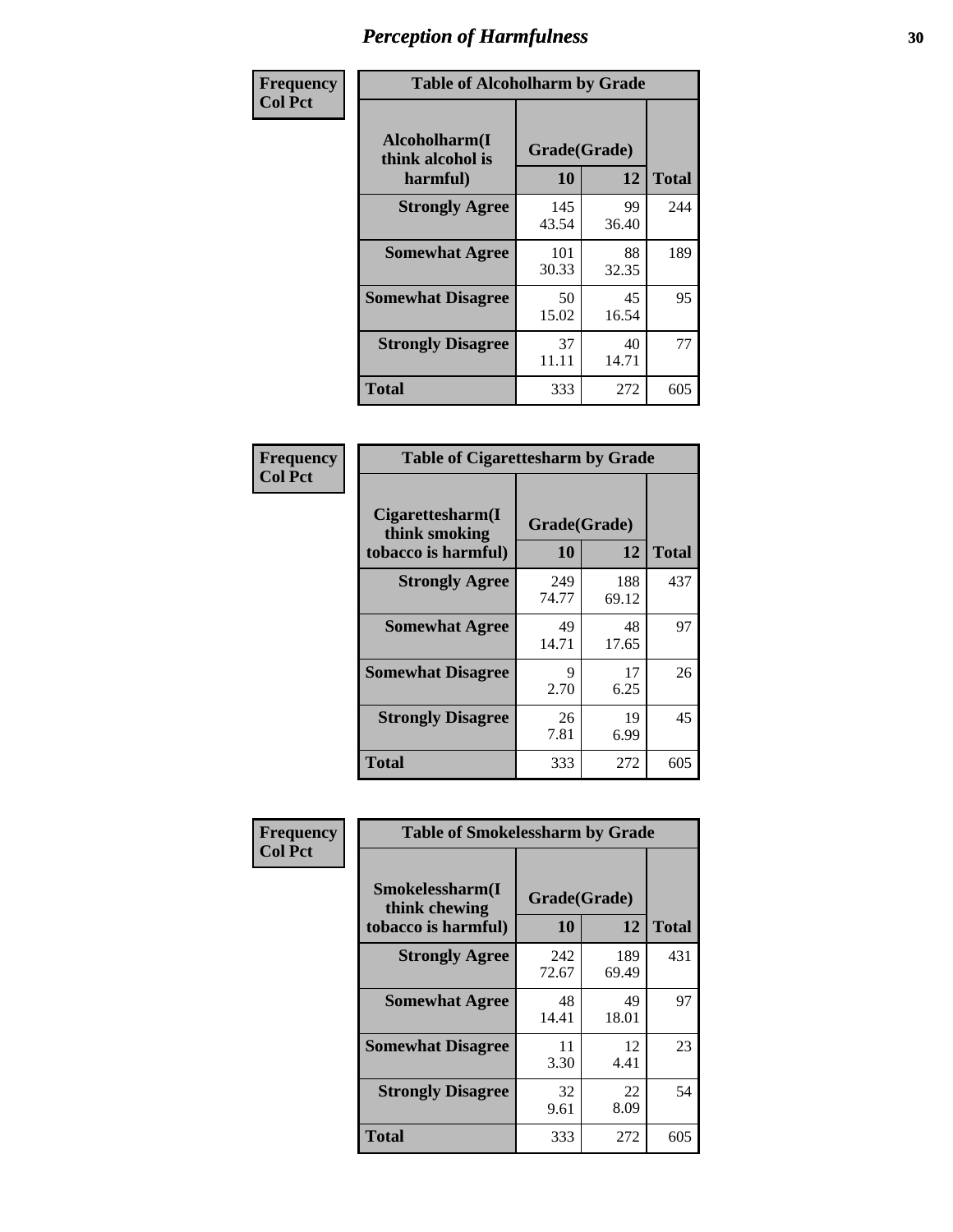| Frequency      | <b>Table of Marijuanaharm by Grade</b>            |                    |              |              |
|----------------|---------------------------------------------------|--------------------|--------------|--------------|
| <b>Col Pct</b> | Marijuanaharm(I<br>think marijuana is<br>harmful) | Grade(Grade)<br>10 | 12           | <b>Total</b> |
|                | <b>Strongly Agree</b>                             | 191<br>57.36       | 149<br>54.78 | 340          |
|                | <b>Somewhat Agree</b>                             | 46<br>13.81        | 37<br>13.60  | 83           |
|                | <b>Somewhat Disagree</b>                          | 43<br>12.91        | 31<br>11.40  | 74           |
|                | <b>Strongly Disagree</b>                          | 53<br>15.92        | 55<br>20.22  | 108          |
|                | <b>Total</b>                                      | 333                | 272          | 605          |

| <b>Table of Cocaineharm by Grade</b>          |                    |              |     |  |  |  |
|-----------------------------------------------|--------------------|--------------|-----|--|--|--|
| Cocaineharm(I<br>think cocaine is<br>harmful) | Grade(Grade)<br>10 | <b>Total</b> |     |  |  |  |
| <b>Strongly Agree</b>                         | 279<br>83.78       | 236<br>86.76 | 515 |  |  |  |
| <b>Somewhat Agree</b>                         | 23<br>6.91         | 17<br>6.25   | 40  |  |  |  |
| <b>Somewhat Disagree</b>                      | 6<br>1.80          | 3<br>1.10    | 9   |  |  |  |
| <b>Strongly Disagree</b>                      | 25<br>7.51         | 16<br>5.88   | 41  |  |  |  |
| Total                                         | 333                | 272          | 605 |  |  |  |

| Frequency      | <b>Table of Inhalantsharm by Grade</b>              |                           |              |              |
|----------------|-----------------------------------------------------|---------------------------|--------------|--------------|
| <b>Col Pct</b> | Inhalantsharm(I)<br>think inhalants are<br>harmful) | Grade(Grade)<br><b>10</b> | 12           | <b>Total</b> |
|                | <b>Strongly Agree</b>                               | 279<br>83.78              | 229<br>84.19 | 508          |
|                | <b>Somewhat Agree</b>                               | 23<br>6.91                | 19<br>6.99   | 42           |
|                | <b>Somewhat Disagree</b>                            | 6<br>1.80                 | 8<br>2.94    | 14           |
|                | <b>Strongly Disagree</b>                            | 25<br>7.51                | 16<br>5.88   | 41           |
|                | Total                                               | 333                       | 272          | 605          |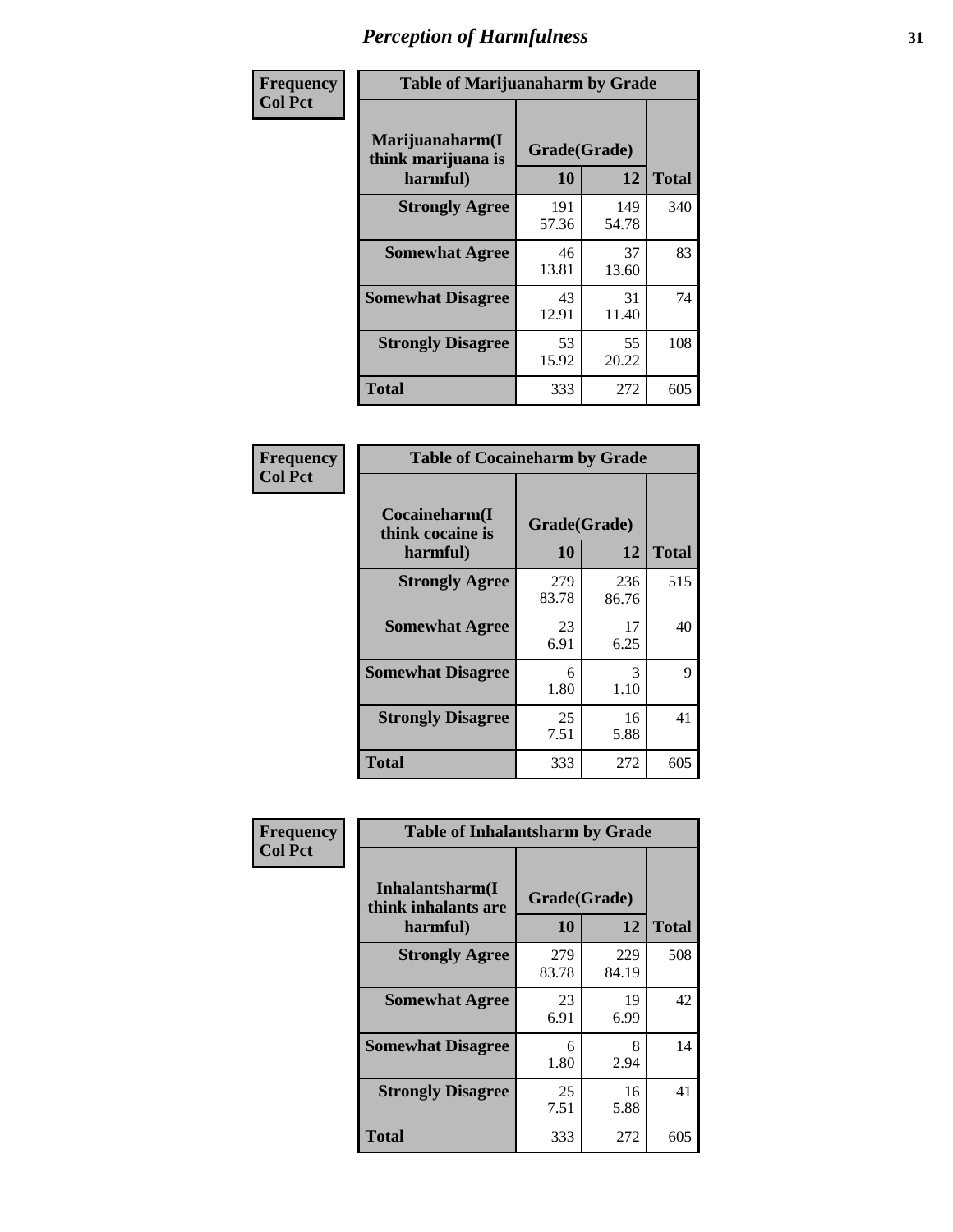| Frequency      | <b>Table of Steroidsharm by Grade</b>            |                    |              |              |
|----------------|--------------------------------------------------|--------------------|--------------|--------------|
| <b>Col Pct</b> | Steroidsharm(I<br>think steroids are<br>harmful) | Grade(Grade)<br>10 | 12           | <b>Total</b> |
|                | <b>Strongly Agree</b>                            | 247<br>74.17       | 213<br>78.31 | 460          |
|                | <b>Somewhat Agree</b>                            | 42<br>12.61        | 31<br>11.40  | 73           |
|                | <b>Somewhat Disagree</b>                         | 19<br>5.71         | 13<br>4.78   | 32           |
|                | <b>Strongly Disagree</b>                         | 25<br>7.51         | 15<br>5.51   | 40           |
|                | <b>Total</b>                                     | 333                | 272          | 605          |

| <b>Table of Ecstasyharm by Grade</b>          |                          |              |     |  |  |  |
|-----------------------------------------------|--------------------------|--------------|-----|--|--|--|
| Ecstasyharm(I<br>think ecstasy is<br>harmful) | Grade(Grade)<br>10<br>12 |              |     |  |  |  |
| <b>Strongly Agree</b>                         | 263<br>78.98             | 224<br>82.35 | 487 |  |  |  |
| <b>Somewhat Agree</b>                         | 29<br>8.71               | 25<br>9.19   | 54  |  |  |  |
| <b>Somewhat Disagree</b>                      | 10<br>3.00               | 6<br>2.21    | 16  |  |  |  |
| <b>Strongly Disagree</b>                      | 31<br>9.31               | 17<br>6.25   | 48  |  |  |  |
| <b>Total</b>                                  | 333                      | 272          | 605 |  |  |  |

| Frequency      | <b>Table of Methharm by Grade</b>                            |                           |              |              |
|----------------|--------------------------------------------------------------|---------------------------|--------------|--------------|
| <b>Col Pct</b> | <b>Methharm</b> (I think<br>methamphetamines<br>are harmful) | Grade(Grade)<br><b>10</b> | 12           | <b>Total</b> |
|                | <b>Strongly Agree</b>                                        | 290<br>87.09              | 243<br>89.34 | 533          |
|                | <b>Somewhat Agree</b>                                        | 13<br>3.90                | 12<br>4.41   | 25           |
|                | <b>Somewhat Disagree</b>                                     | 5<br>1.50                 | 3<br>1.10    | 8            |
|                | <b>Strongly Disagree</b>                                     | 25<br>7.51                | 14<br>5.15   | 39           |
|                | <b>Total</b>                                                 | 333                       | 272          | 605          |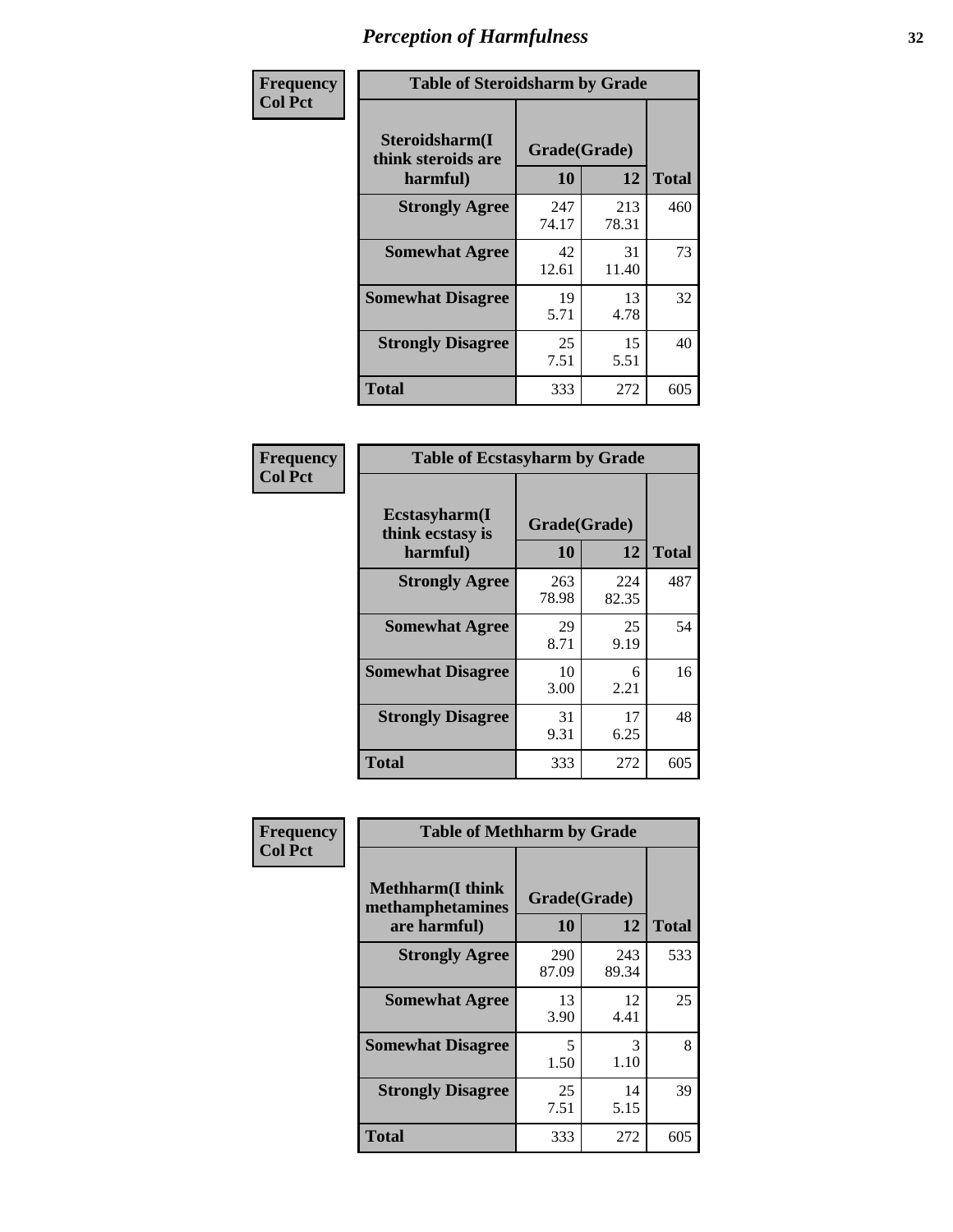| Frequency      | <b>Table of Hallucinogensharm by Grade</b>                 |                    |                                  |              |
|----------------|------------------------------------------------------------|--------------------|----------------------------------|--------------|
| <b>Col Pct</b> | Hallucinogensharm(I<br>think hallucinogens<br>are harmful) | Grade(Grade)<br>10 | 12                               | <b>Total</b> |
|                | <b>Strongly Agree</b>                                      | 265<br>79.58       | 230<br>84.56                     | 495          |
|                | <b>Somewhat Agree</b>                                      | 27<br>8.11         | 19<br>6.99                       | 46           |
|                | <b>Somewhat Disagree</b>                                   | 10<br>3.00         | $\overline{\phantom{0}}$<br>1.84 | 15           |
|                | <b>Strongly Disagree</b>                                   | 31<br>9.31         | 18<br>6.62                       | 49           |
|                | <b>Total</b>                                               | 333                | 272                              | 605          |

| <b>Table of Prescriptionharm by Grade</b>                                         |              |              |              |  |
|-----------------------------------------------------------------------------------|--------------|--------------|--------------|--|
| <b>Prescriptionharm(I)</b><br>think prescription<br>drugs not<br>prescribed to me | Grade(Grade) |              |              |  |
| are harmful)                                                                      | 10           | 12           | <b>Total</b> |  |
| <b>Strongly Agree</b>                                                             | 217<br>65.17 | 172<br>63.24 | 389          |  |
| <b>Somewhat Agree</b>                                                             | 52<br>15.62  | 40<br>14.71  | 92           |  |
| <b>Somewhat Disagree</b>                                                          | 27<br>8.11   | 41<br>15.07  | 68           |  |
| <b>Strongly Disagree</b>                                                          | 37<br>11.11  | 19<br>6.99   | 56           |  |
| <b>Total</b>                                                                      | 333          | 272          | 605          |  |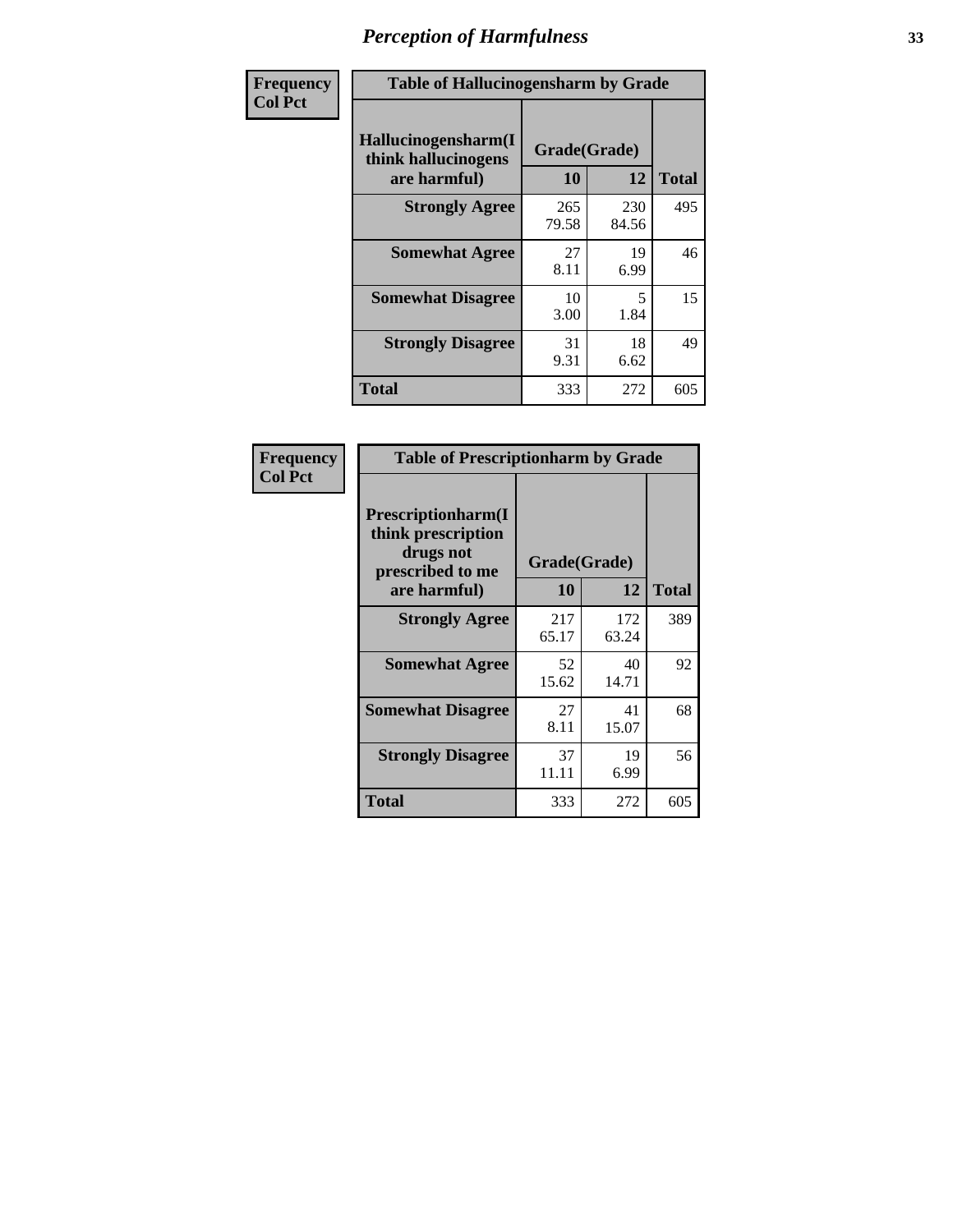# *Disapproval by Adults* **34**

| Frequency      | <b>Table of Alcoholadult by Grade</b>                         |                    |              |              |
|----------------|---------------------------------------------------------------|--------------------|--------------|--------------|
| <b>Col Pct</b> | Alcoholadult(Adults<br>would disapprove if<br>I used alcohol) | Grade(Grade)<br>10 | 12           | <b>Total</b> |
|                | <b>Strongly Agree</b>                                         | 181<br>54.35       | 116<br>42.65 | 297          |
|                | <b>Somewhat Agree</b>                                         | 86<br>25.83        | 57<br>20.96  | 143          |
|                | <b>Somewhat Disagree</b>                                      | 45<br>13.51        | 72<br>26.47  | 117          |
|                | <b>Strongly Disagree</b>                                      | 21<br>6.31         | 27<br>9.93   | 48           |
|                | <b>Total</b>                                                  | 333                | 272          | 605          |

| <b>Table of Tobaccoadult by Grade</b>                                                             |              |              |     |  |  |
|---------------------------------------------------------------------------------------------------|--------------|--------------|-----|--|--|
| <b>Tobaccoadult</b> (Adults<br>Grade(Grade)<br>would disapprove if<br>10<br>12<br>I used tobacco) |              |              |     |  |  |
| <b>Strongly Agree</b>                                                                             | 244<br>73.27 | 157<br>57.72 | 401 |  |  |
| <b>Somewhat Agree</b>                                                                             | 42<br>12.61  | 54<br>19.85  | 96  |  |  |
| <b>Somewhat Disagree</b>                                                                          | 24<br>7.21   | 31<br>11.40  | 55  |  |  |
| <b>Strongly Disagree</b>                                                                          | 23<br>6.91   | 30<br>11.03  | 53  |  |  |
| Total                                                                                             | 333          | 272          | 605 |  |  |

| Frequency      | <b>Table of Marijuanaadult by Grade</b>                           |                    |              |              |
|----------------|-------------------------------------------------------------------|--------------------|--------------|--------------|
| <b>Col Pct</b> | Marijuanaadult(Adults<br>would disapprove if I<br>used marijuana) | Grade(Grade)<br>10 | 12           | <b>Total</b> |
|                | <b>Strongly Agree</b>                                             | 270<br>81.08       | 202<br>74.26 | 472          |
|                | <b>Somewhat Agree</b>                                             | 23<br>6.91         | 31<br>11.40  | 54           |
|                | <b>Somewhat Disagree</b>                                          | 21<br>6.31         | 19<br>6.99   | 40           |
|                | <b>Strongly Disagree</b>                                          | 19<br>5.71         | 20<br>7.35   | 39           |
|                | <b>Total</b>                                                      | 333                | 272          | 605          |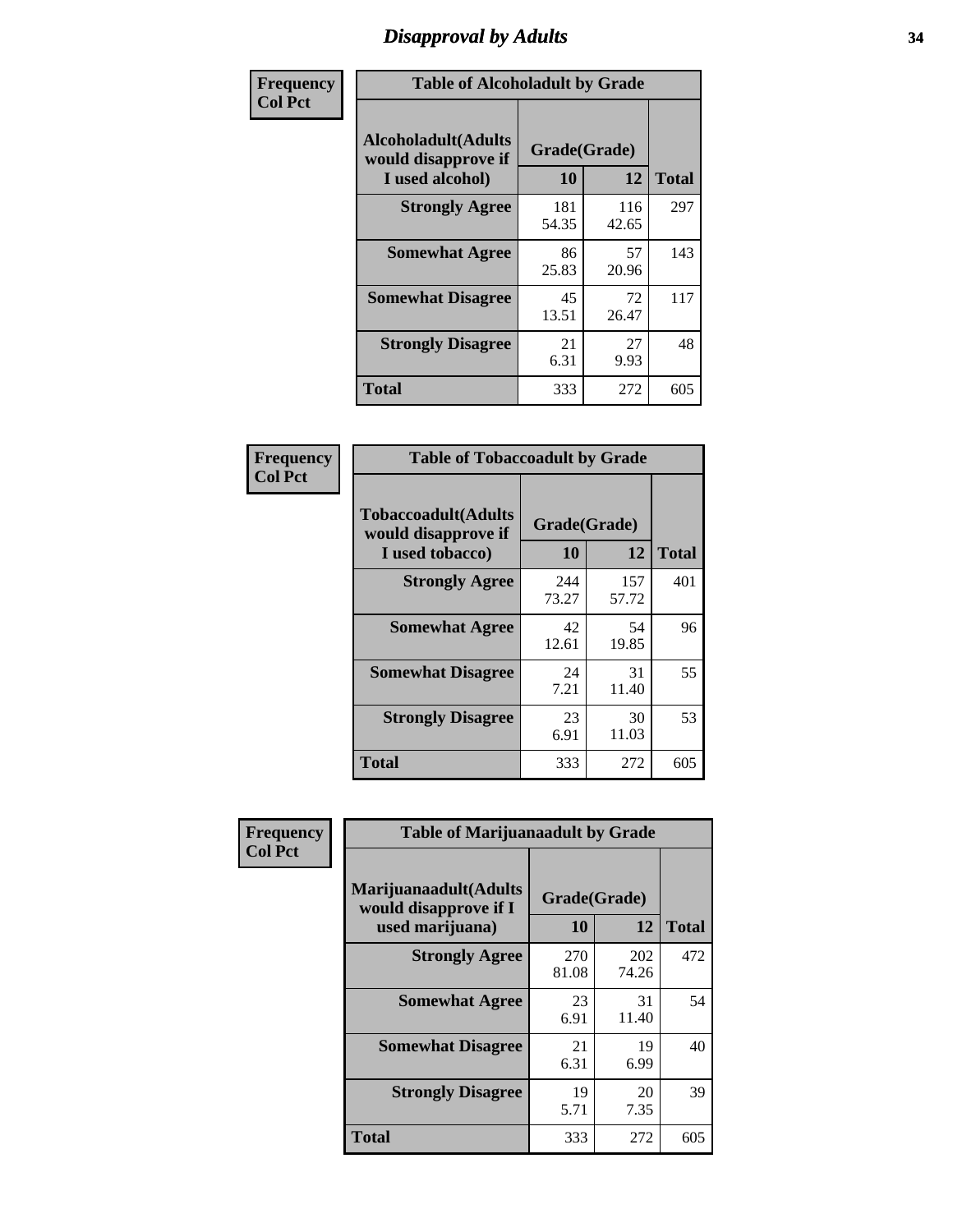# *Disapproval by Adults* **35**

| Frequency      | <b>Table of Otherdrugadult by Grade</b>                                     |                    |              |              |
|----------------|-----------------------------------------------------------------------------|--------------------|--------------|--------------|
| <b>Col Pct</b> | <b>Otherdrugadult</b> (Adults<br>would disapprove if I<br>used other drugs) | Grade(Grade)<br>10 | 12           | <b>Total</b> |
|                | <b>Strongly Agree</b>                                                       | 293<br>87.99       | 231<br>84.93 | 524          |
|                | <b>Somewhat Agree</b>                                                       | 13<br>3.90         | 15<br>5.51   | 28           |
|                | <b>Somewhat Disagree</b>                                                    | 10<br>3.00         | 8<br>2.94    | 18           |
|                | <b>Strongly Disagree</b>                                                    | 17<br>5.11         | 18<br>6.62   | 35           |
|                | <b>Total</b>                                                                | 333                | 272          | 605          |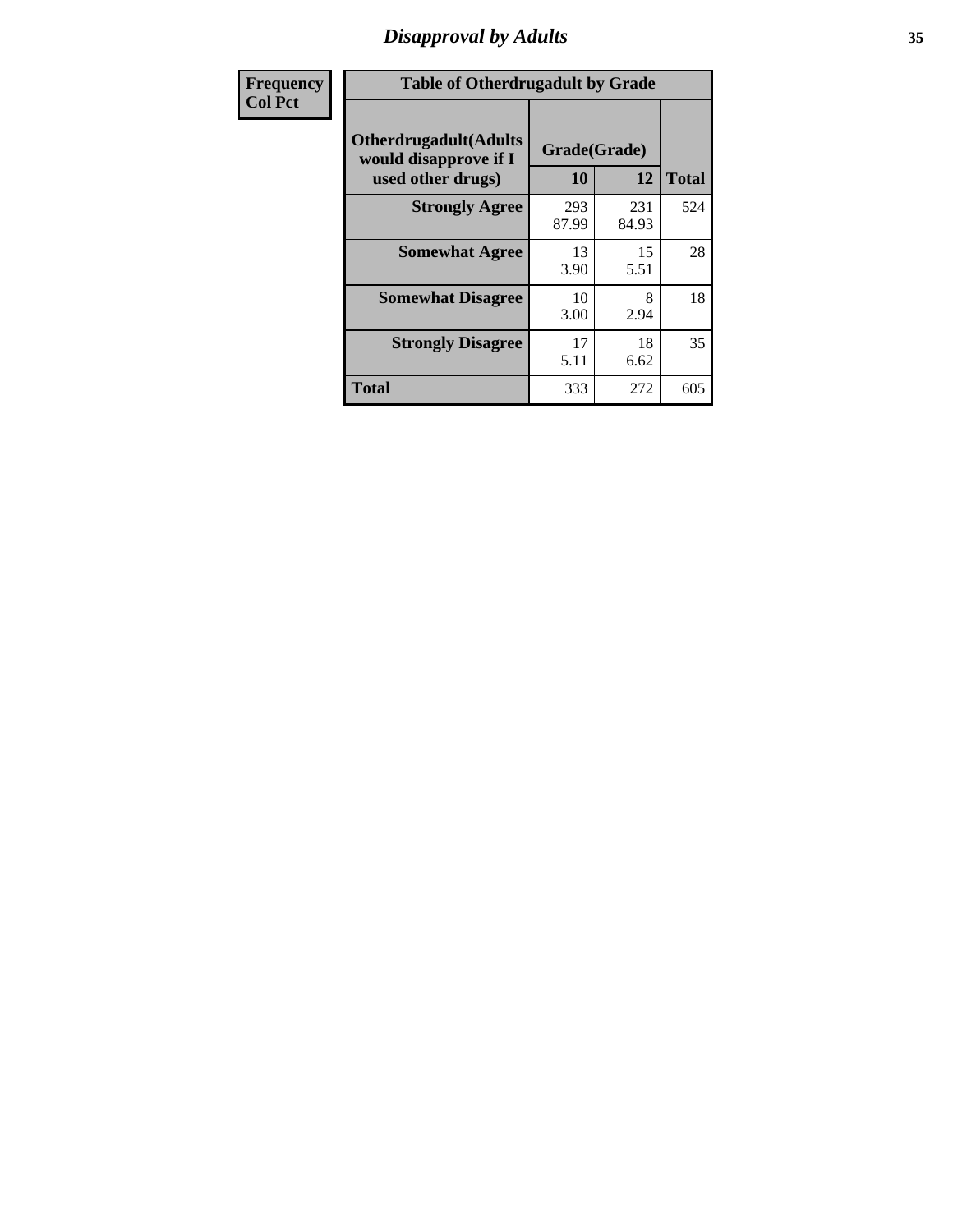# *Disapproval by Peers* **36**

| Frequency      | <b>Table of Alcoholpeer by Grade</b>                    |              |              |              |  |
|----------------|---------------------------------------------------------|--------------|--------------|--------------|--|
| <b>Col Pct</b> | Alcoholpeer(My<br>friends would<br>disapprove if I used | Grade(Grade) |              |              |  |
|                | alcohol)                                                | 10           | 12           | <b>Total</b> |  |
|                | <b>Strongly Agree</b>                                   | 67<br>20.12  | 36<br>13.24  | 103          |  |
|                | <b>Somewhat Agree</b>                                   | 78<br>23.42  | 40<br>14.71  | 118          |  |
|                | <b>Somewhat Disagree</b>                                | 79<br>23.72  | 73<br>26.84  | 152          |  |
|                | <b>Strongly Disagree</b>                                | 109<br>32.73 | 123<br>45.22 | 232          |  |
|                | Total                                                   | 333          | 272          | 605          |  |

| Frequency      | <b>Table of Tobaccopeer by Grade</b>                                |                    |             |              |
|----------------|---------------------------------------------------------------------|--------------------|-------------|--------------|
| <b>Col Pct</b> | Tobaccopeer(My<br>friends would<br>disapprove if I used<br>tobacco) | Grade(Grade)<br>10 | 12          | <b>Total</b> |
|                | <b>Strongly Agree</b>                                               | 122<br>36.64       | 76<br>27.94 | 198          |
|                | <b>Somewhat Agree</b>                                               | 73<br>21.92        | 38<br>13.97 | 111          |
|                | <b>Somewhat Disagree</b>                                            | 61<br>18.32        | 77<br>28.31 | 138          |
|                | <b>Strongly Disagree</b>                                            | 77<br>23.12        | 81<br>29.78 | 158          |
|                | Total                                                               | 333                | 272         | 605          |

| Frequency      | <b>Table of Marijuanapeer by Grade</b>                    |              |             |              |
|----------------|-----------------------------------------------------------|--------------|-------------|--------------|
| <b>Col Pct</b> | Marijuanapeer(My<br>friends would<br>disapprove if I used | Grade(Grade) |             |              |
|                | marijuana)                                                | <b>10</b>    | 12          | <b>Total</b> |
|                | <b>Strongly Agree</b>                                     | 132<br>39.64 | 82<br>30.15 | 214          |
|                | <b>Somewhat Agree</b>                                     | 65<br>19.52  | 44<br>16.18 | 109          |
|                | <b>Somewhat Disagree</b>                                  | 50<br>15.02  | 70<br>25.74 | 120          |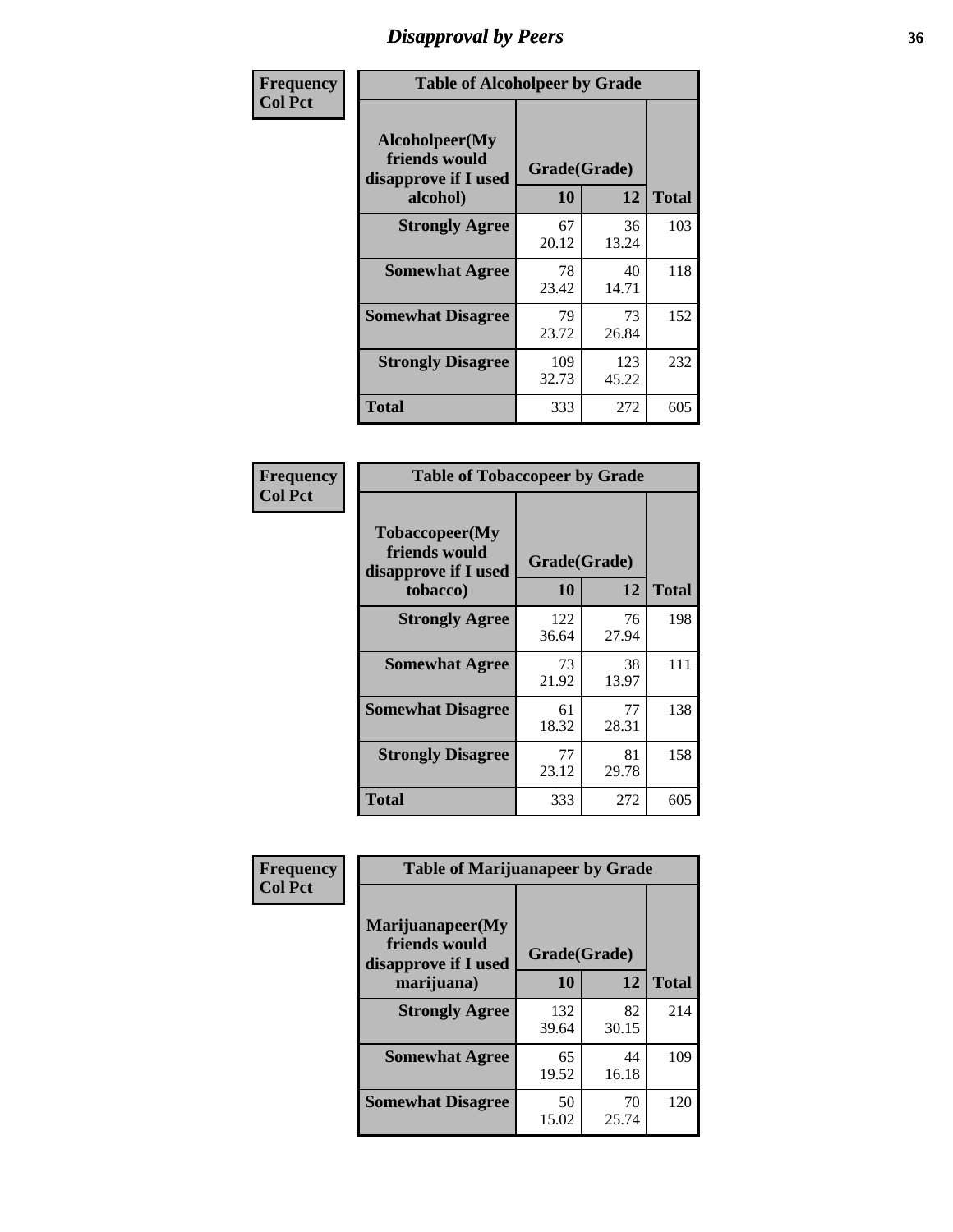# *Disapproval by Peers* **37**

| Frequency<br><b>Col Pct</b> | <b>Table of Marijuanapeer by Grade</b>                                  |                    |             |              |
|-----------------------------|-------------------------------------------------------------------------|--------------------|-------------|--------------|
|                             | Marijuanapeer(My<br>friends would<br>disapprove if I used<br>marijuana) | Grade(Grade)<br>10 | 12          | <b>Total</b> |
|                             | <b>Strongly Disagree</b>                                                | 86<br>25.83        | 76<br>27.94 | 162          |
|                             | Total                                                                   | 333                | 272         | 605          |

| Frequency      | <b>Table of Otherdrugpeer by Grade</b>                                    |                           |              |              |
|----------------|---------------------------------------------------------------------------|---------------------------|--------------|--------------|
| <b>Col Pct</b> | Otherdrugpeer(My<br>friends would<br>disapprove if I used<br>other drugs) | Grade(Grade)<br><b>10</b> | 12           | <b>Total</b> |
|                | <b>Strongly Agree</b>                                                     | 171<br>51.35              | 124<br>45.59 | 295          |
|                | <b>Somewhat Agree</b>                                                     | 60<br>18.02               | 51<br>18.75  | 111          |
|                | <b>Somewhat Disagree</b>                                                  | 37<br>11.11               | 46<br>16.91  | 83           |
|                | <b>Strongly Disagree</b>                                                  | 65<br>19.52               | 51<br>18.75  | 116          |
|                | <b>Total</b>                                                              | 333                       | 272          | 605          |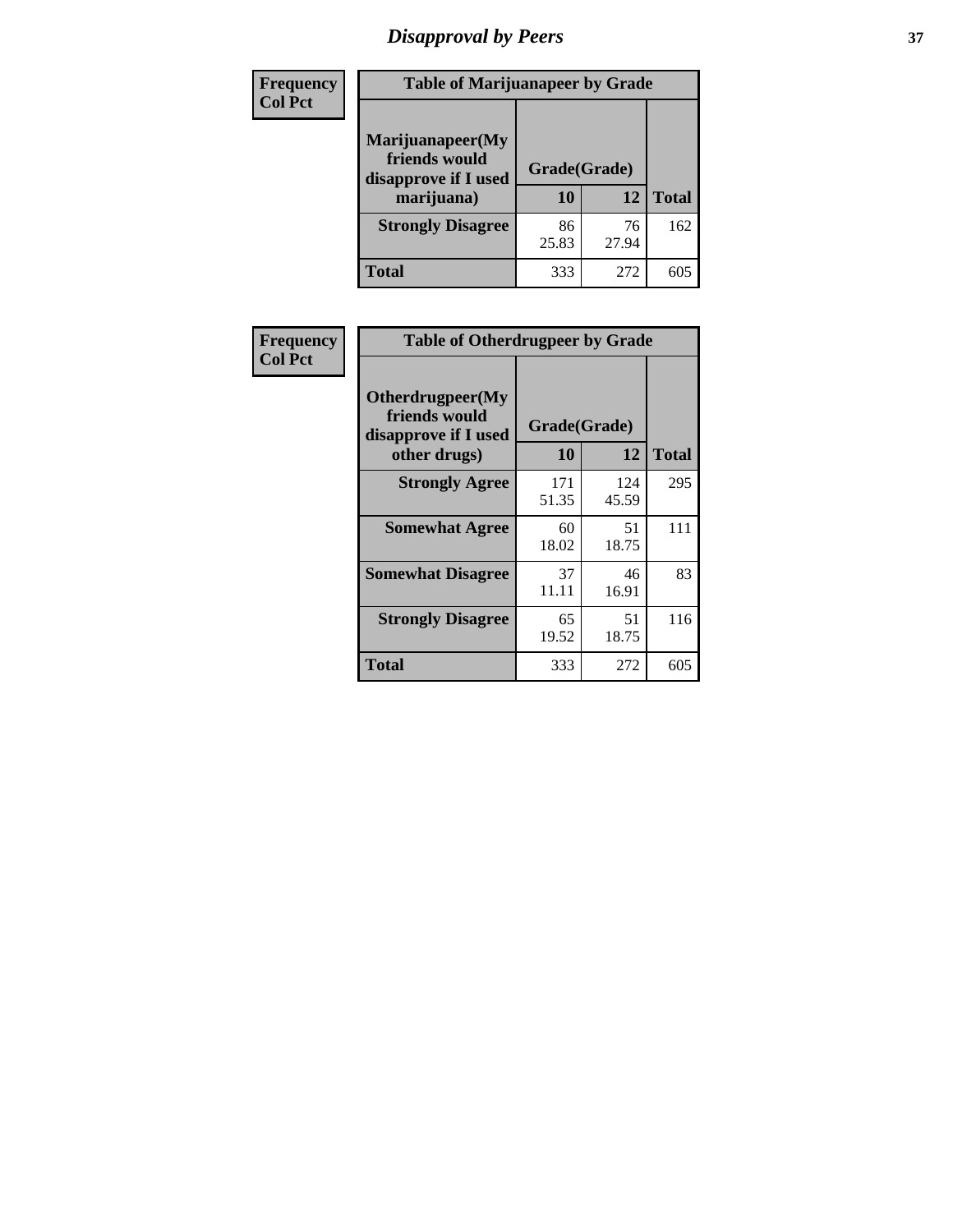| Frequency<br><b>Col Pct</b> | <b>Table of Alcohollocation1 by Grade</b> |              |              |              |  |
|-----------------------------|-------------------------------------------|--------------|--------------|--------------|--|
|                             | <b>Alcohollocation1(Places</b>            | Grade(Grade) |              |              |  |
|                             | <b>Friends Use Alcohol)</b>               | 10           | 12           | <b>Total</b> |  |
|                             |                                           | 203<br>60.96 | 210<br>77.21 | 413          |  |
|                             | Do Not Use                                | 130<br>39.04 | 62<br>22.79  | 192          |  |
|                             | <b>Total</b>                              | 333          | 272          | 605          |  |

| Frequency      | <b>Table of Alcohollocation2 by Grade</b>                     |                    |              |              |
|----------------|---------------------------------------------------------------|--------------------|--------------|--------------|
| <b>Col Pct</b> | <b>Alcohollocation2(Places</b><br><b>Friends Use Alcohol)</b> | Grade(Grade)<br>10 | 12           | <b>Total</b> |
|                |                                                               | 191<br>57.36       | 102<br>37.50 | 293          |
|                | Home                                                          | 142<br>42.64       | 170<br>62.50 | 312          |
|                | <b>Total</b>                                                  | 333                | 272          | 605          |

| Frequency<br><b>Col Pct</b> | <b>Table of Alcohollocation 3 by Grade</b>                    |                    |              |              |
|-----------------------------|---------------------------------------------------------------|--------------------|--------------|--------------|
|                             | <b>Alcohollocation3(Places</b><br><b>Friends Use Alcohol)</b> | Grade(Grade)<br>10 | 12           | <b>Total</b> |
|                             |                                                               | 307<br>92.19       | 232<br>85.29 | 539          |
|                             | <b>School</b>                                                 | 26<br>7.81         | 40<br>14.71  | 66           |
|                             | <b>Total</b>                                                  | 333                | 272          | 605          |

| Frequency      | <b>Table of Alcohollocation4 by Grade</b> |              |              |              |
|----------------|-------------------------------------------|--------------|--------------|--------------|
| <b>Col Pct</b> | <b>Alcohollocation4(Places</b>            | Grade(Grade) |              |              |
|                | <b>Friends Use Alcohol)</b>               | 10           | 12           | <b>Total</b> |
|                |                                           | 273<br>81.98 | 207<br>76.10 | 480          |
|                | Car                                       | 60<br>18.02  | 65<br>23.90  | 125          |
|                | <b>Total</b>                              | 333          | 272          | 605          |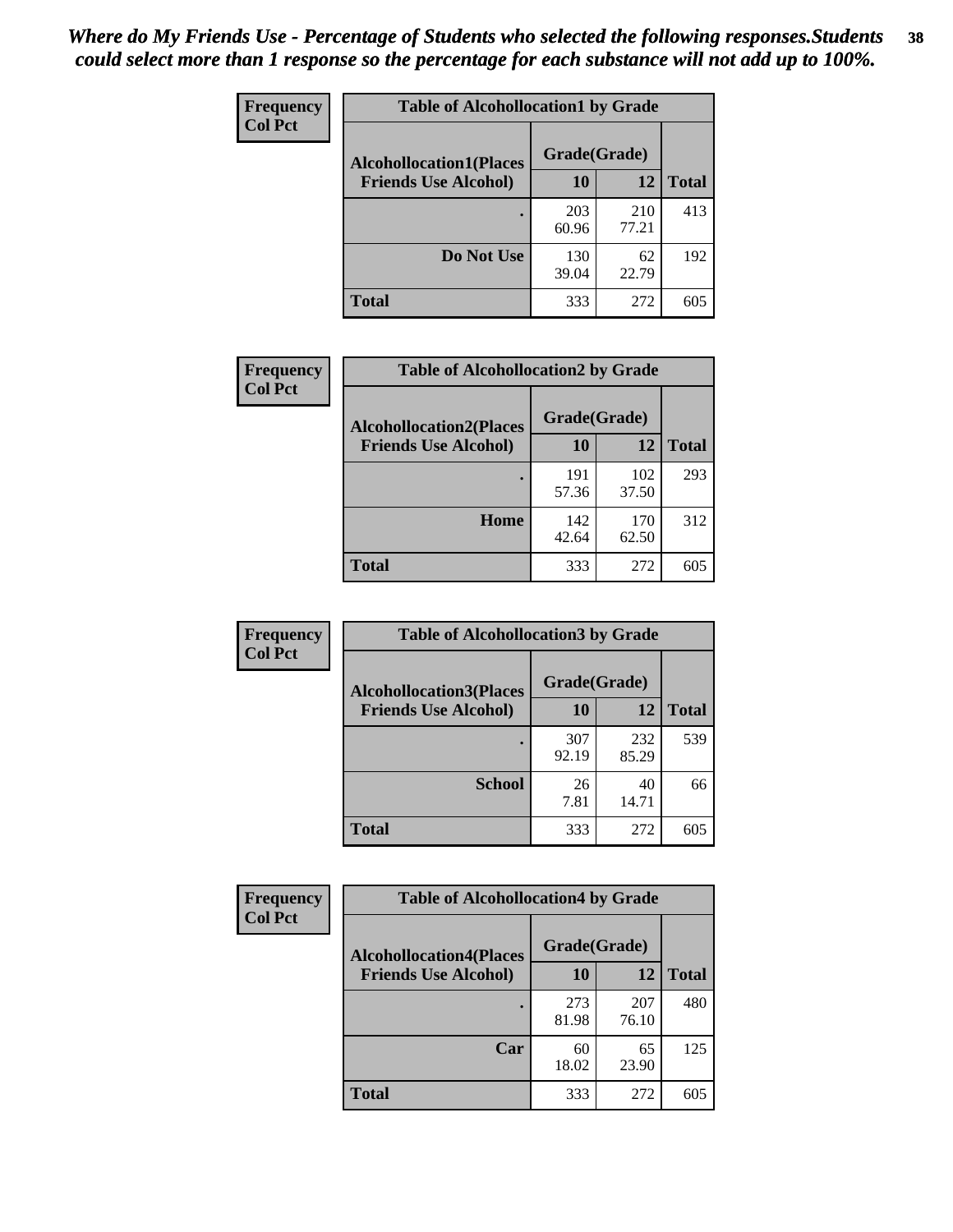| <b>Frequency</b><br><b>Col Pct</b> | <b>Table of Alcohollocation5 by Grade</b> |              |              |              |  |
|------------------------------------|-------------------------------------------|--------------|--------------|--------------|--|
|                                    | <b>Alcohollocation5</b> (Places           |              | Grade(Grade) |              |  |
|                                    | <b>Friends Use Alcohol)</b>               | 10           | 12           | <b>Total</b> |  |
|                                    |                                           | 152<br>45.65 | 75<br>27.57  | 227          |  |
|                                    | <b>Friend's House</b>                     | 181<br>54.35 | 197<br>72.43 | 378          |  |
|                                    | Total                                     | 333          | 272          | 605          |  |

| Frequency      | <b>Table of Alcohollocation6 by Grade</b>                     |                    |              |              |
|----------------|---------------------------------------------------------------|--------------------|--------------|--------------|
| <b>Col Pct</b> | <b>Alcohollocation6(Places</b><br><b>Friends Use Alcohol)</b> | Grade(Grade)<br>10 | 12           | <b>Total</b> |
|                |                                                               | 228<br>68.47       | 162<br>59.56 | 390          |
|                | <b>Other</b>                                                  | 105<br>31.53       | 110<br>40.44 | 215          |
|                | Total                                                         | 333                | 272          | 605          |

| <b>Frequency</b> | <b>Table of Tobaccolocation1 by Grade</b> |              |              |              |
|------------------|-------------------------------------------|--------------|--------------|--------------|
| <b>Col Pct</b>   | <b>Tobaccolocation1(Places</b>            | Grade(Grade) |              |              |
|                  | <b>Friends Use Tobacco)</b>               | 10           | 12           | <b>Total</b> |
|                  |                                           | 185<br>55.56 | 181<br>66.54 | 366          |
|                  | Do Not Use                                | 148<br>44.44 | 91<br>33.46  | 239          |
|                  | <b>Total</b>                              | 333          | 272          | 605          |

| Frequency      | <b>Table of Tobaccolocation2 by Grade</b> |              |              |              |
|----------------|-------------------------------------------|--------------|--------------|--------------|
| <b>Col Pct</b> | <b>Tobaccolocation2(Places</b>            | Grade(Grade) |              |              |
|                | <b>Friends Use Tobacco)</b>               | 10           | 12           | <b>Total</b> |
|                |                                           | 180<br>54.05 | 119<br>43.75 | 299          |
|                | Home                                      | 153<br>45.95 | 153<br>56.25 | 306          |
|                | <b>Total</b>                              | 333          | 272          | 605          |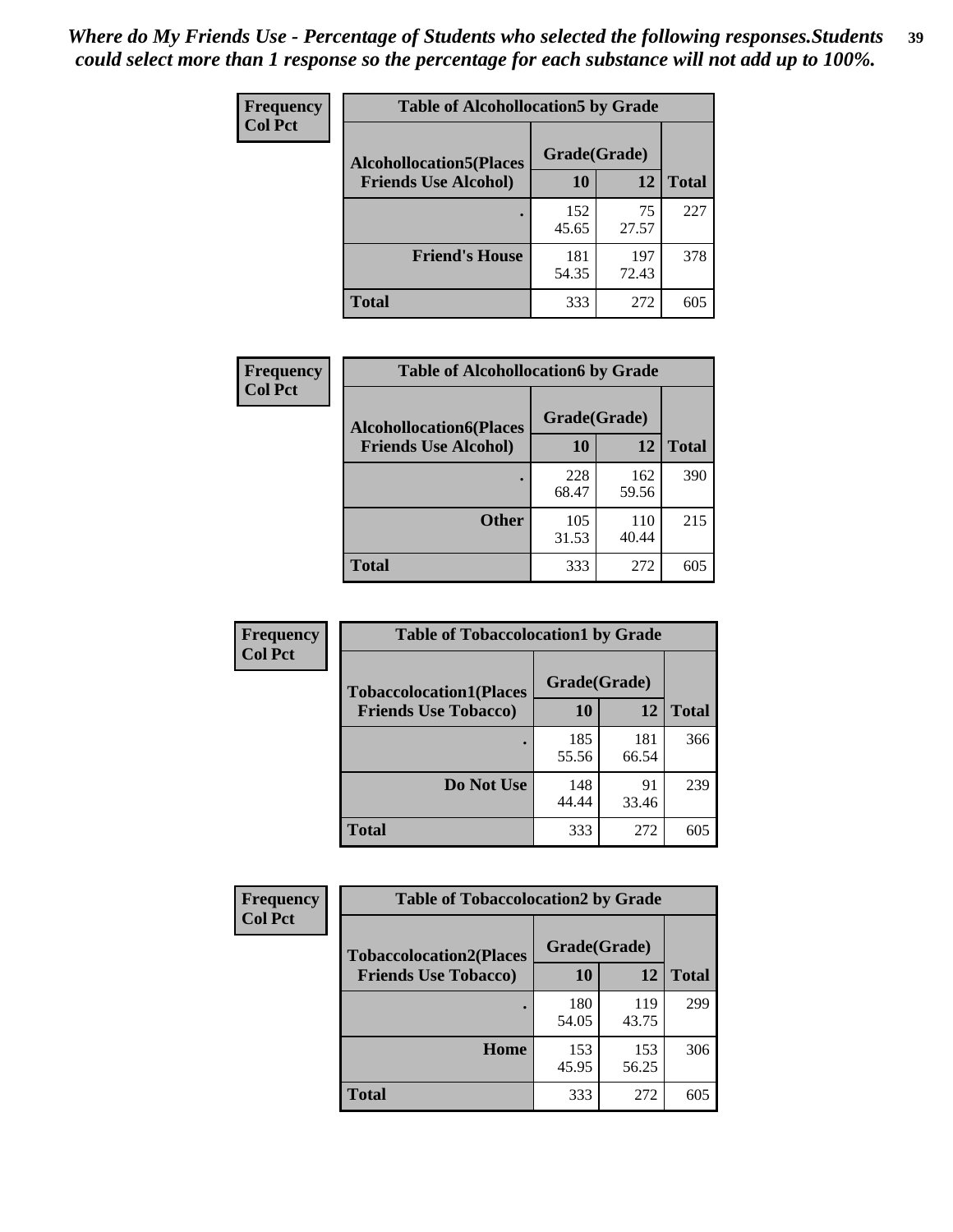| Frequency      | <b>Table of Tobaccolocation 3 by Grade</b> |              |              |              |
|----------------|--------------------------------------------|--------------|--------------|--------------|
| <b>Col Pct</b> | <b>Tobaccolocation3(Places</b>             | Grade(Grade) |              |              |
|                | <b>Friends Use Tobacco)</b>                | 10           | 12           | <b>Total</b> |
|                |                                            | 243<br>72.97 | 173<br>63.60 | 416          |
|                | <b>School</b>                              | 90<br>27.03  | 99<br>36.40  | 189          |
|                | <b>Total</b>                               | 333          | 272          | 605          |

| Frequency<br><b>Col Pct</b> | <b>Table of Tobaccolocation4 by Grade</b> |              |              |              |
|-----------------------------|-------------------------------------------|--------------|--------------|--------------|
|                             | <b>Tobaccolocation4(Places</b>            | Grade(Grade) |              |              |
|                             | <b>Friends Use Tobacco)</b>               | 10           | <b>12</b>    | <b>Total</b> |
|                             |                                           | 222<br>66.67 | 112<br>41.18 | 334          |
|                             | Car                                       | 111<br>33.33 | 160<br>58.82 | 271          |
|                             | <b>Total</b>                              | 333          | 272          | 605          |

| Frequency      | <b>Table of Tobaccolocation5 by Grade</b> |              |              |              |  |
|----------------|-------------------------------------------|--------------|--------------|--------------|--|
| <b>Col Pct</b> | <b>Tobaccolocation5(Places</b>            | Grade(Grade) |              |              |  |
|                | <b>Friends Use Tobacco)</b>               | 10           | 12           | <b>Total</b> |  |
|                |                                           | 176<br>52.85 | 122<br>44.85 | 298          |  |
|                | <b>Friend's House</b>                     | 157<br>47.15 | 150<br>55.15 | 307          |  |
|                | <b>Total</b>                              | 333          | 272          | 605          |  |

| <b>Frequency</b> | <b>Table of Tobaccolocation6 by Grade</b> |              |              |              |  |
|------------------|-------------------------------------------|--------------|--------------|--------------|--|
| <b>Col Pct</b>   | <b>Tobaccolocation6(Places</b>            | Grade(Grade) |              |              |  |
|                  | <b>Friends Use Tobacco)</b>               | 10           | 12           | <b>Total</b> |  |
|                  |                                           | 218<br>65.47 | 142<br>52.21 | 360          |  |
|                  | <b>Other</b>                              | 115<br>34.53 | 130<br>47.79 | 245          |  |
|                  | <b>Total</b>                              | 333          | 272          | 605          |  |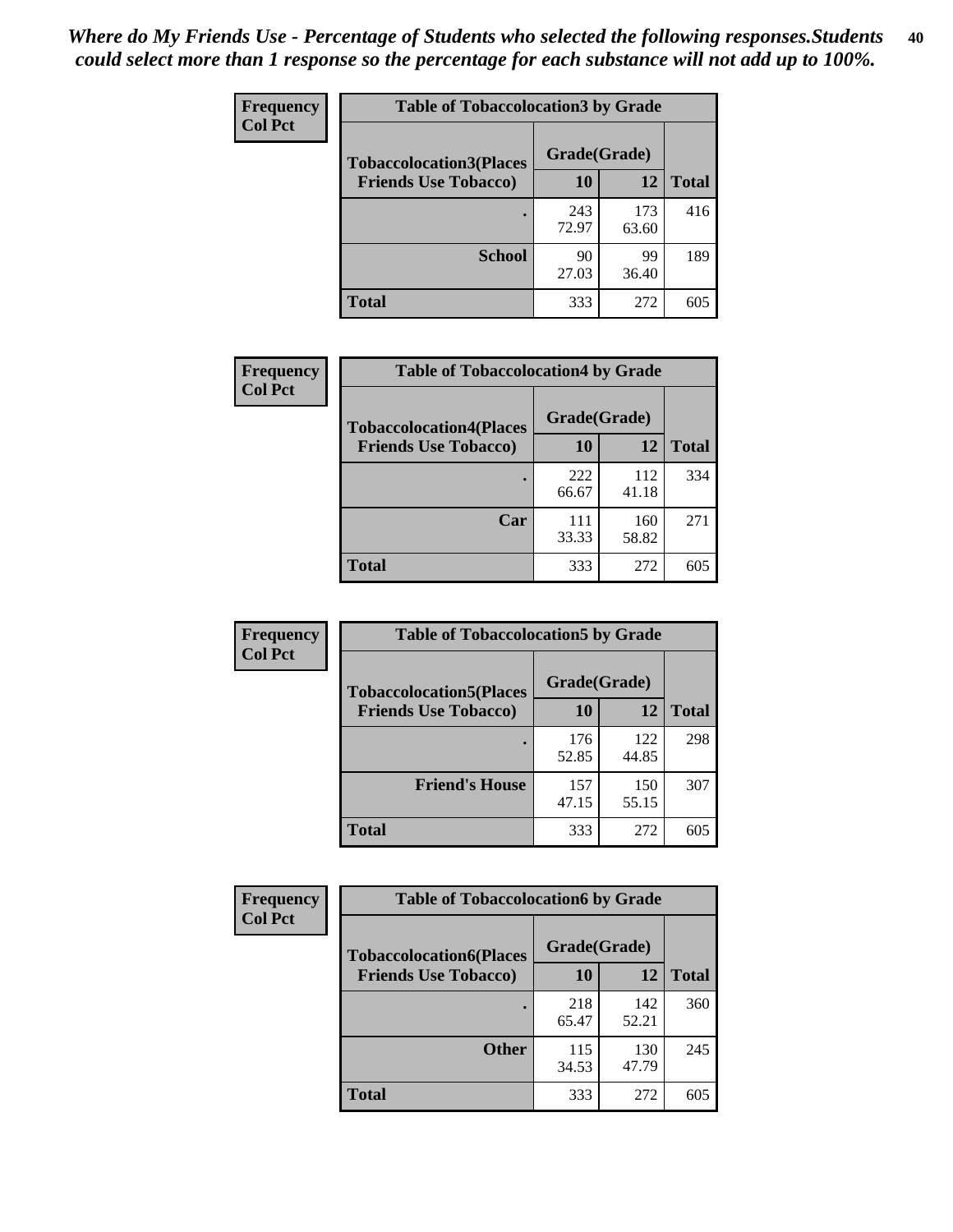| <b>Frequency</b> | <b>Table of Marijuanalocation1 by Grade</b> |              |              |              |  |
|------------------|---------------------------------------------|--------------|--------------|--------------|--|
| <b>Col Pct</b>   | <b>Marijuanalocation1(Places</b>            | Grade(Grade) |              |              |  |
|                  | <b>Friends Use Marijuana</b> )              | 10           | 12           | <b>Total</b> |  |
|                  |                                             | 163<br>48.95 | 159<br>58.46 | 322          |  |
|                  | Do Not Use                                  | 170<br>51.05 | 113<br>41.54 | 283          |  |
|                  | <b>Total</b>                                | 333          | 272          | 605          |  |

| <b>Frequency</b><br><b>Col Pct</b> | <b>Table of Marijuanalocation2 by Grade</b>                        |                    |              |              |
|------------------------------------|--------------------------------------------------------------------|--------------------|--------------|--------------|
|                                    | <b>Marijuanalocation2(Places</b><br><b>Friends Use Marijuana</b> ) | Grade(Grade)<br>10 | 12           | <b>Total</b> |
|                                    |                                                                    | 203<br>60.96       | 150<br>55.15 | 353          |
|                                    | Home                                                               | 130<br>39.04       | 122<br>44.85 | 252          |
|                                    | <b>Total</b>                                                       | 333                | 272          | 605          |

| <b>Frequency</b><br><b>Col Pct</b> | <b>Table of Marijuanalocation3 by Grade</b> |              |              |              |
|------------------------------------|---------------------------------------------|--------------|--------------|--------------|
|                                    | <b>Marijuanalocation3</b> (Places           | Grade(Grade) |              |              |
|                                    | <b>Friends Use Marijuana</b> )              | <b>10</b>    | 12           | <b>Total</b> |
|                                    |                                             | 289<br>86.79 | 241<br>88.60 | 530          |
|                                    | <b>School</b>                               | 44<br>13.21  | 31<br>11.40  | 75           |
|                                    | <b>Total</b>                                | 333          | 272          | 605          |

| <b>Frequency</b><br><b>Col Pct</b> | <b>Table of Marijuanalocation4 by Grade</b> |              |              |              |  |  |
|------------------------------------|---------------------------------------------|--------------|--------------|--------------|--|--|
|                                    | <b>Marijuanalocation4(Places</b>            | Grade(Grade) |              |              |  |  |
|                                    | <b>Friends Use Marijuana</b> )              | <b>10</b>    | 12           | <b>Total</b> |  |  |
|                                    |                                             | 233<br>69.97 | 157<br>57.72 | 390          |  |  |
|                                    | Car                                         | 100<br>30.03 | 115<br>42.28 | 215          |  |  |
|                                    | Total                                       | 333          | 272          | 605          |  |  |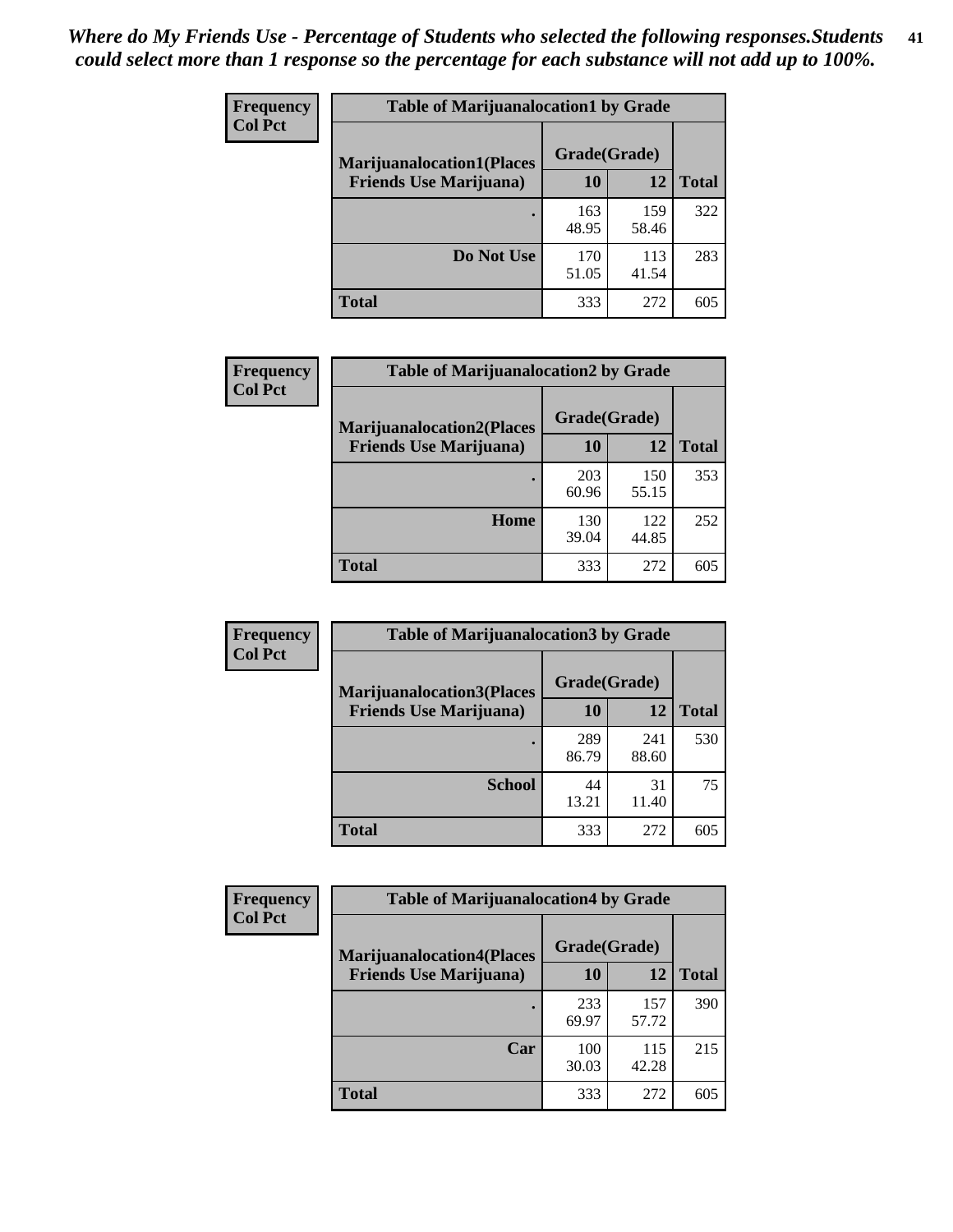| <b>Frequency</b> | <b>Table of Marijuanalocation5 by Grade</b> |              |              |              |
|------------------|---------------------------------------------|--------------|--------------|--------------|
| <b>Col Pct</b>   | <b>Marijuanalocation5</b> (Places           | Grade(Grade) |              |              |
|                  | <b>Friends Use Marijuana</b> )              | 10           | 12           | <b>Total</b> |
|                  |                                             | 185<br>55.56 | 125<br>45.96 | 310          |
|                  | <b>Friend's House</b>                       | 148<br>44.44 | 147<br>54.04 | 295          |
|                  | <b>Total</b>                                | 333          | 272          | 605          |

| <b>Frequency</b> | <b>Table of Marijuanalocation6 by Grade</b>                        |                    |              |              |
|------------------|--------------------------------------------------------------------|--------------------|--------------|--------------|
| <b>Col Pct</b>   | <b>Marijuanalocation6(Places</b><br><b>Friends Use Marijuana</b> ) | Grade(Grade)<br>10 | 12           | <b>Total</b> |
|                  |                                                                    | 234<br>70.27       | 169<br>62.13 | 403          |
|                  | <b>Other</b>                                                       | 99<br>29.73        | 103<br>37.87 | 202          |
|                  | <b>Total</b>                                                       | 333                | 272          | 605          |

| <b>Frequency</b> | <b>Table of Otherdruglocation1 by Grade</b>                          |              |              |              |  |
|------------------|----------------------------------------------------------------------|--------------|--------------|--------------|--|
| <b>Col Pct</b>   | <b>Otherdruglocation1(Places</b><br><b>Friends Use Other Illegal</b> | Grade(Grade) |              |              |  |
|                  | Drugs)                                                               | 10           | 12           | <b>Total</b> |  |
|                  |                                                                      | 113<br>33.93 | 102<br>37.50 | 215          |  |
|                  | Do Not Use                                                           | 220<br>66.07 | 170<br>62.50 | 390          |  |
|                  | <b>Total</b>                                                         | 333          | 272          | 605          |  |

| Frequency      | <b>Table of Otherdruglocation2 by Grade</b>                          |              |              |              |
|----------------|----------------------------------------------------------------------|--------------|--------------|--------------|
| <b>Col Pct</b> | <b>Otherdruglocation2(Places</b><br><b>Friends Use Other Illegal</b> | Grade(Grade) |              |              |
|                | Drugs)                                                               | 10           | 12           | <b>Total</b> |
|                |                                                                      | 252<br>75.68 | 196<br>72.06 | 448          |
|                | Home                                                                 | 81<br>24.32  | 76<br>27.94  | 157          |
|                | <b>Total</b>                                                         | 333          | 272          | 605          |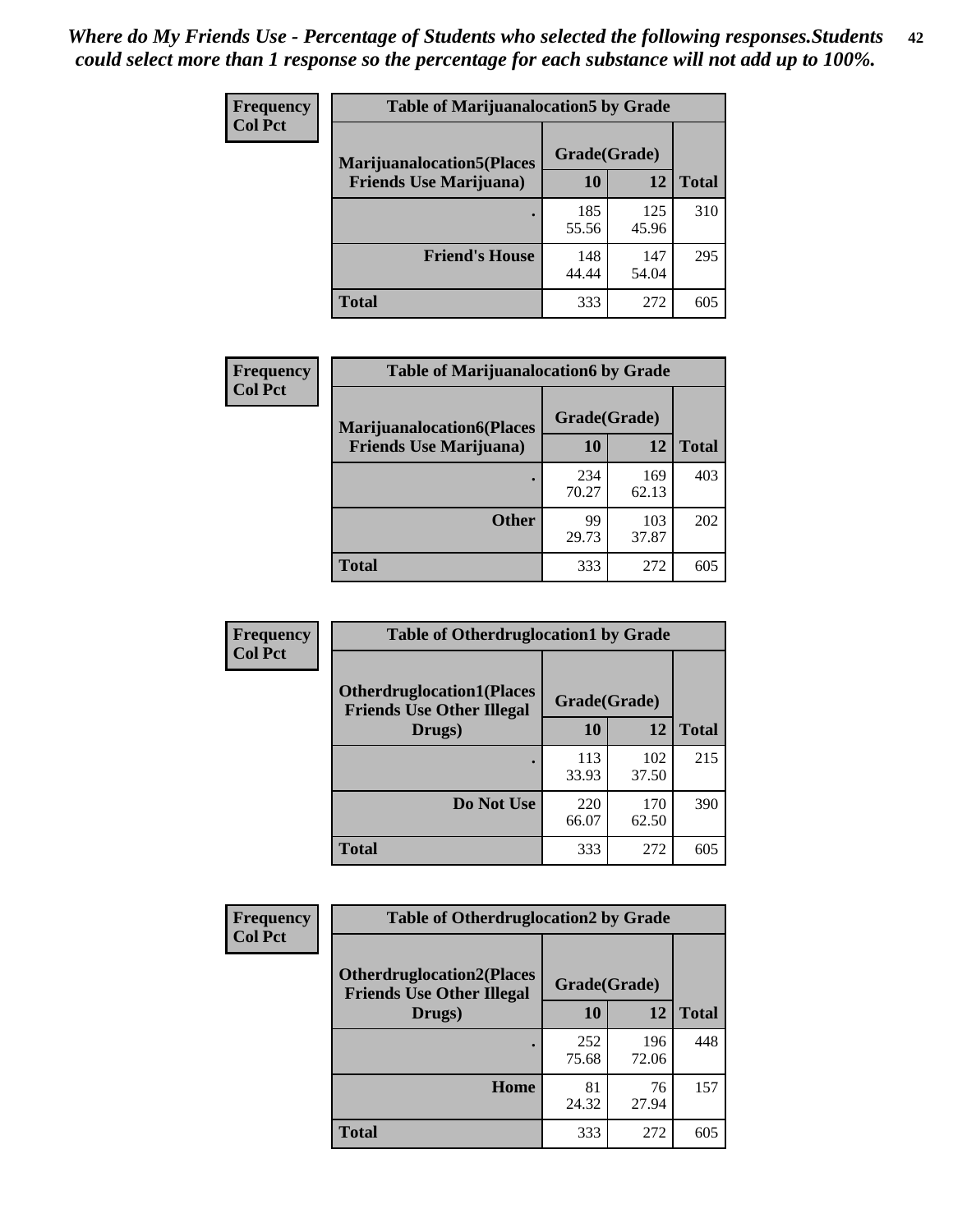| <b>Frequency</b> | <b>Table of Otherdruglocation3 by Grade</b>                          |              |              |              |
|------------------|----------------------------------------------------------------------|--------------|--------------|--------------|
| <b>Col Pct</b>   | <b>Otherdruglocation3(Places</b><br><b>Friends Use Other Illegal</b> | Grade(Grade) |              |              |
|                  | Drugs)                                                               | <b>10</b>    | 12           | <b>Total</b> |
|                  |                                                                      | 290<br>87.09 | 236<br>86.76 | 526          |
|                  | <b>School</b>                                                        | 43<br>12.91  | 36<br>13.24  | 79           |
|                  | <b>Total</b>                                                         | 333          | 272          | 605          |

| <b>Frequency</b> | <b>Table of Otherdruglocation4 by Grade</b>                          |              |              |              |
|------------------|----------------------------------------------------------------------|--------------|--------------|--------------|
| <b>Col Pct</b>   | <b>Otherdruglocation4(Places</b><br><b>Friends Use Other Illegal</b> | Grade(Grade) |              |              |
|                  | Drugs)                                                               | 10           | 12           | <b>Total</b> |
|                  |                                                                      | 271<br>81.38 | 213<br>78.31 | 484          |
|                  | Car                                                                  | 62<br>18.62  | 59<br>21.69  | 121          |
|                  | <b>Total</b>                                                         | 333          | 272          | 605          |

| <b>Frequency</b> | <b>Table of Otherdruglocation5 by Grade</b>                          |              |              |              |
|------------------|----------------------------------------------------------------------|--------------|--------------|--------------|
| <b>Col Pct</b>   | <b>Otherdruglocation5(Places</b><br><b>Friends Use Other Illegal</b> | Grade(Grade) |              |              |
|                  | Drugs)                                                               | 10           | 12           | <b>Total</b> |
|                  |                                                                      | 231<br>69.37 | 179<br>65.81 | 410          |
|                  | <b>Friend's House</b>                                                | 102<br>30.63 | 93<br>34.19  | 195          |
|                  | <b>Total</b>                                                         | 333          | 272          | 605          |

| <b>Frequency</b> | <b>Table of Otherdruglocation6 by Grade</b>                          |              |              |              |
|------------------|----------------------------------------------------------------------|--------------|--------------|--------------|
| <b>Col Pct</b>   | <b>Otherdruglocation6(Places</b><br><b>Friends Use Other Illegal</b> |              | Grade(Grade) |              |
|                  | Drugs)                                                               | 10           | 12           | <b>Total</b> |
|                  |                                                                      | 250<br>75.08 | 198<br>72.79 | 448          |
|                  | <b>Other</b>                                                         | 83<br>24.92  | 74<br>27.21  | 157          |
|                  | <b>Total</b>                                                         | 333          | 272          | 605          |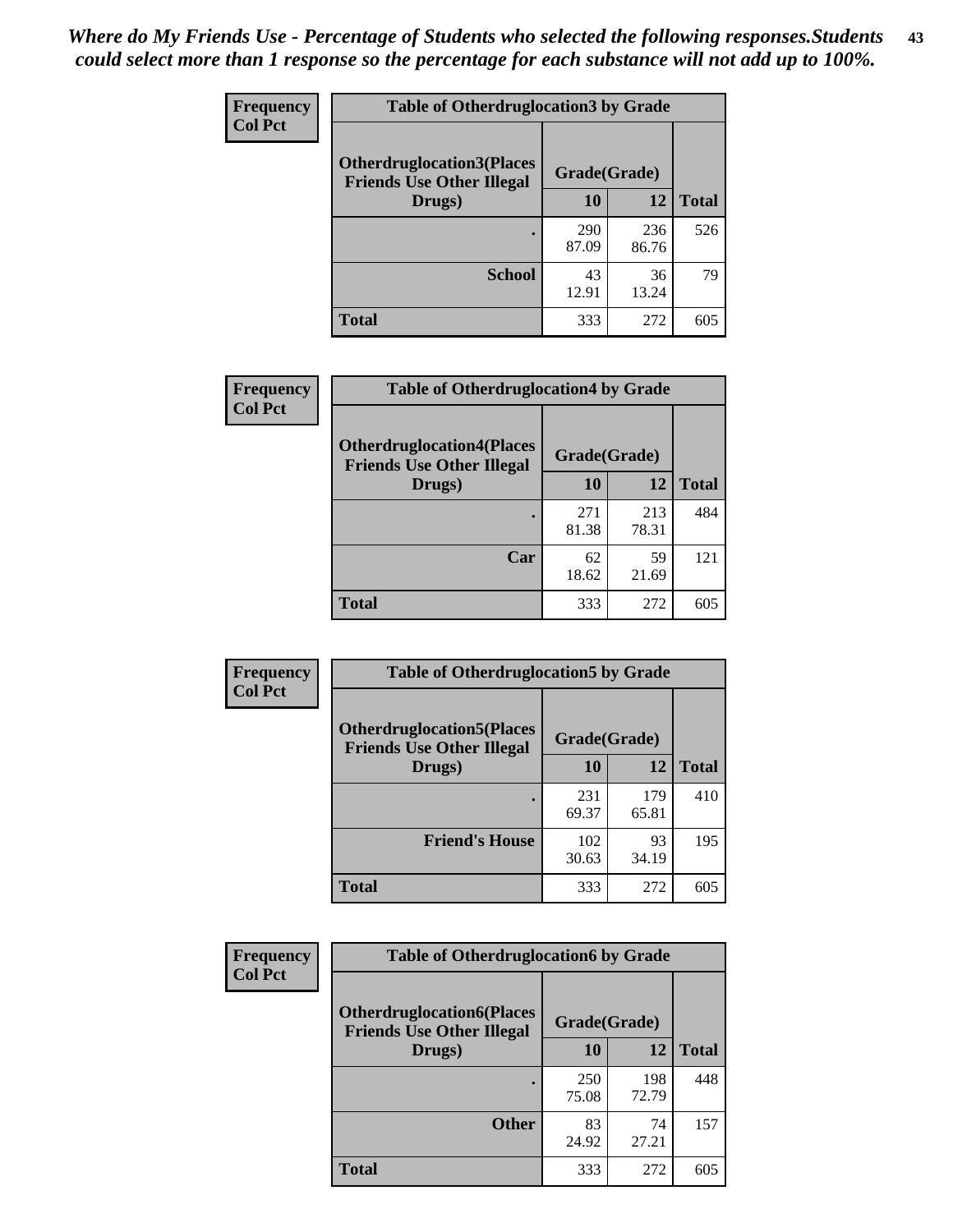| <b>Frequency</b> | <b>Table of Alcoholtime1 by Grade</b>           |              |              |              |
|------------------|-------------------------------------------------|--------------|--------------|--------------|
| <b>Col Pct</b>   | <b>Alcoholtime1(Times</b><br><b>Friends Use</b> | Grade(Grade) |              |              |
|                  | Alcohol)                                        | 10           | 12           | <b>Total</b> |
|                  |                                                 | 209<br>62.76 | 215<br>79.04 | 424          |
|                  | Do Not Use                                      | 124<br>37.24 | 57<br>20.96  | 181          |
|                  | <b>Total</b>                                    | 333          | 272          | 605          |

| Frequency      | <b>Table of Alcoholtime2 by Grade</b>           |              |              |              |  |
|----------------|-------------------------------------------------|--------------|--------------|--------------|--|
| <b>Col Pct</b> | <b>Alcoholtime2(Times</b><br><b>Friends Use</b> | Grade(Grade) |              |              |  |
|                | Alcohol)                                        | 10           | 12           | <b>Total</b> |  |
|                |                                                 | 307<br>92.19 | 234<br>86.03 | 541          |  |
|                | <b>On Way to School</b>                         | 26<br>7.81   | 38<br>13.97  | 64           |  |
|                | <b>Total</b>                                    | 333          | 272          | 605          |  |

| Frequency<br><b>Col Pct</b> | <b>Table of Alcoholtime3 by Grade</b>                           |              |              |              |  |
|-----------------------------|-----------------------------------------------------------------|--------------|--------------|--------------|--|
|                             | <b>Alcoholtime3(Times</b><br>Grade(Grade)<br><b>Friends Use</b> |              |              |              |  |
|                             | Alcohol)                                                        | 10           | 12           | <b>Total</b> |  |
|                             |                                                                 | 310<br>93.09 | 230<br>84.56 | 540          |  |
|                             | <b>During School</b>                                            | 23<br>6.91   | 42<br>15.44  | 65           |  |
|                             | <b>Total</b>                                                    | 333          | 272          | 605          |  |

| <b>Frequency</b> | <b>Table of Alcoholtime4 by Grade</b> |              |              |              |  |
|------------------|---------------------------------------|--------------|--------------|--------------|--|
| <b>Col Pct</b>   | <b>Alcoholtime4(Times</b>             | Grade(Grade) |              |              |  |
|                  | <b>Friends Use Alcohol)</b>           | 10           | 12           | <b>Total</b> |  |
|                  |                                       | 306<br>91.89 | 230<br>84.56 | 536          |  |
|                  | <b>On Way Home From School</b>        | 27<br>8.11   | 42<br>15.44  | 69           |  |
|                  | <b>Total</b>                          | 333          | 272          | 605          |  |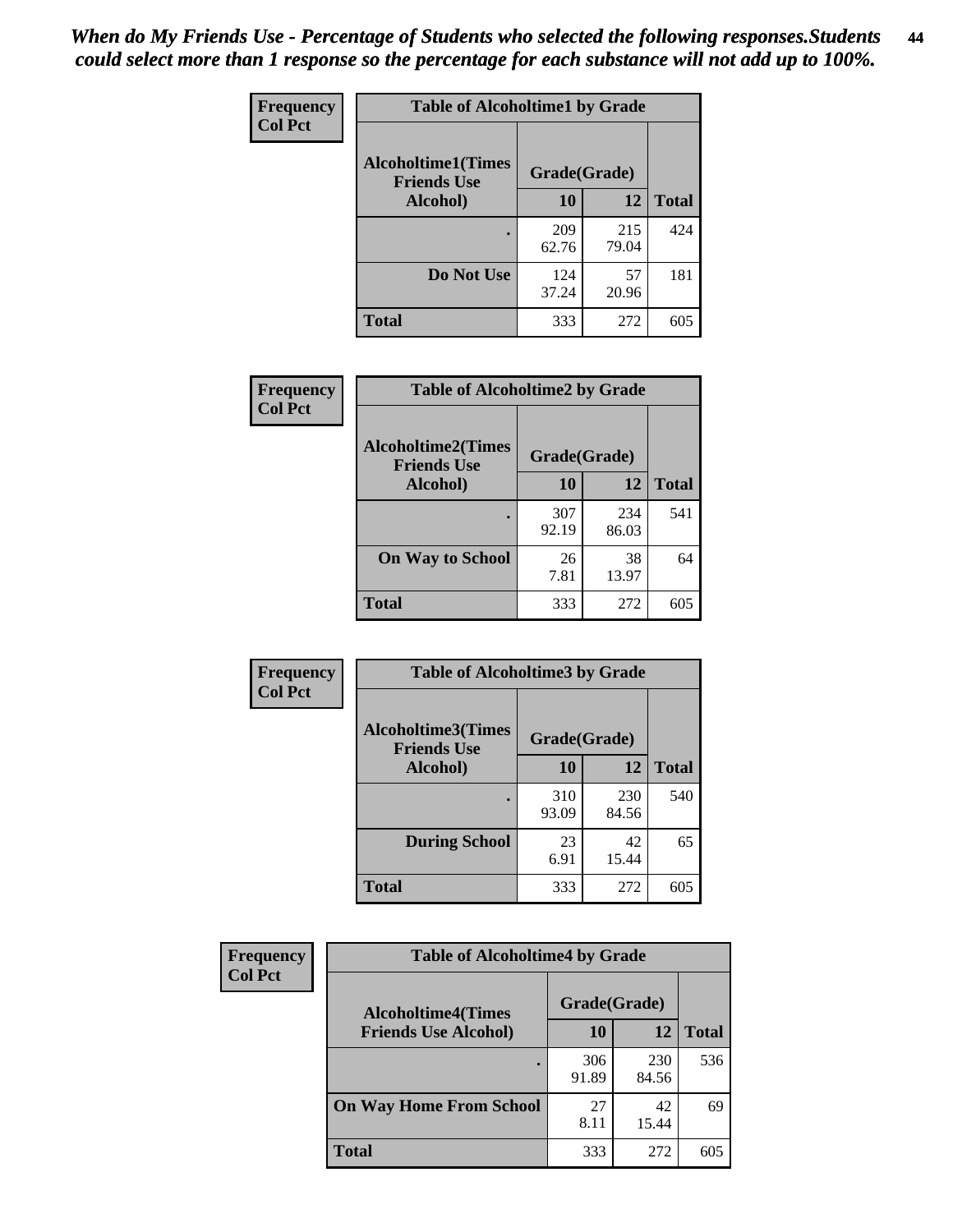*When do My Friends Use - Percentage of Students who selected the following responses.Students could select more than 1 response so the percentage for each substance will not add up to 100%.* **45**

| Frequency      | <b>Table of Alcoholtime5 by Grade</b>           |              |              |              |
|----------------|-------------------------------------------------|--------------|--------------|--------------|
| <b>Col Pct</b> | <b>Alcoholtime5(Times</b><br><b>Friends Use</b> | Grade(Grade) |              |              |
|                | Alcohol)                                        | 10           | 12           | <b>Total</b> |
|                |                                                 | 246<br>73.87 | 172<br>63.24 | 418          |
|                | Weeknights                                      | 87<br>26.13  | 100<br>36.76 | 187          |
|                | <b>Total</b>                                    | 333          | 272          | 605          |

| <b>Frequency</b> | <b>Table of Alcoholtime6 by Grade</b>           |              |              |              |  |
|------------------|-------------------------------------------------|--------------|--------------|--------------|--|
| <b>Col Pct</b>   | <b>Alcoholtime6(Times</b><br><b>Friends Use</b> | Grade(Grade) |              |              |  |
|                  | Alcohol)                                        | 10           | 12           | <b>Total</b> |  |
|                  |                                                 | 122<br>36.64 | 46<br>16.91  | 168          |  |
|                  | Weekends                                        | 211<br>63.36 | 226<br>83.09 | 437          |  |
|                  | <b>Total</b>                                    | 333          | 272          | 605          |  |

| Frequency      | <b>Table of Tobaccotime1 by Grade</b>           |              |              |              |
|----------------|-------------------------------------------------|--------------|--------------|--------------|
| <b>Col Pct</b> | <b>Tobaccotime1(Times</b><br><b>Friends Use</b> | Grade(Grade) |              |              |
|                | <b>Tobacco</b> )                                | 10           | 12           | <b>Total</b> |
|                |                                                 | 192<br>57.66 | 182<br>66.91 | 374          |
|                | Do Not Use                                      | 141<br>42.34 | 90<br>33.09  | 231          |
|                | <b>Total</b>                                    | 333          | 272          | 605          |

| <b>Frequency</b> | <b>Table of Tobaccotime2 by Grade</b>           |              |              |              |
|------------------|-------------------------------------------------|--------------|--------------|--------------|
| <b>Col Pct</b>   | <b>Tobaccotime2(Times</b><br><b>Friends Use</b> | Grade(Grade) |              |              |
|                  | <b>Tobacco</b> )                                | 10           | 12           | <b>Total</b> |
|                  |                                                 | 238<br>71.47 | 136<br>50.00 | 374          |
|                  | <b>On Way to School</b>                         | 95<br>28.53  | 136<br>50.00 | 231          |
|                  | <b>Total</b>                                    | 333          | 272          | 605          |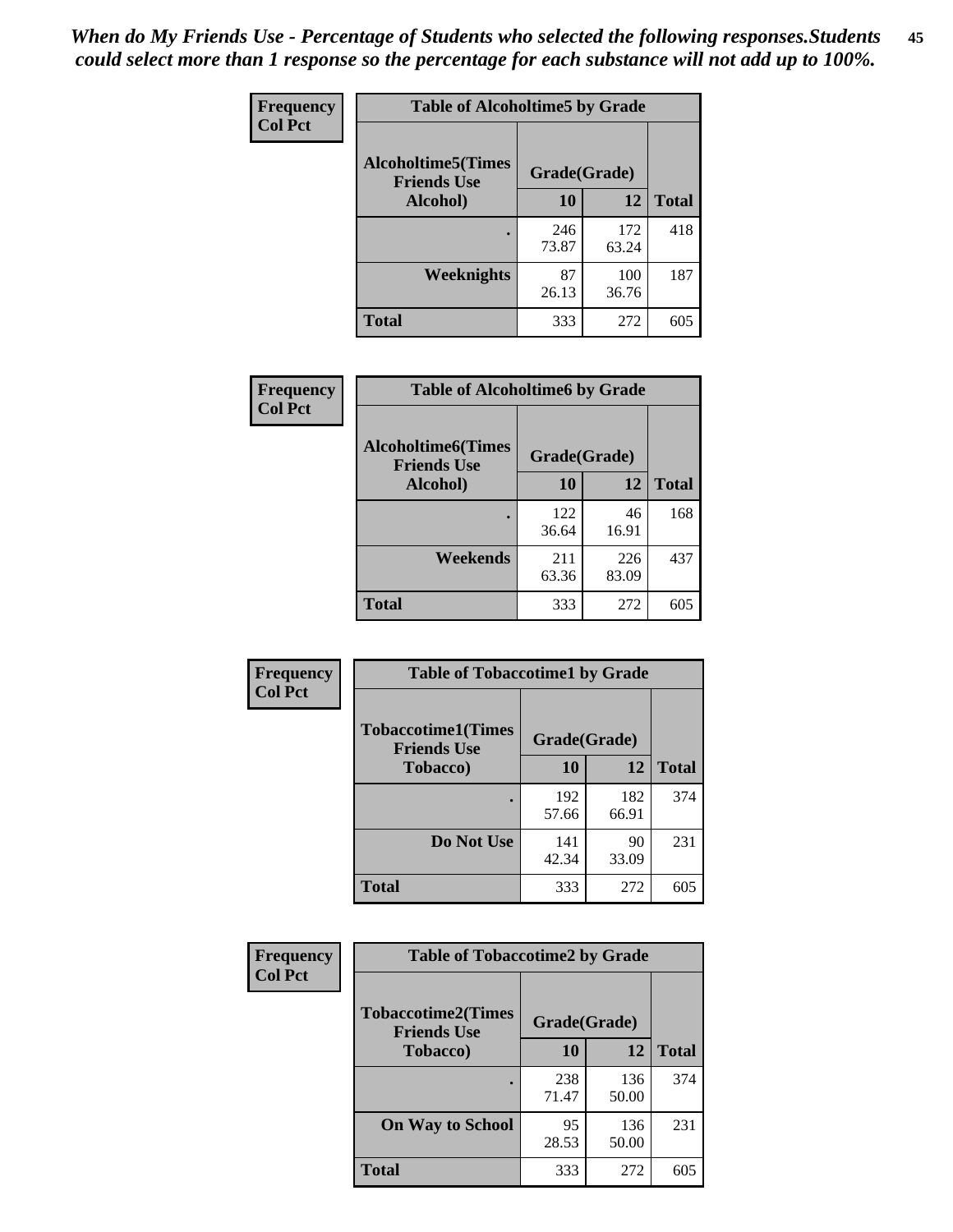| <b>Frequency</b> | <b>Table of Tobaccotime3 by Grade</b>           |              |              |              |
|------------------|-------------------------------------------------|--------------|--------------|--------------|
| <b>Col Pct</b>   | <b>Tobaccotime3(Times</b><br><b>Friends Use</b> | Grade(Grade) |              |              |
|                  | <b>Tobacco</b> )                                | 10           | 12           | <b>Total</b> |
|                  |                                                 | 264<br>79.28 | 185<br>68.01 | 449          |
|                  | <b>During School</b>                            | 69<br>20.72  | 87<br>31.99  | 156          |
|                  | Total                                           | 333          | 272          | 605          |

| <b>Frequency</b><br><b>Col Pct</b> | <b>Table of Tobaccotime4 by Grade</b> |              |              |              |  |
|------------------------------------|---------------------------------------|--------------|--------------|--------------|--|
|                                    | <b>Tobaccotime4(Times</b>             | Grade(Grade) |              |              |  |
|                                    | <b>Friends Use Tobacco)</b>           | 10           | 12           | <b>Total</b> |  |
|                                    |                                       | 306<br>91.89 | 230<br>84.56 | 536          |  |
|                                    | <b>On Way Home From School</b>        | 27<br>8.11   | 42<br>15.44  | 69           |  |
|                                    | Total                                 | 333          | 272          | 605          |  |

| Frequency      | <b>Table of Tobaccotime5 by Grade</b>            |              |              |              |
|----------------|--------------------------------------------------|--------------|--------------|--------------|
| <b>Col Pct</b> | <b>Tobaccotime5</b> (Times<br><b>Friends Use</b> | Grade(Grade) |              |              |
|                | <b>Tobacco</b> )                                 | 10           | 12           | <b>Total</b> |
|                |                                                  | 180<br>54.05 | 106<br>38.97 | 286          |
|                | Weeknights                                       | 153<br>45.95 | 166<br>61.03 | 319          |
|                | <b>Total</b>                                     | 333          | 272          | 605          |

| Frequency      | <b>Table of Tobaccotime6 by Grade</b>                           |              |              |              |
|----------------|-----------------------------------------------------------------|--------------|--------------|--------------|
| <b>Col Pct</b> | <b>Tobaccotime6(Times</b><br>Grade(Grade)<br><b>Friends Use</b> |              |              |              |
|                | <b>Tobacco</b> )                                                | 10           | 12           | <b>Total</b> |
|                |                                                                 | 148<br>44.44 | 97<br>35.66  | 245          |
|                | Weekends                                                        | 185<br>55.56 | 175<br>64.34 | 360          |
|                | <b>Total</b>                                                    | 333          | 272          | 605          |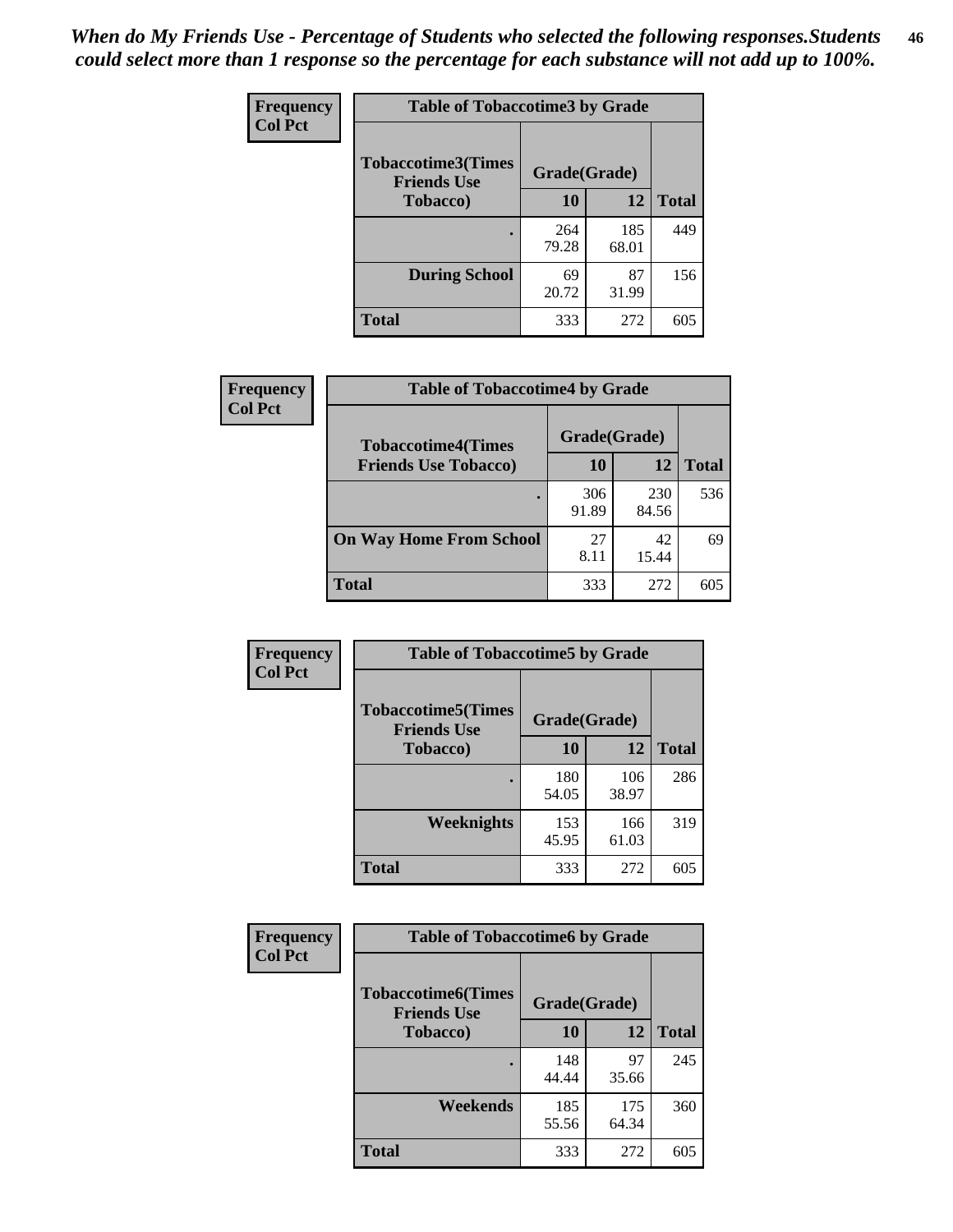| Frequency      | <b>Table of Marijuanatime1 by Grade</b>           |              |              |              |  |
|----------------|---------------------------------------------------|--------------|--------------|--------------|--|
| <b>Col Pct</b> | <b>Marijuanatime1(Times</b><br><b>Friends Use</b> | Grade(Grade) |              |              |  |
|                | Marijuana)                                        | 10           | 12           | <b>Total</b> |  |
|                |                                                   | 166<br>49.85 | 158<br>58.09 | 324          |  |
|                | Do Not Use                                        | 167<br>50.15 | 114<br>41.91 | 281          |  |
|                | <b>Total</b>                                      | 333          | 272          | 605          |  |

| Frequency      | <b>Table of Marijuanatime2 by Grade</b>           |              |              |              |  |
|----------------|---------------------------------------------------|--------------|--------------|--------------|--|
| <b>Col Pct</b> | <b>Marijuanatime2(Times</b><br><b>Friends Use</b> | Grade(Grade) |              |              |  |
|                | Marijuana)                                        | 10           | 12           | <b>Total</b> |  |
|                |                                                   | 259<br>77.78 | 191<br>70.22 | 450          |  |
|                | <b>On Way to School</b>                           | 74<br>22.22  | 81<br>29.78  | 155          |  |
|                | <b>Total</b>                                      | 333          | 272          | 605          |  |

| Frequency      | <b>Table of Marijuanatime3 by Grade</b>    |              |              |              |
|----------------|--------------------------------------------|--------------|--------------|--------------|
| <b>Col Pct</b> | Marijuanatime3(Times<br><b>Friends Use</b> | Grade(Grade) |              |              |
|                | Marijuana)                                 | 10           | 12           | <b>Total</b> |
|                |                                            | 297<br>89.19 | 233<br>85.66 | 530          |
|                | <b>During School</b>                       | 36<br>10.81  | 39<br>14.34  | 75           |
|                | <b>Total</b>                               | 333          | 272          | 605          |

| <b>Frequency</b><br><b>Col Pct</b> | <b>Table of Marijuanatime4 by Grade</b> |              |              |       |
|------------------------------------|-----------------------------------------|--------------|--------------|-------|
|                                    | <b>Marijuanatime4(Times</b>             | Grade(Grade) |              |       |
|                                    | <b>Friends Use Marijuana</b> )          | 10           | 12           | Total |
|                                    |                                         | 275<br>82.58 | 191<br>70.22 | 466   |
|                                    | <b>On Way Home From School</b>          | 58<br>17.42  | 81<br>29.78  | 139   |
|                                    | <b>Total</b>                            | 333          | 272          | 605   |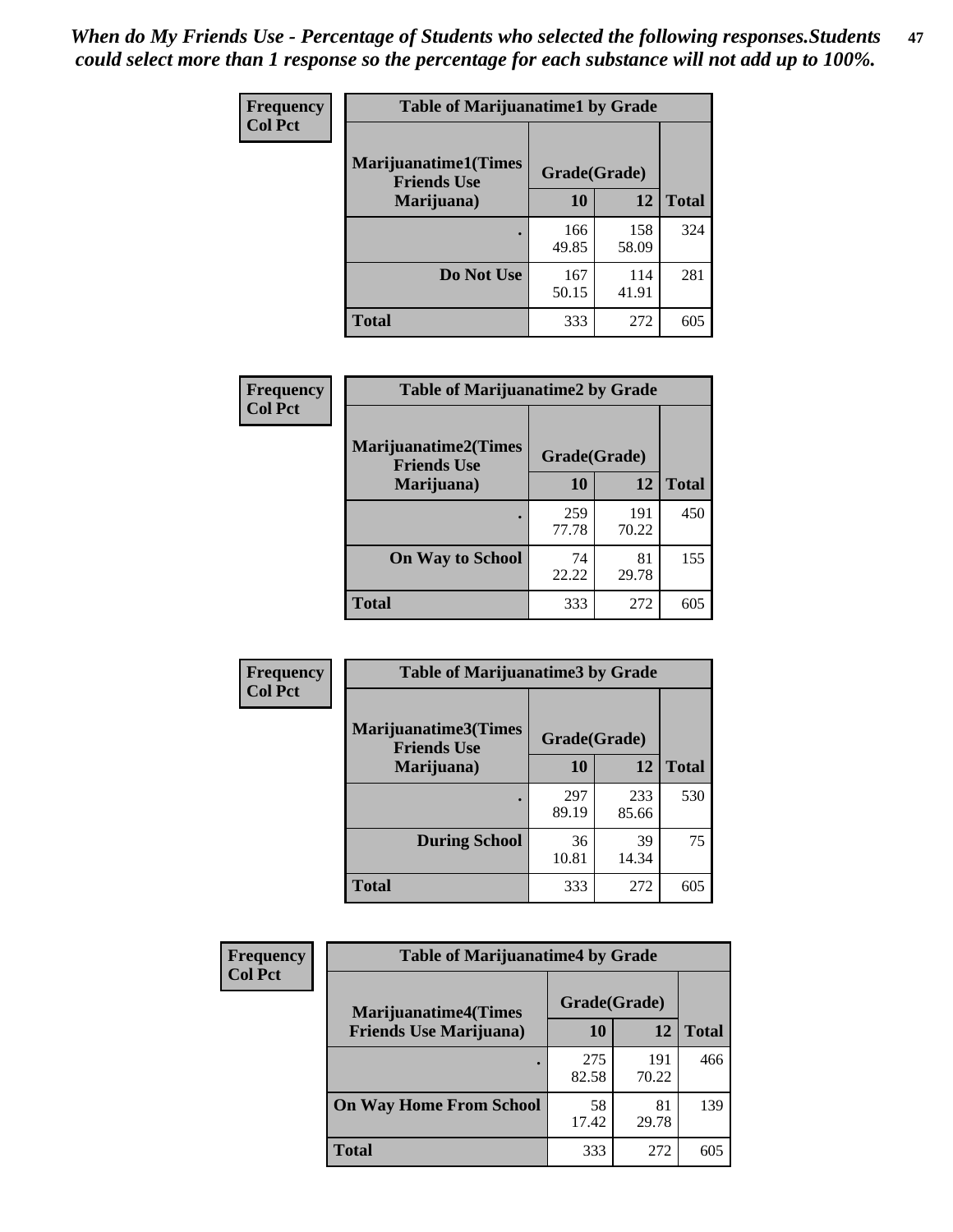| Frequency      | <b>Table of Marijuanatime5 by Grade</b>            |              |              |              |  |
|----------------|----------------------------------------------------|--------------|--------------|--------------|--|
| <b>Col Pct</b> | <b>Marijuanatime5</b> (Times<br><b>Friends Use</b> | Grade(Grade) |              |              |  |
|                | Marijuana)                                         | 10           | 12           | <b>Total</b> |  |
|                |                                                    | 218<br>65.47 | 143<br>52.57 | 361          |  |
|                | Weeknights                                         | 115<br>34.53 | 129<br>47.43 | 244          |  |
|                | <b>Total</b>                                       | 333          | 272          | 605          |  |

| Frequency      | <b>Table of Marijuanatime6 by Grade</b>            |              |              |              |
|----------------|----------------------------------------------------|--------------|--------------|--------------|
| <b>Col Pct</b> | <b>Marijuanatime6</b> (Times<br><b>Friends Use</b> | Grade(Grade) |              |              |
|                | Marijuana)                                         | 10           | 12           | <b>Total</b> |
|                |                                                    | 161<br>48.35 | 103<br>37.87 | 264          |
|                | Weekends                                           | 172<br>51.65 | 169<br>62.13 | 341          |
|                | <b>Total</b>                                       | 333          | 272          | 605          |

| Frequency      | <b>Table of Otherdrugtime1 by Grade</b>                 |              |              |              |  |
|----------------|---------------------------------------------------------|--------------|--------------|--------------|--|
| <b>Col Pct</b> | <b>Otherdrugtime1(Times</b><br><b>Friends Use Other</b> | Grade(Grade) |              |              |  |
|                | <b>Illegal Drugs</b> )                                  | 10           | 12           | <b>Total</b> |  |
|                |                                                         | 118<br>35.44 | 102<br>37.50 | 220          |  |
|                | Do Not Use                                              | 215<br>64.56 | 170<br>62.50 | 385          |  |
|                | Total                                                   | 333          | 272          | 605          |  |

| <b>Frequency</b> | <b>Table of Otherdrugtime2 by Grade</b>                 |              |              |              |
|------------------|---------------------------------------------------------|--------------|--------------|--------------|
| <b>Col Pct</b>   | <b>Otherdrugtime2(Times</b><br><b>Friends Use Other</b> | Grade(Grade) |              |              |
|                  | <b>Illegal Drugs</b> )                                  | 10           | 12           | <b>Total</b> |
|                  |                                                         | 300<br>90.09 | 223<br>81.99 | 523          |
|                  | <b>On Way to School</b>                                 | 33<br>9.91   | 49<br>18.01  | 82           |
|                  | <b>Total</b>                                            | 333          | 272          | 605          |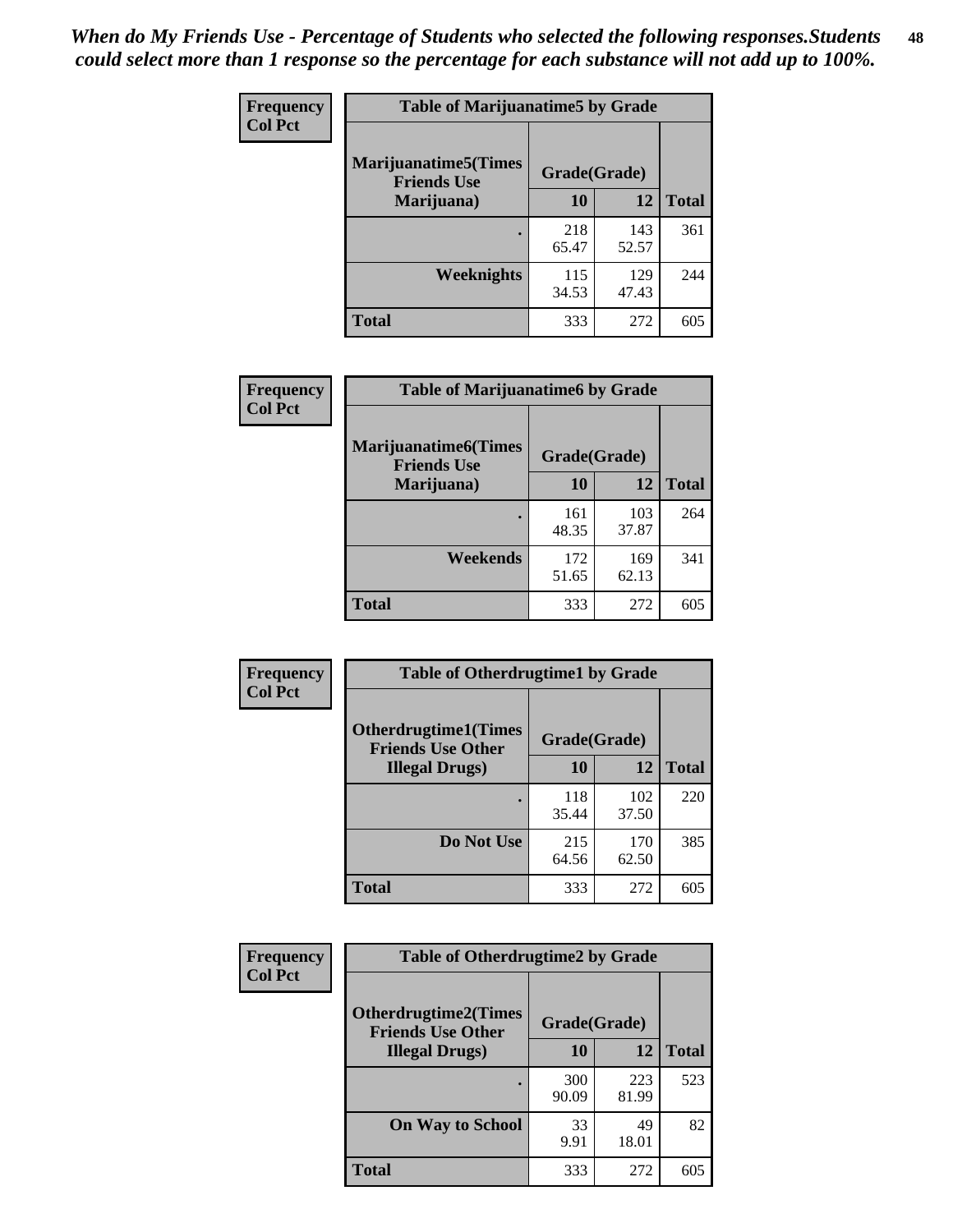| <b>Frequency</b> | <b>Table of Otherdrugtime3 by Grade</b>          |              |              |              |
|------------------|--------------------------------------------------|--------------|--------------|--------------|
| <b>Col Pct</b>   | Otherdrugtime3(Times<br><b>Friends Use Other</b> | Grade(Grade) |              |              |
|                  | <b>Illegal Drugs</b> )                           | 10           | 12           | <b>Total</b> |
|                  |                                                  | 293<br>87.99 | 229<br>84.19 | 522          |
|                  | <b>During School</b>                             | 40<br>12.01  | 43<br>15.81  | 83           |
|                  | Total                                            | 333          | 272          | 605          |

| Frequency      | <b>Table of Otherdrugtime4 by Grade</b>                         |              |              |              |
|----------------|-----------------------------------------------------------------|--------------|--------------|--------------|
| <b>Col Pct</b> | <b>Otherdrugtime4(Times</b><br><b>Friends Use Other Illegal</b> | Grade(Grade) |              |              |
|                | Drugs)                                                          | 10           | 12           | <b>Total</b> |
|                | $\bullet$                                                       | 299<br>89.79 | 221<br>81.25 | 520          |
|                | <b>On Way Home From School</b>                                  | 34<br>10.21  | 51<br>18.75  | 85           |
|                | <b>Total</b>                                                    | 333          | 272          | 605          |

| <b>Frequency</b> | <b>Table of Otherdrugtime5 by Grade</b>                 |              |              |              |  |  |
|------------------|---------------------------------------------------------|--------------|--------------|--------------|--|--|
| <b>Col Pct</b>   | <b>Otherdrugtime5(Times</b><br><b>Friends Use Other</b> | Grade(Grade) |              |              |  |  |
|                  | <b>Illegal Drugs</b> )                                  | 10           | 12           | <b>Total</b> |  |  |
|                  |                                                         | 260<br>78.08 | 197<br>72.43 | 457          |  |  |
|                  | Weeknights                                              | 73<br>21.92  | 75<br>27.57  | 148          |  |  |
|                  | Total                                                   | 333          | 272          | 605          |  |  |

| Frequency      | <b>Table of Otherdrugtime6 by Grade</b>                 |              |              |              |  |  |
|----------------|---------------------------------------------------------|--------------|--------------|--------------|--|--|
| <b>Col Pct</b> | <b>Otherdrugtime6(Times</b><br><b>Friends Use Other</b> | Grade(Grade) |              |              |  |  |
|                | <b>Illegal Drugs</b> )                                  | 10           | 12           | <b>Total</b> |  |  |
|                |                                                         | 212<br>63.66 | 159<br>58.46 | 371          |  |  |
|                | Weekends                                                | 121<br>36.34 | 113<br>41.54 | 234          |  |  |
|                | <b>Total</b>                                            | 333          | 272          | 605          |  |  |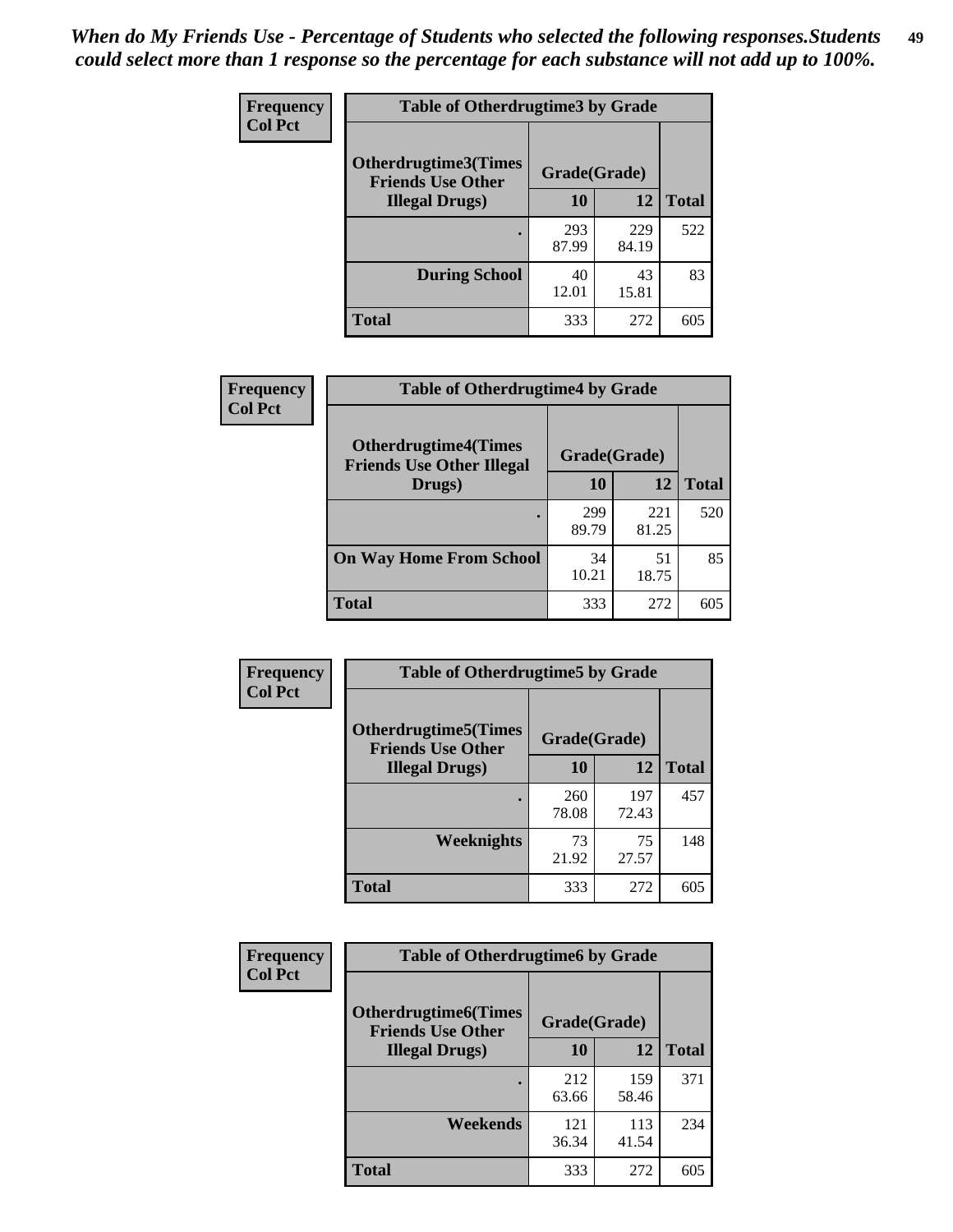| Frequency      | <b>Table of Educationalcohol by Grade</b>                                                                  |              |              |              |  |
|----------------|------------------------------------------------------------------------------------------------------------|--------------|--------------|--------------|--|
| <b>Col Pct</b> | Educationalcohol(I<br>have been taught<br>about alcohol,<br>tobacco,<br>and other drugs<br>within the last | Grade(Grade) |              |              |  |
|                | year at school)                                                                                            | 10           | 12           | <b>Total</b> |  |
|                | Yes                                                                                                        | 260<br>78.08 | 107<br>39.34 | 367          |  |
|                | N <sub>0</sub>                                                                                             | 73<br>21.92  | 165<br>60.66 | 238          |  |
|                | <b>Total</b>                                                                                               | 333          | 272          | 605          |  |

| Frequency      | <b>Table of Eversmoked by Grade</b> |              |              |              |  |  |
|----------------|-------------------------------------|--------------|--------------|--------------|--|--|
| <b>Col Pct</b> | Eversmoked(I<br>have smoked         | Grade(Grade) |              |              |  |  |
|                | a cigarette)                        | 10           | 12           | <b>Total</b> |  |  |
|                | <b>Yes</b>                          | 124<br>37.24 | 133<br>48.90 | 257          |  |  |
|                | N <sub>0</sub>                      | 209<br>62.76 | 139<br>51.10 | 348          |  |  |
|                | <b>Total</b>                        | 333          | 272          | 605          |  |  |

| Frequency      | <b>Table of Drovedrinking by Grade</b>                                                         |              |       |              |  |
|----------------|------------------------------------------------------------------------------------------------|--------------|-------|--------------|--|
| <b>Col Pct</b> | Drovedrinking(In<br>the past 30 days I<br>have driven a car<br>or other vehicle<br>while I was | Grade(Grade) |       |              |  |
|                | drinking alcohol)                                                                              | 10           | 12    | <b>Total</b> |  |
|                | <b>Yes</b>                                                                                     | 16           | 27    | 43           |  |
|                |                                                                                                | 4.80         | 9.93  |              |  |
|                | N <sub>0</sub>                                                                                 | 317          | 245   | 562          |  |
|                |                                                                                                | 95.20        | 90.07 |              |  |
|                | <b>Total</b>                                                                                   | 333          | 272   | 605          |  |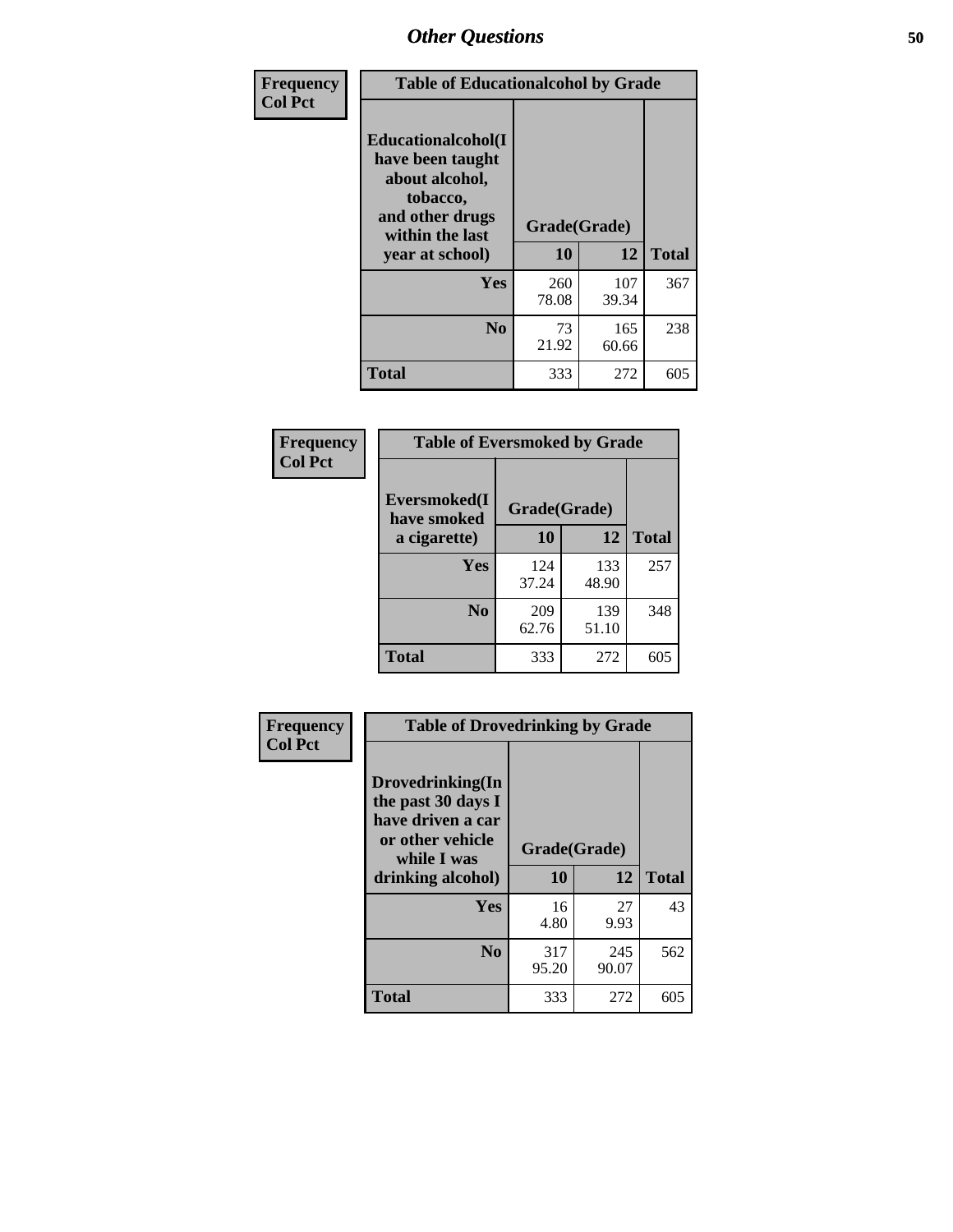| Frequency<br><b>Col Pct</b> | <b>Table of Rodedrinking by Grade</b>                                                                      |              |              |              |
|-----------------------------|------------------------------------------------------------------------------------------------------------|--------------|--------------|--------------|
|                             | Rodedrinking(In<br>the past 30 days<br>I have ridden in<br>a car with a<br>driver who had<br>been drinking | Grade(Grade) |              |              |
|                             | alcohol)                                                                                                   | 10           | 12           | <b>Total</b> |
|                             | <b>Yes</b>                                                                                                 | 73<br>21.92  | 43<br>15.81  | 116          |
|                             | N <sub>0</sub>                                                                                             | 260<br>78.08 | 229<br>84.19 | 489          |
|                             | <b>Total</b>                                                                                               | 333          | 272          | 605          |

#### **Frequency Col Pct**

| <b>Table of Drugsschool by Grade</b>                                                                                      |              |              |              |  |  |  |
|---------------------------------------------------------------------------------------------------------------------------|--------------|--------------|--------------|--|--|--|
| <b>Drugsschool</b> (During<br>the past 12 months,<br>I have been offered,<br>sold,<br>or given illegal<br>drugs on school | Grade(Grade) |              |              |  |  |  |
| property)                                                                                                                 | 10           | 12           | <b>Total</b> |  |  |  |
| Yes                                                                                                                       | 110<br>33.03 | 85<br>31.25  | 195          |  |  |  |
| $\bf No$                                                                                                                  | 223<br>66.97 | 187<br>68.75 | 410          |  |  |  |
| Total                                                                                                                     | 333          | 272          | 605          |  |  |  |

| Frequency      | <b>Table of Helpbullied by Grade</b>                                                                |              |              |              |  |  |
|----------------|-----------------------------------------------------------------------------------------------------|--------------|--------------|--------------|--|--|
| <b>Col Pct</b> | $Helpb$ ullied $(I$<br>would help<br>Grade(Grade)<br>someone who was<br><b>10</b><br>being bullied) |              | 12           | <b>Total</b> |  |  |
|                | <b>Strongly Agree</b>                                                                               | 140<br>42.04 | 125<br>45.96 | 265          |  |  |
|                | <b>Somewhat Agree</b>                                                                               | 131<br>39.34 | 108<br>39.71 | 239          |  |  |
|                | <b>Somewhat Disagree</b>                                                                            | 36<br>10.81  | 27<br>9.93   | 63           |  |  |
|                | <b>Strongly Disagree</b>                                                                            | 26<br>7.81   | 12<br>4.41   | 38           |  |  |
|                | Total                                                                                               | 333          | 272          | 605          |  |  |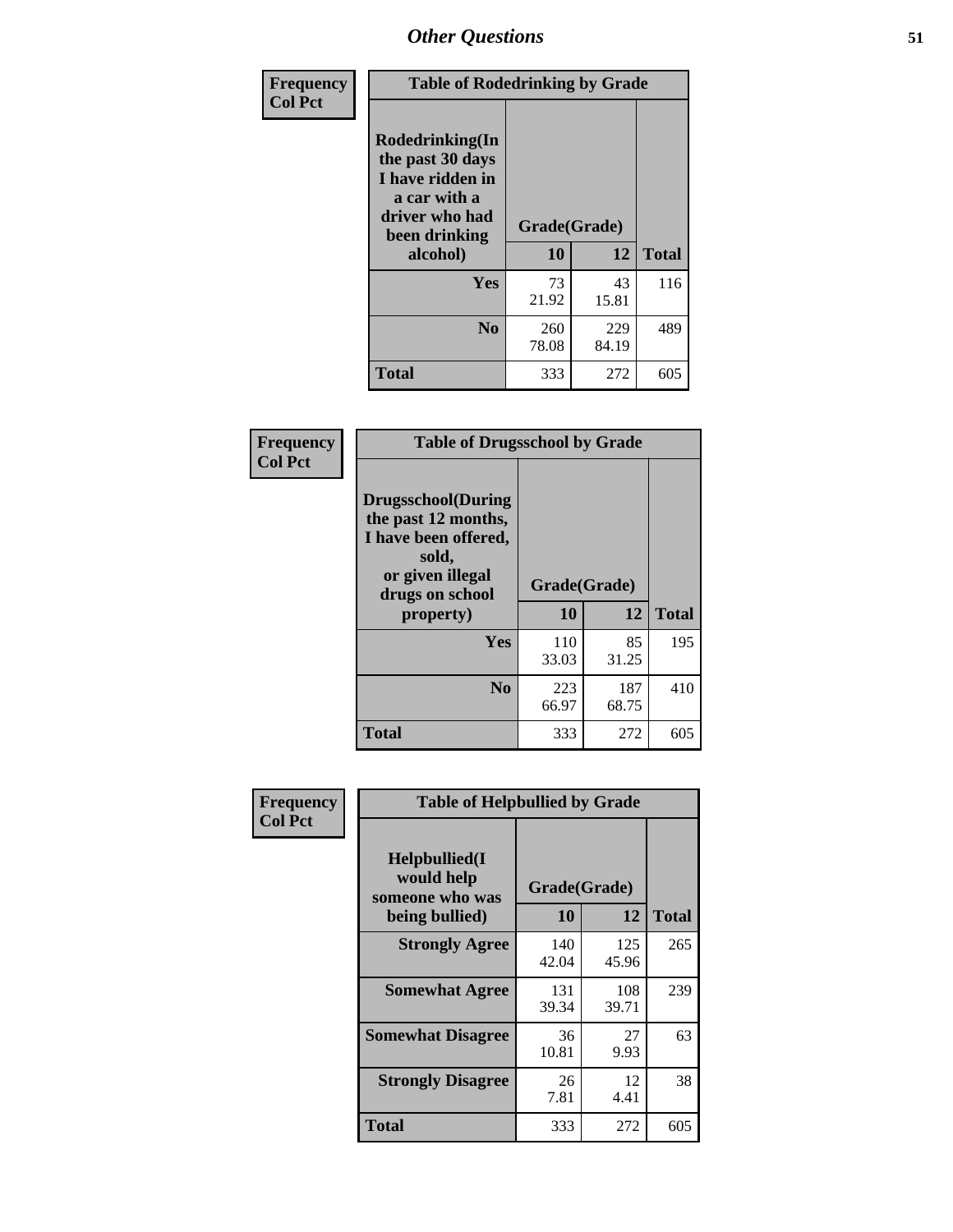| <b>Frequency</b> | <b>Table of Grade by Bingedrinking</b> |                                                                                                         |              |                         |                          |                               |                        |                   |
|------------------|----------------------------------------|---------------------------------------------------------------------------------------------------------|--------------|-------------------------|--------------------------|-------------------------------|------------------------|-------------------|
| <b>Row Pct</b>   |                                        | Bingedrinking(I have drunk five or more<br>drinks of alcohol at one sitting during the<br>last 30 days) |              |                         |                          |                               |                        |                   |
|                  | <b>Grade</b> (Grade)                   | $\bf{0}$<br><b>Days</b>                                                                                 | 1 or<br>days | 3 <sub>to</sub><br>days | <b>6 to</b><br>9<br>days | <b>10</b><br>to<br>19<br>days | 20<br>to<br>29<br>days | All<br>30<br>days |
|                  | 10                                     | 265<br>79.58                                                                                            | 16<br>4.80   | 13<br>3.90              | 10<br>3.00               | 8<br>2.40                     | 14<br>4.20             | 7<br>2.10         |
|                  | 12                                     | 203                                                                                                     | 15           | 19                      | 9                        | 11                            | 8                      | 7                 |

74.63

5.51

6.99

**Total** 468 31 32 19 19 22 14 605

3.31

4.04

2.94

2.57

**Total**

333

272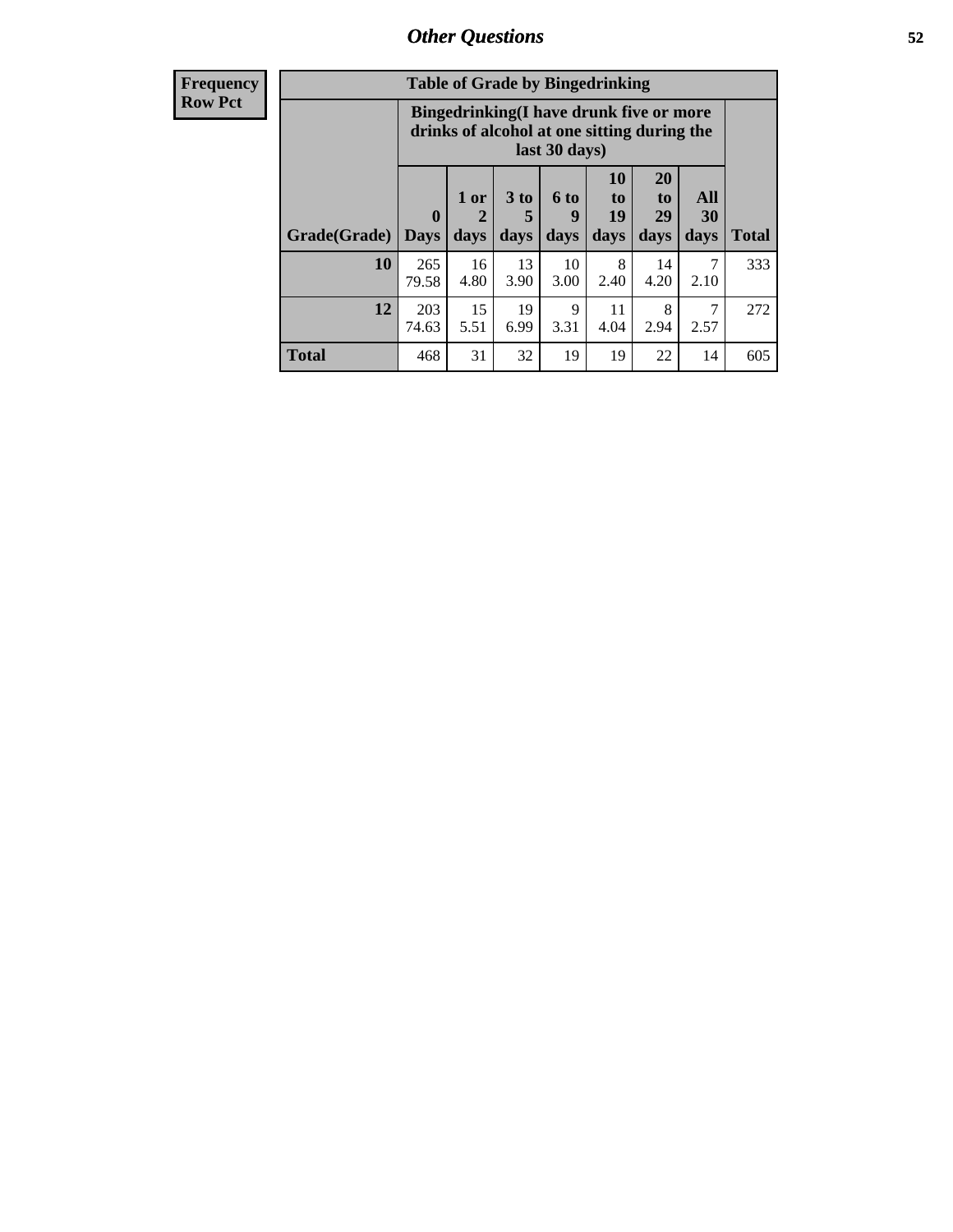## *Nutrition* **53**

| Frequency |
|-----------|
| Row Pct   |

| <b>Table of Grade by Dairy</b> |                          |                                                                 |                                    |                                    |              |  |  |
|--------------------------------|--------------------------|-----------------------------------------------------------------|------------------------------------|------------------------------------|--------------|--|--|
|                                |                          | Dairy (I eat at least 3 servings of dairy<br>products each day) |                                    |                                    |              |  |  |
| Grade(Grade)                   | <b>Strongly</b><br>Agree | Somewhat<br>Agree                                               | <b>Somewhat</b><br><b>Disagree</b> | <b>Strongly</b><br><b>Disagree</b> | <b>Total</b> |  |  |
| 10                             | 104<br>31.23             | 129<br>38.74                                                    | 58<br>17.42                        | 42<br>12.61                        | 333          |  |  |
| 12                             | 72<br>26.47              | 97<br>35.66                                                     | 61<br>22.43                        | 42<br>15.44                        | 272          |  |  |
| <b>Total</b>                   | 176                      | 226                                                             | 119                                | 84                                 | 605          |  |  |

| <b>Frequency</b> |  |
|------------------|--|
| <b>Row Pct</b>   |  |

| <b>Table of Grade by Fruitveg</b> |                          |                                                                          |                                 |                                    |              |  |  |
|-----------------------------------|--------------------------|--------------------------------------------------------------------------|---------------------------------|------------------------------------|--------------|--|--|
|                                   |                          | Fruitveg(I eat at least 5 servings of fruits<br>and vegetables each day) |                                 |                                    |              |  |  |
| Grade(Grade)                      | <b>Strongly</b><br>Agree | Agree                                                                    | Somewhat   Somewhat<br>Disagree | <b>Strongly</b><br><b>Disagree</b> | <b>Total</b> |  |  |
| 10                                | 46<br>13.81              | 117<br>35.14                                                             | 102<br>30.63                    | 68<br>20.42                        | 333          |  |  |
| 12                                | 31<br>11.40              | 82<br>30.15                                                              | 101<br>37.13                    | 58<br>21.32                        | 272          |  |  |
| <b>Total</b>                      | 77                       | 199                                                                      | 203                             | 126                                | 605          |  |  |

| <b>Frequency</b> | <b>Table of Grade by Cafeteriahealthy</b> |                                                                       |             |                                          |                                    |              |  |  |  |
|------------------|-------------------------------------------|-----------------------------------------------------------------------|-------------|------------------------------------------|------------------------------------|--------------|--|--|--|
| <b>Row Pct</b>   |                                           | Cafeteriahealthy (School meals in my<br>school cafeteria are healthy) |             |                                          |                                    |              |  |  |  |
|                  | Grade(Grade)                              | <b>Strongly</b><br>Agree                                              | Agree       | Somewhat   Somewhat  <br><b>Disagree</b> | <b>Strongly</b><br><b>Disagree</b> | <b>Total</b> |  |  |  |
|                  | 10                                        | 13<br>3.90                                                            | 62<br>18.62 | 74<br>22.22                              | 184<br>55.26                       | 333          |  |  |  |
|                  | 12                                        | 14<br>5.15                                                            | 54<br>19.85 | 53<br>19.49                              | 151<br>55.51                       | 272          |  |  |  |
|                  | Total                                     | 27                                                                    | 116         | 127                                      | 335                                | 605          |  |  |  |

| <b>Frequency</b> |
|------------------|
| <b>Row Pct</b>   |

| <b>Table of Grade by Cafeterianutrition</b> |                          |                                                                                           |                                        |                                    |              |  |  |
|---------------------------------------------|--------------------------|-------------------------------------------------------------------------------------------|----------------------------------------|------------------------------------|--------------|--|--|
|                                             |                          | <b>Cafeterianutrition</b> (Facts about nutrition<br>are available in my school cafeteria) |                                        |                                    |              |  |  |
| Grade(Grade)                                | <b>Strongly</b><br>Agree | Agree                                                                                     | Somewhat   Somewhat<br><b>Disagree</b> | <b>Strongly</b><br><b>Disagree</b> | <b>Total</b> |  |  |
| 10                                          | 25<br>7.51               | 97<br>29.13                                                                               | 92<br>27.63                            | 119<br>35.74                       | 333          |  |  |
| 12                                          | 33<br>12.13              | 81<br>29.78                                                                               | 73<br>26.84                            | 85<br>31.25                        | 272          |  |  |
| <b>Total</b>                                | 58                       | 178                                                                                       | 165                                    | 204                                | 605          |  |  |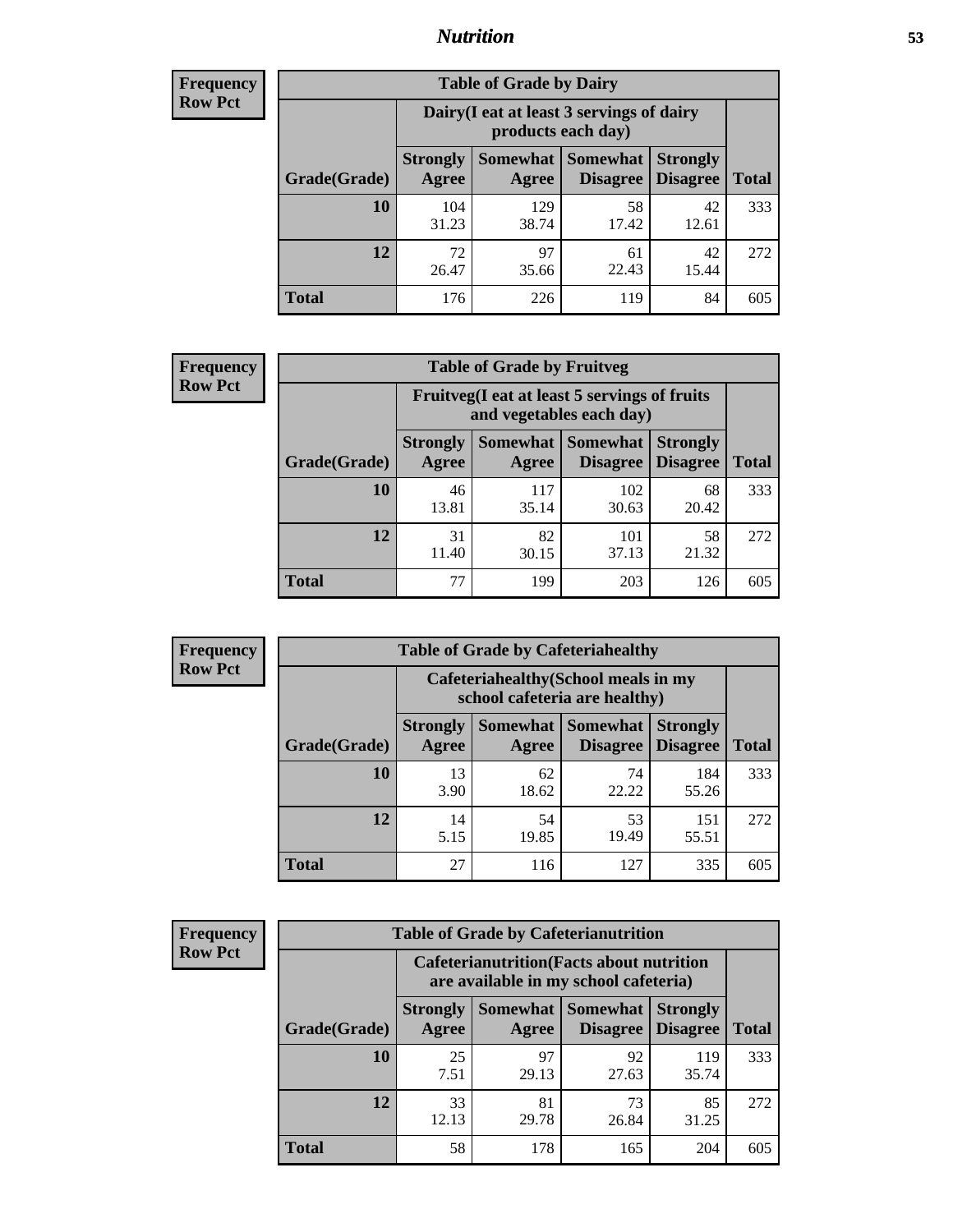# *Nutrition* **54**

| <b>Frequency</b> |
|------------------|
| <b>Row Pct</b>   |

| <b>Table of Grade by Schoollunch</b> |                                                                                                                                      |                                                                 |            |              |     |  |  |
|--------------------------------------|--------------------------------------------------------------------------------------------------------------------------------------|-----------------------------------------------------------------|------------|--------------|-----|--|--|
|                                      |                                                                                                                                      | Schoollunch(I eat school lunch three or<br>more times per week) |            |              |     |  |  |
| Grade(Grade)                         | Somewhat  <br><b>Somewhat</b><br><b>Strongly</b><br><b>Strongly</b><br><b>Disagree</b><br>Disagree<br><b>Total</b><br>Agree<br>Agree |                                                                 |            |              |     |  |  |
| 10                                   | 146<br>43.84                                                                                                                         | 48<br>14.41                                                     | 17<br>5.11 | 122<br>36.64 | 333 |  |  |
| 12                                   | 82<br>30.15                                                                                                                          | 42<br>15.44                                                     | 16<br>5.88 | 132<br>48.53 | 272 |  |  |
| <b>Total</b>                         | 228                                                                                                                                  | 90                                                              | 33         | 254          | 605 |  |  |

| <b>Frequency</b> |  |
|------------------|--|
| <b>Row Pct</b>   |  |

| <b>Table of Grade by Foodchoices</b>                                |                          |              |                     |                                        |              |  |
|---------------------------------------------------------------------|--------------------------|--------------|---------------------|----------------------------------------|--------------|--|
| Foodchoices (I make healthy food choices in<br>my school cafeteria) |                          |              |                     |                                        |              |  |
| Grade(Grade)                                                        | <b>Strongly</b><br>Agree | Agree        | Somewhat   Somewhat | <b>Strongly</b><br>Disagree   Disagree | <b>Total</b> |  |
| 10                                                                  | 55<br>16.52              | 111<br>33.33 | 66<br>19.82         | 101<br>30.33                           | 333          |  |
| 12                                                                  | 37<br>13.60              | 88<br>32.35  | 51<br>18.75         | 96<br>35.29                            | 272          |  |
| <b>Total</b>                                                        | 92                       | 199          | 117                 | 197                                    | 605          |  |

| Frequency      | <b>Table of Grade by Wholewheat</b> |                                                                                                             |             |                                          |                                    |              |  |  |
|----------------|-------------------------------------|-------------------------------------------------------------------------------------------------------------|-------------|------------------------------------------|------------------------------------|--------------|--|--|
| <b>Row Pct</b> |                                     | Wholewheat (There are whole wheat and<br>multigrain breads and cereals available in<br>my school cafeteria) |             |                                          |                                    |              |  |  |
|                | Grade(Grade)                        | <b>Strongly</b><br>Agree                                                                                    | Agree       | Somewhat   Somewhat  <br><b>Disagree</b> | <b>Strongly</b><br><b>Disagree</b> | <b>Total</b> |  |  |
|                | 10                                  | 29<br>8.71                                                                                                  | 79<br>23.72 | 78<br>23.42                              | 147<br>44.14                       | 333          |  |  |
|                | 12                                  | 24<br>8.82                                                                                                  | 66<br>24.26 | 62<br>22.79                              | 120<br>44.12                       | 272          |  |  |
|                | <b>Total</b>                        | 53                                                                                                          | 145         | 140                                      | 267                                | 605          |  |  |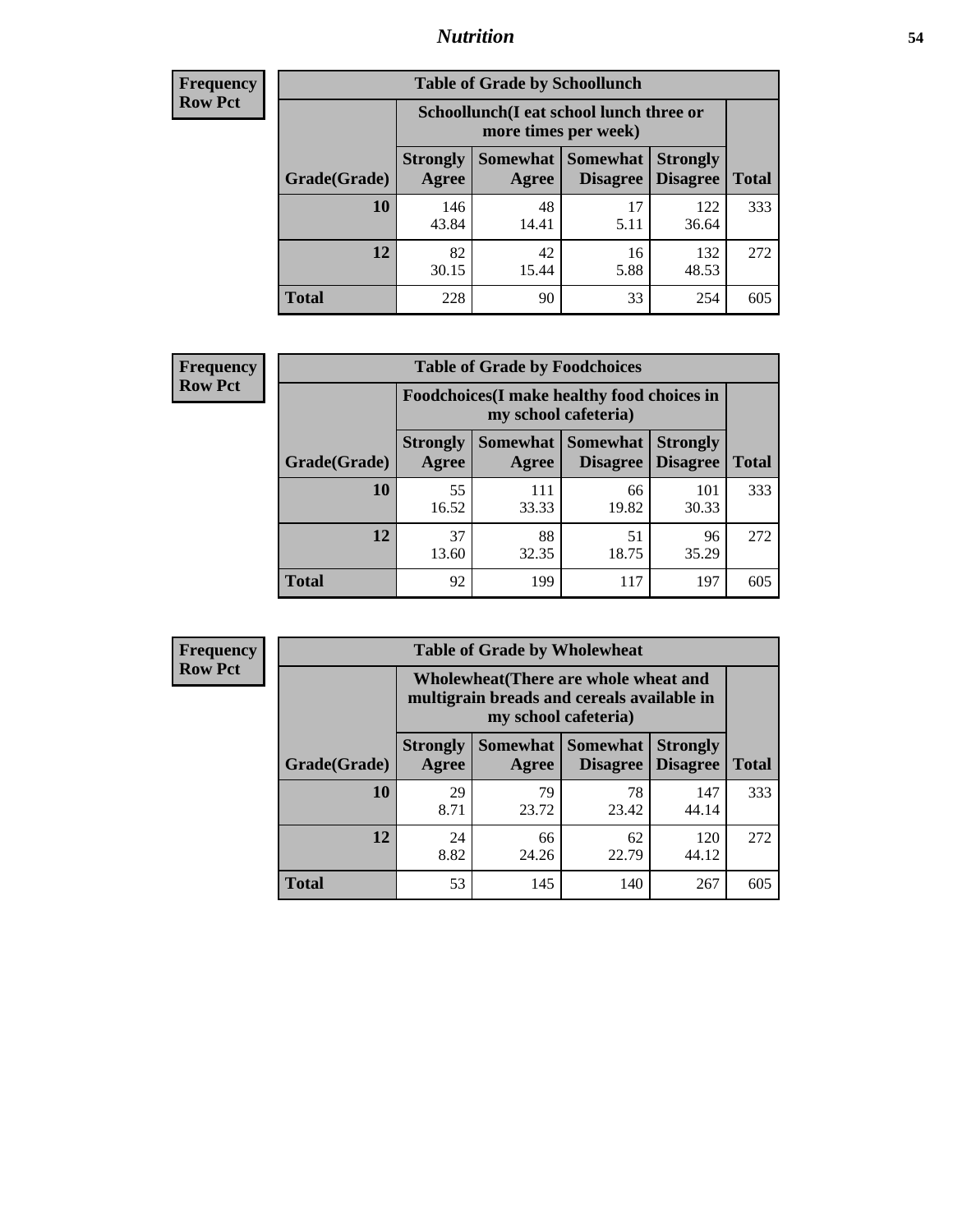## *Nutrition* **55**

**Frequency Row Pct**

| <b>Table of Grade by Healthyvending</b> |                                                                                                                                               |                          |                                    |                                    |              |  |  |  |
|-----------------------------------------|-----------------------------------------------------------------------------------------------------------------------------------------------|--------------------------|------------------------------------|------------------------------------|--------------|--|--|--|
|                                         | Healthyvending (If only healthy snacks and<br>beverages were available in the vending<br>machines during the school day,<br>I would buy them) |                          |                                    |                                    |              |  |  |  |
| Grade(Grade)                            | <b>Strongly</b><br>Agree                                                                                                                      | <b>Somewhat</b><br>Agree | <b>Somewhat</b><br><b>Disagree</b> | <b>Strongly</b><br><b>Disagree</b> | <b>Total</b> |  |  |  |
| 10                                      | 55<br>16.52                                                                                                                                   | 87<br>26.13              | 52<br>15.62                        | 139<br>41.74                       | 333          |  |  |  |
| 12                                      | 51<br>18.75                                                                                                                                   | 57<br>20.96              | 38<br>13.97                        | 126<br>46.32                       | 272          |  |  |  |
| <b>Total</b>                            | 106                                                                                                                                           | 144                      | 90                                 | 265                                | 605          |  |  |  |

**Frequency Row Pct**

| <b>Table of Grade by Schoolbreakfast</b> |                                                                                                                                        |             |                                        |                                    |              |  |  |  |
|------------------------------------------|----------------------------------------------------------------------------------------------------------------------------------------|-------------|----------------------------------------|------------------------------------|--------------|--|--|--|
|                                          | Schoolbreakfast(If breakfast were<br>available at school,<br>but outside the cafeteria,<br>I would eat breakfast at school more often) |             |                                        |                                    |              |  |  |  |
| Grade(Grade)                             | <b>Strongly</b><br>Agree                                                                                                               | Agree       | Somewhat   Somewhat<br><b>Disagree</b> | <b>Strongly</b><br><b>Disagree</b> | <b>Total</b> |  |  |  |
| 10                                       | 102<br>30.63                                                                                                                           | 86<br>25.83 | 60<br>18.02                            | 85<br>25.53                        | 333          |  |  |  |
| 12                                       | 107<br>39.34                                                                                                                           | 83<br>30.51 | 29<br>10.66                            | 53<br>19.49                        | 272          |  |  |  |
| <b>Total</b>                             | 209                                                                                                                                    | 169         | 89                                     | 138                                | 605          |  |  |  |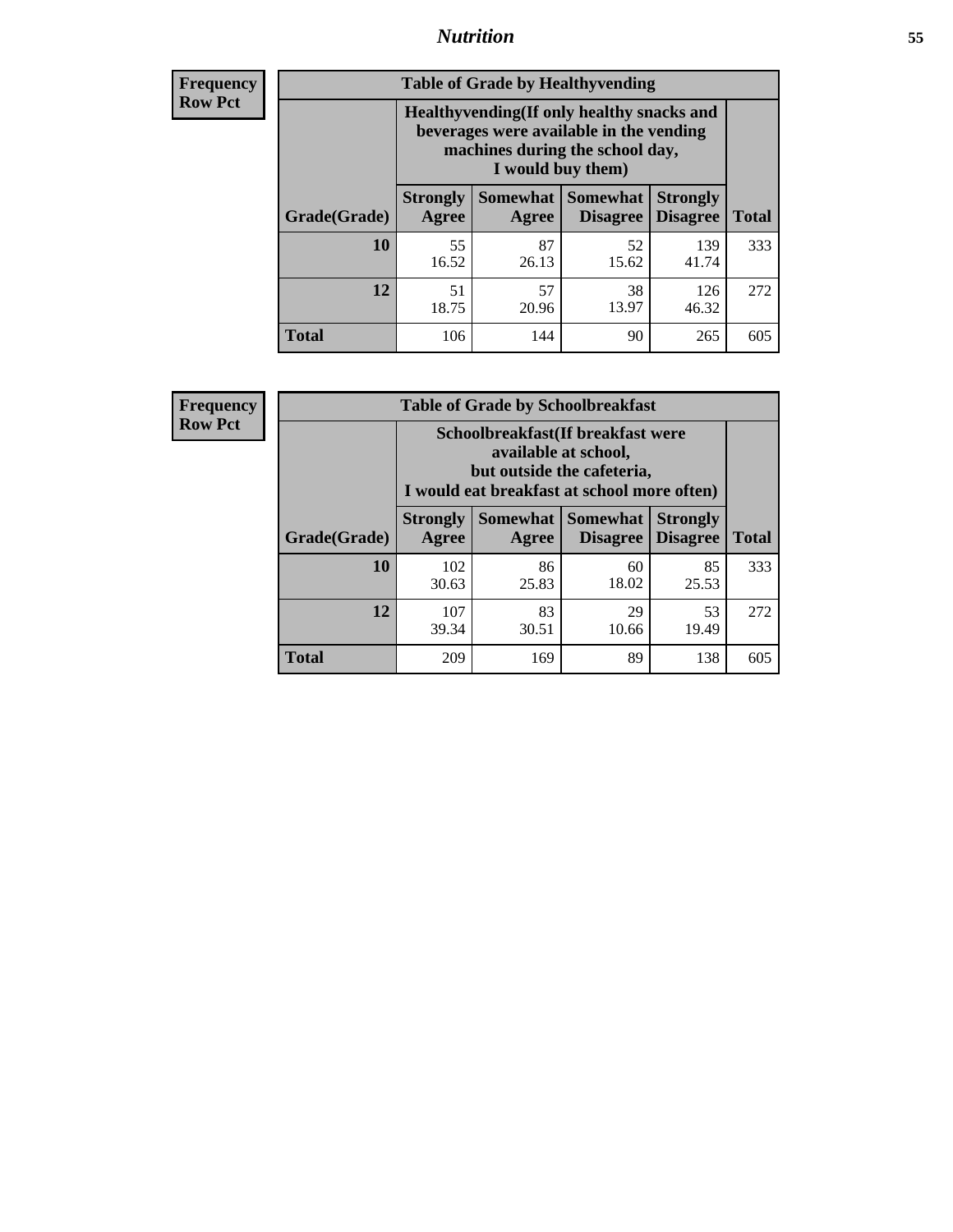| Frequency<br><b>Col Pct</b> | <b>Table of Educationaids by Grade</b>                                                                    |                    |              |     |  |  |  |
|-----------------------------|-----------------------------------------------------------------------------------------------------------|--------------------|--------------|-----|--|--|--|
|                             | <b>Educationaids</b> (I<br>have been<br>taught about<br><b>HIV/AIDS</b> at<br>school in the<br>past year) | Grade(Grade)<br>10 | <b>Total</b> |     |  |  |  |
|                             | Yes                                                                                                       | 252<br>75.68       | 172<br>63.24 | 424 |  |  |  |
|                             | N <sub>0</sub>                                                                                            | 81<br>24.32        | 100<br>36.76 | 181 |  |  |  |
|                             | <b>Total</b>                                                                                              | 333                | 272          | 605 |  |  |  |

| <b>Frequency</b> | <b>Table of Educationcharacter by Grade</b>                                          |              |              |              |
|------------------|--------------------------------------------------------------------------------------|--------------|--------------|--------------|
| <b>Col Pct</b>   | Educationcharacter(I<br>have been taught<br>about character<br>education in the past | Grade(Grade) |              |              |
|                  | year at school)                                                                      | 10           | 12           | <b>Total</b> |
|                  | <b>Yes</b>                                                                           | 193<br>57.96 | 115<br>42.28 | 308          |
|                  | N <sub>0</sub>                                                                       | 140<br>42.04 | 157<br>57.72 | 297          |
|                  | <b>Total</b>                                                                         | 333          | 272          | 605          |

| Frequency      | <b>Table of Gradcoach1 by Grade</b>              |              |              |              |
|----------------|--------------------------------------------------|--------------|--------------|--------------|
| <b>Col Pct</b> | Gradcoach1(I<br>know who my<br><b>Graduation</b> | Grade(Grade) |              |              |
|                | Coach is)                                        | 10           | 12           | <b>Total</b> |
|                | Yes                                              | 23<br>6.91   | 88<br>32.35  | 111          |
|                | N <sub>0</sub>                                   | 310<br>93.09 | 184<br>67.65 | 494          |
|                | <b>Total</b>                                     | 333          | 272          | 605          |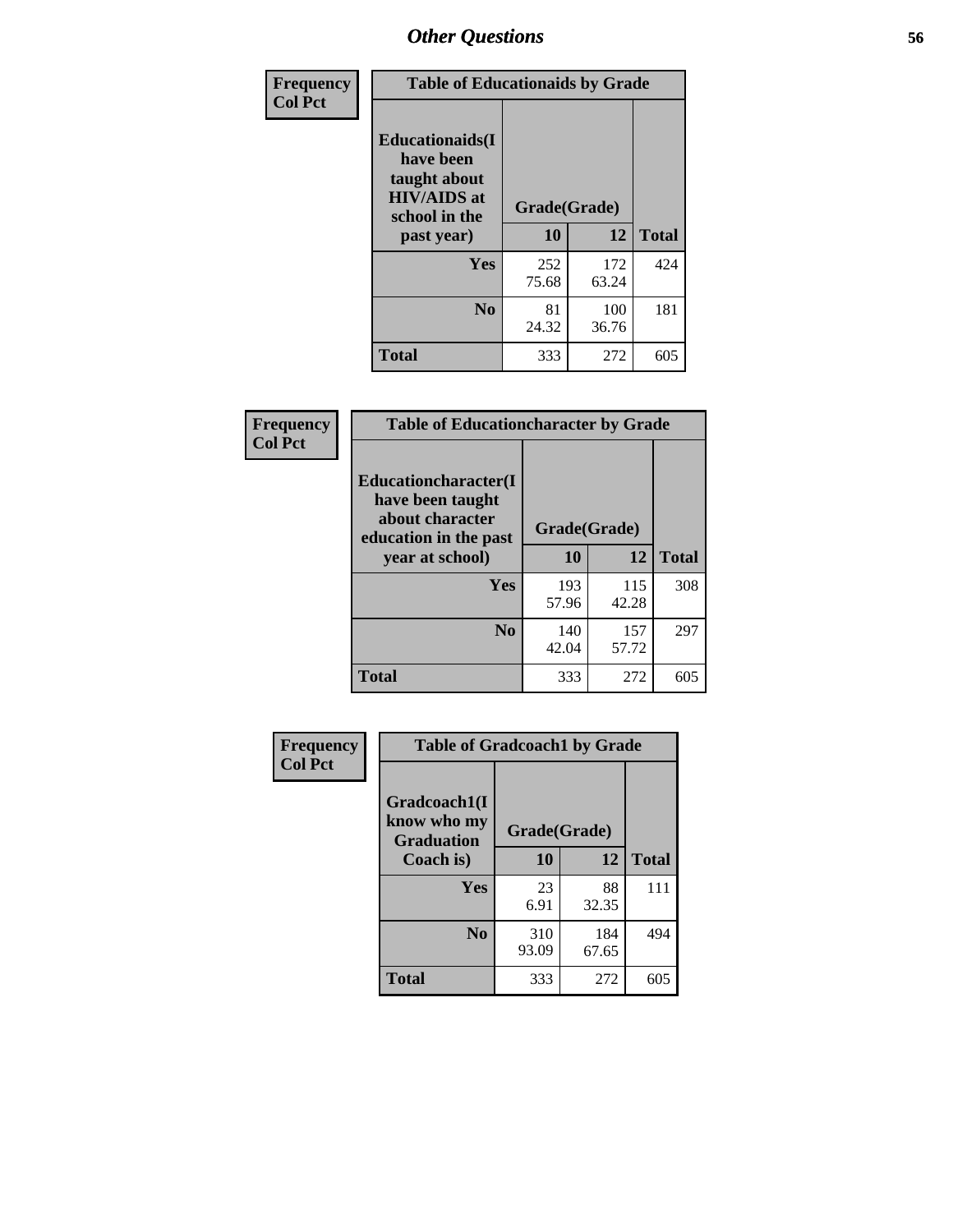| Frequency      | <b>Table of Gradcoach2 by Grade</b> |              |              |              |
|----------------|-------------------------------------|--------------|--------------|--------------|
| <b>Col Pct</b> | Gradcoach2(I<br>have                |              |              |              |
|                | contacted my<br><b>Graduation</b>   | Grade(Grade) |              |              |
|                | Coach)                              | 10           | 12           | <b>Total</b> |
|                | Yes                                 | 18<br>5.41   | 40<br>14.71  | 58           |
|                | N <sub>0</sub>                      | 315<br>94.59 | 232<br>85.29 | 547          |
|                | <b>Total</b>                        | 333          | 272          | 605          |

| <b>Frequency</b><br><b>Col Pct</b> | <b>Table of Gradcoach3 by Grade</b>                                         |              |              |              |
|------------------------------------|-----------------------------------------------------------------------------|--------------|--------------|--------------|
|                                    | Gradcoach3(I<br>have received<br>assistance<br>from my<br><b>Graduation</b> | Grade(Grade) |              |              |
|                                    | Coach)                                                                      | 10           | 12           | <b>Total</b> |
|                                    | Yes                                                                         | 16<br>4.80   | 34<br>12.50  | 50           |
|                                    | N <sub>0</sub>                                                              | 98<br>29.43  | 63<br>23.16  | 161          |
|                                    | Don't know                                                                  | 219<br>65.77 | 175<br>64.34 | 394          |
|                                    | <b>Total</b>                                                                | 333          | 272          | 605          |

| Frequency      | <b>Table of Selfharm by Grade</b>                                                                                                                                                      |                    |              |              |
|----------------|----------------------------------------------------------------------------------------------------------------------------------------------------------------------------------------|--------------------|--------------|--------------|
| <b>Col Pct</b> | <b>Selfharm</b> (During<br>the past 12<br>months,<br>I harmed myself<br>on purpose<br><b>Suicideconsider</b><br>During the past<br>12 months,<br>I seriously<br>considered<br>suicide) | Grade(Grade)<br>10 | 12           | <b>Total</b> |
|                | Yes                                                                                                                                                                                    | 53<br>15.92        | 26<br>9.56   | 79           |
|                | N <sub>0</sub>                                                                                                                                                                         | 280<br>84.08       | 246<br>90.44 | 526          |
|                | <b>Total</b>                                                                                                                                                                           | 333                | 272          | 605          |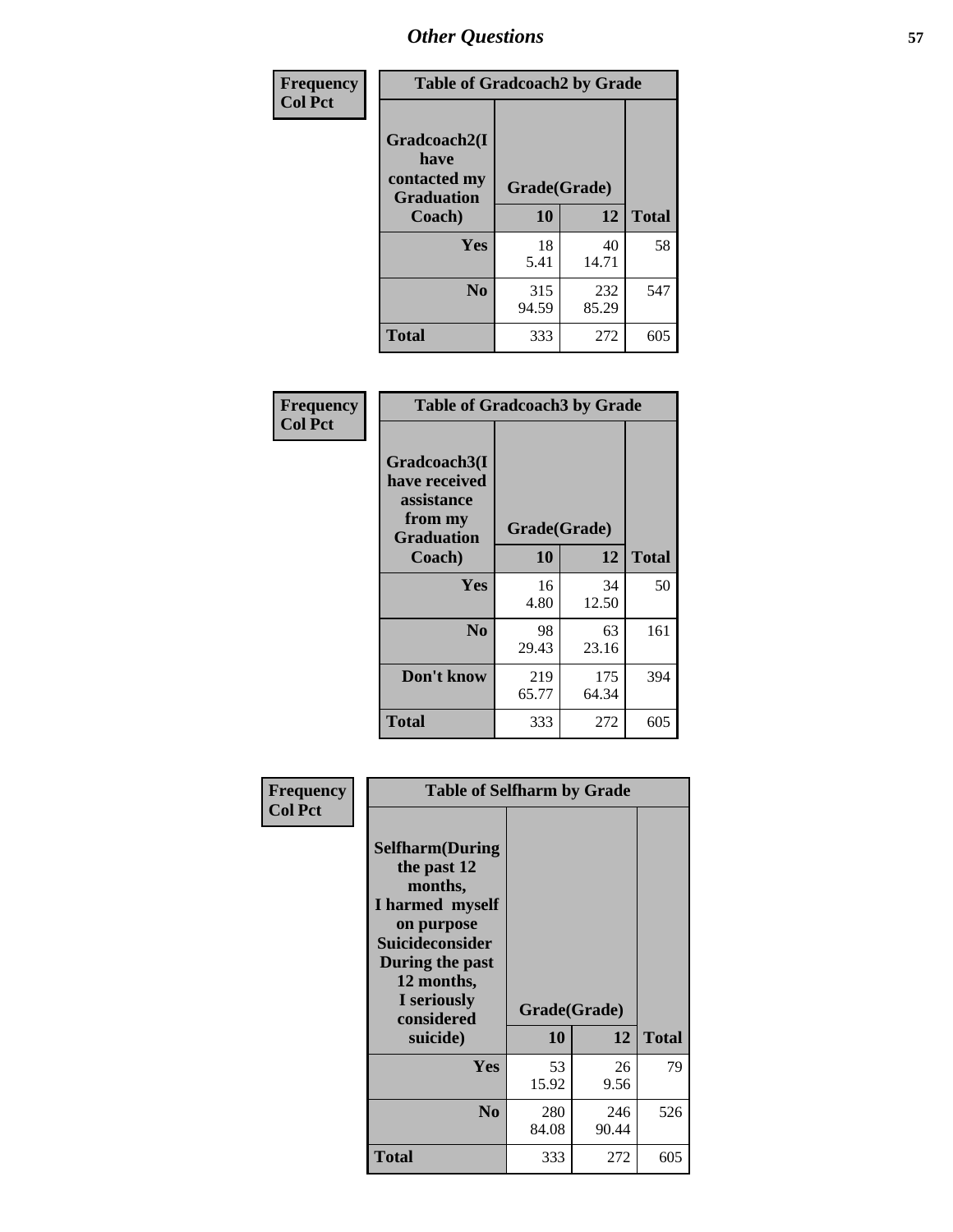| <b>Frequency</b> | <b>Table of Suicideconsider by Grade</b> |              |              |              |  |
|------------------|------------------------------------------|--------------|--------------|--------------|--|
| <b>Col Pct</b>   |                                          | Grade(Grade) |              |              |  |
|                  | Suicideconsider                          | <b>10</b>    | 12           | <b>Total</b> |  |
|                  | Yes                                      | 48<br>14.41  | 20<br>7.35   | 68           |  |
|                  | N <sub>0</sub>                           | 285<br>85.59 | 252<br>92.65 | 537          |  |
|                  | Total                                    | 333          | 272          | 605          |  |

| Frequency      | <b>Table of Suicideattempt by Grade</b>              |              |              |              |
|----------------|------------------------------------------------------|--------------|--------------|--------------|
| <b>Col Pct</b> | Suicideattempt(I<br>have attempted<br>suicide in the | Grade(Grade) |              |              |
|                | last year)                                           | 10           | 12           | <b>Total</b> |
|                | Yes                                                  | 38<br>11.41  | 9<br>3.31    | 47           |
|                | N <sub>0</sub>                                       | 295<br>88.59 | 263<br>96.69 | 558          |
|                | <b>Total</b>                                         | 333          | 272          | 605          |

| Frequency      | <b>Table of Instantmessaged by Grade</b>                |              |              |              |  |  |
|----------------|---------------------------------------------------------|--------------|--------------|--------------|--|--|
| <b>Col Pct</b> | Instantmessaged(I)<br>have instant<br>messaged people I | Grade(Grade) |              |              |  |  |
|                | do not even know)                                       | 10           | 12           | <b>Total</b> |  |  |
|                | Yes                                                     | 127<br>38.14 | 110<br>40.44 | 237          |  |  |
|                | N <sub>0</sub>                                          | 206<br>61.86 | 162<br>59.56 | 368          |  |  |
|                | <b>Total</b>                                            | 333          | 272          | 605          |  |  |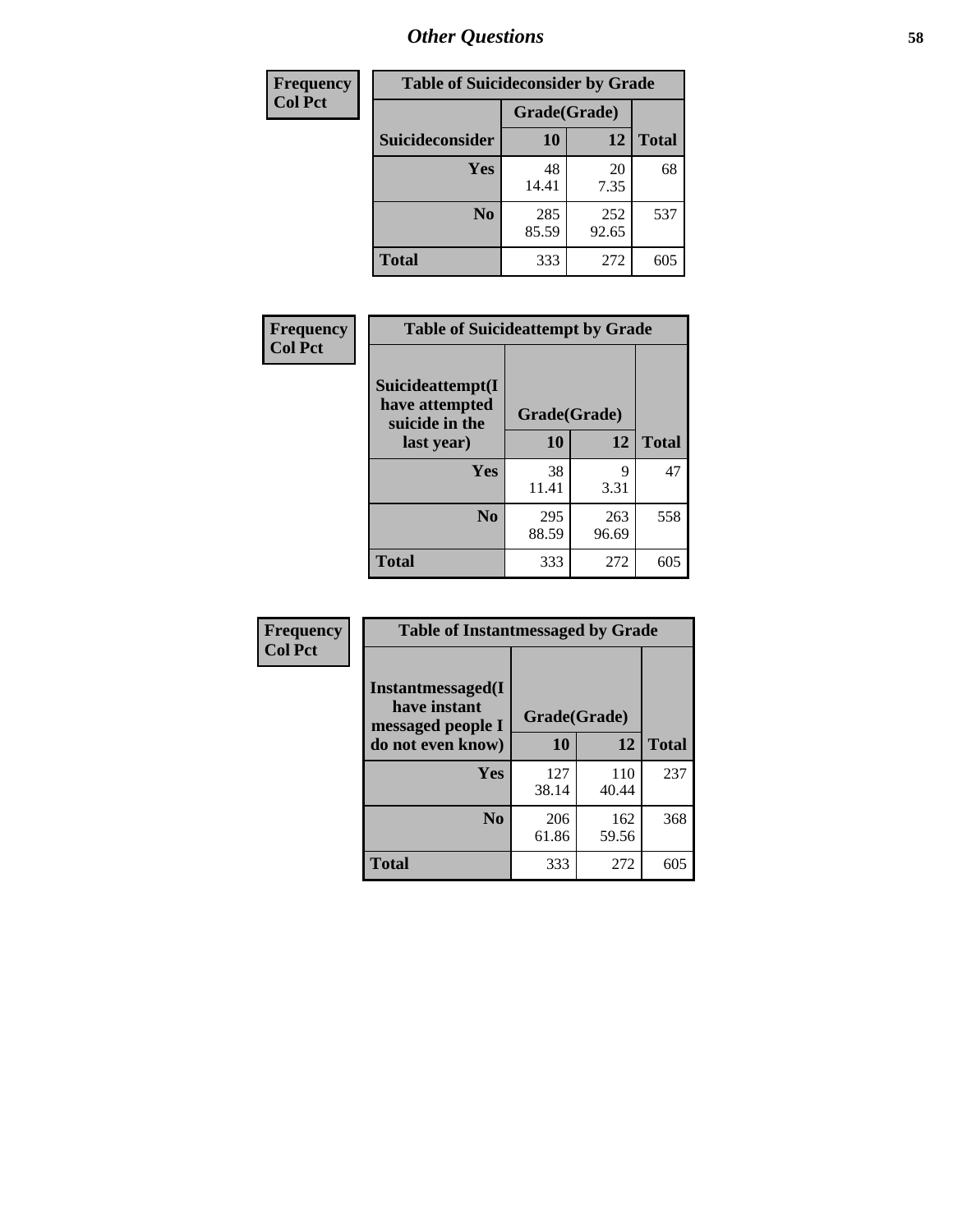| Frequency      | <b>Table of Getsalong by Grade</b>                  |              |              |              |  |
|----------------|-----------------------------------------------------|--------------|--------------|--------------|--|
| <b>Col Pct</b> | Getsalong(I get<br>along with other<br>students and | Grade(Grade) |              |              |  |
|                | adults)                                             | 10           | 12           | <b>Total</b> |  |
|                | <b>Strongly Agree</b>                               | 147<br>44.14 | 138<br>50.74 | 285          |  |
|                | <b>Somewhat Agree</b>                               | 150<br>45.05 | 107<br>39.34 | 257          |  |
|                | <b>Somewhat Disagree</b>                            | 26<br>7.81   | 16<br>5.88   | 42           |  |
|                | <b>Strongly Disagree</b>                            | 10<br>3.00   | 11<br>4.04   | 21           |  |
|                | Total                                               | 333          | 272          | 605          |  |

| Frequency      | <b>Table of Safehome by Grade</b> |                    |              |              |  |
|----------------|-----------------------------------|--------------------|--------------|--------------|--|
| <b>Col Pct</b> | Safehome(I feel<br>safe at home)  | Grade(Grade)<br>10 | 12           | <b>Total</b> |  |
|                | <b>Strongly Agree</b>             | 229<br>68.77       | 190<br>69.85 | 419          |  |
|                | <b>Somewhat Agree</b>             | 67<br>20.12        | 60<br>22.06  | 127          |  |
|                | <b>Somewhat Disagree</b>          | 22<br>6.61         | 10<br>3.68   | 32           |  |
|                | <b>Strongly Disagree</b>          | 15<br>4.50         | 12<br>4.41   | 27           |  |
|                | <b>Total</b>                      | 333                | 272          | 605          |  |

| Frequency      | <b>Table of Adulttalk by Grade</b>                                                   |              |              |              |  |
|----------------|--------------------------------------------------------------------------------------|--------------|--------------|--------------|--|
| <b>Col Pct</b> | <b>Adulttalk</b> (I<br>know an<br>adult at<br>school that<br>I can talk<br>with if I | Grade(Grade) |              |              |  |
|                | need help)                                                                           | 10           | 12           | <b>Total</b> |  |
|                | <b>Yes</b>                                                                           | 204<br>61.26 | 184<br>67.65 | 388          |  |
|                | N <sub>0</sub>                                                                       | 129<br>38.74 | 88<br>32.35  | 217          |  |
|                | <b>Total</b>                                                                         | 333          | 272          | 605          |  |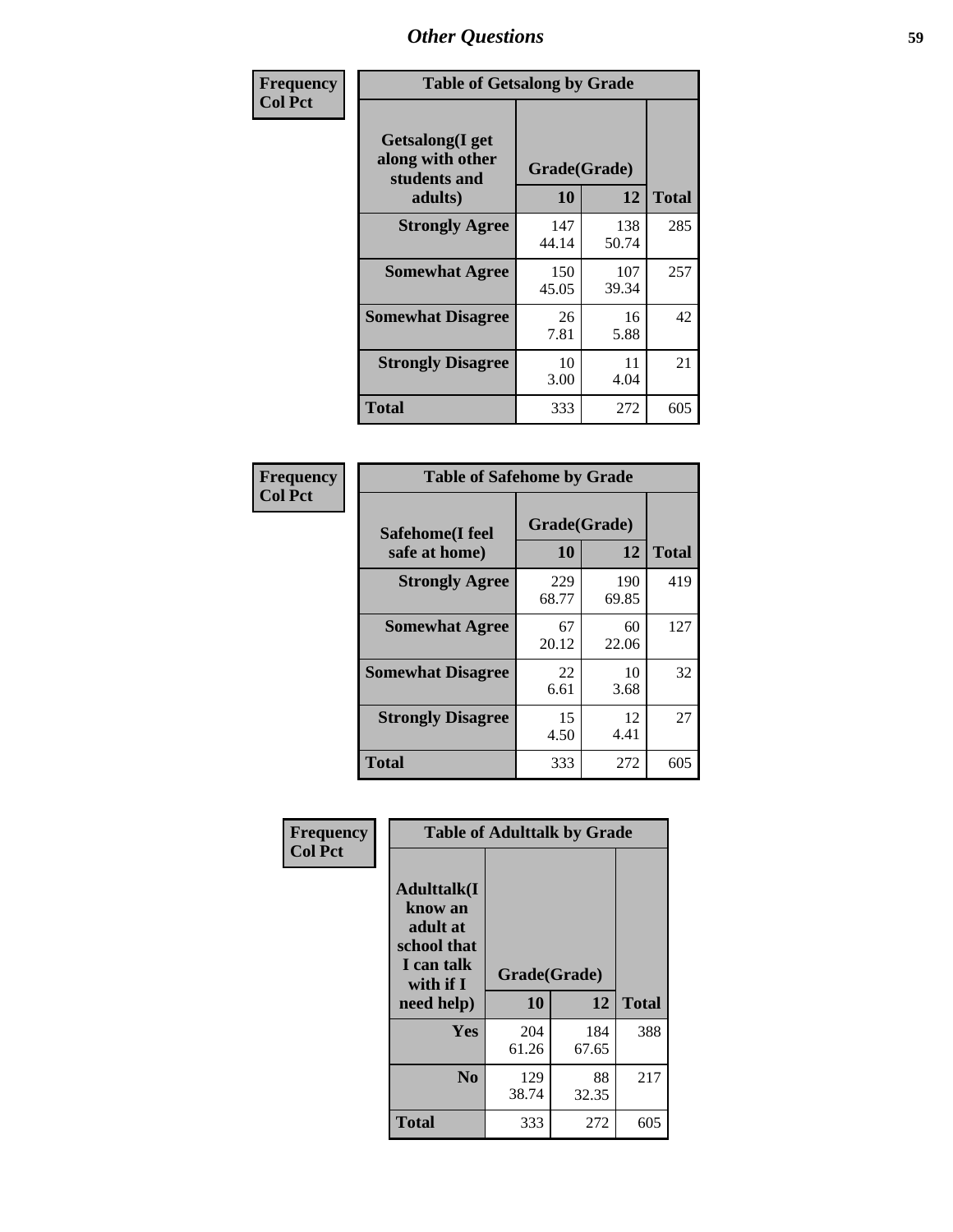**Frequency Row Pct**

| <b>Table of Grade by Tvtime</b> |             |                                                                                         |             |                       |             |             |              |
|---------------------------------|-------------|-----------------------------------------------------------------------------------------|-------------|-----------------------|-------------|-------------|--------------|
|                                 |             | Tytime (On an average school day,<br>how much unsupervised time do I spend watching TV) |             |                       |             |             |              |
|                                 |             | <b>Less that</b><br>$2 - 3$<br>$4 - 5$<br>$6+$                                          |             |                       |             |             |              |
| Grade(Grade)                    | None        | hour/day                                                                                | hour/day    | hours/day   hours/day |             | hours/day   | <b>Total</b> |
| 10                              | 37<br>11.11 | 66<br>19.82                                                                             | 62<br>18.62 | 94<br>28.23           | 38<br>11.41 | 36<br>10.81 | 333          |
| 12                              | 40<br>14.71 | 59<br>21.69                                                                             | 65<br>23.90 | 62<br>22.79           | 24<br>8.82  | 22<br>8.09  | 272          |
| <b>Total</b>                    | 77          | 125                                                                                     | 127         | 156                   | 62          | 58          | 605          |

**Frequency Row Pct**

| <b>Table of Grade by Computertime</b> |             |                                                                                                                               |             |             |            |             |     |  |  |
|---------------------------------------|-------------|-------------------------------------------------------------------------------------------------------------------------------|-------------|-------------|------------|-------------|-----|--|--|
|                                       |             | Computertime (On an average school day,<br>how much unsupervised time do I spend on the computer)                             |             |             |            |             |     |  |  |
| Grade(Grade)                          | None        | <b>Less that</b><br>$4 - 5$<br>$2 - 3$<br>$6+$<br>hours/day<br>hours/day<br>hour/day<br>hour/day<br>hours/day<br><b>Total</b> |             |             |            |             |     |  |  |
| 10                                    | 31<br>9.31  | 74<br>22.22                                                                                                                   | 70<br>21.02 | 94<br>28.23 | 29<br>8.71 | 35<br>10.51 | 333 |  |  |
| 12                                    | 34<br>12.50 | 75<br>59<br>23<br>65<br>16<br>23.90<br>27.57<br>5.88<br>8.46<br>21.69                                                         |             |             |            |             |     |  |  |
| <b>Total</b>                          | 65          | 149                                                                                                                           | 129         | 159         | 45         | 58          | 605 |  |  |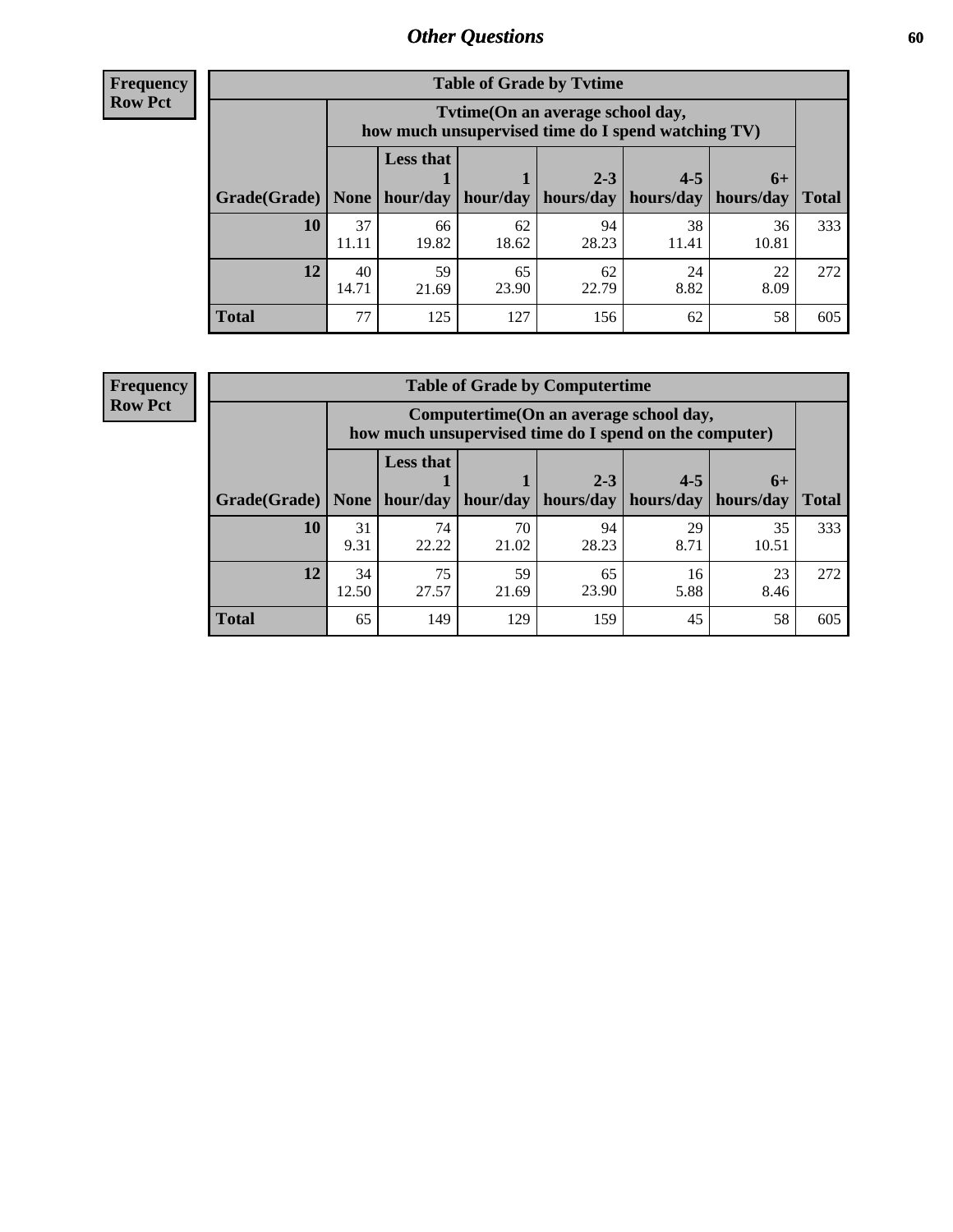#### *Questions about Driving Laws* **61** *Driving Questions were asked only of high school students.*

| <b>Frequency</b> |
|------------------|
| <b>Row Pct</b>   |

| <b>Table of Grade by License1</b> |                                                                                                                                           |                          |                |               |                      |              |  |  |  |  |
|-----------------------------------|-------------------------------------------------------------------------------------------------------------------------------------------|--------------------------|----------------|---------------|----------------------|--------------|--|--|--|--|
|                                   | License1(During the first 6 months of driving<br>with a provisional license,<br>the only passengers who can ride with the<br>driver are:) |                          |                |               |                      |              |  |  |  |  |
| Grade(Grade)                      | <b>Parent or</b><br><b>Guardian</b>                                                                                                       | Family<br><b>Members</b> | <b>Friends</b> | <b>Anyone</b> | Don't<br><b>Know</b> | <b>Total</b> |  |  |  |  |
| 10                                | 55<br>16.52                                                                                                                               | 220<br>66.07             | 9<br>2.70      | 9<br>2.70     | 40<br>12.01          | 333          |  |  |  |  |
| 12                                | 52<br>19.12                                                                                                                               | 189<br>69.49             | 6<br>2.21      | 7<br>2.57     | 18<br>6.62           | 272          |  |  |  |  |
| <b>Total</b>                      | 107                                                                                                                                       | 409                      | 15             | 16            | 58                   | 605          |  |  |  |  |

| <b>Frequency</b> | <b>Table of Grade by License2</b>                                                                        |                           |                  |                  |                                                      |                      |              |  |  |
|------------------|----------------------------------------------------------------------------------------------------------|---------------------------|------------------|------------------|------------------------------------------------------|----------------------|--------------|--|--|
| <b>Row Pct</b>   | License2(17 yr old drivers with a<br>provisional driver's license cannot<br>drive between the hours of:) |                           |                  |                  |                                                      |                      |              |  |  |
|                  | Grade(Grade)                                                                                             | <b>Midnight</b><br>to 6am | 1am<br>to<br>5am | 1am<br>to<br>6am | N <sub>0</sub><br>curfew<br>for $17$<br>year<br>olds | Don't<br><b>Know</b> | <b>Total</b> |  |  |
|                  | 10                                                                                                       | 192<br>57.66              | 30<br>9.01       | 17<br>5.11       | 19<br>5.71                                           | 75<br>22.52          | 333          |  |  |
|                  | 12                                                                                                       | 191<br>70.22              | 28<br>10.29      | 21<br>7.72       | 7<br>2.57                                            | 25<br>9.19           | 272          |  |  |
|                  | <b>Total</b>                                                                                             | 383                       | 58               | 38               | 26                                                   | 100                  | 605          |  |  |

| Frequency      |                                                                                                 | <b>Table of Grade by License3</b> |              |            |            |             |               |              |
|----------------|-------------------------------------------------------------------------------------------------|-----------------------------------|--------------|------------|------------|-------------|---------------|--------------|
| <b>Row Pct</b> | License3(For drivers under the age of<br>21,<br>what level of alcohol is considered<br>$DUI$ ?) |                                   |              |            |            |             |               |              |
|                | Grade(Grade)                                                                                    | Any<br><b>Amount</b>              | 0.02         | 0.04       | 0.06       | 0.08        | Don't<br>know | <b>Total</b> |
|                | 10                                                                                              | 73<br>21.92                       | 101<br>30.33 | 24<br>7.21 | 23<br>6.91 | 41<br>12.31 | 71<br>21.32   | 333          |
|                | 12                                                                                              | 85<br>31.25                       | 67<br>24.63  | 22<br>8.09 | 18<br>6.62 | 39<br>14.34 | 41<br>15.07   | 272          |
|                | <b>Total</b>                                                                                    | 158                               | 168          | 46         | 41         | 80          | 112           | 605          |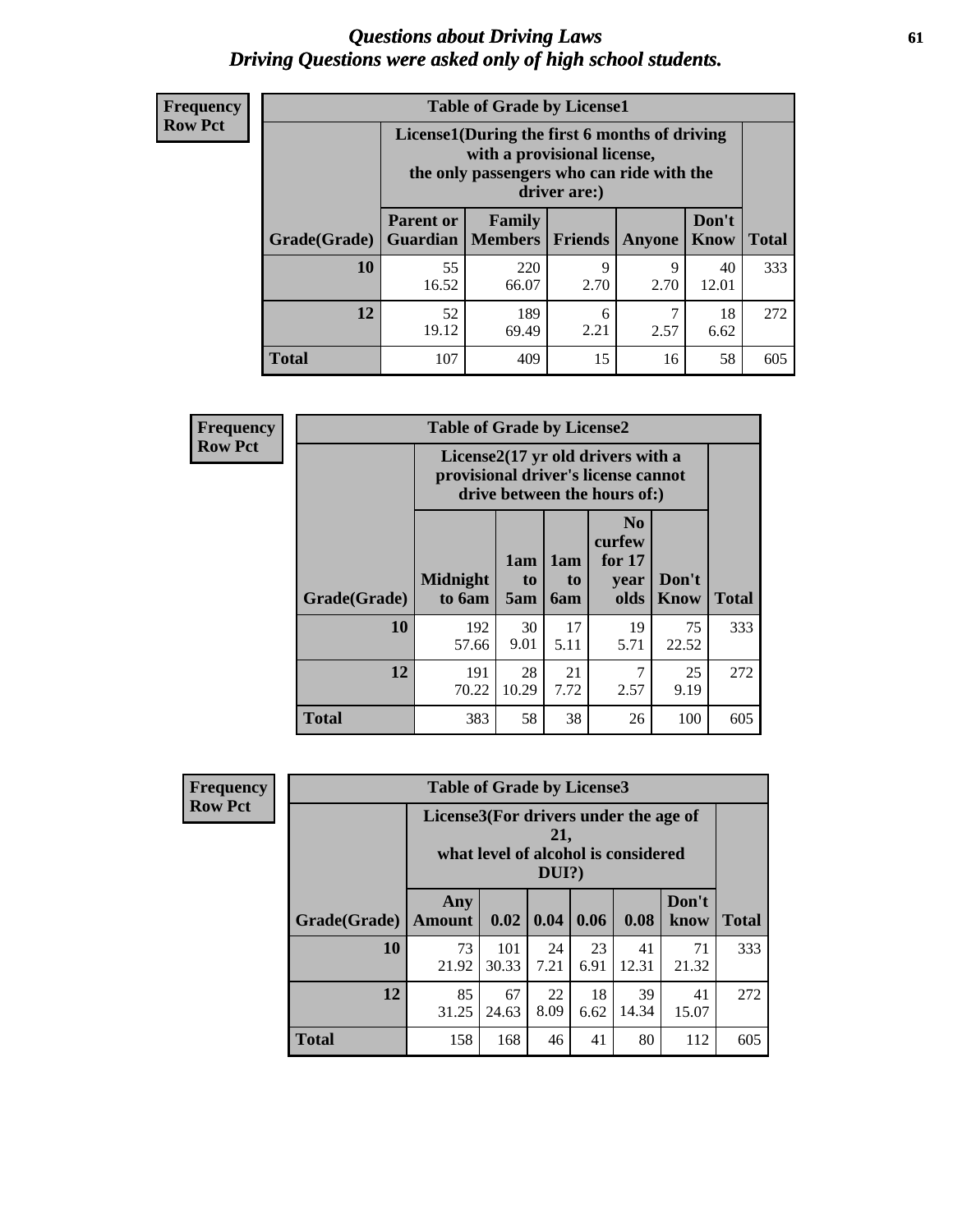#### *Questions about Driving Laws* **62** *Driving Questions were asked only of high school students.*

**Frequency Row Pct**

| <b>Table of Grade by License4</b> |              |                                                                                                                                                      |             |            |            |              |     |  |  |
|-----------------------------------|--------------|------------------------------------------------------------------------------------------------------------------------------------------------------|-------------|------------|------------|--------------|-----|--|--|
|                                   |              | License4(A driver under 21 automatically<br>loses his/her license if caught exceeding the<br>posted speet limit by:)                                 |             |            |            |              |     |  |  |
| Grade(Grade)                      | $15+$<br>mph | Can't<br>lose<br>license<br><b>Depends</b><br>$25+$<br>$35+$<br>Don't<br>for<br><b>on</b><br><b>Total</b><br>speeding<br>mph<br>know<br>mph<br>judge |             |            |            |              |     |  |  |
| 10                                | 72<br>21.62  | 70<br>21.02                                                                                                                                          | 40<br>12.01 | 27<br>8.11 | 20<br>6.01 | 104<br>31.23 | 333 |  |  |
| 12                                | 34<br>12.50  | 101<br>37.13                                                                                                                                         | 46<br>16.91 | 25<br>9.19 | 5<br>1.84  | 61<br>22.43  | 272 |  |  |
| <b>Total</b>                      | 106          | 171                                                                                                                                                  | 86          | 52         | 25         | 165          | 605 |  |  |

| Frequency      | <b>Table of Grade by License5</b> |                                                                                                                                                             |                |               |       |
|----------------|-----------------------------------|-------------------------------------------------------------------------------------------------------------------------------------------------------------|----------------|---------------|-------|
| <b>Row Pct</b> |                                   | License5(A)<br>Georgia teenager<br>with family<br>connections or a<br>good lawyer can<br>break a teen<br>driving law and<br>keep their driver's<br>license) |                |               |       |
|                | Grade(Grade)                      | <b>Yes</b>                                                                                                                                                  | N <sub>0</sub> | Don't<br>know | Total |
|                | 10                                | 52<br>15.62                                                                                                                                                 | 181<br>54.35   | 100<br>30.03  | 333   |
|                | 12                                | 76<br>27.94                                                                                                                                                 | 115<br>42.28   | 81<br>29.78   | 272   |
|                | Total                             | 128                                                                                                                                                         | 296            | 181           | 605   |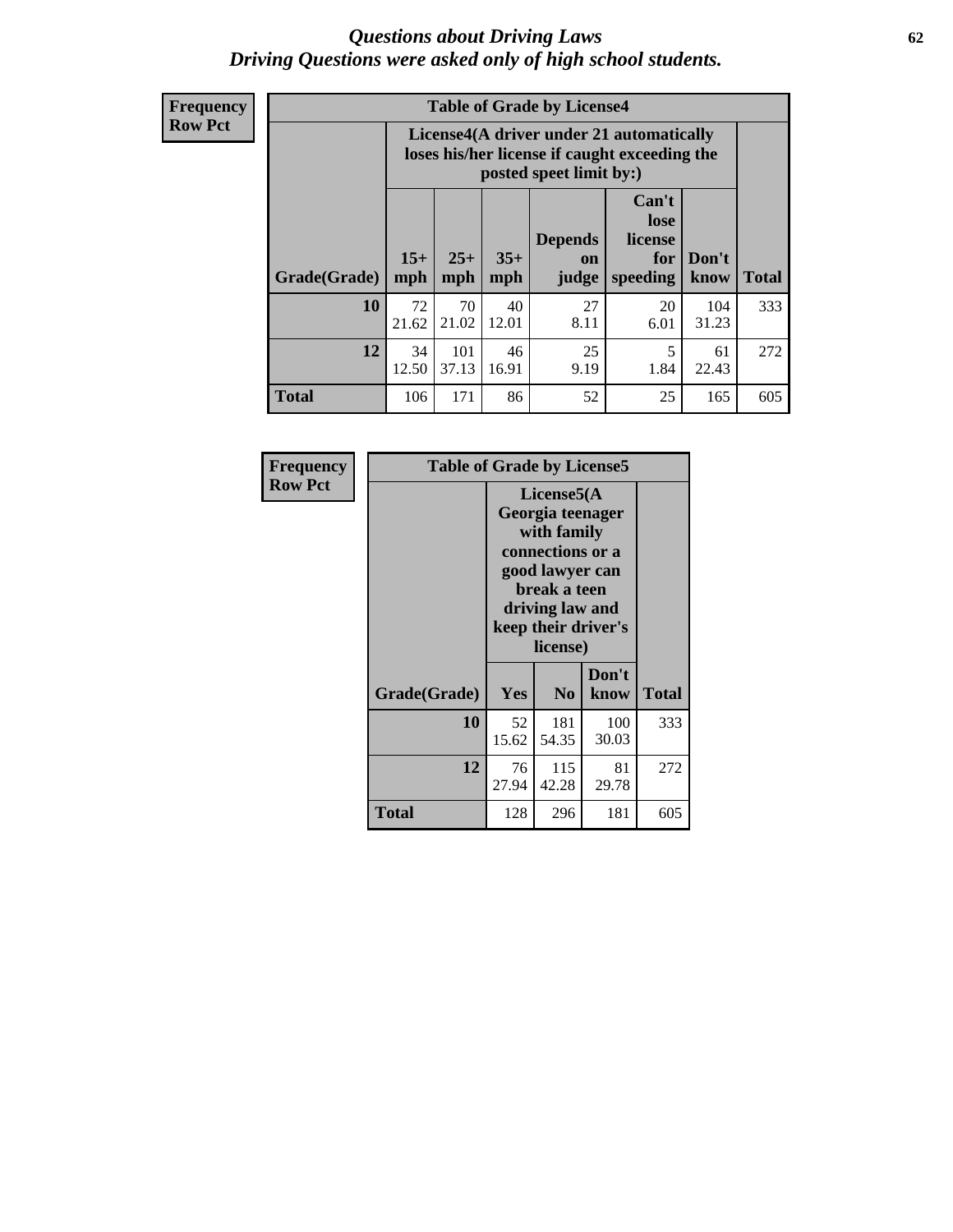#### *Questions about Driving Laws* **63** *Driving Questions were asked only of high school students.*

| <b>Frequency</b> | <b>Table of Grade by License6</b> |                                                                                                                                                 |                |               |              |  |  |
|------------------|-----------------------------------|-------------------------------------------------------------------------------------------------------------------------------------------------|----------------|---------------|--------------|--|--|
| <b>Row Pct</b>   |                                   | License <sub>6</sub> (I know a<br>friend or<br>classmate that<br>broke a teen<br>driving law,<br>but was allowed to<br>keep his/her<br>license) |                |               |              |  |  |
|                  | Grade(Grade)                      | <b>Yes</b>                                                                                                                                      | N <sub>0</sub> | Don't<br>know | <b>Total</b> |  |  |
|                  | 10                                | 118<br>35.44                                                                                                                                    | 133<br>39.94   | 82<br>24.62   | 333          |  |  |
|                  | 12                                | 124<br>45.59                                                                                                                                    | 82<br>30.15    | 66<br>24.26   | 272          |  |  |
|                  | Total                             | 242                                                                                                                                             | 215            | 148           | 605          |  |  |

| <b>Frequency</b> |              |                                                                                               | <b>Table of Grade by License7</b>   |                                                   |                        |              |  |  |
|------------------|--------------|-----------------------------------------------------------------------------------------------|-------------------------------------|---------------------------------------------------|------------------------|--------------|--|--|
| <b>Row Pct</b>   |              | License7(A student under the age of 18 cam loser<br>his/her driving privileges if he or she:) |                                     |                                                   |                        |              |  |  |
|                  | Grade(Grade) | <b>Have</b><br>more than<br>10<br>unexcused<br>absences<br>per school<br>yr                   | Drop out<br>without  <br>graduating | <b>Bring</b><br>alcohol/drugs/weapon<br>to school | All of<br>the<br>above | <b>Total</b> |  |  |
|                  | 10           | 55<br>16.52                                                                                   | 15<br>4.50                          | 12<br>3.60                                        | 251<br>75.38           | 333          |  |  |
|                  | 12           | 43<br>15.81                                                                                   | 10<br>3.68                          | 2<br>0.74                                         | 217<br>79.78           | 272          |  |  |
|                  | <b>Total</b> | 98                                                                                            | 25                                  | 14                                                | 468                    | 605          |  |  |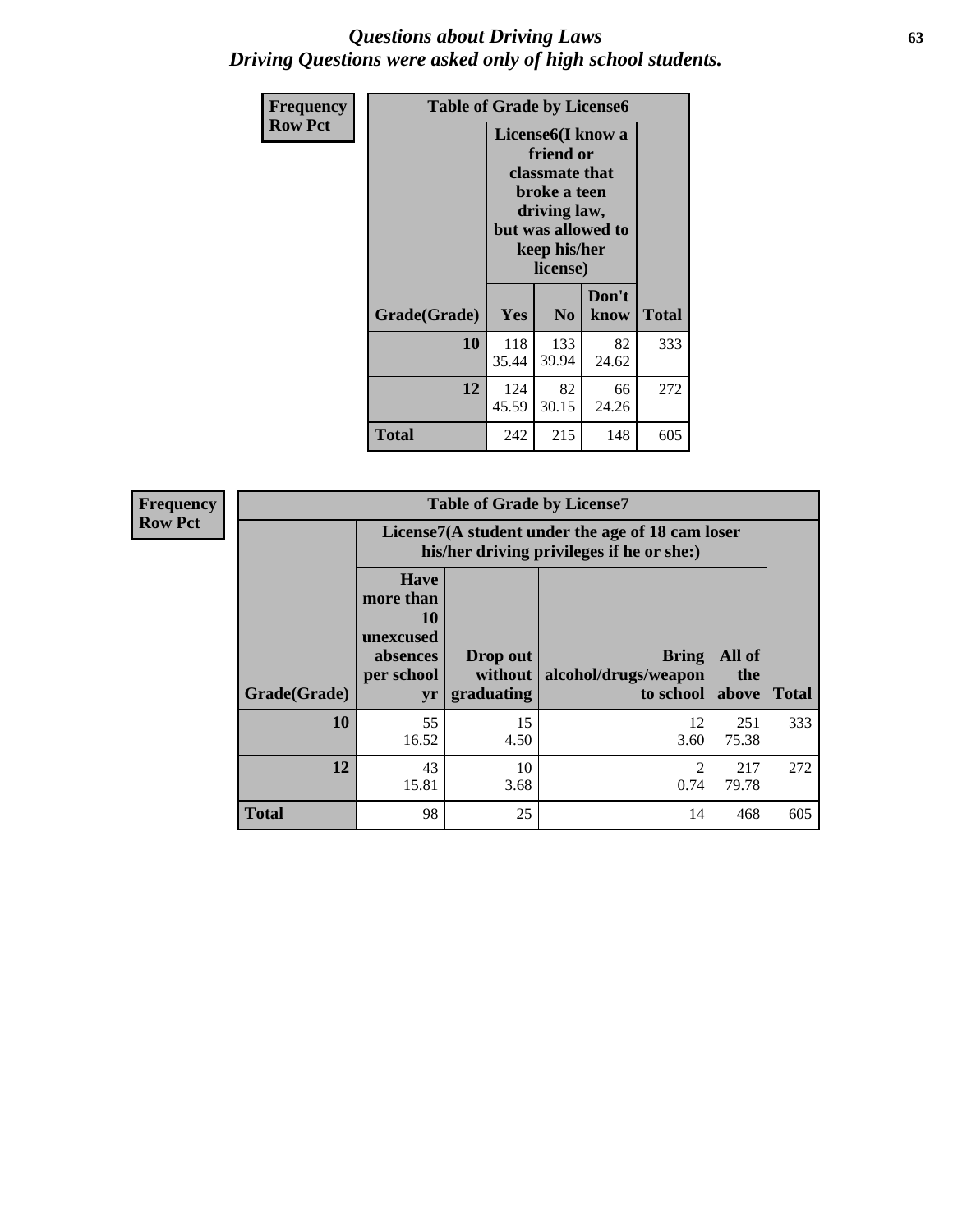# *Select Results by Gender* **64**

| Frequency      | <b>Table of SchoolClimate2 by Gender</b>          |                                 |              |              |  |  |  |
|----------------|---------------------------------------------------|---------------------------------|--------------|--------------|--|--|--|
| <b>Col Pct</b> | SchoolClimate2(I<br>feel successful at<br>school) | Gender(Gender)<br><b>Female</b> | <b>Male</b>  | <b>Total</b> |  |  |  |
|                | <b>Strongly Agree</b>                             | 78<br>23.93                     | 66<br>23.66  | 144          |  |  |  |
|                | <b>Somewhat Agree</b>                             | 205<br>62.88                    | 158<br>56.63 | 363          |  |  |  |
|                | <b>Somewhat Disagree</b>                          | 33<br>10.12                     | 33<br>11.83  | 66           |  |  |  |
|                | <b>Strongly Disagree</b>                          | 10<br>3.07                      | 22<br>7.89   | 32           |  |  |  |
|                | <b>Total</b>                                      | 326                             | 279          | 605          |  |  |  |

| Frequency      | <b>Table of SchoolClimate6 by Gender</b>                 |                                 |              |              |  |  |  |  |
|----------------|----------------------------------------------------------|---------------------------------|--------------|--------------|--|--|--|--|
| <b>Col Pct</b> | <b>SchoolClimate6(Teachers</b><br>treat me with respect) | Gender(Gender)<br><b>Female</b> | <b>Male</b>  | <b>Total</b> |  |  |  |  |
|                | <b>Strongly Agree</b>                                    | 61<br>18.71                     | 56<br>20.07  | 117          |  |  |  |  |
|                | <b>Somewhat Agree</b>                                    | 149<br>45.71                    | 120<br>43.01 | 269          |  |  |  |  |
|                | <b>Somewhat Disagree</b>                                 | 80<br>24.54                     | 61<br>21.86  | 141          |  |  |  |  |
|                | <b>Strongly Disagree</b>                                 | 36<br>11.04                     | 42<br>15.05  | 78           |  |  |  |  |
|                | <b>Total</b>                                             | 326                             | 279          | 605          |  |  |  |  |

| Frequency      | <b>Table of SchoolClimate8 by Gender</b>                                             |                                 |             |              |  |  |
|----------------|--------------------------------------------------------------------------------------|---------------------------------|-------------|--------------|--|--|
| <b>Col Pct</b> | <b>SchoolClimate8(Students</b><br>are frequently<br>recognized for good<br>behavior) | Gender(Gender)<br><b>Female</b> | <b>Male</b> | <b>Total</b> |  |  |
|                | <b>Strongly Agree</b>                                                                | 25<br>7.67                      | 21<br>7.53  | 46           |  |  |
|                | <b>Somewhat Agree</b>                                                                | 120<br>36.81                    | 98<br>35.13 | 218          |  |  |
|                | <b>Somewhat Disagree</b>                                                             | 115<br>35.28                    | 93<br>33.33 | 208          |  |  |
|                | <b>Strongly Disagree</b>                                                             | 66<br>20.25                     | 67<br>24.01 | 133          |  |  |
|                | Total                                                                                | 326                             | 279         | 605          |  |  |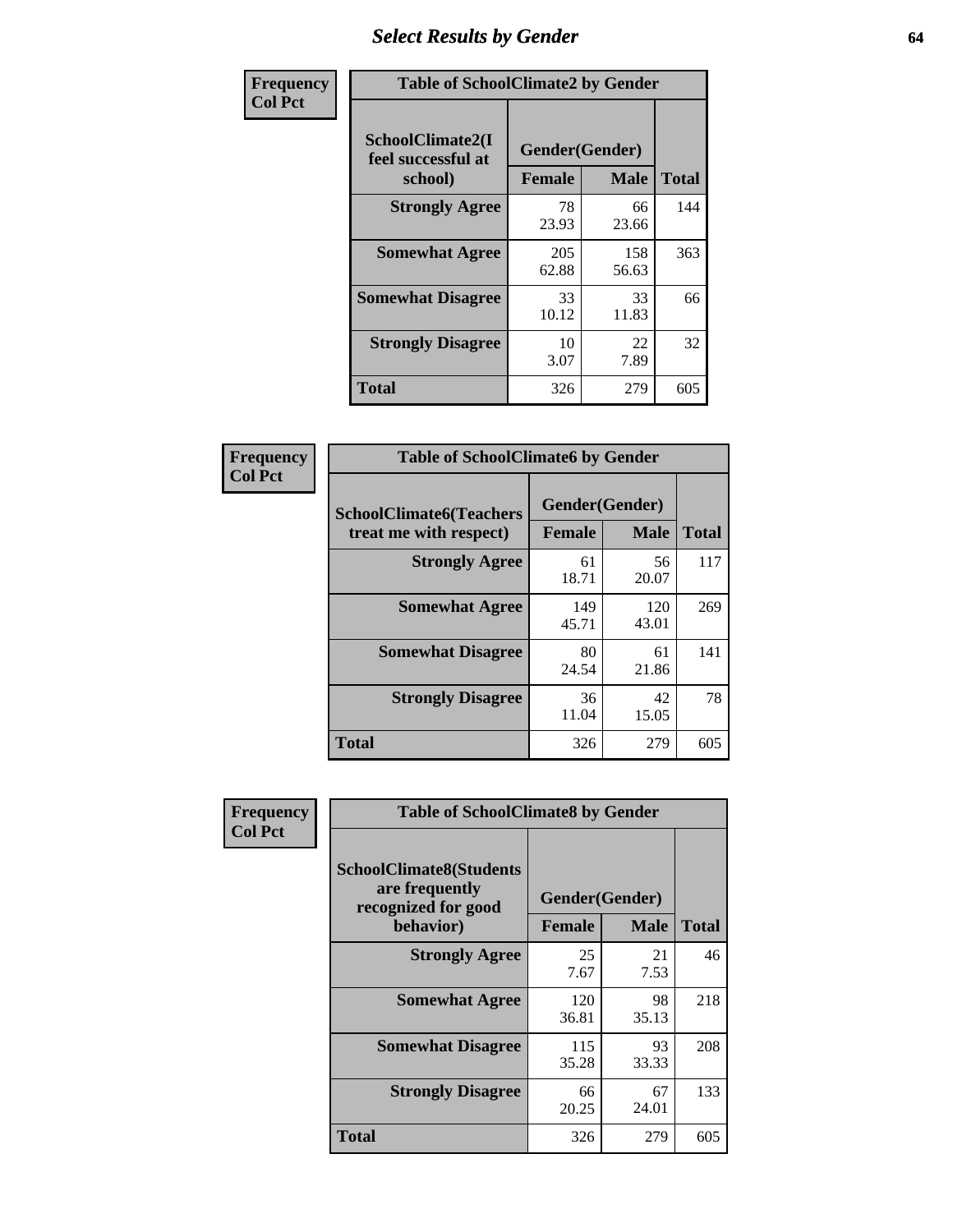# *Select Results by Gender* **65**

| Frequency      | <b>Table of Gender by Dropout</b> |                                                                        |                |              |
|----------------|-----------------------------------|------------------------------------------------------------------------|----------------|--------------|
| <b>Row Pct</b> |                                   | Dropout(I<br>have<br>thought<br>about<br>dropping<br>out of<br>school) |                |              |
|                | Gender(Gender)                    | Yes                                                                    | N <sub>0</sub> | <b>Total</b> |
|                | <b>Female</b>                     | 103<br>31.60                                                           | 223<br>68.40   | 326          |
|                | <b>Male</b>                       | 89<br>31.90                                                            | 190<br>68.10   | 279          |
|                | <b>Total</b>                      | 192                                                                    | 413            | 605          |

| <b>Frequency</b> |                       | <b>Table of Gender by Dropoutreason</b>                             |              |                          |                                |              |              |
|------------------|-----------------------|---------------------------------------------------------------------|--------------|--------------------------|--------------------------------|--------------|--------------|
| <b>Row Pct</b>   |                       | Dropoutreason (If I dropped out the<br>reason would most likely be) |              |                          |                                |              |              |
|                  | <b>Gender(Gender)</b> | Won't<br><b>Drop</b><br>out                                         | <b>Bored</b> | Family<br><b>Reasons</b> | <b>Being</b><br><b>Bullied</b> | <b>Other</b> | <b>Total</b> |
|                  | <b>Female</b>         | 162<br>49.69                                                        | 64<br>19.63  | 34<br>10.43              | 2.15                           | 59<br>18.10  | 326          |
|                  | <b>Male</b>           | 148<br>53.05                                                        | 46<br>16.49  | 17<br>6.09               | 2.51                           | 61<br>21.86  | 279          |
|                  | <b>Total</b>          | 310                                                                 | 110          | 51                       | 14                             | 120          | 605          |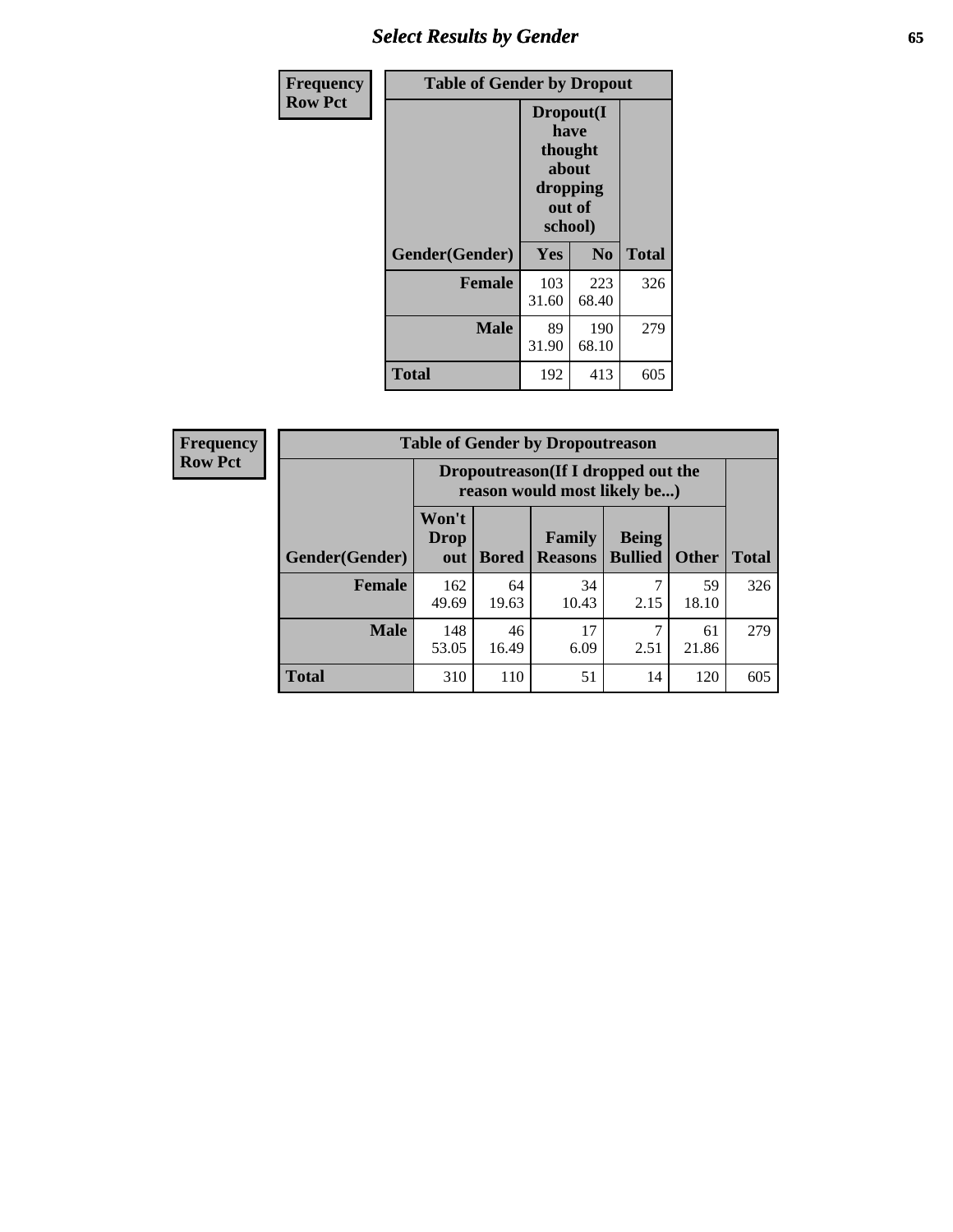*School Safety* **66**

| Frequency      | <b>Table of Gender by Bullied2</b> |                 |                |              |
|----------------|------------------------------------|-----------------|----------------|--------------|
| <b>Row Pct</b> |                                    | <b>Bullied2</b> |                |              |
|                | Gender(Gender)                     | Yes             | N <sub>0</sub> | <b>Total</b> |
|                | <b>Female</b>                      | 39<br>11.96     | 287<br>88.04   | 326          |
|                | <b>Male</b>                        | 43<br>15.41     | 236<br>84.59   | 279          |
|                | <b>Total</b>                       | 82              | 523            | 605          |

| <b>Frequency</b> | <b>Table of Gender by Bulliedothers2</b> |                       |                |              |  |
|------------------|------------------------------------------|-----------------------|----------------|--------------|--|
| <b>Row Pct</b>   |                                          | <b>Bulliedothers2</b> |                |              |  |
|                  | Gender(Gender)                           | Yes                   | N <sub>0</sub> | <b>Total</b> |  |
|                  | <b>Female</b>                            | 35<br>10.74           | 291<br>89.26   | 326          |  |
|                  | <b>Male</b>                              | 45<br>16.13           | 234<br>83.87   | 279          |  |
|                  | <b>Total</b>                             | 80                    | 525            | 605          |  |

| Frequency      | <b>Table of Gender by Weaponschool2</b> |                      |                |              |
|----------------|-----------------------------------------|----------------------|----------------|--------------|
| <b>Row Pct</b> |                                         | <b>Weaponschool2</b> |                |              |
|                | Gender(Gender)                          | Yes                  | N <sub>0</sub> | <b>Total</b> |
|                | <b>Female</b>                           | 11<br>3.37           | 315<br>96.63   | 326          |
|                | <b>Male</b>                             | 22<br>7.89           | 257<br>92.11   | 279          |
|                | <b>Total</b>                            | 33                   | 572            | 605          |

| Frequency      | <b>Table of Gender by Absentunsafe2</b> |               |                |              |  |
|----------------|-----------------------------------------|---------------|----------------|--------------|--|
| <b>Row Pct</b> |                                         | Absentunsafe2 |                |              |  |
|                | Gender(Gender)                          | Yes           | N <sub>0</sub> | <b>Total</b> |  |
|                | <b>Female</b>                           | 13<br>3.99    | 313<br>96.01   | 326          |  |
|                | <b>Male</b>                             | 18<br>6.45    | 261<br>93.55   | 279          |  |
|                | <b>Total</b>                            | 31            | 574            | 605          |  |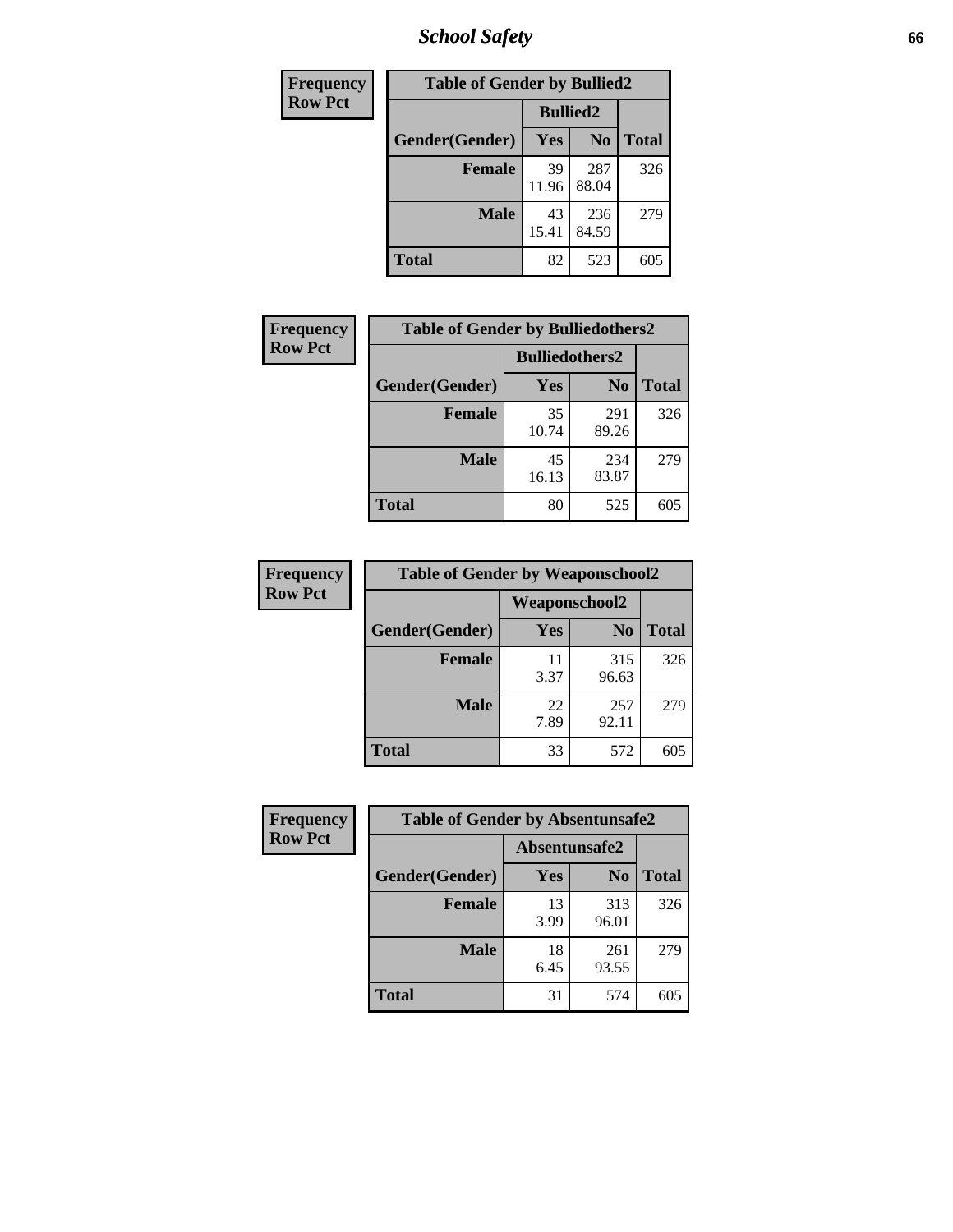*School Safety* **67**

| Frequency      | <b>Table of Gender by Gangself</b> |                                                                                                        |              |              |
|----------------|------------------------------------|--------------------------------------------------------------------------------------------------------|--------------|--------------|
| <b>Row Pct</b> |                                    | <b>Gangself</b> (I<br>have<br>participated<br>in illegal gang<br>activities in<br>the past 30<br>days) |              |              |
|                | Gender(Gender)                     | Yes                                                                                                    | No           | <b>Total</b> |
|                | <b>Female</b>                      | 14<br>4.29                                                                                             | 312<br>95.71 | 326          |
|                | <b>Male</b>                        | 33<br>11.83                                                                                            | 246<br>88.17 | 279          |
|                | <b>Total</b>                       | 47                                                                                                     | 558          | 605          |

| Frequency      | <b>Table of Gender by Gangpeers</b> |                                                                                                                             |                |              |
|----------------|-------------------------------------|-----------------------------------------------------------------------------------------------------------------------------|----------------|--------------|
| <b>Row Pct</b> |                                     | <b>Gangpeers</b> (I<br>have friends<br>who have<br>participated<br>in illegal gang<br>activities in<br>the past 30<br>days) |                |              |
|                | Gender(Gender)                      | Yes                                                                                                                         | N <sub>0</sub> | <b>Total</b> |
|                | <b>Female</b>                       | 76<br>23.31                                                                                                                 | 250<br>76.69   | 326          |
|                | <b>Male</b>                         | 83<br>29.75                                                                                                                 | 196<br>70.25   | 279          |
|                | <b>Total</b>                        | 159                                                                                                                         | 446            | 605          |

| Frequency      | <b>Table of Gender by Pickedon2</b> |             |                |              |
|----------------|-------------------------------------|-------------|----------------|--------------|
| <b>Row Pct</b> |                                     | Pickedon2   |                |              |
|                | Gender(Gender)                      | Yes         | N <sub>0</sub> | <b>Total</b> |
|                | <b>Female</b>                       | 85<br>26.07 | 241<br>73.93   | 326          |
|                | <b>Male</b>                         | 71<br>25.45 | 208<br>74.55   | 279          |
|                | <b>Total</b>                        | 156         | 449            | 605          |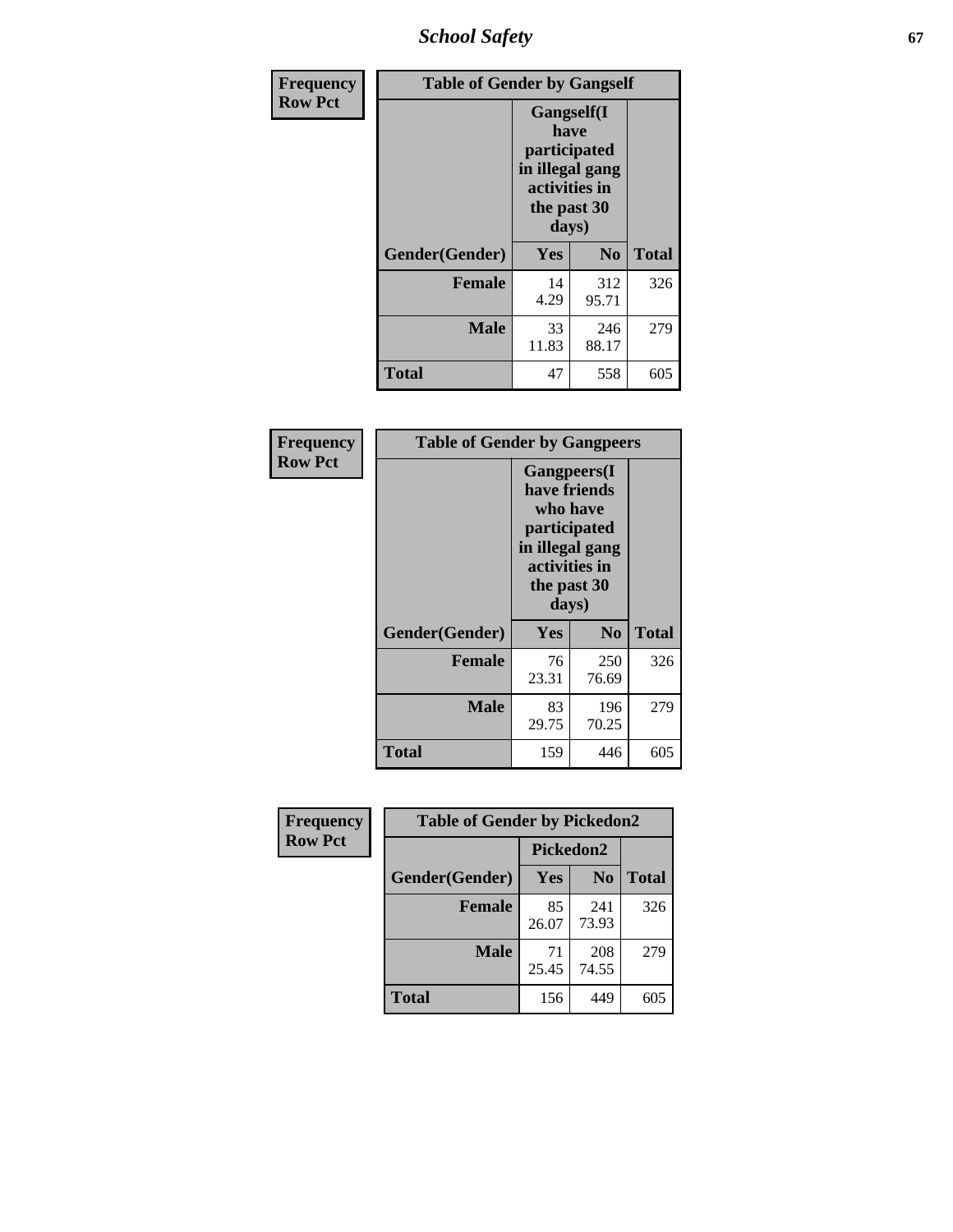*School Safety* **68**

| Frequency      | <b>Table of Gender by Safeschool2</b> |              |                |              |
|----------------|---------------------------------------|--------------|----------------|--------------|
| <b>Row Pct</b> |                                       | Safeschool2  |                |              |
|                | Gender(Gender)                        | <b>Yes</b>   | N <sub>0</sub> | <b>Total</b> |
|                | <b>Female</b>                         | 239<br>73.31 | 87<br>26.69    | 326          |
|                | <b>Male</b>                           | 205<br>73.48 | 74<br>26.52    | 279          |
|                | <b>Total</b>                          | 444          | 161            | 605          |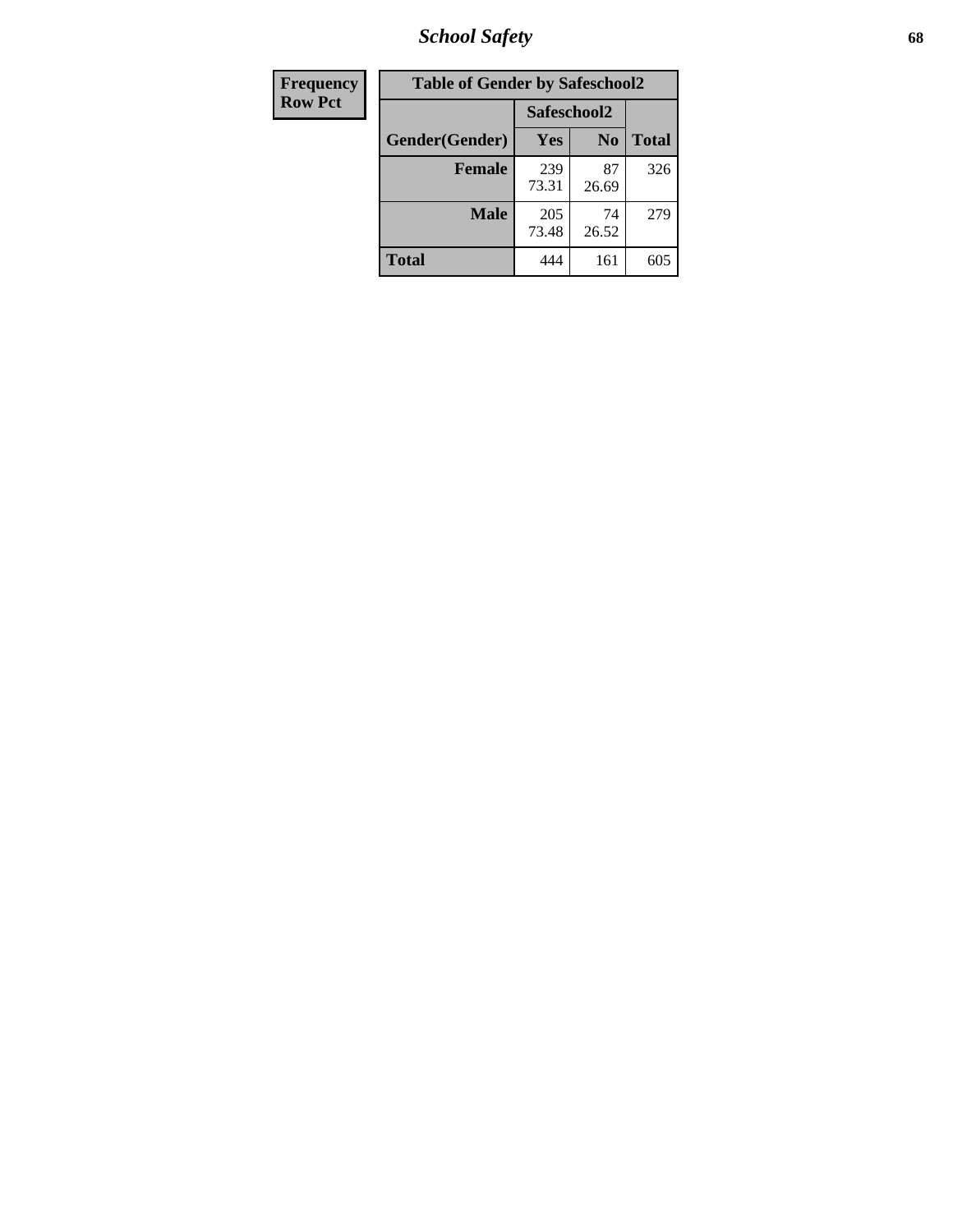# *Incidence of Drug Use* 69

| <b>Frequency</b> | <b>Table of Gender by AlcoholAlt</b> |                                          |                |              |  |
|------------------|--------------------------------------|------------------------------------------|----------------|--------------|--|
| <b>Row Pct</b>   |                                      | AlcoholAlt(Alcohol<br>use, past 30 days) |                |              |  |
|                  | Gender(Gender)                       | <b>Yes</b>                               | N <sub>0</sub> | <b>Total</b> |  |
|                  | <b>Female</b>                        | 93<br>28.53                              | 233<br>71.47   | 326          |  |
|                  | <b>Male</b>                          | 95<br>34.05                              | 184<br>65.95   | 279          |  |
|                  | <b>Total</b>                         | 188                                      | 417            | 605          |  |

| <b>Frequency</b> | <b>Table of Gender by TobaccoAny</b> |                                          |                |              |  |
|------------------|--------------------------------------|------------------------------------------|----------------|--------------|--|
| <b>Row Pct</b>   |                                      | TobaccoAny(Tobacco<br>use, past 30 days) |                |              |  |
|                  | Gender(Gender)                       | Yes                                      | N <sub>0</sub> | <b>Total</b> |  |
|                  | <b>Female</b>                        | 72<br>22.09                              | 254<br>77.91   | 326          |  |
|                  | <b>Male</b>                          | 86<br>30.82                              | 193<br>69.18   | 279          |  |
|                  | <b>Total</b>                         | 158                                      | 447            | 605          |  |

| <b>Frequency</b> | <b>Table of Gender by MarijuanaAlt</b> |                    |                        |              |
|------------------|----------------------------------------|--------------------|------------------------|--------------|
| <b>Row Pct</b>   |                                        | use, past 30 days) | MarijuanaAlt(Marijuana |              |
|                  | Gender(Gender)                         | <b>Yes</b>         | N <sub>0</sub>         | <b>Total</b> |
|                  | Female                                 | 50<br>15.34        | 276<br>84.66           | 326          |
|                  | <b>Male</b>                            | 53<br>19.00        | 226<br>81.00           | 279          |
|                  | <b>Total</b>                           | 103                | 502                    | 605          |

| <b>Frequency</b> | <b>Table of Gender by OtherDrugAny</b> |                         |                            |              |
|------------------|----------------------------------------|-------------------------|----------------------------|--------------|
| <b>Row Pct</b>   |                                        | drug use, past 30 days) | <b>OtherDrugAny</b> (Other |              |
|                  | Gender(Gender)                         | <b>Yes</b>              | N <sub>0</sub>             | <b>Total</b> |
|                  | <b>Female</b>                          | 39<br>11.96             | 287<br>88.04               | 326          |
|                  | <b>Male</b>                            | 58<br>20.79             | 221<br>79.21               | 279          |
|                  | <b>Total</b>                           | 97                      | 508                        | 605          |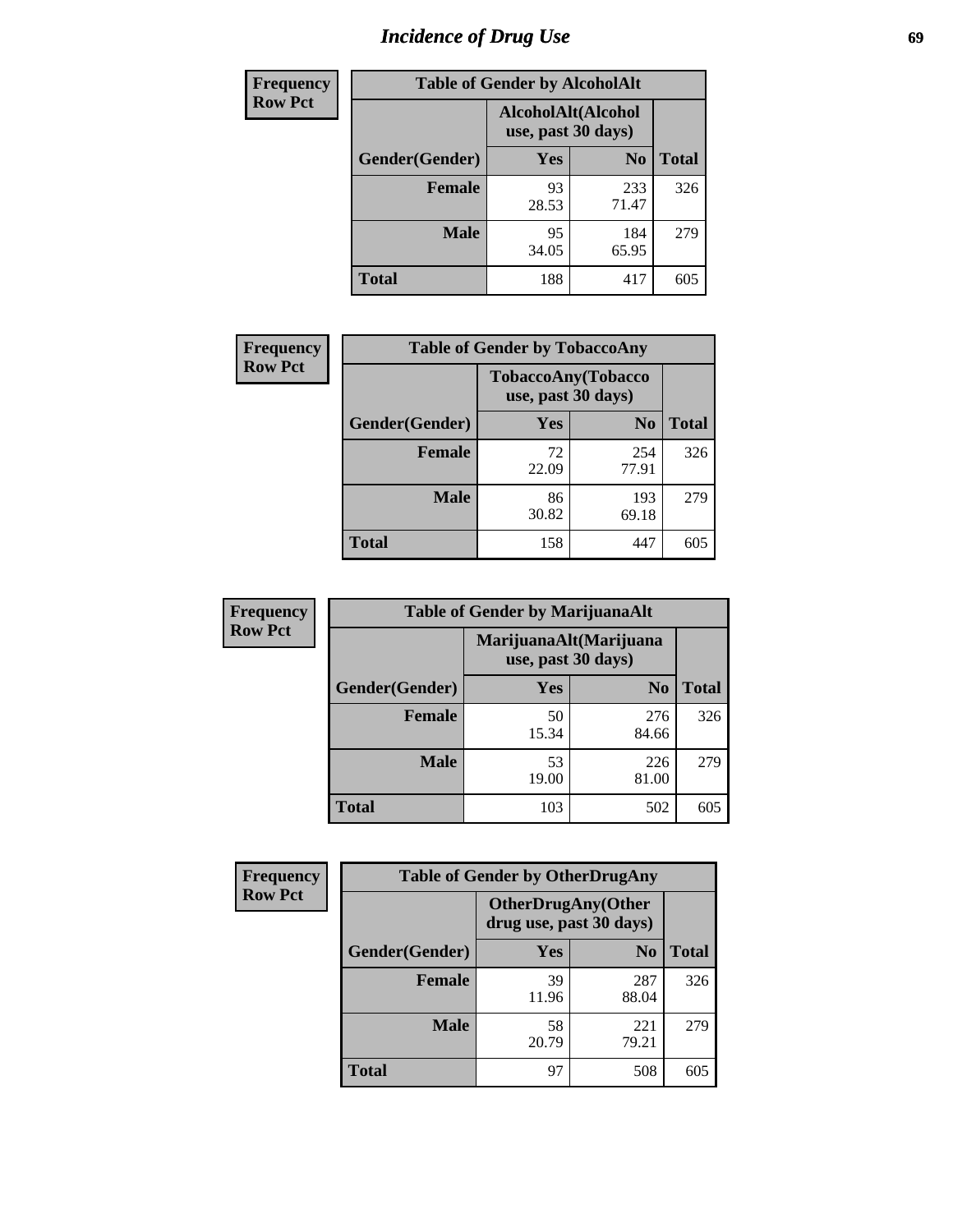### *Average Age at Onset of Use* 70 *Results for "Average Age at Onset of Use" questions exclude students who said they did not use that substance*

#### **Gender=Female**

| <b>Variable</b>                 | Label                                                              | <b>Mean</b> |
|---------------------------------|--------------------------------------------------------------------|-------------|
| Alcoholinit2                    | I started using alcohol when I was                                 | 13.68       |
| Cigarettesinit2                 | I started smoking tobacco when I was                               | 14.24       |
| Smokelessinit2                  | I started chewing tobacco when I was                               | 13.71       |
| Marijuanainit2                  | I started using marijuana when I was                               | 14.39       |
| Cocaineinit2                    | I started using cocaine when I was                                 | 14.85       |
| Inhalantsinit2                  | I started using inhalants when I was                               | 13.00       |
| Steroidsinit2                   | I started using steroids when I was                                | 11.00       |
| Ecstasyinit2                    | I started using ecstasy when I was                                 | 15.33       |
| Methinit2                       | I started using methamphetamines when I was                        | 14.40       |
| Hallucinogensinit2              | I started using hallucinogens when I was                           | 14.69       |
| Prescription in it <sub>2</sub> | I started using prescription drugs not prescribed to me when I was | 14.04       |

#### **Gender=Male**

| <b>Variable</b>                 | Label                                                              | <b>Mean</b> |
|---------------------------------|--------------------------------------------------------------------|-------------|
| Alcoholinit2                    | I started using alcohol when I was                                 | 13.20       |
| Cigarettesinit2                 | I started smoking tobacco when I was                               | 13.59       |
| Smokelessinit2                  | I started chewing tobacco when I was                               | 13.84       |
| Marijuanainit2                  | I started using marijuana when I was                               | 13.37       |
| Cocaineinit2                    | I started using cocaine when I was                                 | 13.16       |
| Inhalantsinit2                  | I started using inhalants when I was                               | 12.00       |
| Steroidsinit2                   | I started using steroids when I was                                | 12.12       |
| Ecstasyinit2                    | I started using ecstasy when I was                                 | 12.82       |
| Methinit2                       | I started using methamphetamines when I was                        | 13.11       |
| Hallucinogensinit2              | I started using hallucinogens when I was                           | 13.67       |
| Prescription in it <sub>2</sub> | I started using prescription drugs not prescribed to me when I was | 12.83       |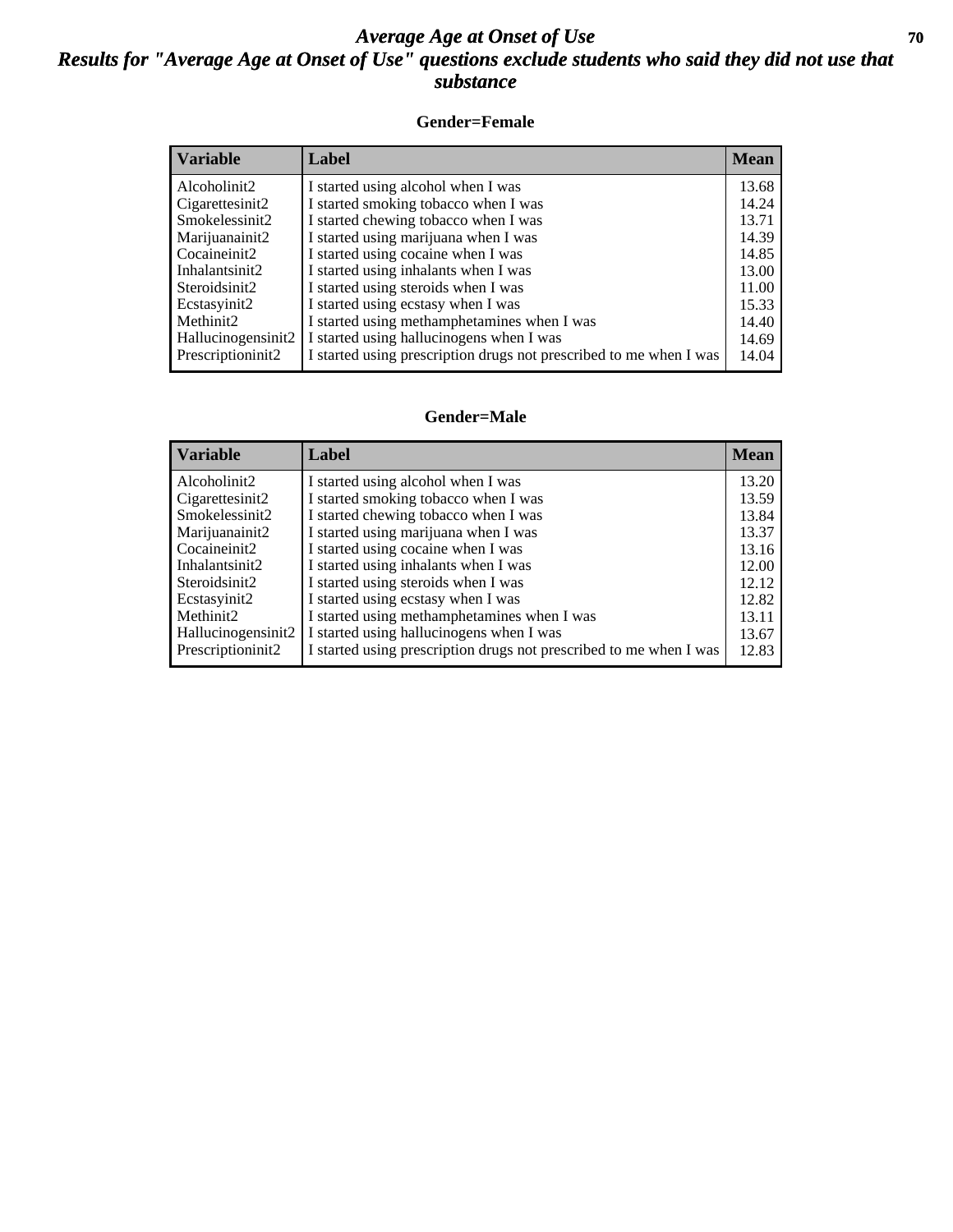# *I Think These Drugs are Harmful* **71**

| <b>Frequency</b> | <b>Table of Gender by Alcoholharmdich</b> |                                                   |                |              |
|------------------|-------------------------------------------|---------------------------------------------------|----------------|--------------|
| <b>Row Pct</b>   |                                           | Alcoholharmdich(I<br>think alcohol is<br>harmful) |                |              |
|                  | Gender(Gender)                            | Yes                                               | N <sub>0</sub> | <b>Total</b> |
|                  | <b>Female</b>                             | 235<br>72.09                                      | 91<br>27.91    | 326          |
|                  | <b>Male</b>                               | 198<br>70.97                                      | 81<br>29.03    | 279          |
|                  | <b>Total</b>                              | 433                                               | 172            | 605          |

| Frequency      | <b>Table of Gender by Tobaccoharmdich</b> |                  |                               |              |  |
|----------------|-------------------------------------------|------------------|-------------------------------|--------------|--|
| <b>Row Pct</b> |                                           | think tobacco is | Tobaccoharmdich(I<br>harmful) |              |  |
|                | Gender(Gender)                            | Yes              | N <sub>0</sub>                | <b>Total</b> |  |
|                | <b>Female</b>                             | 305<br>93.56     | 21<br>6.44                    | 326          |  |
|                | <b>Male</b>                               | 249<br>89.25     | 30<br>10.75                   | 279          |  |
|                | <b>Total</b>                              | 554              | 51                            | 605          |  |

| Frequency      | <b>Table of Gender by Marijuanaharmdich</b> |                                |                     |              |  |
|----------------|---------------------------------------------|--------------------------------|---------------------|--------------|--|
| <b>Row Pct</b> |                                             | think marijuana is<br>harmful) | Marijuanaharmdich(I |              |  |
|                | Gender(Gender)                              | <b>Yes</b>                     | N <sub>0</sub>      | <b>Total</b> |  |
|                | <b>Female</b>                               | 235<br>72.09                   | 91<br>27.91         | 326          |  |
|                | <b>Male</b>                                 | 188<br>67.38                   | 91<br>32.62         | 279          |  |
|                | <b>Total</b>                                | 423                            | 182                 | 605          |  |

| Frequency      | <b>Table of Gender by Otherdrugharmdich</b> |                                                          |                |              |
|----------------|---------------------------------------------|----------------------------------------------------------|----------------|--------------|
| <b>Row Pct</b> |                                             | Otherdrugharmdich(I<br>think other drugs are<br>harmful) |                |              |
|                | Gender(Gender)                              | <b>Yes</b>                                               | N <sub>0</sub> | <b>Total</b> |
|                | <b>Female</b>                               | 307<br>94.17                                             | 19<br>5.83     | 326          |
|                | <b>Male</b>                                 | 263<br>94.27                                             | 16<br>5.73     | 279          |
|                | <b>Total</b>                                | 570                                                      | 35             | 605          |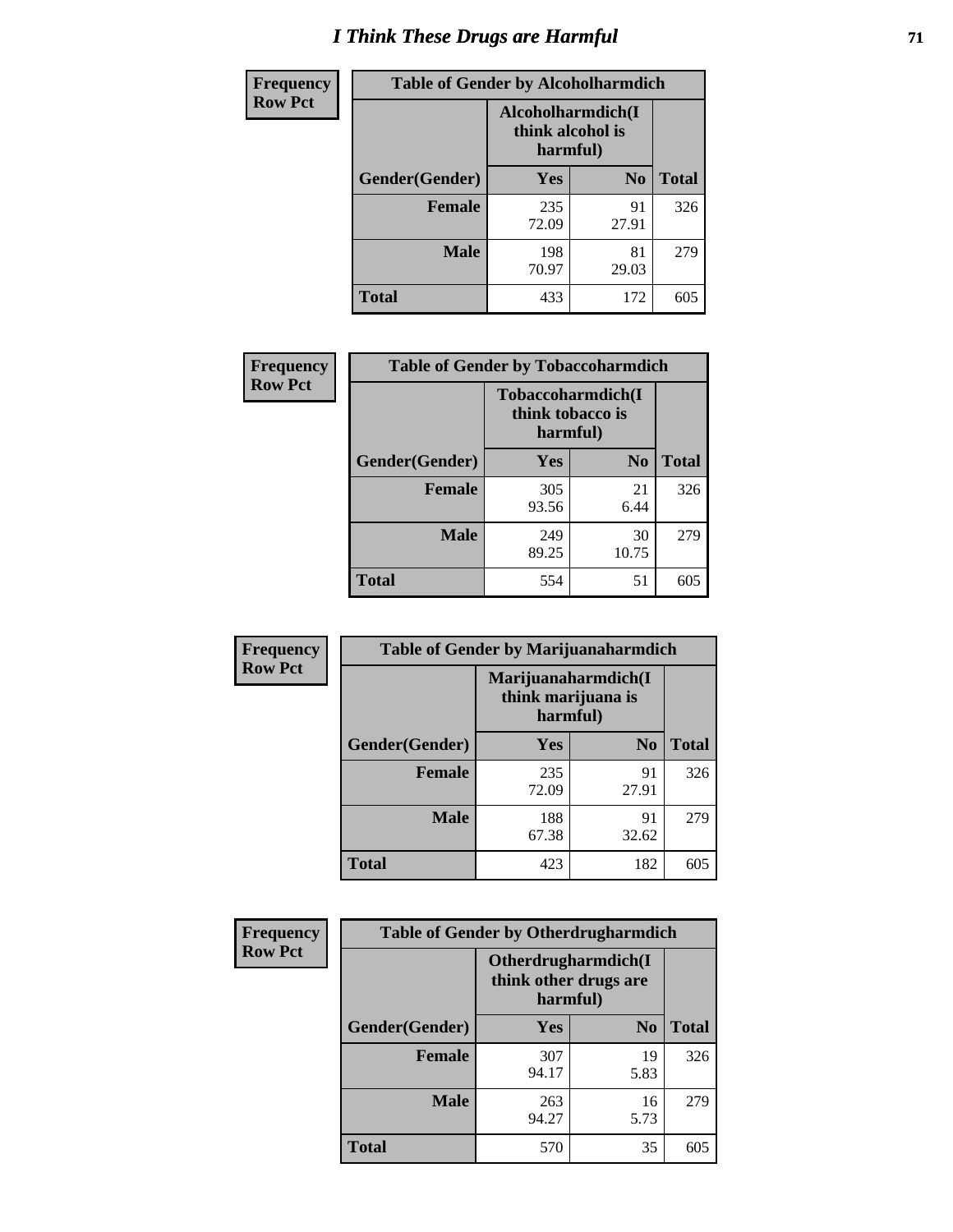| <b>Frequency</b> | <b>Table of Gender by Alcohollocation1</b> |                                                               |              |              |
|------------------|--------------------------------------------|---------------------------------------------------------------|--------------|--------------|
| <b>Row Pct</b>   |                                            | <b>Alcohollocation1(Places</b><br><b>Friends Use Alcohol)</b> |              |              |
|                  | Gender(Gender)                             |                                                               | Do Not Use   | <b>Total</b> |
|                  | <b>Female</b>                              | 225<br>69.02                                                  | 101<br>30.98 | 326          |
|                  | <b>Male</b>                                | 188<br>67.38                                                  | 91<br>32.62  | 279          |
|                  | Total                                      | 413                                                           | 192          | 605          |

| <b>Frequency</b> | <b>Table of Gender by Alcohollocation2</b> |              |                                                               |              |
|------------------|--------------------------------------------|--------------|---------------------------------------------------------------|--------------|
| <b>Row Pct</b>   |                                            |              | <b>Alcohollocation2(Places</b><br><b>Friends Use Alcohol)</b> |              |
|                  | Gender(Gender)                             |              | Home                                                          | <b>Total</b> |
|                  | <b>Female</b>                              | 152<br>46.63 | 174<br>53.37                                                  | 326          |
|                  | <b>Male</b>                                | 141<br>50.54 | 138<br>49.46                                                  | 279          |
|                  | <b>Total</b>                               | 293          | 312                                                           | 605          |

| Frequency      |                | <b>Table of Gender by Alcohollocation3</b>                    |               |              |
|----------------|----------------|---------------------------------------------------------------|---------------|--------------|
| <b>Row Pct</b> |                | <b>Alcohollocation3(Places</b><br><b>Friends Use Alcohol)</b> |               |              |
|                | Gender(Gender) |                                                               | <b>School</b> | <b>Total</b> |
|                | <b>Female</b>  | 297<br>91.10                                                  | 29<br>8.90    | 326          |
|                | <b>Male</b>    | 242<br>86.74                                                  | 37<br>13.26   | 279          |
|                | <b>Total</b>   | 539                                                           | 66            | 605          |

| Frequency      | <b>Table of Gender by Alcohollocation4</b> |                                                               |             |              |  |
|----------------|--------------------------------------------|---------------------------------------------------------------|-------------|--------------|--|
| <b>Row Pct</b> |                                            | <b>Alcohollocation4(Places</b><br><b>Friends Use Alcohol)</b> |             |              |  |
|                | Gender(Gender)                             |                                                               | Car         | <b>Total</b> |  |
|                | Female                                     | 261<br>80.06                                                  | 65<br>19.94 | 326          |  |
|                | <b>Male</b>                                | 219<br>78.49                                                  | 60<br>21.51 | 279          |  |
|                | <b>Total</b>                               | 480                                                           | 125         | 605          |  |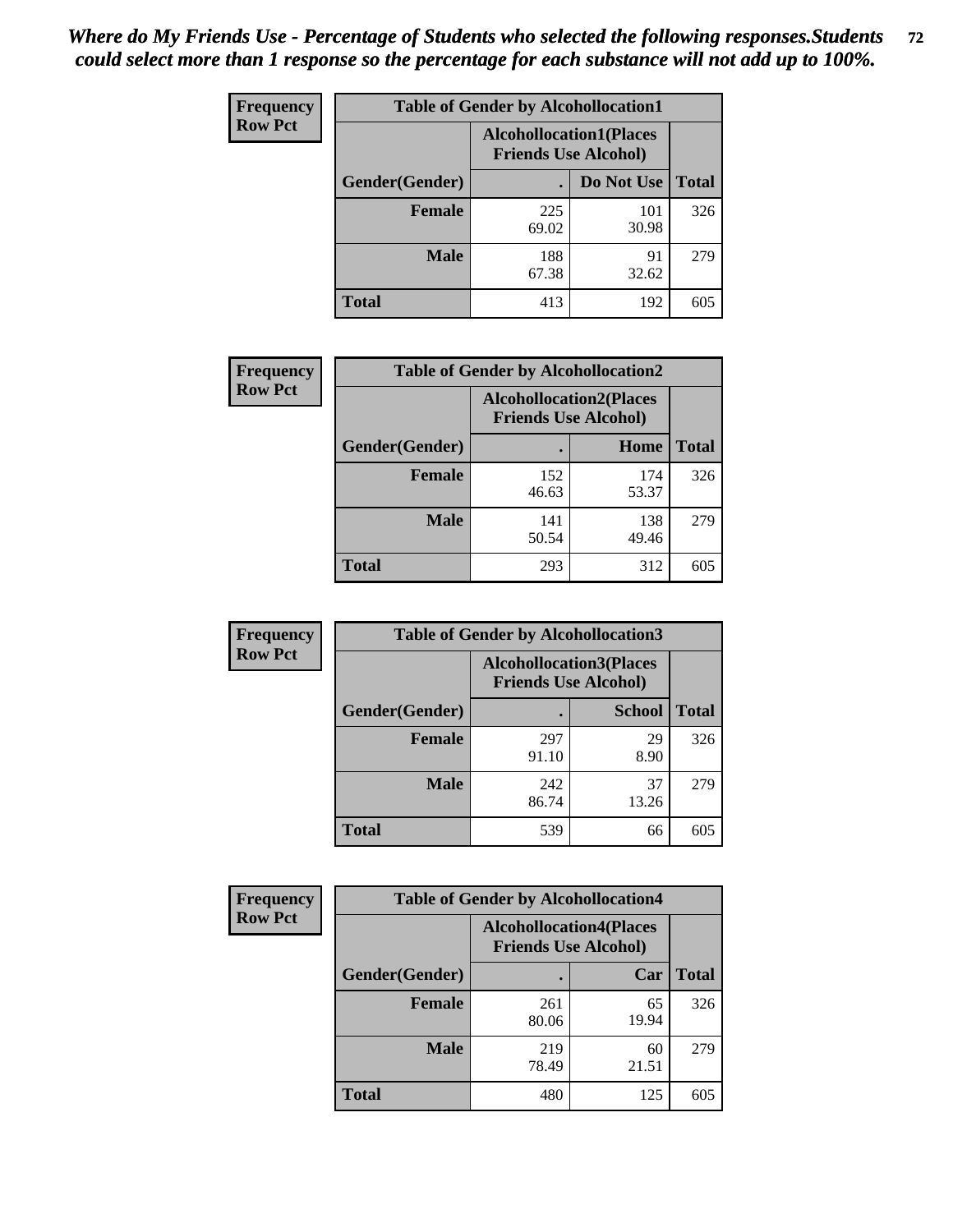| <b>Frequency</b> | <b>Table of Gender by Alcohollocation5</b> |                                                               |                                 |              |
|------------------|--------------------------------------------|---------------------------------------------------------------|---------------------------------|--------------|
| <b>Row Pct</b>   |                                            | <b>Alcohollocation5(Places</b><br><b>Friends Use Alcohol)</b> |                                 |              |
|                  | Gender(Gender)                             |                                                               | <b>Friend's</b><br><b>House</b> | <b>Total</b> |
|                  | <b>Female</b>                              | 103<br>31.60                                                  | 223<br>68.40                    | 326          |
|                  | <b>Male</b>                                | 124<br>44.44                                                  | 155<br>55.56                    | 279          |
|                  | <b>Total</b>                               | 227                                                           | 378                             | 605          |

| <b>Frequency</b> | <b>Table of Gender by Alcohollocation6</b> |                                                               |              |              |
|------------------|--------------------------------------------|---------------------------------------------------------------|--------------|--------------|
| <b>Row Pct</b>   |                                            | <b>Alcohollocation6(Places</b><br><b>Friends Use Alcohol)</b> |              |              |
|                  | <b>Gender</b> (Gender)                     |                                                               | <b>Other</b> | <b>Total</b> |
|                  | <b>Female</b>                              | 204<br>62.58                                                  | 122<br>37.42 | 326          |
|                  | <b>Male</b>                                | 186<br>66.67                                                  | 93<br>33.33  | 279          |
|                  | <b>Total</b>                               | 390                                                           | 215          | 605          |

| Frequency      | <b>Table of Gender by Tobaccolocation1</b> |                                                               |              |              |  |
|----------------|--------------------------------------------|---------------------------------------------------------------|--------------|--------------|--|
| <b>Row Pct</b> |                                            | <b>Tobaccolocation1(Places</b><br><b>Friends Use Tobacco)</b> |              |              |  |
|                | Gender(Gender)                             |                                                               | Do Not Use   | <b>Total</b> |  |
|                | Female                                     | 190<br>58.28                                                  | 136<br>41.72 | 326          |  |
|                | <b>Male</b>                                | 176<br>63.08                                                  | 103<br>36.92 | 279          |  |
|                | <b>Total</b>                               | 366                                                           | 239          | 605          |  |

| Frequency      | <b>Table of Gender by Tobaccolocation2</b> |                             |                                |              |
|----------------|--------------------------------------------|-----------------------------|--------------------------------|--------------|
| <b>Row Pct</b> |                                            | <b>Friends Use Tobacco)</b> | <b>Tobaccolocation2(Places</b> |              |
|                | Gender(Gender)                             |                             | Home                           | <b>Total</b> |
|                | Female                                     | 176<br>53.99                | 150<br>46.01                   | 326          |
|                | <b>Male</b>                                | 123<br>44.09                | 156<br>55.91                   | 279          |
|                | <b>Total</b>                               | 299                         | 306                            | 605          |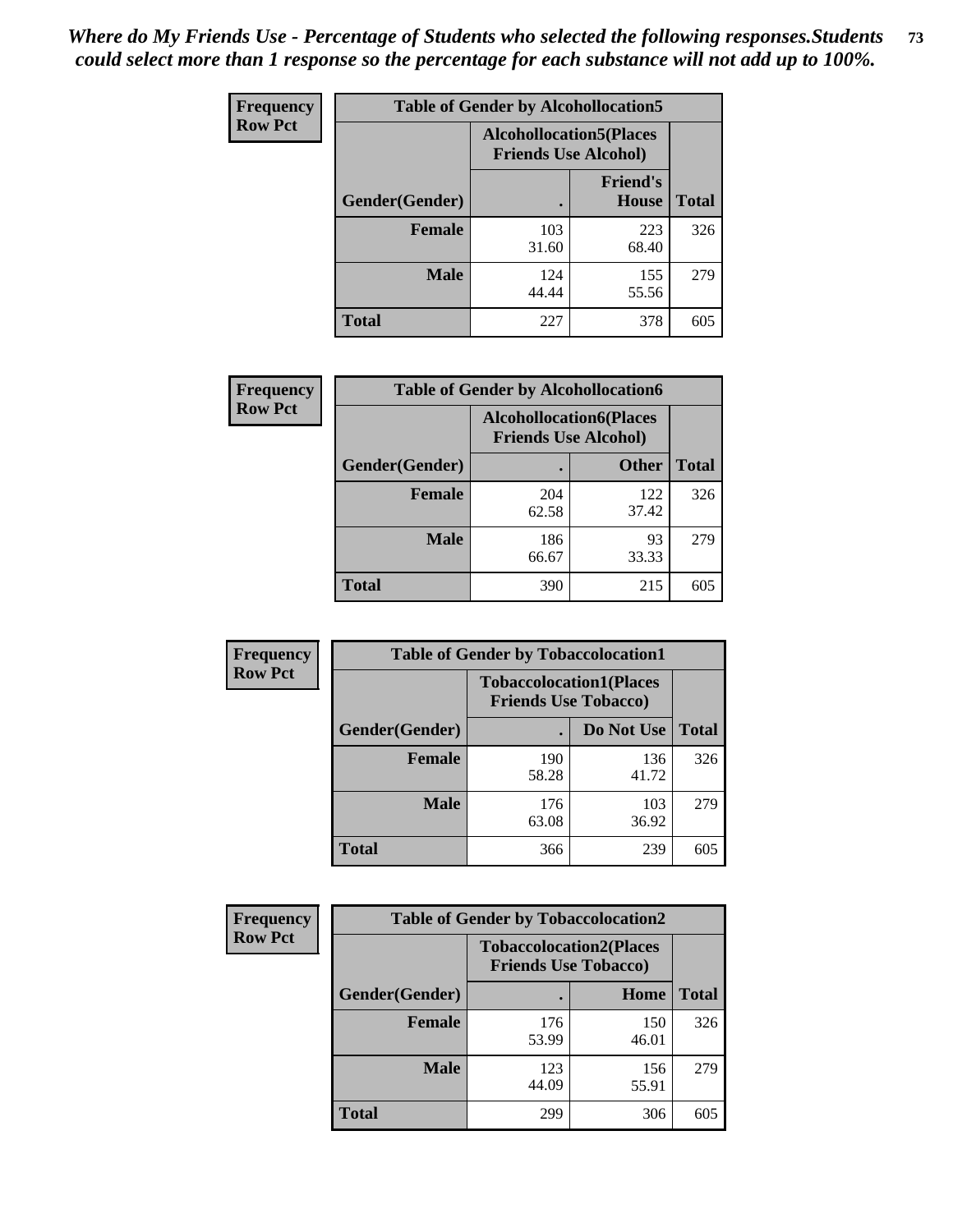| <b>Frequency</b> | <b>Table of Gender by Tobaccolocation3</b> |              |                                                               |              |
|------------------|--------------------------------------------|--------------|---------------------------------------------------------------|--------------|
| <b>Row Pct</b>   |                                            |              | <b>Tobaccolocation3(Places</b><br><b>Friends Use Tobacco)</b> |              |
|                  | Gender(Gender)                             |              | <b>School</b>                                                 | <b>Total</b> |
|                  | <b>Female</b>                              | 245<br>75.15 | 81<br>24.85                                                   | 326          |
|                  | <b>Male</b>                                | 171<br>61.29 | 108<br>38.71                                                  | 279          |
|                  | <b>Total</b>                               | 416          | 189                                                           | 605          |

| <b>Frequency</b> | <b>Table of Gender by Tobaccolocation4</b> |                             |                                |              |
|------------------|--------------------------------------------|-----------------------------|--------------------------------|--------------|
| <b>Row Pct</b>   |                                            | <b>Friends Use Tobacco)</b> | <b>Tobaccolocation4(Places</b> |              |
|                  | Gender(Gender)                             |                             | Car                            | <b>Total</b> |
|                  | <b>Female</b>                              | 185<br>56.75                | 141<br>43.25                   | 326          |
|                  | <b>Male</b>                                | 149<br>53.41                | 130<br>46.59                   | 279          |
|                  | <b>Total</b>                               | 334                         | 271                            | 605          |

| <b>Frequency</b> | <b>Table of Gender by Tobaccolocation5</b> |                                                               |                                 |              |
|------------------|--------------------------------------------|---------------------------------------------------------------|---------------------------------|--------------|
| <b>Row Pct</b>   |                                            | <b>Tobaccolocation5(Places</b><br><b>Friends Use Tobacco)</b> |                                 |              |
|                  | Gender(Gender)                             |                                                               | <b>Friend's</b><br><b>House</b> | <b>Total</b> |
|                  | <b>Female</b>                              | 165<br>50.61                                                  | 161<br>49.39                    | 326          |
|                  | <b>Male</b>                                | 133<br>47.67                                                  | 146<br>52.33                    | 279          |
|                  | <b>Total</b>                               | 298                                                           | 307                             | 605          |

| <b>Frequency</b> | <b>Table of Gender by Tobaccolocation6</b> |                                                               |              |              |
|------------------|--------------------------------------------|---------------------------------------------------------------|--------------|--------------|
| <b>Row Pct</b>   |                                            | <b>Tobaccolocation6(Places</b><br><b>Friends Use Tobacco)</b> |              |              |
|                  | Gender(Gender)                             |                                                               | <b>Other</b> | <b>Total</b> |
|                  | <b>Female</b>                              | 198<br>60.74                                                  | 128<br>39.26 | 326          |
|                  | <b>Male</b>                                | 162<br>58.06                                                  | 117<br>41.94 | 279          |
|                  | <b>Total</b>                               | 360                                                           | 245          | 605          |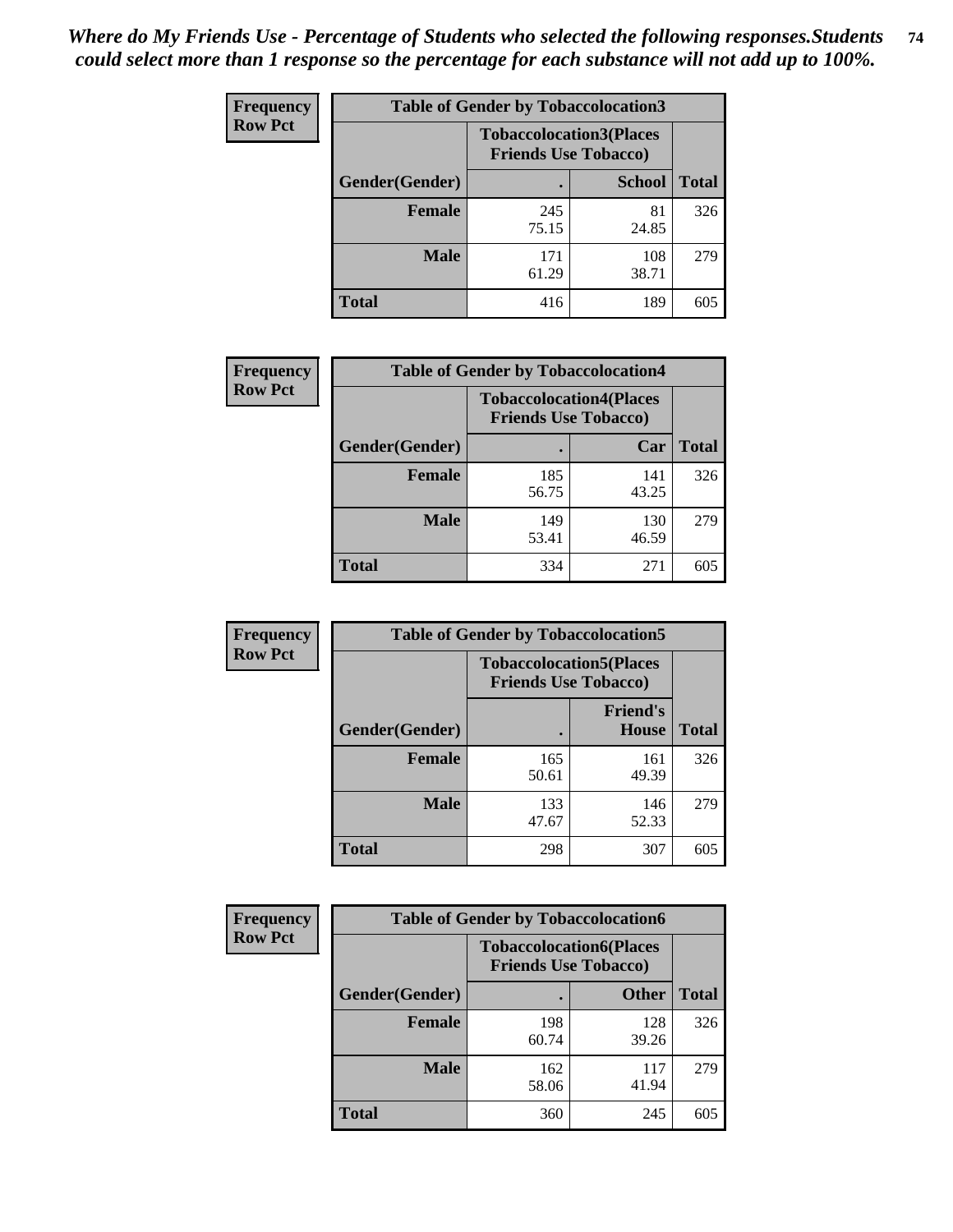| <b>Frequency</b> | <b>Table of Gender by Marijuanalocation1</b> |                                                                    |              |              |  |
|------------------|----------------------------------------------|--------------------------------------------------------------------|--------------|--------------|--|
| <b>Row Pct</b>   |                                              | <b>Marijuanalocation1(Places</b><br><b>Friends Use Marijuana</b> ) |              |              |  |
|                  | Gender(Gender)                               |                                                                    | Do Not Use   | <b>Total</b> |  |
|                  | <b>Female</b>                                | 174<br>53.37                                                       | 152<br>46.63 | 326          |  |
|                  | <b>Male</b>                                  | 148<br>53.05                                                       | 131<br>46.95 | 279          |  |
|                  | <b>Total</b>                                 | 322                                                                | 283          | 605          |  |

| <b>Frequency</b> | <b>Table of Gender by Marijuanalocation2</b> |                                |                                  |              |
|------------------|----------------------------------------------|--------------------------------|----------------------------------|--------------|
| <b>Row Pct</b>   |                                              | <b>Friends Use Marijuana</b> ) | <b>Marijuanalocation2(Places</b> |              |
|                  | Gender(Gender)                               |                                | Home                             | <b>Total</b> |
|                  | <b>Female</b>                                | 189<br>57.98                   | 137<br>42.02                     | 326          |
|                  | <b>Male</b>                                  | 164<br>58.78                   | 115<br>41.22                     | 279          |
|                  | Total                                        | 353                            | 252                              | 605          |

| Frequency      | <b>Table of Gender by Marijuanalocation3</b> |                                                                     |               |              |
|----------------|----------------------------------------------|---------------------------------------------------------------------|---------------|--------------|
| <b>Row Pct</b> |                                              | <b>Marijuanalocation3(Places)</b><br><b>Friends Use Marijuana</b> ) |               |              |
|                | Gender(Gender)                               |                                                                     | <b>School</b> | <b>Total</b> |
|                | Female                                       | 292<br>89.57                                                        | 34<br>10.43   | 326          |
|                | <b>Male</b>                                  | 238<br>85.30                                                        | 41<br>14.70   | 279          |
|                | <b>Total</b>                                 | 530                                                                 | 75            | 605          |

| <b>Frequency</b> | <b>Table of Gender by Marijuanalocation4</b> |                                                                    |              |              |
|------------------|----------------------------------------------|--------------------------------------------------------------------|--------------|--------------|
| <b>Row Pct</b>   |                                              | <b>Marijuanalocation4(Places</b><br><b>Friends Use Marijuana</b> ) |              |              |
|                  | Gender(Gender)                               |                                                                    | Car          | <b>Total</b> |
|                  | Female                                       | 211<br>64.72                                                       | 115<br>35.28 | 326          |
|                  | <b>Male</b>                                  | 179<br>64.16                                                       | 100<br>35.84 | 279          |
|                  | <b>Total</b>                                 | 390                                                                | 215          | 605          |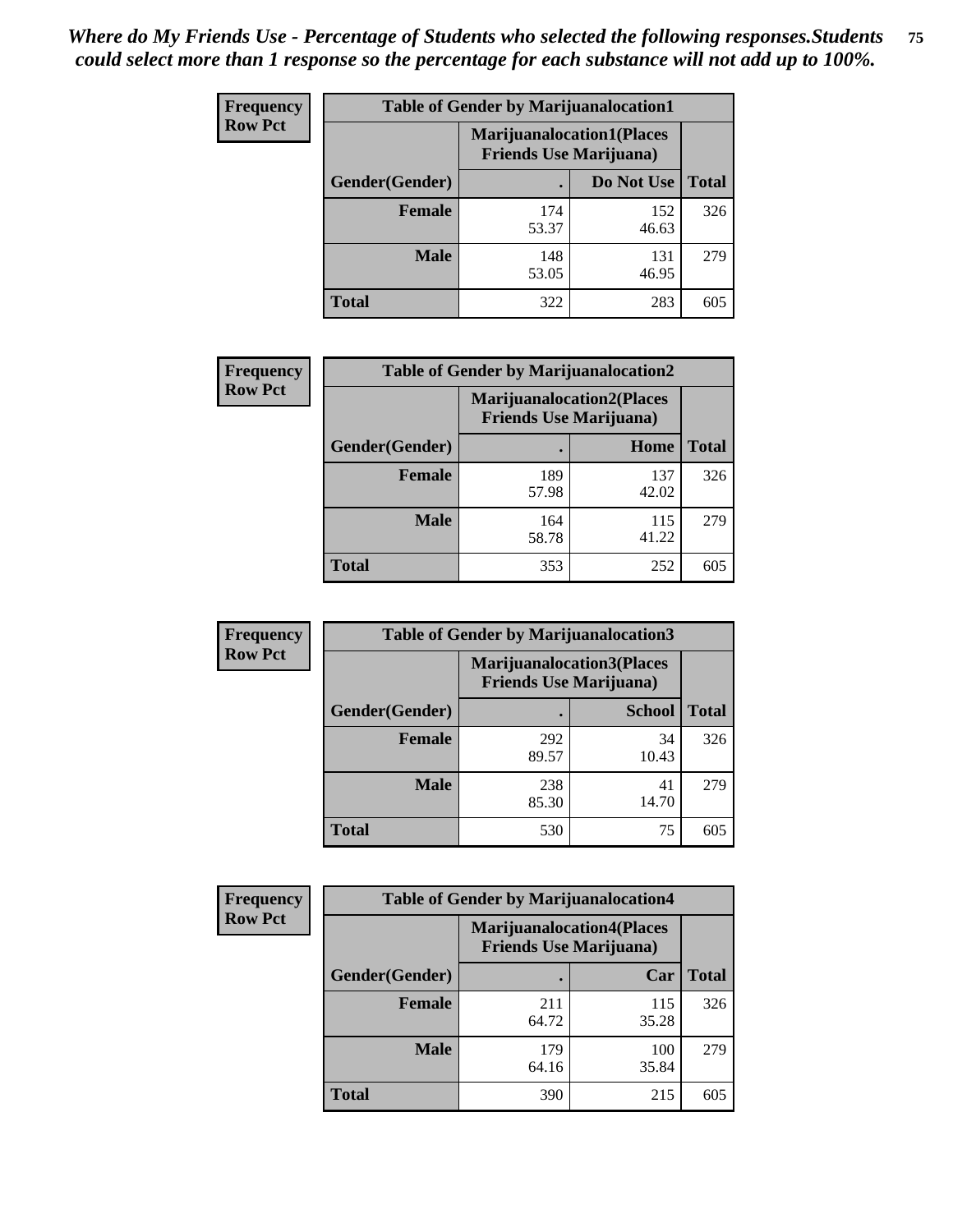| <b>Frequency</b> | <b>Table of Gender by Marijuanalocation5</b> |                                                                    |                                 |              |
|------------------|----------------------------------------------|--------------------------------------------------------------------|---------------------------------|--------------|
| <b>Row Pct</b>   |                                              | <b>Marijuanalocation5(Places</b><br><b>Friends Use Marijuana</b> ) |                                 |              |
|                  | Gender(Gender)                               |                                                                    | <b>Friend's</b><br><b>House</b> | <b>Total</b> |
|                  | <b>Female</b>                                | 151<br>46.32                                                       | 175<br>53.68                    | 326          |
|                  | <b>Male</b>                                  | 159<br>56.99                                                       | 120<br>43.01                    | 279          |
|                  | <b>Total</b>                                 | 310                                                                | 295                             | 605          |

| <b>Frequency</b> | <b>Table of Gender by Marijuanalocation6</b> |                                                                    |              |              |
|------------------|----------------------------------------------|--------------------------------------------------------------------|--------------|--------------|
| <b>Row Pct</b>   |                                              | <b>Marijuanalocation6(Places</b><br><b>Friends Use Marijuana</b> ) |              |              |
|                  | <b>Gender</b> (Gender)                       |                                                                    | <b>Other</b> | <b>Total</b> |
|                  | Female                                       | 214<br>65.64                                                       | 112<br>34.36 | 326          |
|                  | <b>Male</b>                                  | 189<br>67.74                                                       | 90<br>32.26  | 279          |
|                  | Total                                        | 403                                                                | 202          | 605          |

| Frequency      | <b>Table of Gender by Otherdruglocation1</b> |                                                                                |              |              |
|----------------|----------------------------------------------|--------------------------------------------------------------------------------|--------------|--------------|
| <b>Row Pct</b> |                                              | <b>Otherdruglocation1(Places</b><br><b>Friends Use Other Illegal</b><br>Drugs) |              |              |
|                | Gender(Gender)                               |                                                                                | Do Not Use   | <b>Total</b> |
|                | <b>Female</b>                                | 116<br>35.58                                                                   | 210<br>64.42 | 326          |
|                | <b>Male</b>                                  | 99<br>35.48                                                                    | 180<br>64.52 | 279          |
|                | <b>Total</b>                                 | 215                                                                            | 390          | 605          |

| <b>Frequency</b> | <b>Table of Gender by Otherdruglocation2</b> |              |                                                                      |              |
|------------------|----------------------------------------------|--------------|----------------------------------------------------------------------|--------------|
| <b>Row Pct</b>   |                                              | Drugs)       | <b>Otherdruglocation2(Places</b><br><b>Friends Use Other Illegal</b> |              |
|                  | Gender(Gender)                               |              | Home                                                                 | <b>Total</b> |
|                  | Female                                       | 240<br>73.62 | 86<br>26.38                                                          | 326          |
|                  | <b>Male</b>                                  | 208<br>74.55 | 71<br>25.45                                                          | 279          |
|                  | <b>Total</b>                                 | 448          | 157                                                                  | 605          |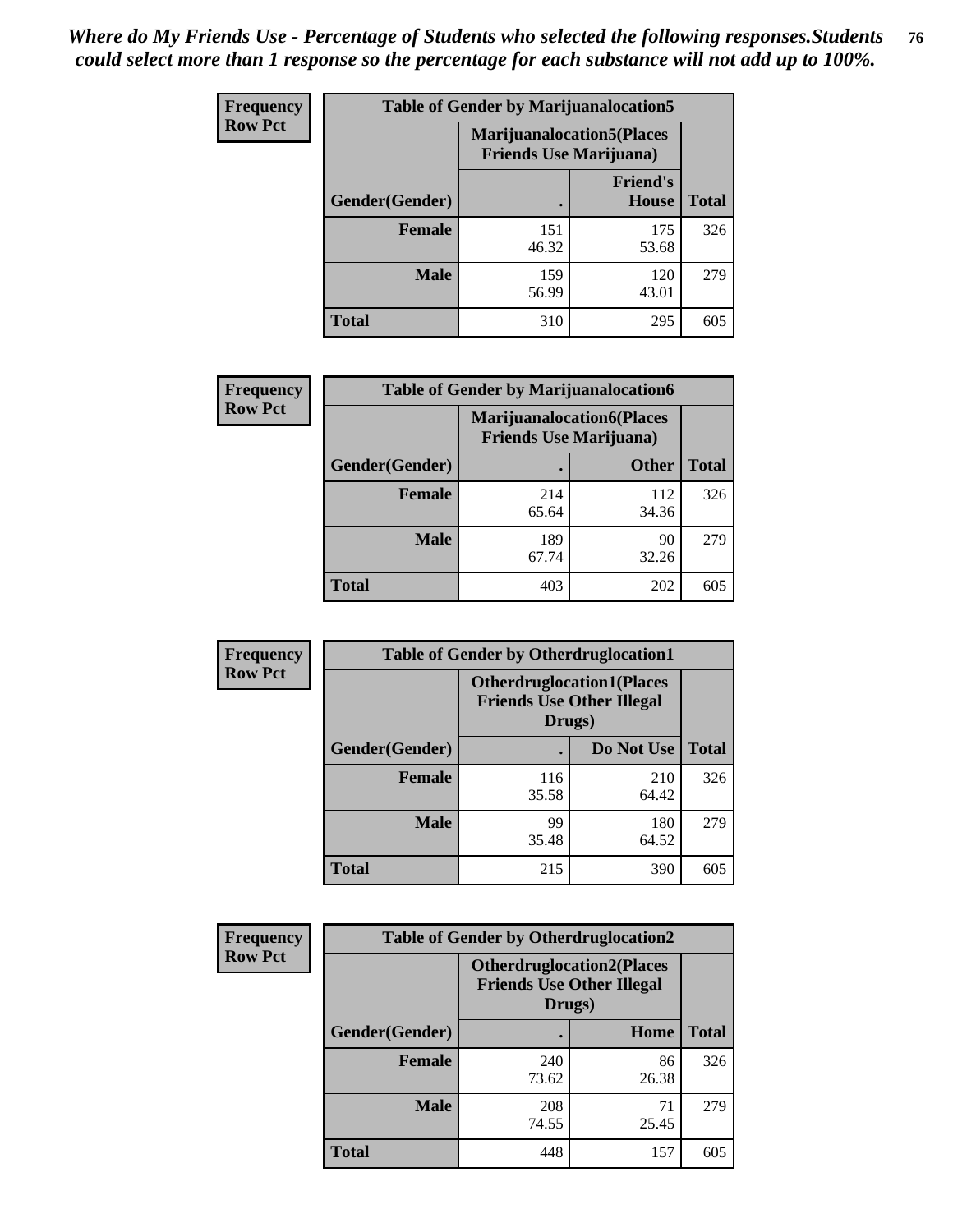| Frequency      | <b>Table of Gender by Otherdruglocation3</b> |                                                                                |               |              |
|----------------|----------------------------------------------|--------------------------------------------------------------------------------|---------------|--------------|
| <b>Row Pct</b> |                                              | <b>Otherdruglocation3(Places</b><br><b>Friends Use Other Illegal</b><br>Drugs) |               |              |
|                | Gender(Gender)                               |                                                                                | <b>School</b> | <b>Total</b> |
|                | Female                                       | 291<br>89.26                                                                   | 35<br>10.74   | 326          |
|                | <b>Male</b>                                  | 235<br>84.23                                                                   | 44<br>15.77   | 279          |
|                | <b>Total</b>                                 | 526                                                                            | 79            | 605          |

| Frequency      | <b>Table of Gender by Otherdruglocation4</b> |                                                                                |             |              |
|----------------|----------------------------------------------|--------------------------------------------------------------------------------|-------------|--------------|
| <b>Row Pct</b> |                                              | <b>Otherdruglocation4(Places</b><br><b>Friends Use Other Illegal</b><br>Drugs) |             |              |
|                | Gender(Gender)                               |                                                                                | Car         | <b>Total</b> |
|                | <b>Female</b>                                | 259<br>79.45                                                                   | 67<br>20.55 | 326          |
|                | <b>Male</b>                                  | 225<br>80.65                                                                   | 54<br>19.35 | 279          |
|                | <b>Total</b>                                 | 484                                                                            | 121         | 605          |

| Frequency      | <b>Table of Gender by Otherdruglocation5</b>                                   |              |                                 |              |
|----------------|--------------------------------------------------------------------------------|--------------|---------------------------------|--------------|
| <b>Row Pct</b> | <b>Otherdruglocation5(Places</b><br><b>Friends Use Other Illegal</b><br>Drugs) |              |                                 |              |
|                | Gender(Gender)                                                                 |              | <b>Friend's</b><br><b>House</b> | <b>Total</b> |
|                | <b>Female</b>                                                                  | 211<br>64.72 | 115<br>35.28                    | 326          |
|                | <b>Male</b>                                                                    | 199<br>71.33 | 80<br>28.67                     | 279          |
|                | <b>Total</b>                                                                   | 410          | 195                             | 605          |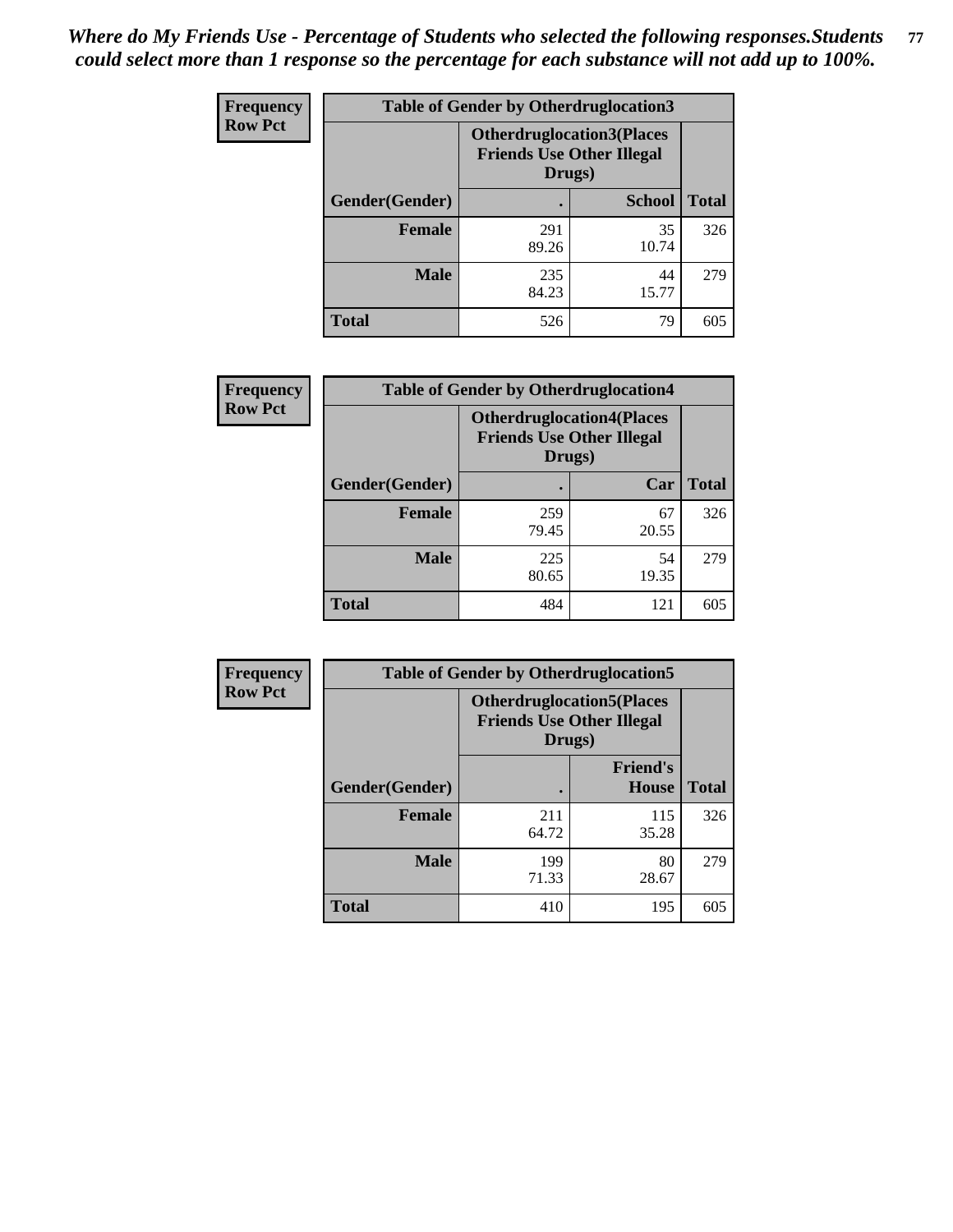| Frequency      | <b>Table of Gender by Otherdruglocation6</b> |                                                                                |              |              |
|----------------|----------------------------------------------|--------------------------------------------------------------------------------|--------------|--------------|
| <b>Row Pct</b> |                                              | <b>Otherdruglocation6(Places</b><br><b>Friends Use Other Illegal</b><br>Drugs) |              |              |
|                | Gender(Gender)                               |                                                                                | <b>Other</b> | <b>Total</b> |
|                | <b>Female</b>                                | 236<br>72.39                                                                   | 90<br>27.61  | 326          |
|                | <b>Male</b>                                  | 212<br>75.99                                                                   | 67<br>24.01  | 279          |
|                | <b>Total</b>                                 | 448                                                                            | 157          | 605          |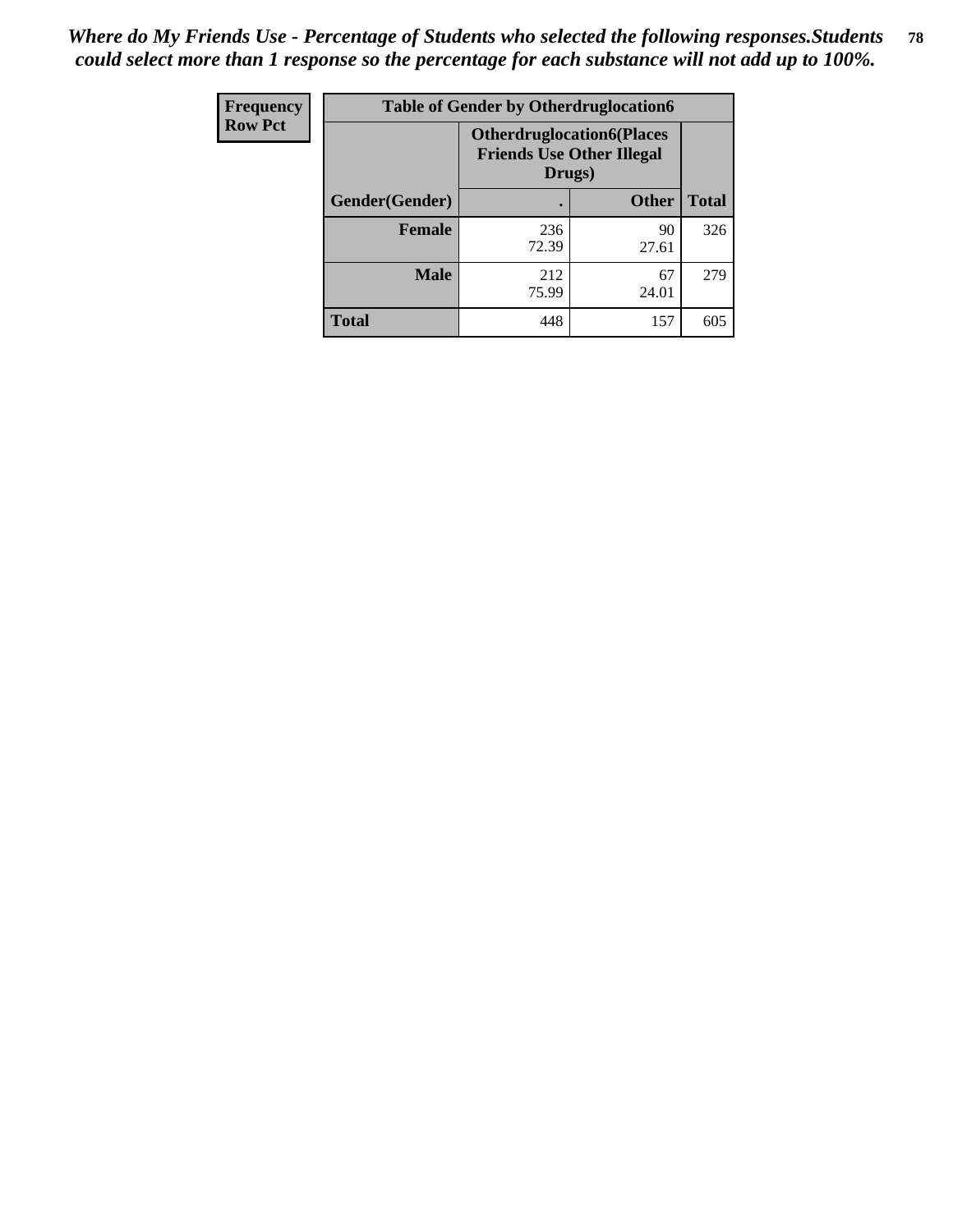| <b>Frequency</b> | <b>Table of Gender by Alcoholtime1</b> |                                                          |                      |              |
|------------------|----------------------------------------|----------------------------------------------------------|----------------------|--------------|
| <b>Row Pct</b>   |                                        | <b>Alcoholtime1(Times</b><br><b>Friends Use Alcohol)</b> |                      |              |
|                  | Gender(Gender)                         |                                                          | Do Not<br><b>Use</b> | <b>Total</b> |
|                  | <b>Female</b>                          | 229<br>70.25                                             | 97<br>29.75          | 326          |
|                  | <b>Male</b>                            | 195<br>69.89                                             | 84<br>30.11          | 279          |
|                  | <b>Total</b>                           | 424                                                      | 181                  | 605          |

| Frequency      | <b>Table of Gender by Alcoholtime2</b> |                                                          |                            |              |
|----------------|----------------------------------------|----------------------------------------------------------|----------------------------|--------------|
| <b>Row Pct</b> |                                        | <b>Alcoholtime2(Times</b><br><b>Friends Use Alcohol)</b> |                            |              |
|                | Gender(Gender)                         |                                                          | <b>On Way</b><br>to School | <b>Total</b> |
|                | <b>Female</b>                          | 296<br>90.80                                             | 30<br>9.20                 | 326          |
|                | <b>Male</b>                            | 245<br>87.81                                             | 34<br>12.19                | 279          |
|                | Total                                  | 541                                                      | 64                         | 605          |

| Frequency      | <b>Table of Gender by Alcoholtime3</b> |                                                   |                                |              |
|----------------|----------------------------------------|---------------------------------------------------|--------------------------------|--------------|
| <b>Row Pct</b> |                                        | Alcoholtime3(Times<br><b>Friends Use Alcohol)</b> |                                |              |
|                | Gender(Gender)                         |                                                   | <b>During</b><br><b>School</b> | <b>Total</b> |
|                | Female                                 | 296<br>90.80                                      | 30<br>9.20                     | 326          |
|                | <b>Male</b>                            | 244<br>87.46                                      | 35<br>12.54                    | 279          |
|                | <b>Total</b>                           | 540                                               | 65                             | 605          |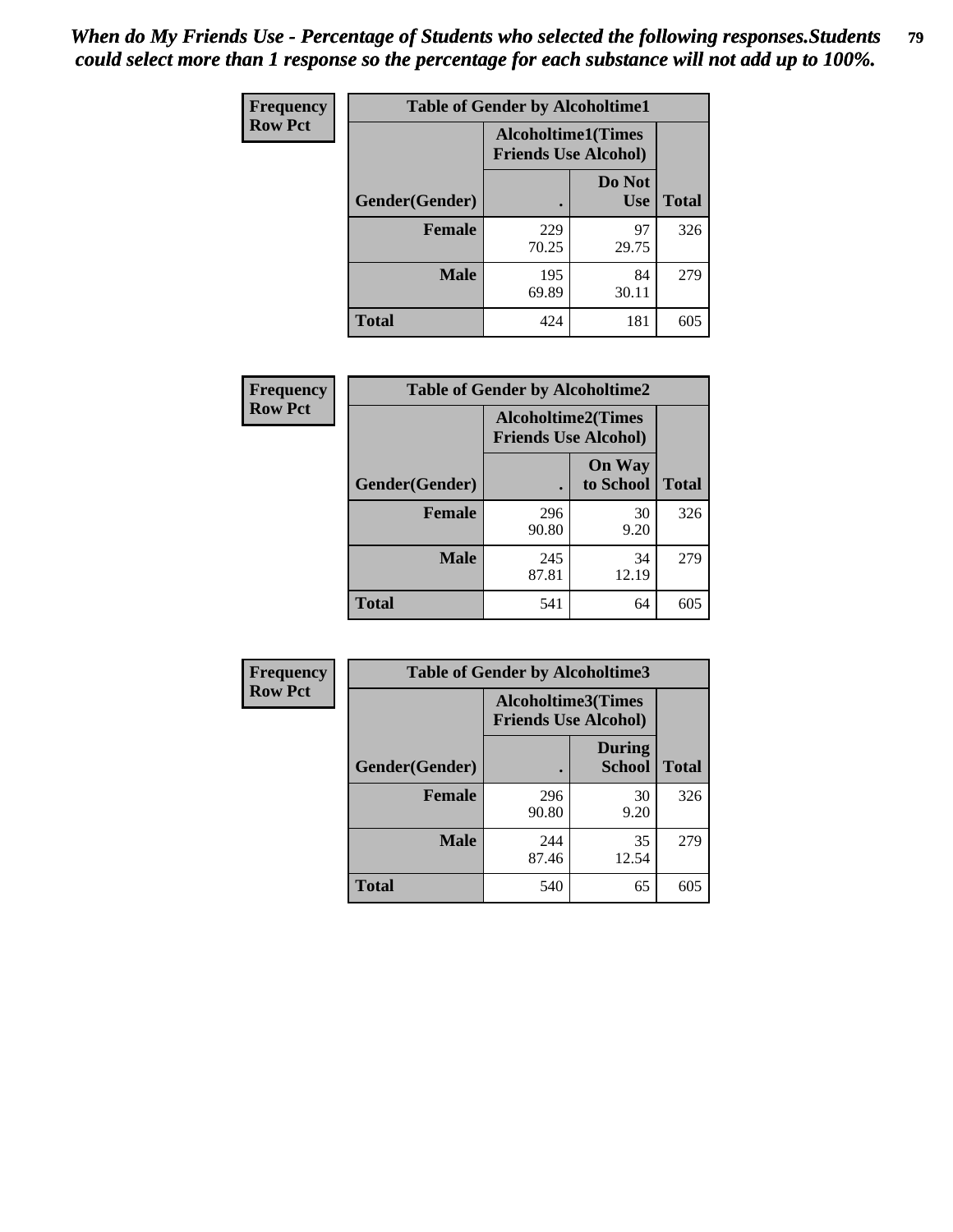*When do My Friends Use - Percentage of Students who selected the following responses.Students could select more than 1 response so the percentage for each substance will not add up to 100%.* **80**

| <b>Frequency</b> | <b>Table of Gender by Alcoholtime4</b> |                                                          |                                                |              |
|------------------|----------------------------------------|----------------------------------------------------------|------------------------------------------------|--------------|
| <b>Row Pct</b>   |                                        | <b>Alcoholtime4(Times</b><br><b>Friends Use Alcohol)</b> |                                                |              |
|                  | Gender(Gender)                         |                                                          | <b>On Way</b><br>Home<br>From<br><b>School</b> | <b>Total</b> |
|                  | <b>Female</b>                          | 292<br>89.57                                             | 34<br>10.43                                    | 326          |
|                  | <b>Male</b>                            | 244<br>87.46                                             | 35<br>12.54                                    | 279          |
|                  | <b>Total</b>                           | 536                                                      | 69                                             | 605          |

| <b>Frequency</b> | <b>Table of Gender by Alcoholtime5</b> |                                                           |              |              |
|------------------|----------------------------------------|-----------------------------------------------------------|--------------|--------------|
| <b>Row Pct</b>   |                                        | <b>Alcoholtime5</b> (Times<br><b>Friends Use Alcohol)</b> |              |              |
|                  | Gender(Gender)                         |                                                           | Weeknights   | <b>Total</b> |
|                  | <b>Female</b>                          | 221<br>67.79                                              | 105<br>32.21 | 326          |
|                  | <b>Male</b>                            | 197<br>70.61                                              | 82<br>29.39  | 279          |
|                  | <b>Total</b>                           | 418                                                       | 187          | 605          |

| <b>Frequency</b> | <b>Table of Gender by Alcoholtime6</b> |             |                                                           |              |
|------------------|----------------------------------------|-------------|-----------------------------------------------------------|--------------|
| <b>Row Pct</b>   |                                        |             | <b>Alcoholtime6</b> (Times<br><b>Friends Use Alcohol)</b> |              |
|                  | Gender(Gender)                         |             | <b>Weekends</b>                                           | <b>Total</b> |
|                  | Female                                 | 79<br>24.23 | 247<br>75.77                                              | 326          |
|                  | <b>Male</b>                            | 89<br>31.90 | 190<br>68.10                                              | 279          |
|                  | <b>Total</b>                           | 168         | 437                                                       | 605          |

| Frequency      | <b>Table of Gender by Tobaccotime1</b> |                                                          |                      |              |
|----------------|----------------------------------------|----------------------------------------------------------|----------------------|--------------|
| <b>Row Pct</b> |                                        | <b>Tobaccotime1(Times</b><br><b>Friends Use Tobacco)</b> |                      |              |
|                | Gender(Gender)                         |                                                          | Do Not<br><b>Use</b> | <b>Total</b> |
|                | <b>Female</b>                          | 189<br>57.98                                             | 137<br>42.02         | 326          |
|                | <b>Male</b>                            | 185<br>66.31                                             | 94<br>33.69          | 279          |
|                | <b>Total</b>                           | 374                                                      | 231                  | 605          |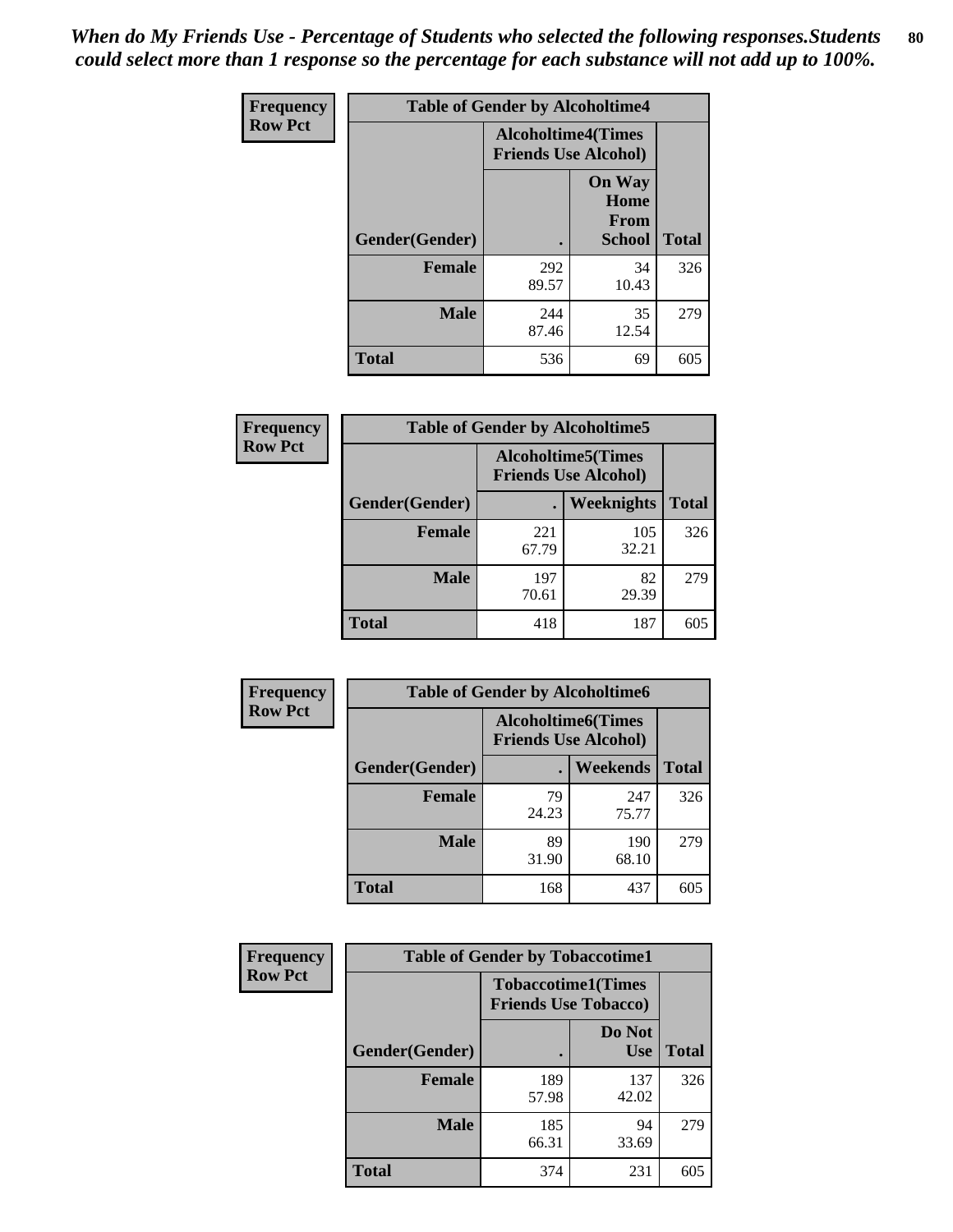*When do My Friends Use - Percentage of Students who selected the following responses.Students could select more than 1 response so the percentage for each substance will not add up to 100%.* **81**

| Frequency      | <b>Table of Gender by Tobaccotime2</b> |                                                          |                            |              |
|----------------|----------------------------------------|----------------------------------------------------------|----------------------------|--------------|
| <b>Row Pct</b> |                                        | <b>Tobaccotime2(Times</b><br><b>Friends Use Tobacco)</b> |                            |              |
|                | Gender(Gender)                         | $\bullet$                                                | <b>On Way</b><br>to School | <b>Total</b> |
|                | Female                                 | 213<br>65.34                                             | 113<br>34.66               | 326          |
|                | <b>Male</b>                            | 161<br>57.71                                             | 118<br>42.29               | 279          |
|                | Total                                  | 374                                                      | 231                        | 605          |

| Frequency      | <b>Table of Gender by Tobaccotime3</b> |                             |                                |              |
|----------------|----------------------------------------|-----------------------------|--------------------------------|--------------|
| <b>Row Pct</b> |                                        | <b>Friends Use Tobacco)</b> | <b>Tobaccotime3(Times</b>      |              |
|                | Gender(Gender)                         |                             | <b>During</b><br><b>School</b> | <b>Total</b> |
|                | Female                                 | 260<br>79.75                | 66<br>20.25                    | 326          |
|                | <b>Male</b>                            | 189<br>67.74                | 90<br>32.26                    | 279          |
|                | <b>Total</b>                           | 449                         | 156                            | 605          |

| <b>Frequency</b> | <b>Table of Gender by Tobaccotime4</b> |                                                          |                                                       |              |
|------------------|----------------------------------------|----------------------------------------------------------|-------------------------------------------------------|--------------|
| <b>Row Pct</b>   |                                        | <b>Tobaccotime4(Times</b><br><b>Friends Use Tobacco)</b> |                                                       |              |
|                  | Gender(Gender)                         |                                                          | <b>On Way</b><br>Home<br><b>From</b><br><b>School</b> | <b>Total</b> |
|                  | <b>Female</b>                          | 292<br>89.57                                             | 34<br>10.43                                           | 326          |
|                  | <b>Male</b>                            | 244<br>87.46                                             | 35<br>12.54                                           | 279          |
|                  | <b>Total</b>                           | 536                                                      | 69                                                    | 605          |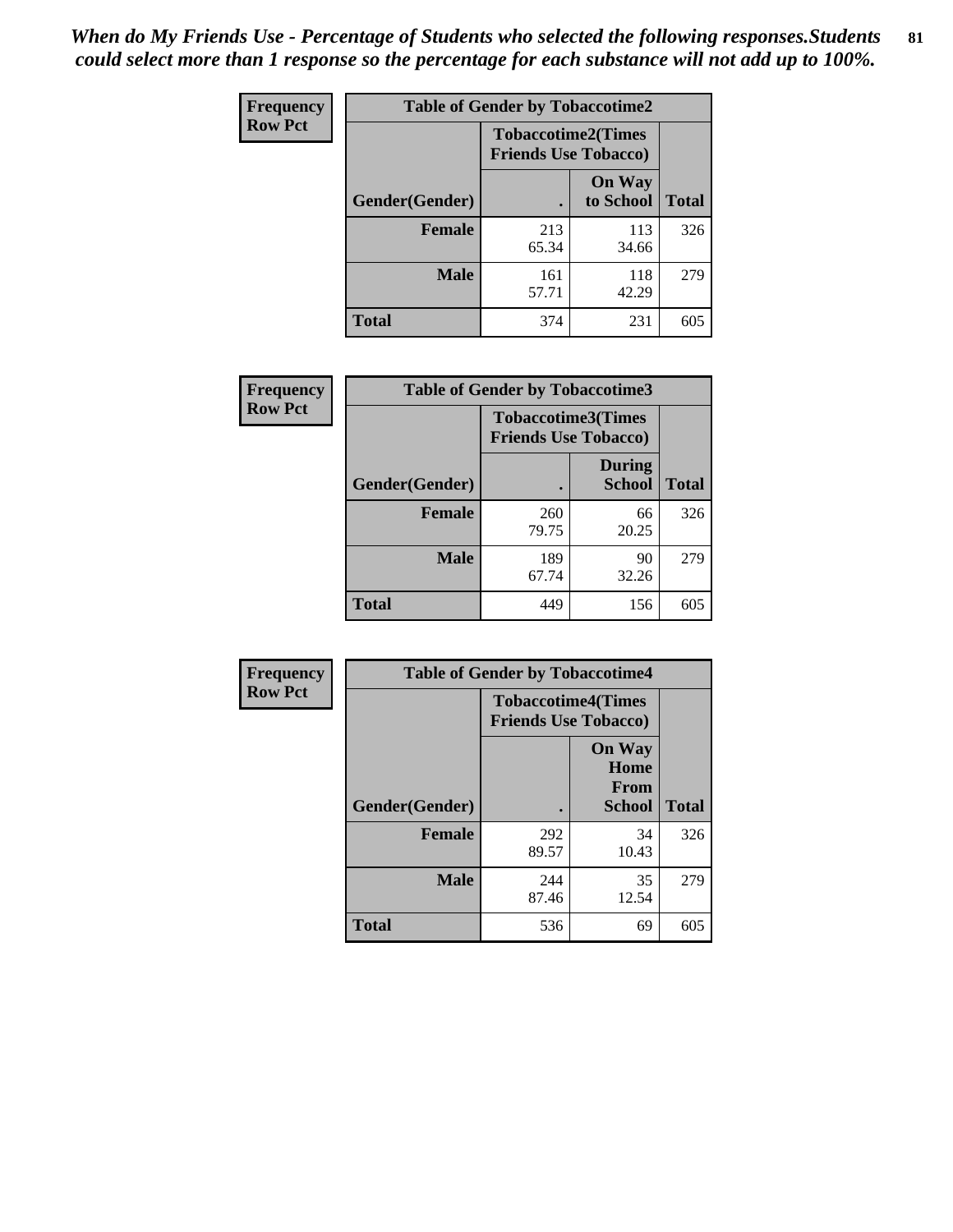| <b>Frequency</b> | <b>Table of Gender by Tobaccotime5</b> |                                                          |              |              |  |
|------------------|----------------------------------------|----------------------------------------------------------|--------------|--------------|--|
| <b>Row Pct</b>   |                                        | <b>Tobaccotime5(Times</b><br><b>Friends Use Tobacco)</b> |              |              |  |
|                  | Gender(Gender)                         |                                                          | Weeknights   | <b>Total</b> |  |
|                  | <b>Female</b>                          | 161<br>49.39                                             | 165<br>50.61 | 326          |  |
|                  | <b>Male</b>                            | 125<br>44.80                                             | 154<br>55.20 | 279          |  |
|                  | <b>Total</b>                           | 286                                                      | 319          | 605          |  |

| Frequency      | <b>Table of Gender by Tobaccotime6</b> |                             |                           |              |  |
|----------------|----------------------------------------|-----------------------------|---------------------------|--------------|--|
| <b>Row Pct</b> |                                        | <b>Friends Use Tobacco)</b> | <b>Tobaccotime6(Times</b> |              |  |
|                | Gender(Gender)                         |                             | <b>Weekends</b>           | <b>Total</b> |  |
|                | Female                                 | 138<br>42.33                | 188<br>57.67              | 326          |  |
|                | <b>Male</b>                            | 107<br>38.35                | 172<br>61.65              | 279          |  |
|                | <b>Total</b>                           | 245                         | 360                       | 605          |  |

| <b>Frequency</b> | <b>Table of Gender by Marijuanatime1</b>                      |              |              |              |
|------------------|---------------------------------------------------------------|--------------|--------------|--------------|
| <b>Row Pct</b>   | <b>Marijuanatime1(Times</b><br><b>Friends Use Marijuana</b> ) |              |              |              |
|                  | Gender(Gender)                                                |              | Do Not Use   | <b>Total</b> |
|                  | <b>Female</b>                                                 | 174<br>53.37 | 152<br>46.63 | 326          |
|                  | <b>Male</b>                                                   | 150<br>53.76 | 129<br>46.24 | 279          |
|                  | <b>Total</b>                                                  | 324          | 281          | 605          |

| <b>Frequency</b> | <b>Table of Gender by Marijuanatime2</b> |                                                        |                            |              |
|------------------|------------------------------------------|--------------------------------------------------------|----------------------------|--------------|
| <b>Row Pct</b>   |                                          | Marijuanatime2(Times<br><b>Friends Use Marijuana</b> ) |                            |              |
|                  | Gender(Gender)                           |                                                        | On Way to<br><b>School</b> | <b>Total</b> |
|                  | Female                                   | 248<br>76.07                                           | 78<br>23.93                | 326          |
|                  | <b>Male</b>                              | 202<br>72.40                                           | 77<br>27.60                | 279          |
|                  | <b>Total</b>                             | 450                                                    | 155                        | 605          |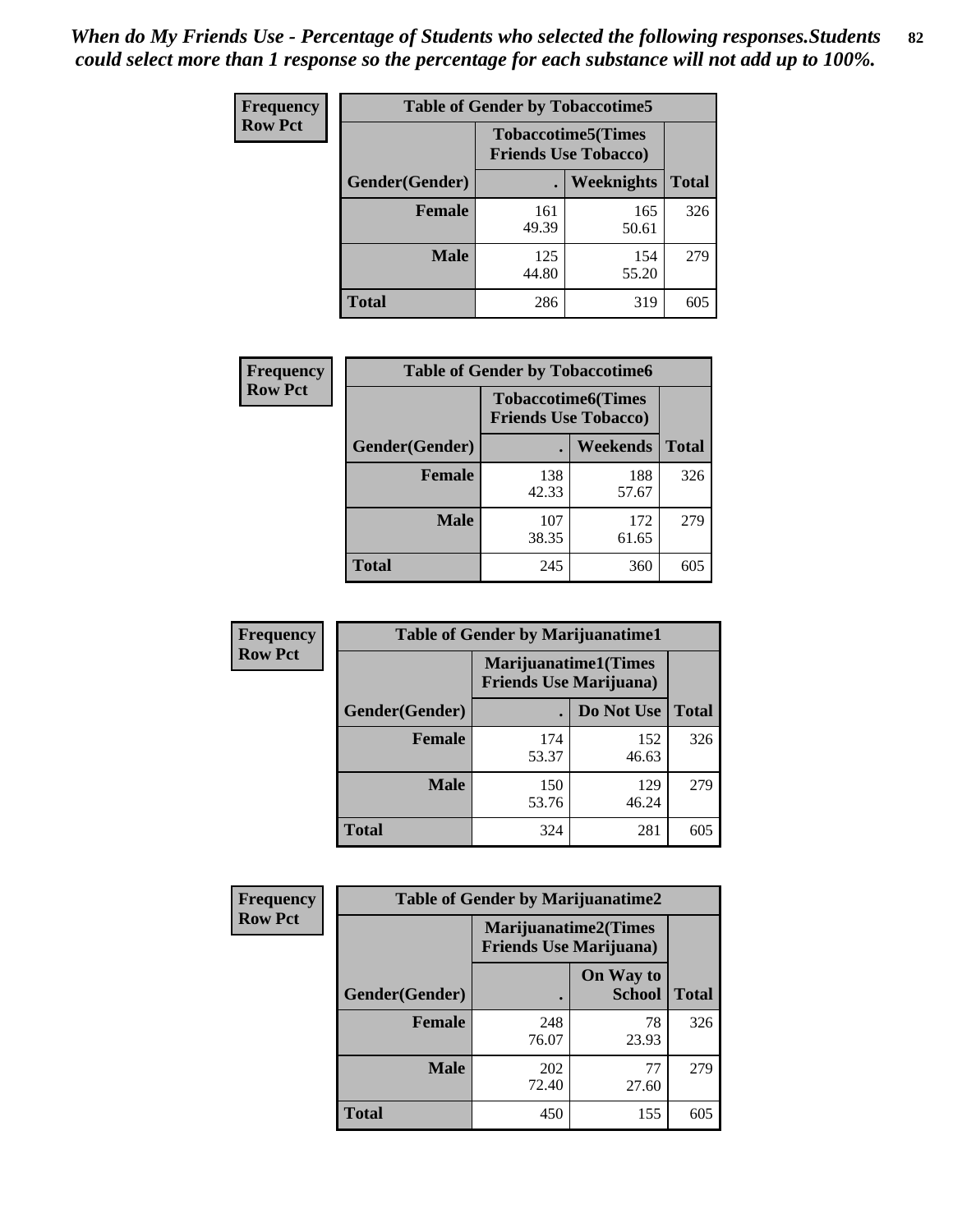| Frequency      | <b>Table of Gender by Marijuanatime3</b> |                                                        |                                |              |
|----------------|------------------------------------------|--------------------------------------------------------|--------------------------------|--------------|
| <b>Row Pct</b> |                                          | Marijuanatime3(Times<br><b>Friends Use Marijuana</b> ) |                                |              |
|                | <b>Gender</b> (Gender)                   |                                                        | <b>During</b><br><b>School</b> | <b>Total</b> |
|                | <b>Female</b>                            | 290<br>88.96                                           | 36<br>11.04                    | 326          |
|                | <b>Male</b>                              | 240<br>86.02                                           | 39<br>13.98                    | 279          |
|                | <b>Total</b>                             | 530                                                    | 75                             | 605          |

| Frequency      | <b>Table of Gender by Marijuanatime4</b> |                                |                                                       |              |
|----------------|------------------------------------------|--------------------------------|-------------------------------------------------------|--------------|
| <b>Row Pct</b> |                                          | <b>Friends Use Marijuana</b> ) | <b>Marijuanatime4</b> (Times                          |              |
|                | Gender(Gender)                           |                                | <b>On Way</b><br>Home<br><b>From</b><br><b>School</b> | <b>Total</b> |
|                | <b>Female</b>                            | 251<br>76.99                   | 75<br>23.01                                           | 326          |
|                | <b>Male</b>                              | 215<br>77.06                   | 64<br>22.94                                           | 279          |
|                | <b>Total</b>                             | 466                            | 139                                                   | 605          |

| Frequency      | <b>Table of Gender by Marijuanatime5</b> |                                                                |              |              |
|----------------|------------------------------------------|----------------------------------------------------------------|--------------|--------------|
| <b>Row Pct</b> |                                          | <b>Marijuanatime5</b> (Times<br><b>Friends Use Marijuana</b> ) |              |              |
|                | Gender(Gender)                           | ٠                                                              | Weeknights   | <b>Total</b> |
|                | <b>Female</b>                            | 188<br>57.67                                                   | 138<br>42.33 | 326          |
|                | <b>Male</b>                              | 173<br>62.01                                                   | 106<br>37.99 | 279          |
|                | <b>Total</b>                             | 361                                                            | 244          | 605          |

| Frequency      | <b>Table of Gender by Marijuanatime6</b> |                                                                |                 |              |
|----------------|------------------------------------------|----------------------------------------------------------------|-----------------|--------------|
| <b>Row Pct</b> |                                          | <b>Marijuanatime6</b> (Times<br><b>Friends Use Marijuana</b> ) |                 |              |
|                | Gender(Gender)                           |                                                                | <b>Weekends</b> | <b>Total</b> |
|                | <b>Female</b>                            | 135<br>41.41                                                   | 191<br>58.59    | 326          |
|                | <b>Male</b>                              | 129<br>46.24                                                   | 150<br>53.76    | 279          |
|                | <b>Total</b>                             | 264                                                            | 341             | 605          |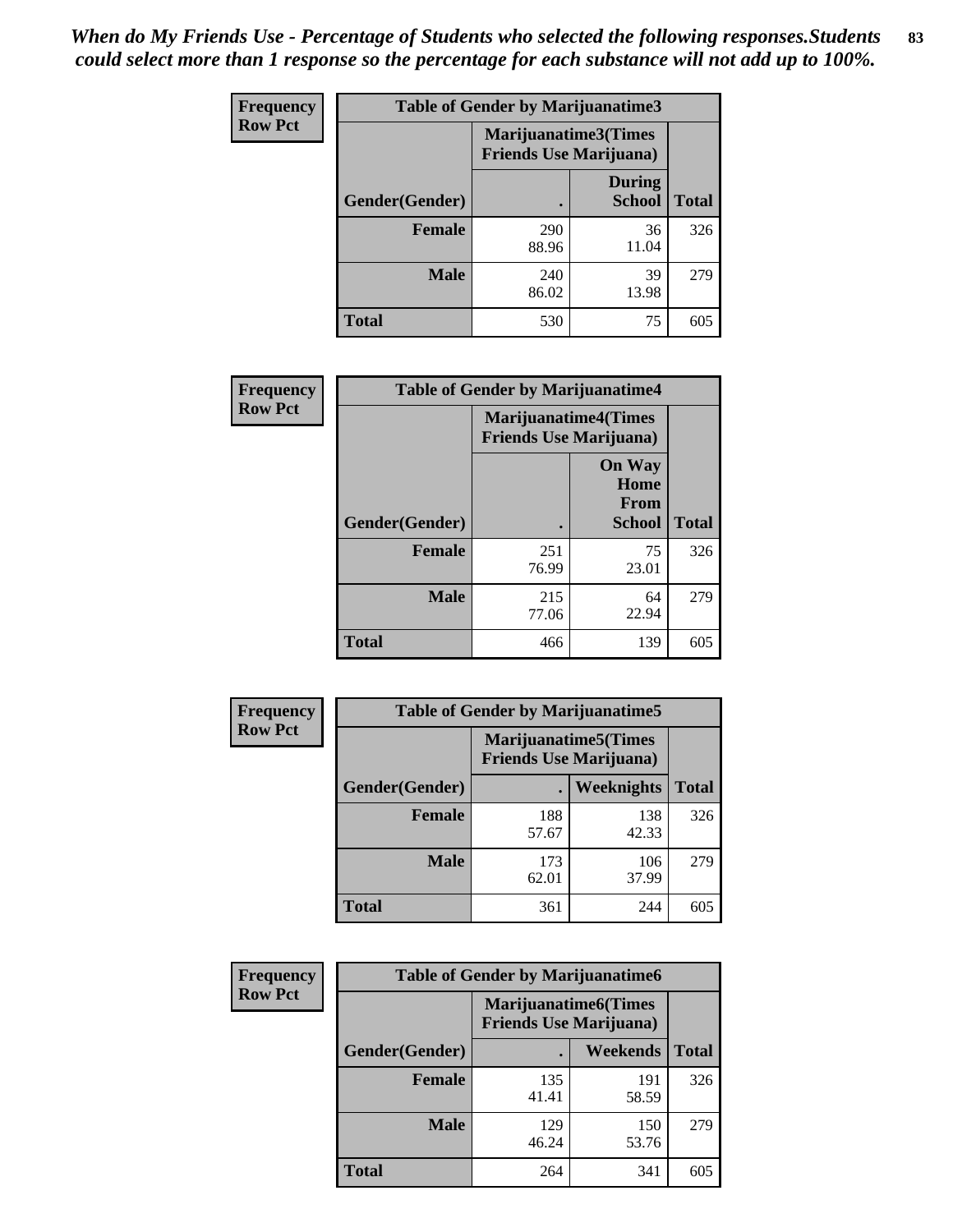*When do My Friends Use - Percentage of Students who selected the following responses.Students could select more than 1 response so the percentage for each substance will not add up to 100%.* **84**

| <b>Frequency</b> | <b>Table of Gender by Otherdrugtime1</b> |              |                                                                                    |              |  |
|------------------|------------------------------------------|--------------|------------------------------------------------------------------------------------|--------------|--|
| <b>Row Pct</b>   |                                          |              | <b>Otherdrugtime1</b> (Times<br><b>Friends Use Other</b><br><b>Illegal Drugs</b> ) |              |  |
|                  | Gender(Gender)                           |              | Do Not Use                                                                         | <b>Total</b> |  |
|                  | <b>Female</b>                            | 125<br>38.34 | 201<br>61.66                                                                       | 326          |  |
|                  | <b>Male</b>                              | 95<br>34.05  | 184<br>65.95                                                                       | 279          |  |
|                  | <b>Total</b>                             | 220          | 385                                                                                | 605          |  |

| <b>Frequency</b> | <b>Table of Gender by Otherdrugtime2</b> |                                                                                   |                            |              |
|------------------|------------------------------------------|-----------------------------------------------------------------------------------|----------------------------|--------------|
| <b>Row Pct</b>   |                                          | <b>Otherdrugtime2(Times</b><br><b>Friends Use Other</b><br><b>Illegal Drugs</b> ) |                            |              |
|                  | <b>Gender</b> (Gender)                   |                                                                                   | On Way to<br><b>School</b> | <b>Total</b> |
|                  | <b>Female</b>                            | 279<br>85.58                                                                      | 47<br>14.42                | 326          |
|                  | <b>Male</b>                              | 244<br>87.46                                                                      | 35<br>12.54                | 279          |
|                  | <b>Total</b>                             | 523                                                                               | 82                         | 605          |

| Frequency      | <b>Table of Gender by Otherdrugtime3</b> |                                                                                   |                                |              |  |
|----------------|------------------------------------------|-----------------------------------------------------------------------------------|--------------------------------|--------------|--|
| <b>Row Pct</b> |                                          | <b>Otherdrugtime3(Times</b><br><b>Friends Use Other</b><br><b>Illegal Drugs</b> ) |                                |              |  |
|                | Gender(Gender)                           |                                                                                   | <b>During</b><br><b>School</b> | <b>Total</b> |  |
|                | <b>Female</b>                            | 281<br>86.20                                                                      | 45<br>13.80                    | 326          |  |
|                | <b>Male</b>                              | 241<br>86.38                                                                      | 38<br>13.62                    | 279          |  |
|                | <b>Total</b>                             | 522                                                                               | 83                             | 605          |  |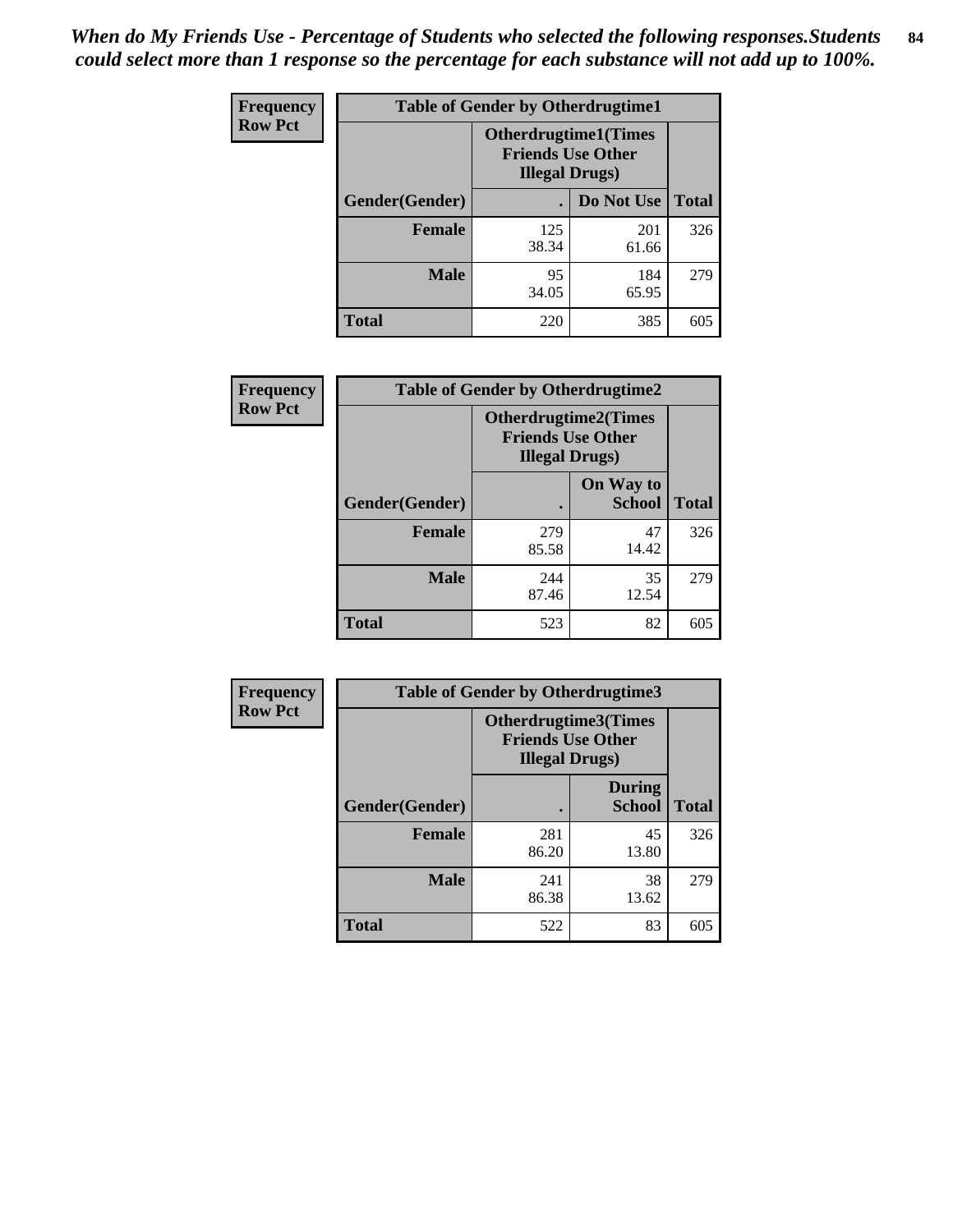*When do My Friends Use - Percentage of Students who selected the following responses.Students could select more than 1 response so the percentage for each substance will not add up to 100%.* **85**

| Frequency      | <b>Table of Gender by Otherdrugtime4</b> |                                                                                   |                                                       |              |
|----------------|------------------------------------------|-----------------------------------------------------------------------------------|-------------------------------------------------------|--------------|
| <b>Row Pct</b> |                                          | <b>Otherdrugtime4(Times</b><br><b>Friends Use Other</b><br><b>Illegal Drugs</b> ) |                                                       |              |
|                | Gender(Gender)                           |                                                                                   | <b>On Way</b><br>Home<br><b>From</b><br><b>School</b> | <b>Total</b> |
|                | <b>Female</b>                            | 279<br>85.58                                                                      | 47<br>14.42                                           | 326          |
|                | <b>Male</b>                              | 241<br>86.38                                                                      | 38<br>13.62                                           | 279          |
|                | <b>Total</b>                             | 520                                                                               | 85                                                    | 605          |

| Frequency      | <b>Table of Gender by Otherdrugtime5</b> |                                                                                    |             |              |  |
|----------------|------------------------------------------|------------------------------------------------------------------------------------|-------------|--------------|--|
| <b>Row Pct</b> |                                          | <b>Otherdrugtime5</b> (Times<br><b>Friends Use Other</b><br><b>Illegal Drugs</b> ) |             |              |  |
|                | Gender(Gender)                           |                                                                                    | Weeknights  | <b>Total</b> |  |
|                | <b>Female</b>                            | 242<br>74.23                                                                       | 84<br>25.77 | 326          |  |
|                | <b>Male</b>                              | 215<br>77.06                                                                       | 64<br>22.94 | 279          |  |
|                | <b>Total</b>                             | 457                                                                                | 148         | 605          |  |

| Frequency      | <b>Table of Gender by Otherdrugtime6</b> |                                                                                   |              |              |
|----------------|------------------------------------------|-----------------------------------------------------------------------------------|--------------|--------------|
| <b>Row Pct</b> |                                          | <b>Otherdrugtime6(Times</b><br><b>Friends Use Other</b><br><b>Illegal Drugs</b> ) |              |              |
|                | Gender(Gender)                           |                                                                                   | Weekends     | <b>Total</b> |
|                | <b>Female</b>                            | 187<br>57.36                                                                      | 139<br>42.64 | 326          |
|                | <b>Male</b>                              | 184<br>65.95                                                                      | 95<br>34.05  | 279          |
|                | <b>Total</b>                             | 371                                                                               | 234          | 605          |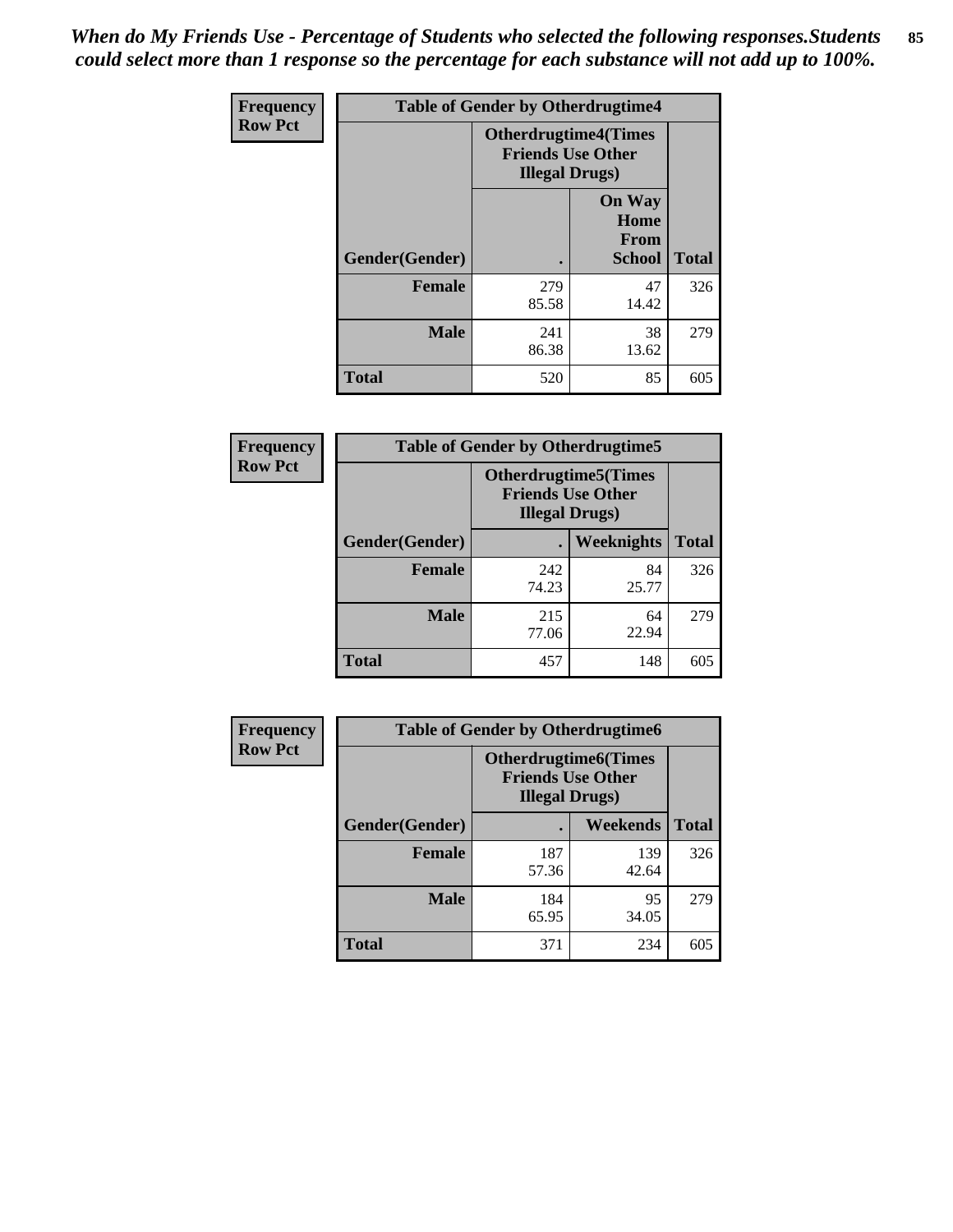# *Other Questions* **86**

| <b>Frequency</b> | <b>Table of Gender by Educationalcohol</b> |                                                                                                                                       |                |              |
|------------------|--------------------------------------------|---------------------------------------------------------------------------------------------------------------------------------------|----------------|--------------|
| <b>Row Pct</b>   |                                            | <b>Educationalcohol</b> (I<br>have been taught<br>about alcohol,<br>tobacco,<br>and other drugs<br>within the last year<br>at school) |                |              |
|                  | Gender(Gender)                             | <b>Yes</b>                                                                                                                            | N <sub>0</sub> | <b>Total</b> |
|                  | <b>Female</b>                              | 192<br>58.90                                                                                                                          | 134<br>41.10   | 326          |
|                  | <b>Male</b>                                | 175<br>62.72                                                                                                                          | 104<br>37.28   | 279          |
|                  | <b>Total</b>                               | 367                                                                                                                                   | 238            | 605          |

| Frequency      | <b>Table of Gender by Rodedrinking</b> |                                                                                                                     |                |              |
|----------------|----------------------------------------|---------------------------------------------------------------------------------------------------------------------|----------------|--------------|
| <b>Row Pct</b> |                                        | Rodedrinking(In<br>the past 30 days I<br>have ridden in a<br>car with a driver<br>who had been<br>drinking alcohol) |                |              |
|                | Gender(Gender)                         | Yes                                                                                                                 | N <sub>0</sub> | <b>Total</b> |
|                | <b>Female</b>                          | 63<br>19.33                                                                                                         | 263<br>80.67   | 326          |
|                | <b>Male</b>                            | 53<br>19.00                                                                                                         | 226<br>81.00   | 279          |
|                | <b>Total</b>                           | 116                                                                                                                 | 489            | 605          |

| Frequency      |                | <b>Table of Gender by Drugsschool</b>                                                                                               |                |              |
|----------------|----------------|-------------------------------------------------------------------------------------------------------------------------------------|----------------|--------------|
| <b>Row Pct</b> |                | <b>Drugsschool</b> (During<br>the past 12 months,<br>I have been offered,<br>sold,<br>or given illegal drugs<br>on school property) |                |              |
|                | Gender(Gender) | Yes                                                                                                                                 | N <sub>0</sub> | <b>Total</b> |
|                | <b>Female</b>  | 105<br>32.21                                                                                                                        | 221<br>67.79   | 326          |
|                | <b>Male</b>    | 90<br>32.26                                                                                                                         | 189<br>67.74   | 279          |
|                | <b>Total</b>   | 195                                                                                                                                 | 410            | 605          |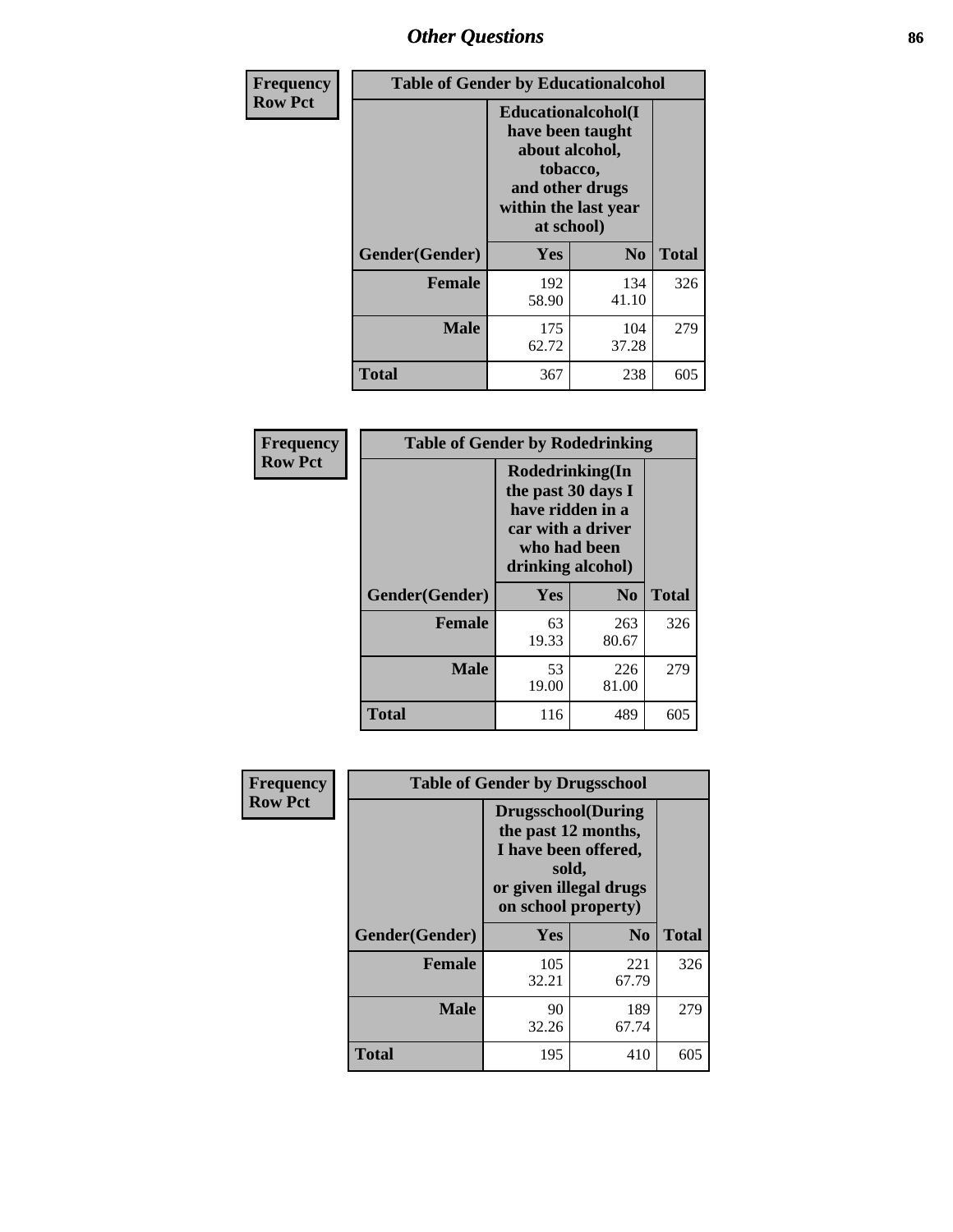## *Other Questions* **87**

**Frequency Row Pct**

| <b>Table of Gender by Bingedrinking</b> |              |                                                                                                         |                   |                   |                        |                               |                          |              |
|-----------------------------------------|--------------|---------------------------------------------------------------------------------------------------------|-------------------|-------------------|------------------------|-------------------------------|--------------------------|--------------|
|                                         |              | Bingedrinking(I have drunk five or more<br>drinks of alcohol at one sitting during the<br>last 30 days) |                   |                   |                        |                               |                          |              |
| <b>Gender</b> (Gender)   Days           | $\mathbf 0$  | 1 or<br>2<br>days                                                                                       | 3 to<br>5<br>days | 6 to<br>9<br>days | 10<br>to<br>19<br>days | <b>20</b><br>to<br>29<br>days | All<br><b>30</b><br>days | <b>Total</b> |
| <b>Female</b>                           | 268<br>82.21 | 17<br>5.21                                                                                              | 10<br>3.07        | 9<br>2.76         | 9<br>2.76              | 2.15                          | 6<br>1.84                | 326          |
| <b>Male</b>                             | 200          | 14                                                                                                      | 22                | 10                | 10                     | 15                            | 8                        | 279          |
|                                         | 71.68        | 5.02                                                                                                    | 7.89              | 3.58              | 3.58                   | 5.38                          | 2.87                     |              |

| Frequency      | <b>Table of Gender by Educationaids</b> |                                                                                                 |                |              |
|----------------|-----------------------------------------|-------------------------------------------------------------------------------------------------|----------------|--------------|
| <b>Row Pct</b> |                                         | <b>Educationaids</b> (I<br>have been taught<br>about HIV/AIDS<br>at school in the<br>past year) |                |              |
|                | Gender(Gender)                          | Yes                                                                                             | N <sub>0</sub> | <b>Total</b> |
|                | <b>Female</b>                           | 227<br>69.63                                                                                    | 99<br>30.37    | 326          |
|                | <b>Male</b>                             | 197<br>70.61                                                                                    | 82<br>29.39    | 279          |
|                | <b>Total</b>                            | 424                                                                                             | 181            | 605          |

| <b>Frequency</b> | <b>Table of Gender by Suicideconsider</b> |                 |                |              |
|------------------|-------------------------------------------|-----------------|----------------|--------------|
| <b>Row Pct</b>   |                                           | Suicideconsider |                |              |
|                  | Gender(Gender)                            | Yes             | N <sub>0</sub> | <b>Total</b> |
|                  | <b>Female</b>                             | 33<br>10.12     | 293<br>89.88   | 326          |
|                  | <b>Male</b>                               | 35<br>12.54     | 244<br>87.46   | 279          |
|                  | <b>Total</b>                              | 68              | 537            | 605          |